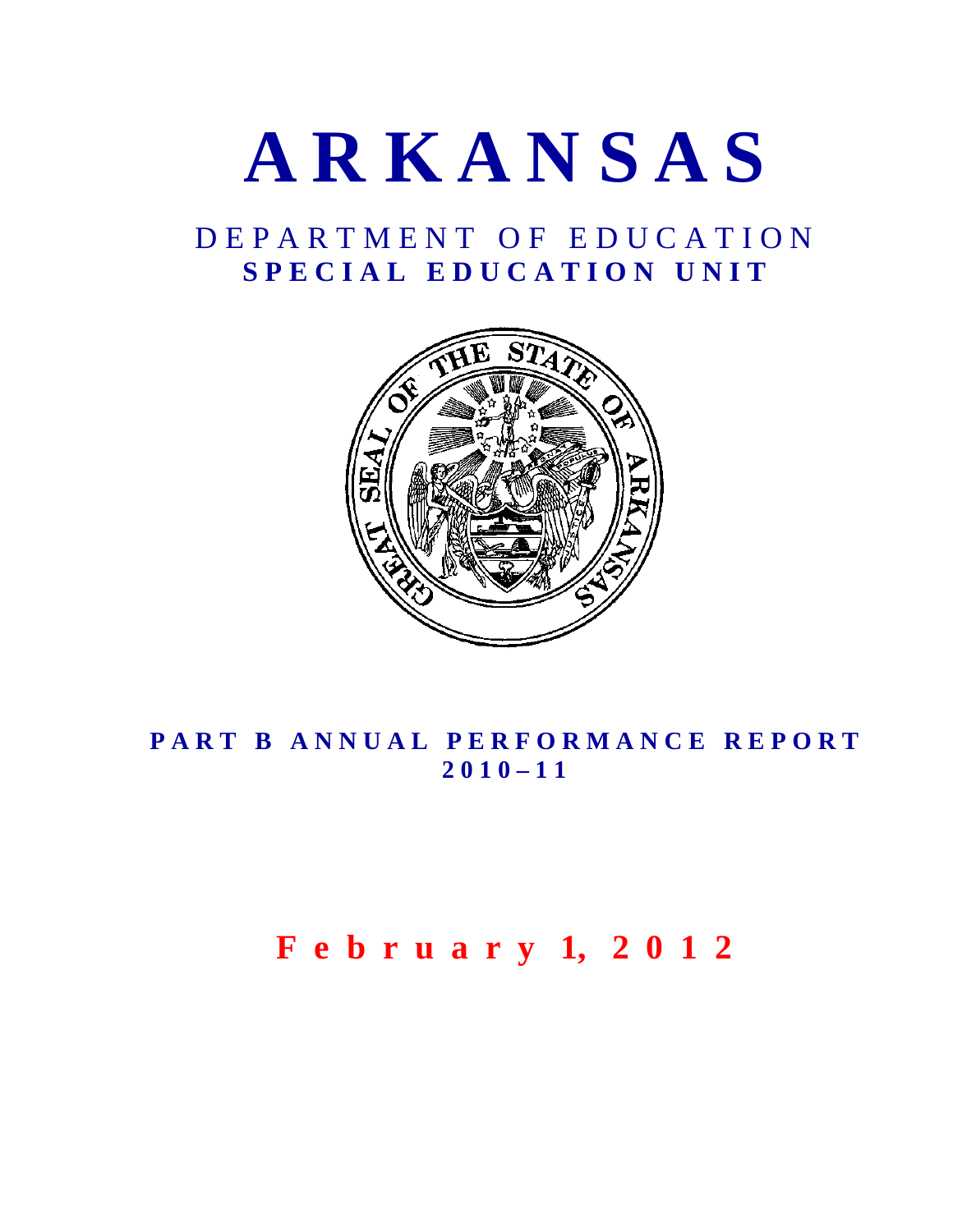

# ARKANSAS DEPARTMENT OF EDUCATION

Dr. Tom W. Kimbrell Commissioner

January 30, 2012

**State Board** of Education

Dr. Ben Mays Clinton Chair

Jim Cooper Melhourne **Vice Chair** 

Joe Black Newport

**Brenda Gullett** Fayetteville

Sam Ledbetter **Little Rock** 

Alice Mahony El Dorado

**Toyce Newton** Crossett

Mireya Reith Fayetteville

Vicki Saviers **Little Rock** 

U.S. Department of Education **Office of Special Education Programs Potomac Center** Mail Stop 2600, ROOM 4166 550 12<sup>TH</sup> St. S.W. Washington, DC 20202

Dear Dr. Musgrove:

The State of Arkansas Department of Education (ADE) herewith submits its Part B State Performance Plan (SPP) and Annual Performance Report (APR) to the U.S. Department of Education for the Secretary's review in accordance with 20 U.S.C. 1416(b). Each Section of the Arkansas SPP and APR follows the format established by the federal Office of Special Education Programs (OSEP).

Arkansas will establish its determination criteria for the four levels of assistance and intervention regarding the performance of local education agencies (LEAs), will apply determinations to the LEAs and notify them by May 30, 2012 of their status. Individual LEA reports will be generated and posted to the ADE special education website along with the SPP and APR.

We are appreciative of the efforts of OSEP, including the written comments on our most recent State Performance Plan, in providing guidance to the State as we worked to prepare a compliant SPP and APR. We look forward to the Secretary's review and approval of the Arkansas SPP and APR.

Respectfully,

Martha Kay asti

Martha Kay Asti Interim Associate Director **Special Education Unit** 

**Enclosures** 

Four Capitol Mall Little Rock, AR 72201-1019 (501) 682-4475 ArkansasEd.org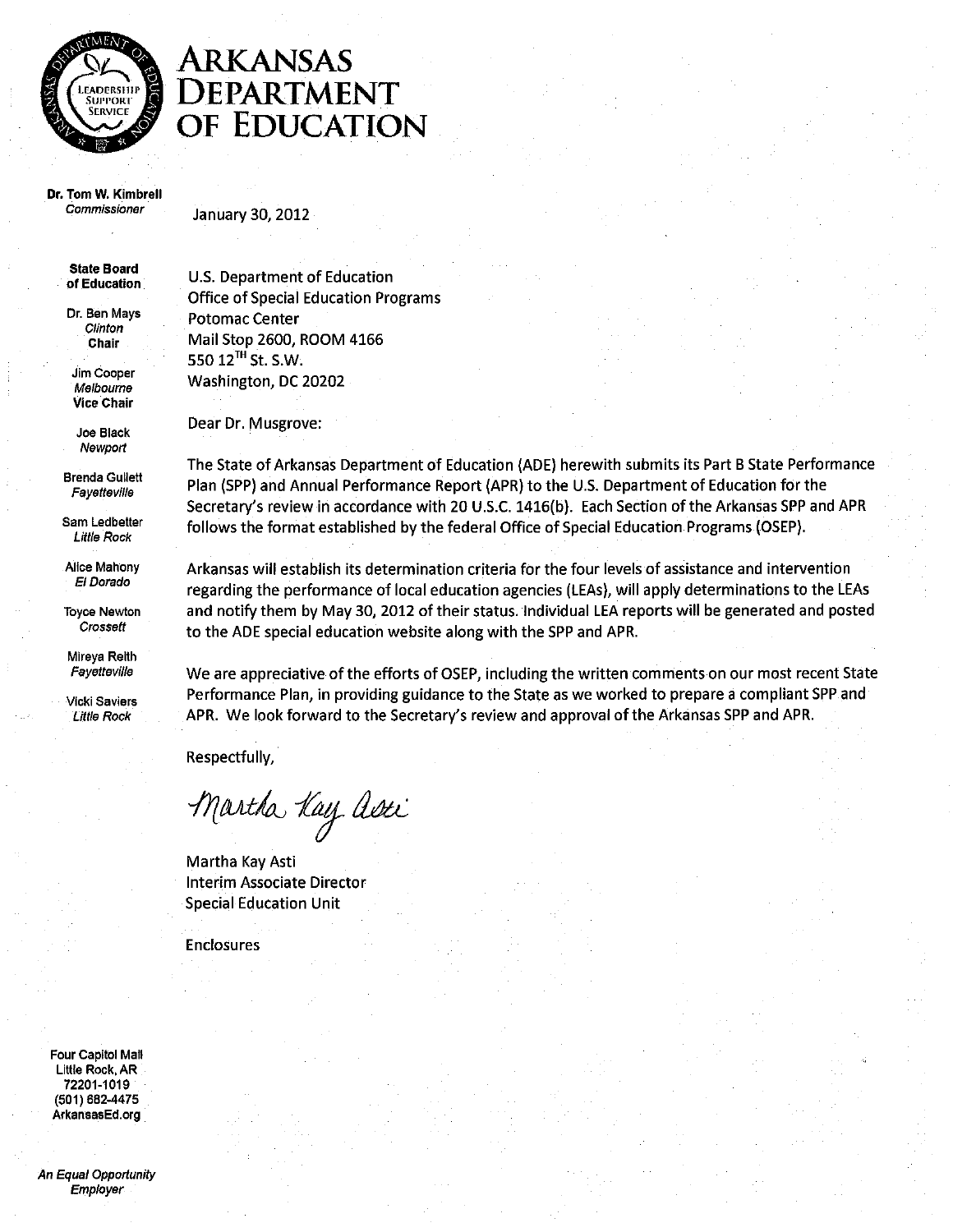# $APR$  Template – Part B (4) Arkansas State

Part B State Annual Performance Report (APR) for FFY 09 (2009-10)

# **TABLE OF CONTENTS**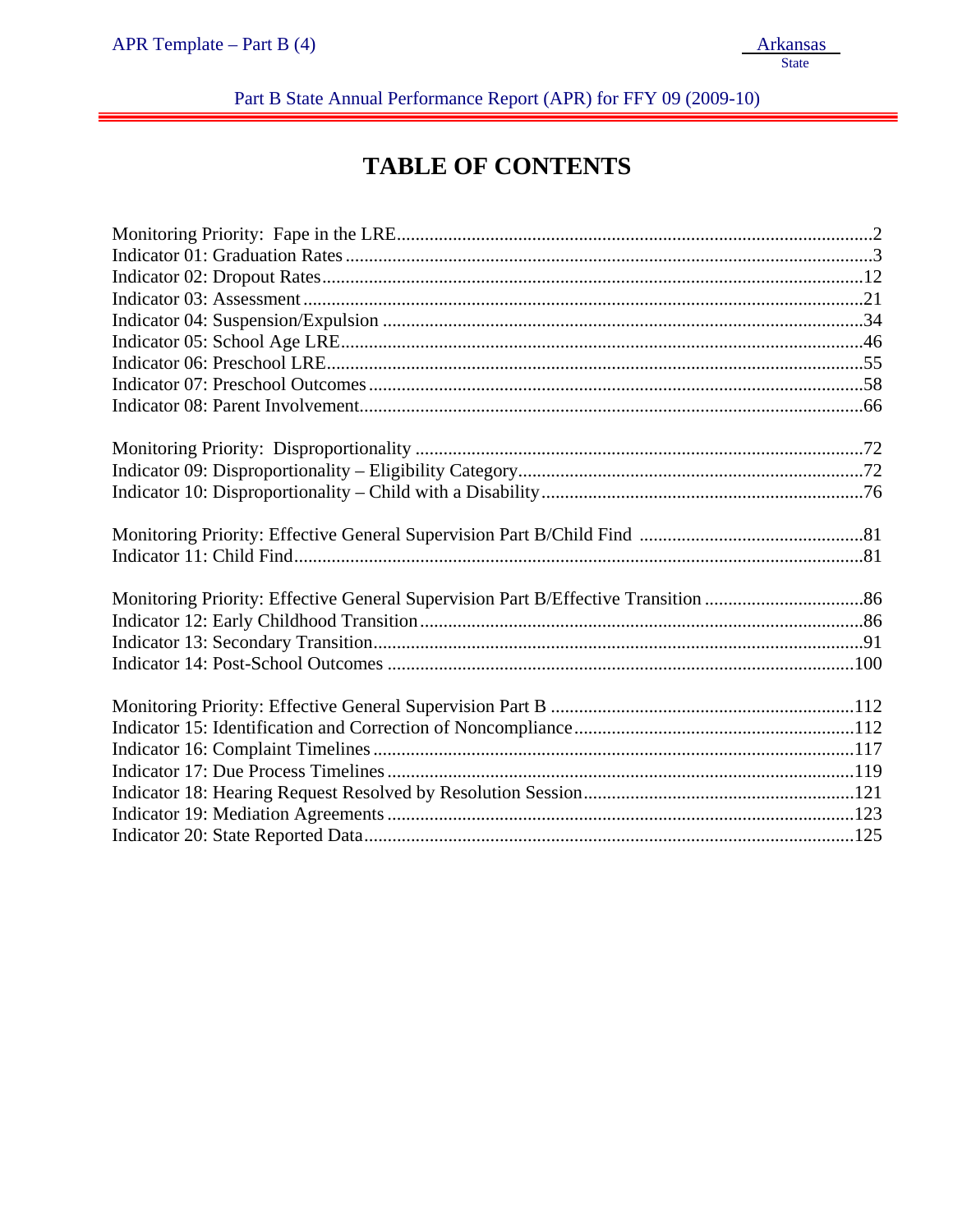#### Part B State Annual Performance Report (APR) for FFY 2010

# **Monitoring Priority: FAPE in the LRE**

#### **Overview of the Annual Performance Report Development**

The initial development of the Arkansas State Performance Plan (SPP) began in May 2005 with the appointment of a 40-member stakeholder group. This group consisted of consumers, parents, school officials, legislators, and other interested parties. Initial orientations to the SPP were provided to the stakeholders group as well as to the State Advisory Panel in June 2005.

In July 2005, a half-day working session was conducted for members of the stakeholder group and the State Advisory Panel. After a brief orientation, members were assigned to one of three task groups focusing on the establishment of measurable and rigorous targets, strategies for improving performance and steps necessary for obtaining broad-based public input. The recommendations and considerations generated by these task groups laid the foundation for the development of the Arkansas SPP.

After additional work to develop the content of the SPP around the 20 indicators, the SPP was presented to the State Advisory Panel in mid-October 2005 for its comments and modifications. Advisory Panel SPP changes were incorporated and presented to the 40-member stakeholder group in a series of conference calls in late October.

Further changes suggested by the stakeholder group were made in November 2005 while additional data and targets were assembled. The SPP was posted on the ADE-SEU website as a series of program area "mini-volumes" in mid-November 2005. Comments were solicited from the public on the SPP topics of FAPE in the LRE, pre- and post-school outcomes, child find, and special education overrepresentation.

Changes made to the SPP since its original dissemination are presented to the stakeholder group and State Advisory Panel. The feedback provided by these groups is incorporated into the SPP for subsequent submissions.

Following the submission of the Arkansas APR on February 1, 2012, the Arkansas Department of Education, Special Education Unit (ADE-SEU) will utilize the ADE-SEU website as the primary vehicle for the annual dissemination of the APR on progress or slippage in meeting the SPP measurable and rigorous targets. An official press release will be prepared and provided to all statewide media outlets detailing how the public may obtain or review a copy of the APR. Lastly, the ADE will report annually to the public on each Local Education Agency's (LEA) performance against the SPP targets using the Special Education website.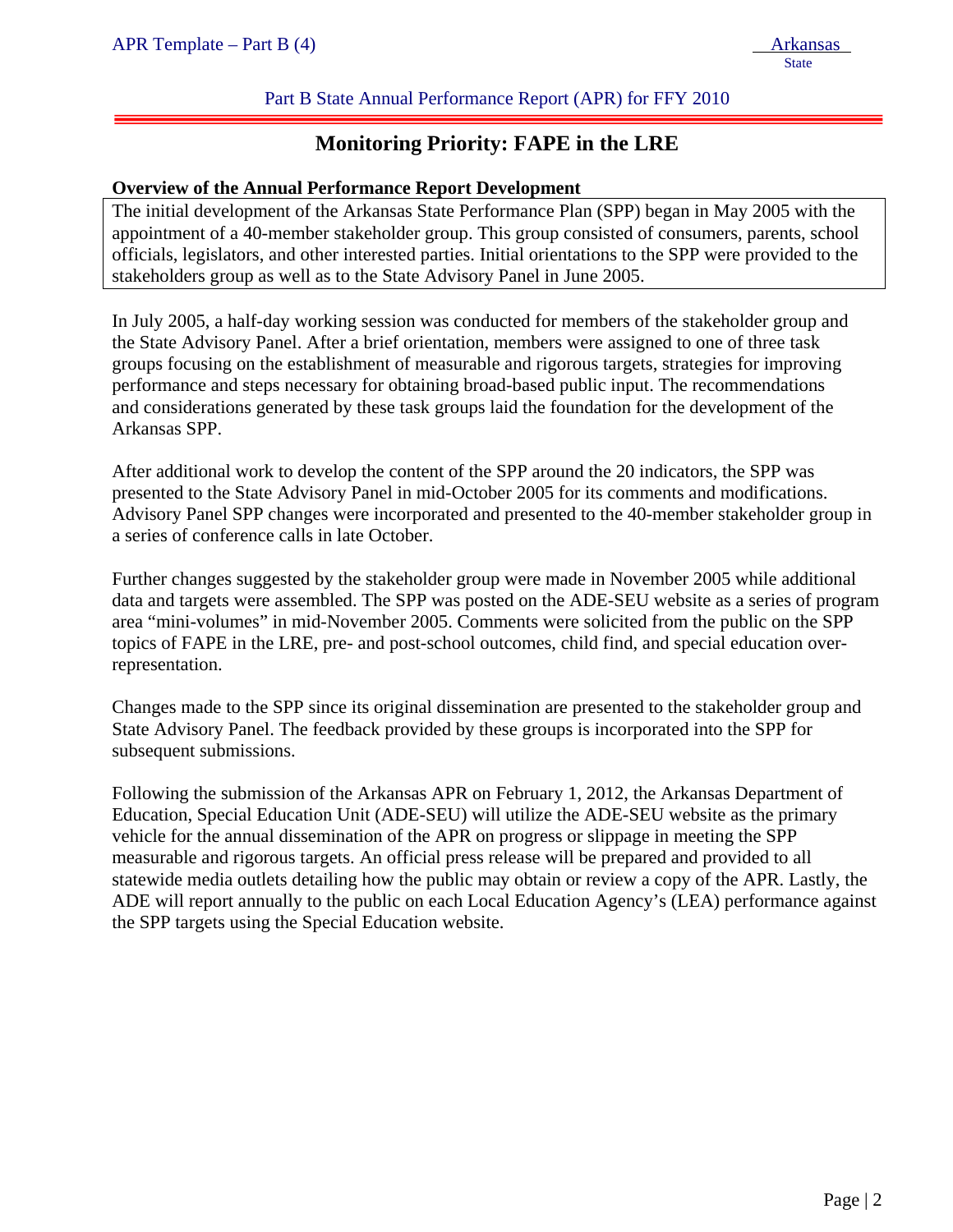Part B State Annual Performance Report (APR) for FFY 2010

# **Monitoring Priority: FAPE in the LRE**

#### **Indicator 01: Graduation Rates**

Percent of youth with IEPs graduating from high school with a regular diploma  $(20 \text{ U.S.C. } 1416(a)(3)(A))$ 

> **Measurement:** Same data as used for reporting to the Department under Title I of the Elementary and Secondary Education Act (ESEA).

> States must report using the graduation rate calculation and timeline established by the Department under the ESEA.

| FFY             | <b>Measurable and Rigorous Target</b>                                                |
|-----------------|--------------------------------------------------------------------------------------|
| <b>FFY 2010</b> | The target for the percent of students with disabilities graduating from high school |
|                 | with a regular diploma as established in the State's accountability workbook for the |
|                 | four-year cohort is 85%.                                                             |

#### **Actual Target Data:**

The percent of youth with IEPs graduating from high school with a regular diploma is 75.76%. This rate may be different than the rate reported in the Consolidated State Performance Report (CSPR) due to calculation errors and the State's uncertainty as to the opportunity to resubmit the 2009-10 data prior to EDFacts closure of 2009-10 collection.

Note: graduation rates are reported a year in arrears.

*Describe the method used to collect data:* The data for this indicator is collected through the statewide student management system of the Arkansas Public School Computer Network (APSCN) student information system.

Arkansas' graduation rate is outlined in Section 7.1 of the Consolidated State Application Accountability Workbook for State Grants under Title IX, Part C, Section 9302 of the Elementary and Secondary Education Act (Public Law 107-110). The Accountability workbook can be accessed on the Arkansas Department of Education's website at http://arkansased.org/programs/word/accountability\_workbook\_052311.docx.

# **Section 7.1 High School Graduation Rate**

#### **Definition of High School Graduation Rate**

Consistent with guidance from the United States Department of Education staff in the Office of Elementary and Secondary Education, Arkansas will use the four-year adjusted cohort graduation rate.

As defined in 34 C.F.R. §200.19(b)(1)(i)-(iv), the four-year adjusted cohort graduation rate is the number of students who graduate in four years with a regular high school diploma divided by the number of students who form the adjusted cohort for the graduating class. From the beginning of 9th grade, students who are entering that grade for the first time form a cohort that is subsequently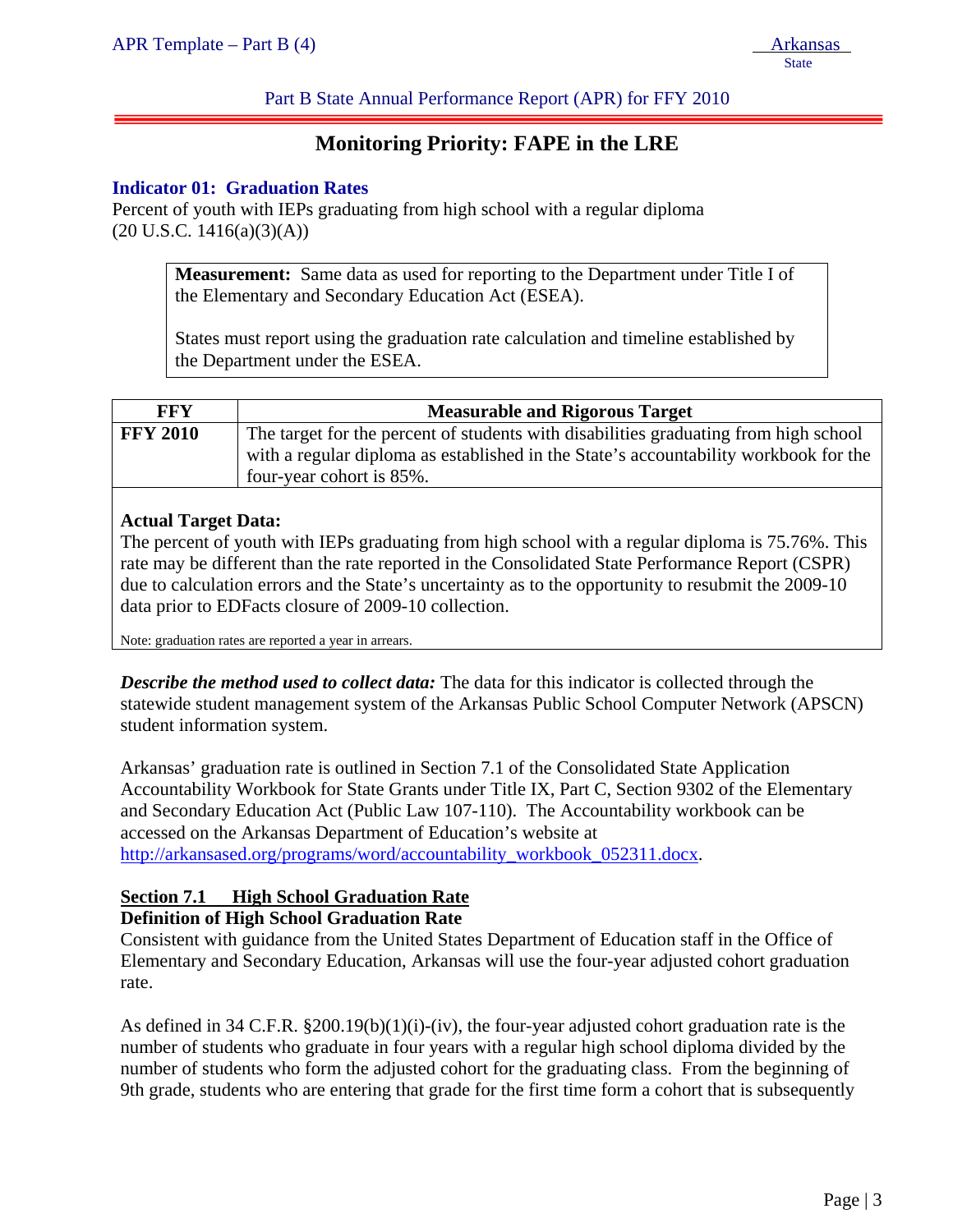APR Template – Part B (4) Arkansas

ļ

**State** 

### Part B State Annual Performance Report (APR) for FFY 2010

"adjusted" by adding any students who transfer into the cohort later during the  $9<sup>th</sup>$  grade and the next three years and subtracting any students who transfer out, emigrate to another country, or die during that same period.

[Subpopulations are established during the  $9<sup>th</sup>$  grade year. If a student is identified as a student with a disability (SWD) he/she will remain in the subpopulation cohort even if he/she is dismissed from services.]

The following formula provides an example of the four-year graduation rate for the cohort entering 9th grade for the first time in the fall of the 2008-2009 school year and graduating by the end of the 2011-2012 school year.

*Formula:* Four-Year Graduation Rate

(Number of cohort members who earned a regular high school diploma by the end of the 2011- 2012 school year)

### DIVIDED BY

(Number of first-time 9th graders in fall 2008 (starting cohort) plus students who transfer in, minus students who transfer out, emigrate, or die during school years 2008-2009, 2009-2010, 2010-2011, and 2011-2012)

#### **High School Graduation Base Rate**

Consistent with guidance from the United States Department of Education, staff in the Office of Elementary and Secondary Education and in accordance with 34 C.F.R. § 200.19(b)(1)(i)-(iv), Arkansas has been working on the following steps in order to comply with NCLB regulations in connection with high school graduation rate. Ninth grade students who are in attendance on October 1<sup>st</sup> constitute the base rate for computing the graduation rate.

### **Discussion of Improvement Activities Completed and Explanation of Progress or Slippage that Occurred for FFY 2010:**

The target for 2009-10 is the percent of students with disabilities graduating from high school with a regular diploma as established in the State's accountability workbook is 85%; however the calculated rate for 2009-10 is 75.76%. The 2009-10 rate is 5.66 percentage points lower than the previous year's rate of 81.42%; however, 2009-10 is a different calculation.

Arkansas is reporting for the first time the ESEA Title I adjusted cohort graduation rate; therefore, the 2009-10 graduation rate data is a new baseline and no comparative data is available with the same calculation. Although Arkansas failed to meet the target established under ESEA the rate is higher than expected. ADE's preliminary analysis of the four-year cohort rate for students with disabilities (SWD) projected the rate to be in the low 70s.

#### **Targeted Activities**:

Targeted activities for this indicator are conducted by the Monitoring/Program Effectiveness Section (M/PE), Post-school Outcomes Intervention for Special Education program (P.O.I.S.E.), Arkansas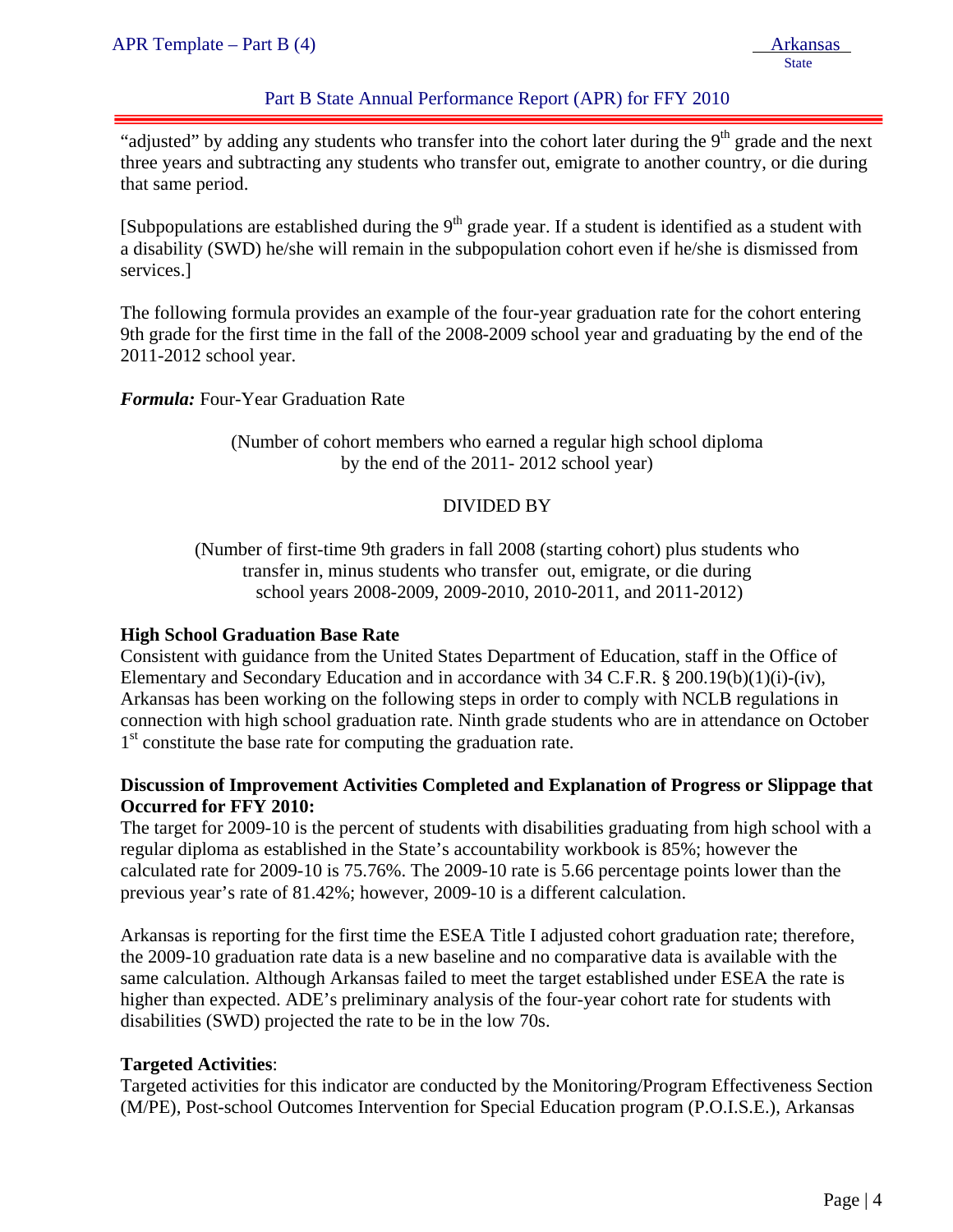#### Part B State Annual Performance Report (APR) for FFY 2010

Transition Services (ATS) and the Arkansas Local Education Agency Resource Network (AR-LEARN). A summary of their activities for 2010-11 is presented below.

Monitoring/Program Effectiveness Section: The M/PE section of the Special Education Unit (SEU) reviews graduation rates via the Monitoring Profiles (single year event rate) and the APR (four-year cohort rate) to determine if districts are graduating students with disabilities at the same rate of general education students. Each district that triggers on the Monitoring Profiles is required to include an action plan in the district's submission of the Arkansas Comprehensive School Improvement Plan (ACSIP). To address the localized concerns about graduation rates, the monitoring staff works with the districts to develop strategies and actions within their ACSIP to address this issue.

Centralized Intake and Referral/Consultant Unified Intervention Team (CIRCUIT): The Individuals with Disabilities Education Act (IDEA) of 2004 (Public Law 108-446) authorizes State activities to Local Education Agencies, including direct and supportive service activities, to improve results for children with disabilities, ages 3 to 21, by ensuring a free, appropriate public education in the least restrictive environment. For this purpose, a regional cadre of special education consultants is available who can assist in interventions for students with sensory disabilities, multiple physical disabilities, behavior, and autism spectrum disorders.

CIRCUIT Services can be requested by parents, guardians, caregivers, school personnel, or any other concerned party.

- Request for services will automatically generate a confirmation that the request has been received.
- Service requests warranting the involvement of state consultant resources will generate a service referral to the appropriate CIRCUIT Unit.
- Request for services will result in a follow-up telephone call or email from a CIRCUIT resource within 2 weeks. Depending on the results for the follow up, additional information may be required.

| <b>Consulting Group</b>                                    | <b>CIRCUIT</b><br><b>Referrals</b> | <b>Consulting Group</b>                                   | <b>CIRCUIT</b><br><b>Referrals</b> |
|------------------------------------------------------------|------------------------------------|-----------------------------------------------------------|------------------------------------|
| <b>Arkansas Transition Services</b>                        |                                    | <b>Behavioral Intervention Consultants</b>                | 258                                |
| Children and Youth with Sensory<br>Impairments             | 4                                  | <b>Educational Audiology Resources Services</b><br>(EARS) | 12                                 |
| Easter Seals Arkansas Outreach<br>Program                  | 205                                | Educational Services for the Visually<br>Impaired         | 203                                |
| Post-school Outcome Interventions for<br>Special Education | 28                                 | <b>TBI</b> Consultant                                     | 6                                  |
| Arkansas Technology & Curriculum<br><b>Access Center</b>   | 15                                 | <b>Total</b>                                              | 738                                |

#### A breakdown of CIRCUIT referrals for the 2010-11 school year is presented below.

National Dropout Prevention Center for Students with Disabilities Collaboration: The P.O.I.S.E. staff in conjunction with the ADE-SEU applied for and received a technical assistance grant. Work on the grant began in the Spring of 2011 and will continue throughout 2011-12 and 2012-13 school years.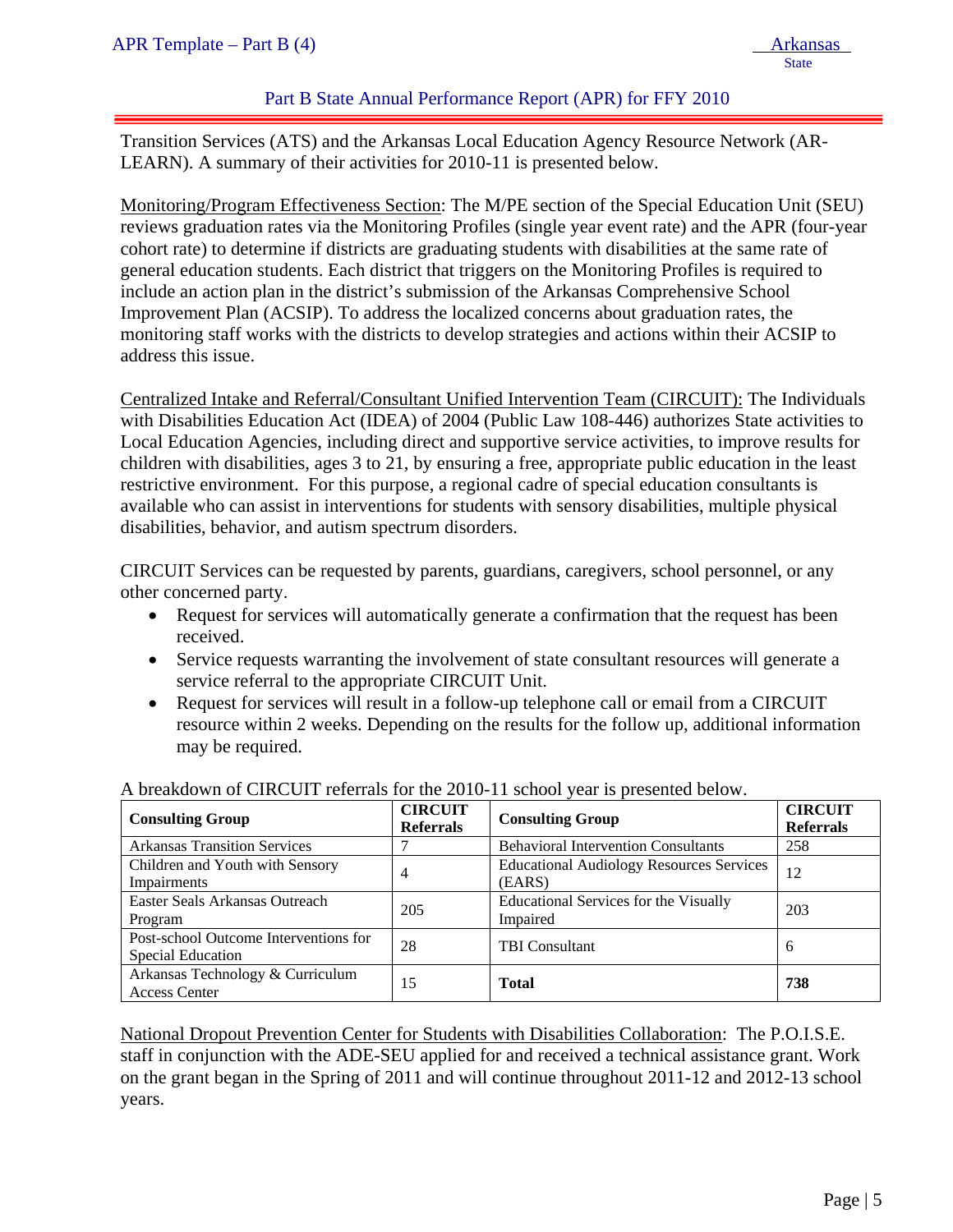**State** 

# Part B State Annual Performance Report (APR) for FFY 2010

National Post-School Outcome Center Collaboration: An Arkansas team comprised of Arkansas Transition Services, IDEA Data & Research and a local education agency attended the National Post School Outcome Data Use Toolkit Training hosted in Denver, CO March, 2011.

Arkansas Transition Services activities related to this indicator were:

In 2010-2011, Arkansas Transition Services (ATS) provided professional development opportunities to more than 1,000 participants from across the State. The following is a partial list of trainings with outcomes measures and the percent change in knowledge and skills as a result of the training.

| # of<br><b>Trainings</b> | <b>Name of Activity</b>                                           | <b>Participants</b> | # of district's<br>that attended | % improvement from<br>pre- and post-test |
|--------------------------|-------------------------------------------------------------------|---------------------|----------------------------------|------------------------------------------|
|                          | Person Centered Planning                                          | 13                  | 11                               | 66%                                      |
|                          | Self-Advocacy Strategy                                            | 3                   | 3                                | n/a                                      |
|                          | <b>Take OFF</b>                                                   |                     |                                  | n/a                                      |
|                          | <b>Transition Class: Getting Started</b>                          | 57                  | 34                               | 64%                                      |
|                          | <b>Transition Class: Integrating Ideas</b>                        | 52                  | 31                               | 80%                                      |
|                          | Transition Class: Getting the Job                                 | 26                  | 16                               | 77%                                      |
| 44                       | <b>Transition Toolkit</b>                                         | 533                 | 59                               | 55%                                      |
|                          | Customized training: Transition<br><b>Activities and Services</b> | 9                   |                                  | 57%                                      |
|                          | <b>Customized training: Transition Retreat</b>                    | 23                  | 5                                | n/a                                      |
|                          | Customized training: Toolkit                                      | 94                  | 5                                | 64%                                      |
|                          | Customized training: Self-<br>Advocacy/Transition Assessment      | 13                  |                                  | n/a                                      |

Arkansas Transition Services Interagency Agreements with School Districts**:** Effective working relationships were established with 156 districts through signed Interagency ATS agreements.

National Secondary Transition and Technical Assistance Center (NSSTAC)**:** Arkansas continues its partnership with NSTTAC to improve transition services and student post-school outcomes across the state.

NSTTAC Focus School Partnership: ATS works collaboratively at West Memphis High School, a NSTTAC "Focus" school. NSTTAC working closely with the LEA Supervisor, the Transition Coordinator for West Memphis High School and a Special Education teacher in implementing a Transitions Class. NSTTAC is providing financial and technical assistance along with ATS. Data is being collected to ascertain what tools, assessments, curricula and practices are most effective.

National Post-School Outcomes (NPSO) Center: The Arkansas Department of Education (via ATS) is working with NPSO, which provides intensive technical assistance (TA) to the State, for the purpose of improving the State's collection, analysis, and use of post-school outcomes data for students with disabilities. The NPSO assists the State's efforts to improve collection, analysis, reporting, and use of post-school outcome data by identifying suitable evidence-based interventions designed to improve the response rate, representativeness of respondents, and employment and or postsecondary school outcomes of former students with disabilities one year out of school. ATS and the IDEA Data & Research office are currently working on a new data collection system for Indicator 14: Post-school Outcomes.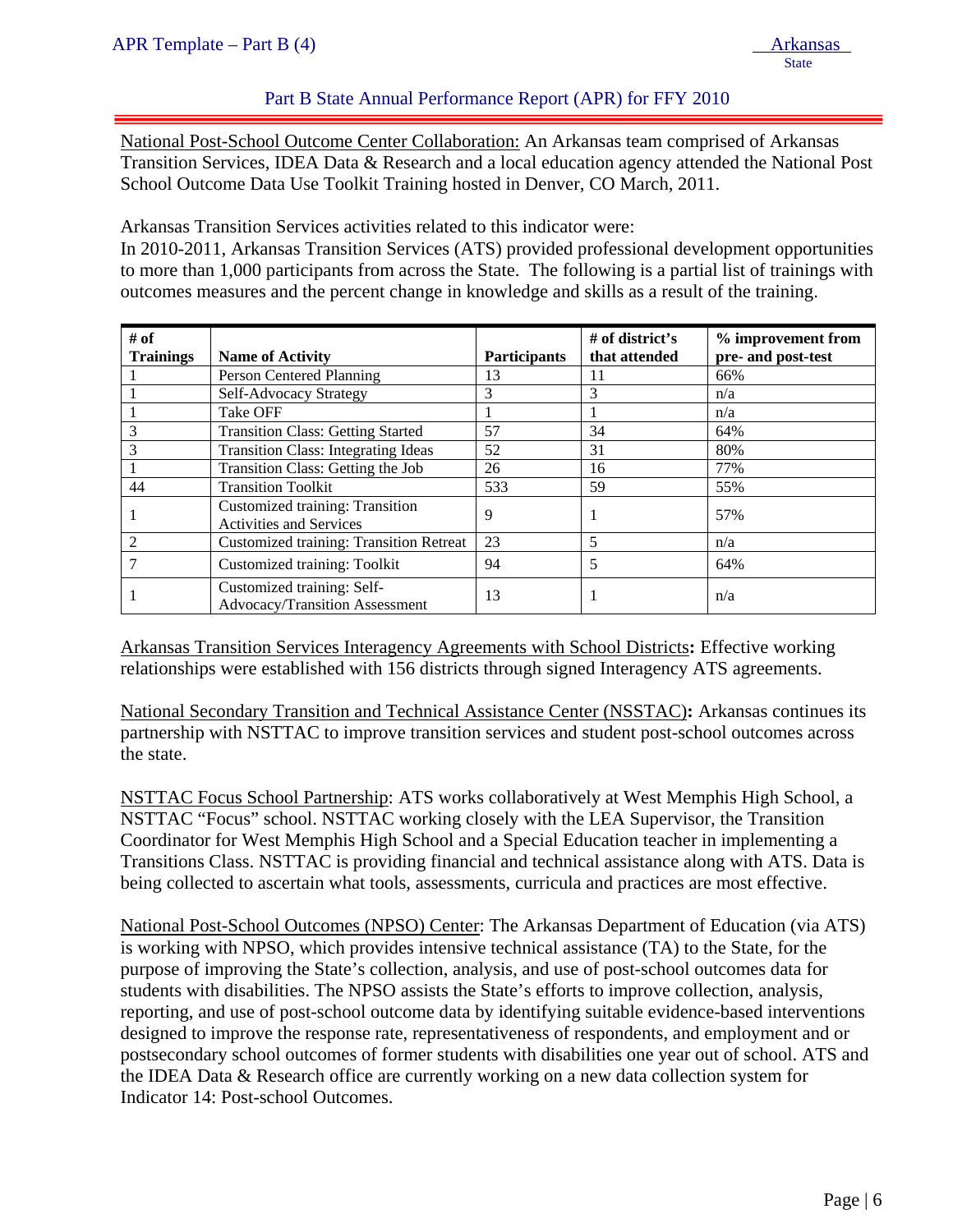### Part B State Annual Performance Report (APR) for FFY 2010

National Dropout Prevention Center for Students with Disabilities: Arkansas (via Arkansas Transition Services and IDEA Data & Research Office) applied for and was awarded a technical assistance (TA) grant from the National Dropout Prevention Center for Students with Disabilities (NDPC-SD) located at Clemson University. As one of five state recipients, ATS, IDEA Data & Research Office and interested school districts in partnership with NDPC-SD will develop or enhance dropout-prevention and re-entry practices in an effort to increase graduation rates and postschool opportunities for students with disabilities. Currently seven districts are involved in the project.

Arkansas Interagency Transition Partnership: The AITP is an interagency team established to improve transition outcomes for students with disabilities through collaboration of agencies that provide services and resources to those students. A meeting was held on August 26, 2010 with the partnership agencies to establish goals and training needs for the group as a whole. At the NSTTAC Institute in May 2011, members of AITP agreed that restructuring was needed to improve the effectiveness of the AITP and plans for that are in place.

Person-Centered Planning (PCP): Training for PCP was provided to 13 individuals from 11 charter schools. PCP meetings at two school districts were facilitated by ATS Consultants. There is anecdotal knowledge of teacher-facilitated PCP meetings taking place within those two districts after the ATS technical assistance.

Check and Connect Program: Check and Connect Training opportunities and professional development for local school districts is being supported by Arkansas Transition Services.

Transitions Class: *Getting Started*: In 2010-11, 57 teachers and supervisors received the *Getting Started* training. The training provided attendees with tools and instructions needed to start a Transitions Class. Attendees learned about Transitions Classes, how they benefit the students, and all forms necessary to get one started. Important components such as using assessments, agency linkage, incorporating life skills, self-determination, and employment possibilities for students with disabilities were discussed. All attendees received a manual to initiate a class which included resources and tools to use in the classroom. There are approximately 150 transition classes in school districts at this time. ATS is currently working on a way to collect more accurate information about these classes, number of districts offering the courses, the teachers providing instruction and the students enrolled.

Transitions Class: *Getting the Job*: In 2010-2011, one *Getting the Job* training was held with 26 participants from 16 districts. This training focused on establishing the employment part of a Transitions Class to improve post-school outcomes of students in special education. It is for teachers who have been trained in *Getting Started* and *Integrating Ideas*. It includes an in-depth review of the *Getting Started* manual, plus information on the components involved in providing work experience to students. Teachers receive templates for pamphlets, power points, and other resources to assist in gaining community and school level support for implementing employment into the Transitions Class.

Transitions Class: *Integrating Ideas*: Three *Integrating Ideas* trainings were held in 2010-2011 with 52 participants from 31 school districts attending. This training is for teachers that have attended the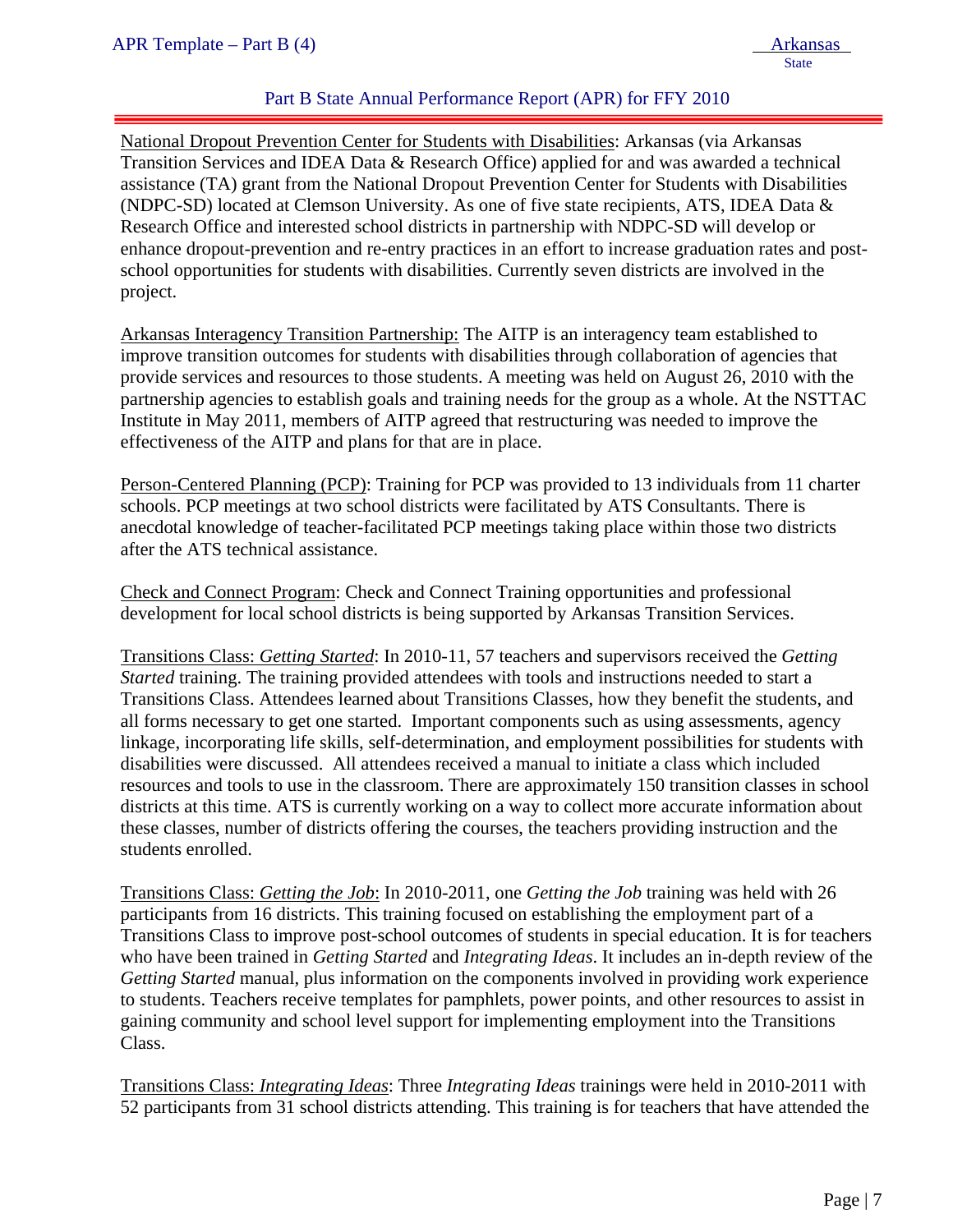# Part B State Annual Performance Report (APR) for FFY 2010

*Getting Started* training. This training provides attendees with a comprehensive overview of a Transitions Class. Attendees receive a general scope and sequence of the class as well as a preview of possible materials and suggestions for use in the classroom. A variety of lesson plans are presented to help the class run smoothly and accomplish the goal of improving post school outcomes. There is also a  $\overline{Q} \& A$  time for teachers and a "share" time to gather strategies and ideas from other teachers teaching a Transitions Class. Statewide trainings are offered two to three times a year.

Self-Advocacy Strategy Training: Self-Advocacy Strategy Training was provided to three individuals representing three districts. This is a motivation and self-determination strategy designed to prepare students to participate in education or transition planning conferences. The strategy consists of 5 steps which are taught over a series of seven acquisition and generalization stages. The five steps are presented using the acronym "I PLAN" to help cue students to remember the steps of the strategy.

Self-Determination in the Middle School**:** ATS worked with NSTTAC to implement selfdetermination curriculum for students with disabilities in two middle schools. Glen Rose Middle School had 15 student participants and Arkansas School for the Deaf had 24 student participants from grades 6-8. In comparing the pre- and post-scores of the *American Institute for Research* (AIR) *Self-Determination Assessments* from student and educator forms, overall gains in knowledge of self-determination were found. Plans to extend promoting self-determination in the middle school are currently in progress.

Local Consults: ATS consultants provided 38 consults to districts within their regions. These consults consisted of information sharing, file reviews, classroom set up and general planning for the transition process. Some consultants provided ongoing technical assistance on a monthly basis.

TAKE OFF! (Transition Activities Keeping Effective Options First and Foremost): This training provides teachers with information on how to implement an exit portfolio for senior students with IEPs. It includes having the students help write their own Summary of Performance (SOP), keeping all agency contacts and correspondence in a portfolio, taking and keeping results of qualifying assessments for enrollment in post-secondary schools, and parental involvement activities to become knowledgeable and agreeable with the focus of the portfolio. This culminates with a portfolio overview for use at the exit conference. Districts have the opportunity to purchase student, parent and teacher manuals. Since TAKE OFF was introduced, over 100 parent manuals and teacher manuals have been distributed and approximately 1000 student graduation packets have been distributed.

Arkansas Transition Summit, October 11-13, 2010: The fifth Transition Summit provided new and existing teams an opportunity to come together to focus on student centered planning in an effort to improve post school outcomes for youth with IEPs. National speakers with expertise in these areas presented general and breakout sessions. Arkansas teachers and agency personnel also presented on successful local programs that other teachers could replicate in their schools. Each team had four different planning sessions during which they assessed their needs, set goals and developed an action plan. There were 35 teams comprised of more than 200 participants. ATS encourages local teams to continue work on their plans in the district. ATS Cadre meetings will also help facilitate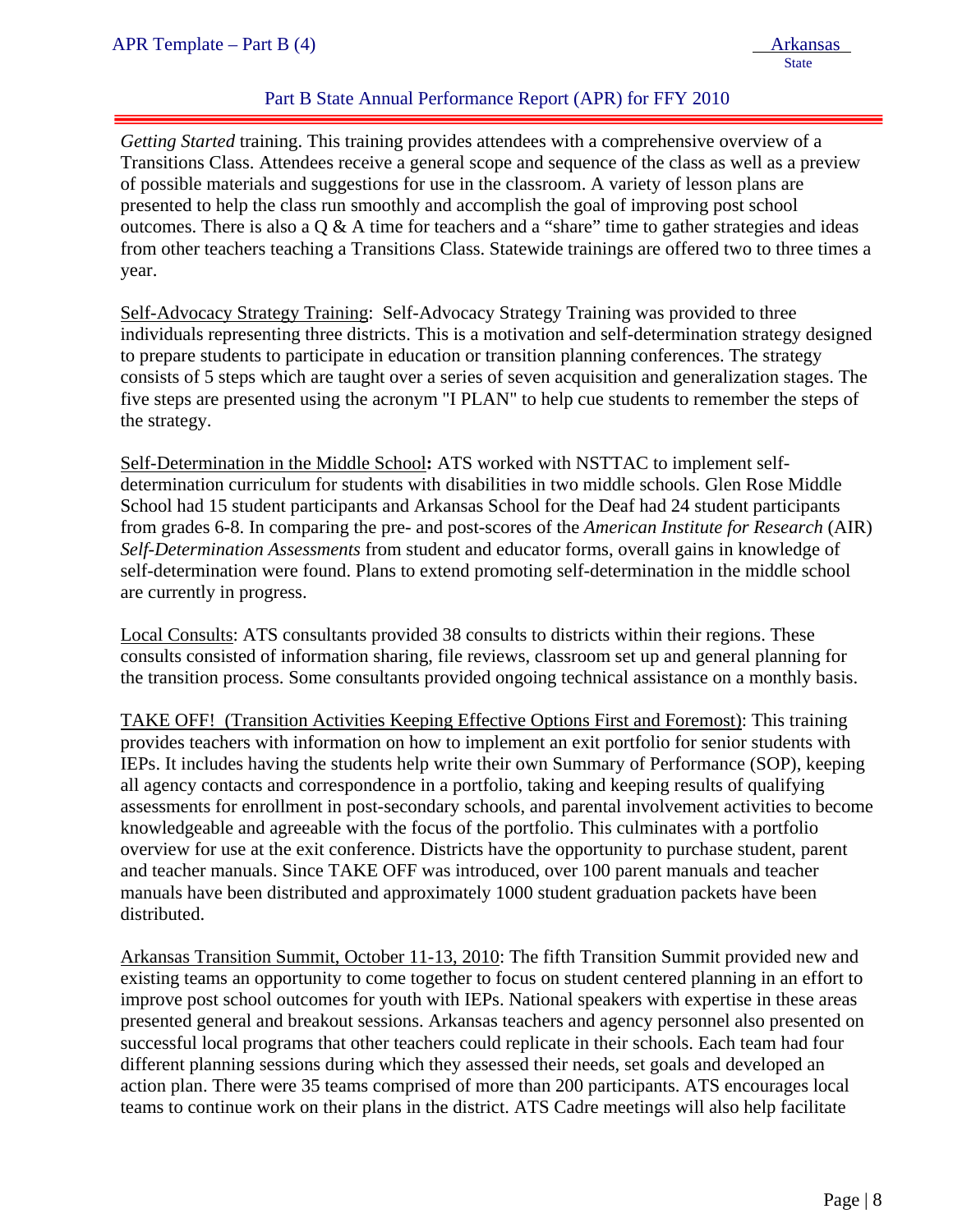#### Part B State Annual Performance Report (APR) for FFY 2010

this effort. Follow-up with these teams was provided by regional transition consultants. Dates for the next Arkansas Transition Summit will be October 1-3, 2012. The focus area will be student development with an emphasis on employment.

College Bound 2011: College Bound was held June 15-17, 2011 at the University of Central Arkansas (UCA) in Conway, AR. There were 16 students and 12 parents/professionals who attended and participated in team activities. Sessions were presented on self-determination, organizational skills, assistive technology, academic advising, faculty expectations, disability support services, financial aid, rights and responsibilities, campus resources, and study aids/habits. In an effort to gain information about its effectiveness and to make improvements for College Bound 2012, a post College Bound survey will go out to 2011 participants. College Bound 2012 is scheduled for June 12-14, 2012 at UCA.

CASSP Teams: Arkansas Transition Services consultants will continue to participate on Child and Adolescent Service System Program (CASSP) teams.

Arkansas Rehabilitation Services' Arkansas Transition Program: ATS worked to assist Transition Vocational Rehabilitation Counselors established in six high schools in Arkansas. These counselors were included on local transition teams, dropout prevention teams and frequently attend trainings, Cadre meetings, and Transition Fairs.

Transition Orientation Nights for Parents: General information on the transition process was presented to parents at the orientation nights. The events gave them an opportunity to ask questions and complete parent inventories to aid in development of the student's transition plan. Representatives from outside agencies were available to provide information on post-school services. Approximately seven events have taken place.

Transition Fairs: Transition Fairs were held for students and families to learn about area agencies and their services. Approximately 20 fairs were held with 44 districts participating.

Transition Youth Conferences: The annual Youth Conference was held in Hope, AR in Oct. 2010. Approximately 280 students with disabilities from school districts within the Educational Cooperative region were in attendance.

Presentations: Arkansas Transition Services personnel presented various transition topics at several state and national conferences:

- Arkansas Council for Exceptional Children
- SEAS Forum
- Special Education Data Summit
- ARS' Youth Leadership Forum
- NSTTAC's National State Planning Institute.

Proposals have been submitted to present at the National State Planning Institute in May 2012 and at future national DCDT conferences.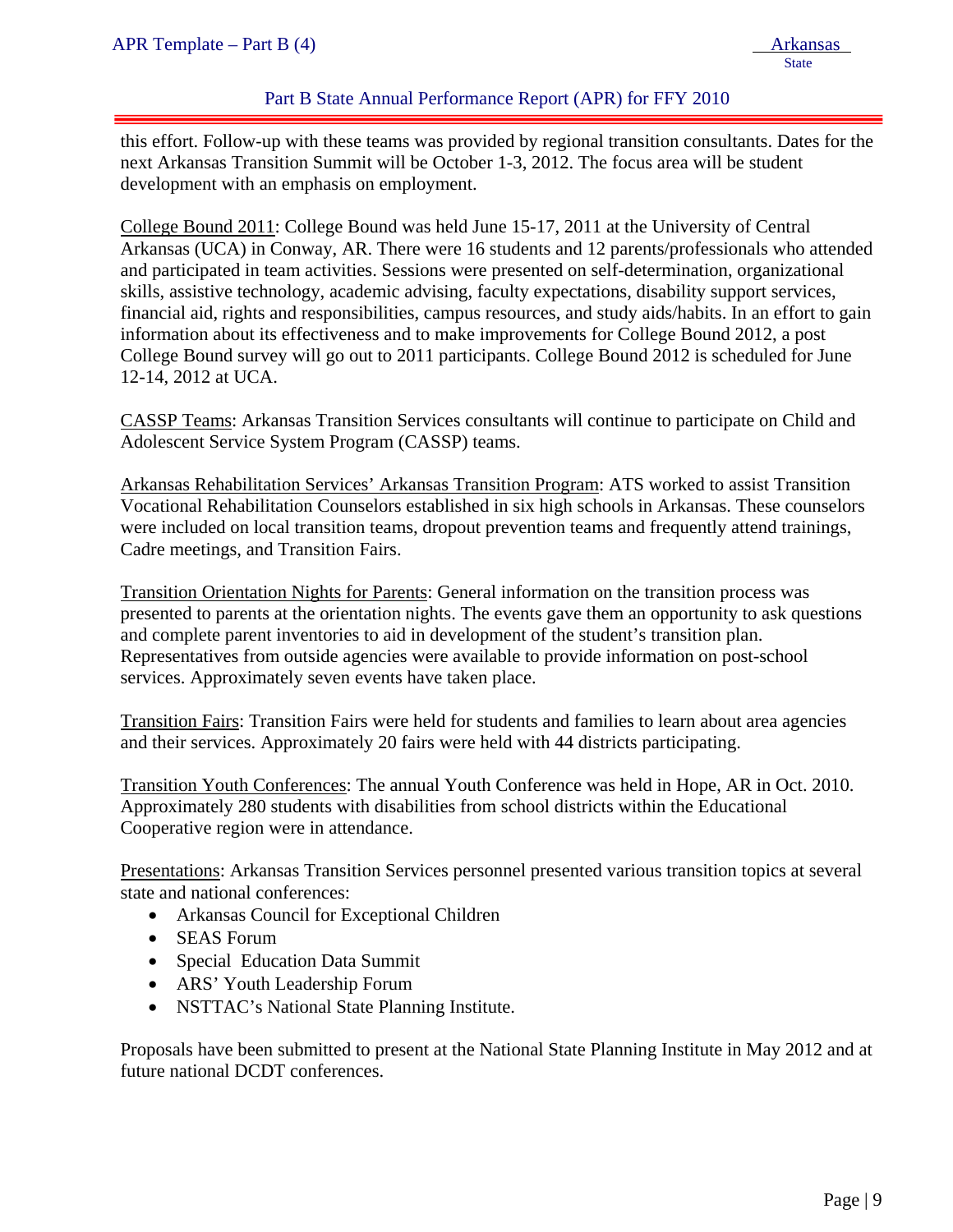# Part B State Annual Performance Report (APR) for FFY 2010

Cadre Meetings: A cadre meeting for leaders and co-leaders of local transition teams around the state was held in December 2010 and February 2011 in Little Rock. The December meetings provided teams with professional development on *Student Directed Transition Planning* (SDTP) and *ME! Lessons in Self Advocacy*. Jim Martin presented information to participants on initiation and implementation of these self-determination curricula. Each team received a copy of each curriculum. The February meetings focused on Agency Services and Transition Fairs. Teams received an agency resource notebook and instruction on connecting with agencies in their areas.

Secondary Transition State Planning Institute: An Arkansas team comprised of Arkansas Transition Services, IDEA Data & Research, a local education agency, Arkansas Rehabilitation Services, and Arkansas PTI attended the annual meeting in May 2011. The team's main goal was to reorganize the state team, the Arkansas Interagency Transition Partnership (AITP) and to continue work with the NPSO and the NDPC-SD. The team continued work on the state plan to improve indicator outcomes.

Transition Retreat: In December 2010 and June 2011, 23 teachers from five school districts along with their Special Education Supervisor attended the second Transition Retreat at the Winthrop Rockefeller Institute. This retreat afforded the schools the opportunity to learn about and get handson exposure to age appropriate Transition assessments. The teachers were shown how to use the results of the assessments in the development of practical and beneficial transition plans.

College Camp: In collaboration with PEPNet, Arkansas Transition Services provided assistance in recruiting students with hearing impairments for this four day college camp held at the University of Arkansas at Little Rock in July 2010. The camp provided a real-life picture of college campus living. Students attended workshops and stayed in dormitories. Arkansas Transition Services provided an interactive workshop on self-determination as well as sponsoring the attendance of one student.

The Arkansas Local Education Agency Resource Network (AR-LEARN): AR-LEARN continued to expand its assistance to LEAs in meeting the challenges of providing quality special education services to address the needs of students. More than 1,000 teachers and administrators participated in workshops offered through AR-LEARN. AR-LEARN workshops addressed 13 of the APR indicators.

Autism Diagnostic Observation System (ADOS): AR-LEARN hosted a two-day clinical training course on using ADOS to identify people with an autism spectrum disorder (ASD). The ADOS is a structured interaction and interview session with the person suspected of having ASD to assess social and communication behaviors. There were 51 participants.

Structured Teaching for Students with Autism (TEACCH): TEACCH is a five day workshop with five objectives: (1) Understand characteristics of ASD; (2) Understand and demonstrate structured teaching methods for beginning, moderate and higher level students with ASD; (3) Design visual schedules and work systems for students with ASD; (4) Understand the importance of visual structures in designing educational activities for ASD; and (5) Understand behavior management strategies effective with students who have ASD. There were 29 participants.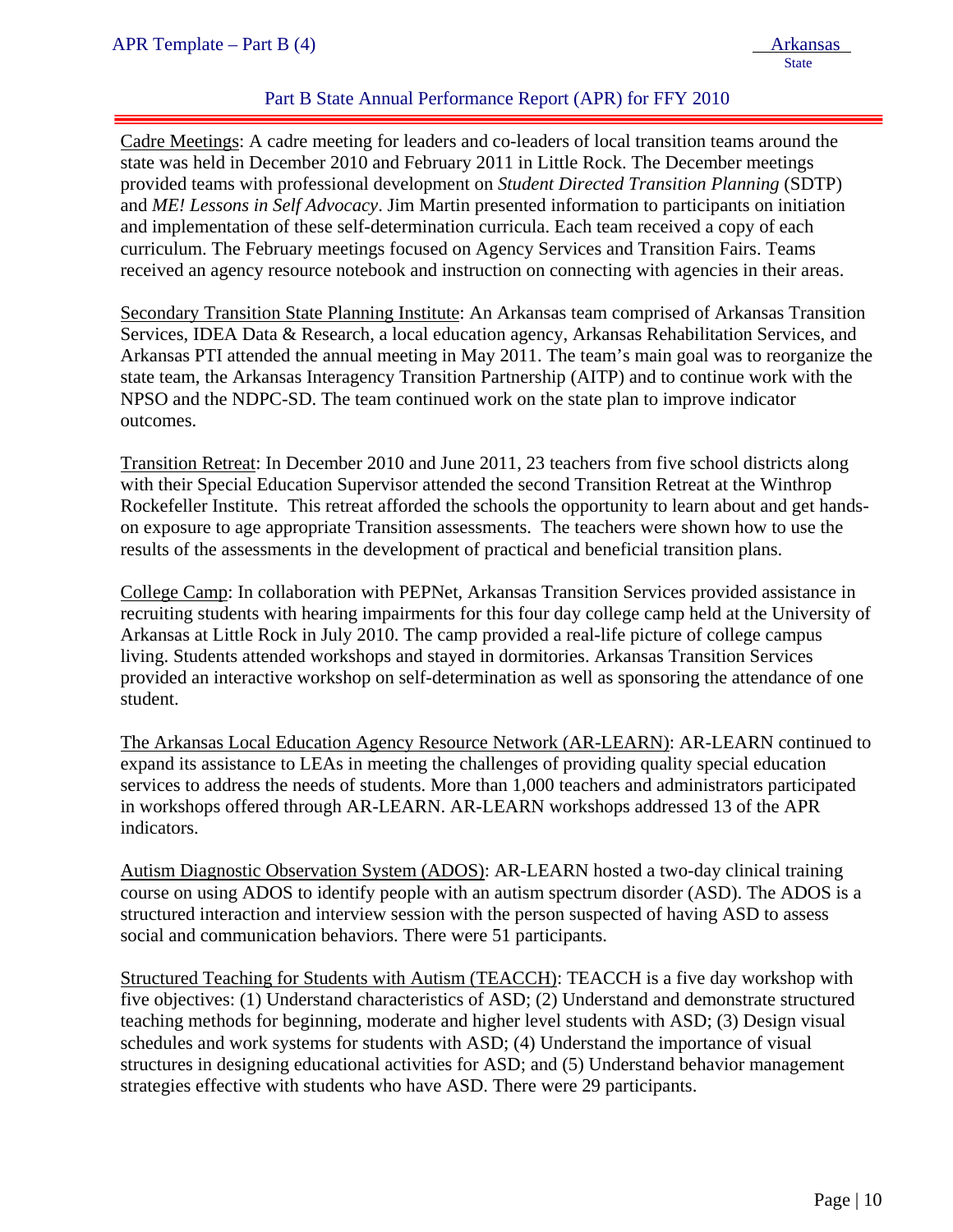# Part B State Annual Performance Report (APR) for FFY 2010

Special Education Data Summit: The IDEA Data & Research Office hosted the bi-annual meeting at the Embassy Suites in Little Rock in June 2011. Dr. Alan Coulter, the co-director of DAC was the keynote speaker. The Summit focused on the use of data for both school age programs and early childhood programs. Ms. Charlotte Alverson of the National Post School Outcomes Center conducted a one-day workshop with school age programs on the use of the PSO Toolkit. The PSO Toolkit focuses on the graduation, dropout, secondary transition and post-school outcomes data.

Four-year Adjusted Graduation Cohort Workgroup: The Director of the IDEA Data & Research Office worked directly with ADE's Division of Research & Technology in the development of the four-year adjusted graduation cohort protocol.

Data Driven Decision Making/Data Teams: The Center for Applied Studies in Education and the IDEA Data & Research Office at UALR, in partnership with the ADE, sponsored two two-day seminars on Data Driven Decision Making/Data Teams. The two-day seminars were presented by Mr. Steve Ventura of The Leadership and Learning Center of Denver, CO.

The first event was held February 17-18, 2011 with registration reaching capacity of 60. The second seminar was presented May 9-10, 2011, again reaching capacity. Additionally, participants of both seminars were provided an opportunity to become certified trainers for the seminar Data Driven Decision Making/Data Teams by attending a three-day certification course. The certification allows a district employee to conduct the training for their district as many times as needed for the next three years. The IDEA Data  $\&$  Research staff can conduct the training anywhere in the state. Eight participants from three school districts and five IDEA Data & Research staff became certified.

### **Revisions, with Justification, to Proposed Targets/Improvement Activities/Timelines/Resources for FFY 2010:**

There was a revision to the proposed targets which now matches the accountability workbook. Improvement activities were expanded in the SPP to incorporate the various activities conducted across the State. See pages 7, 17-18 of the SPP.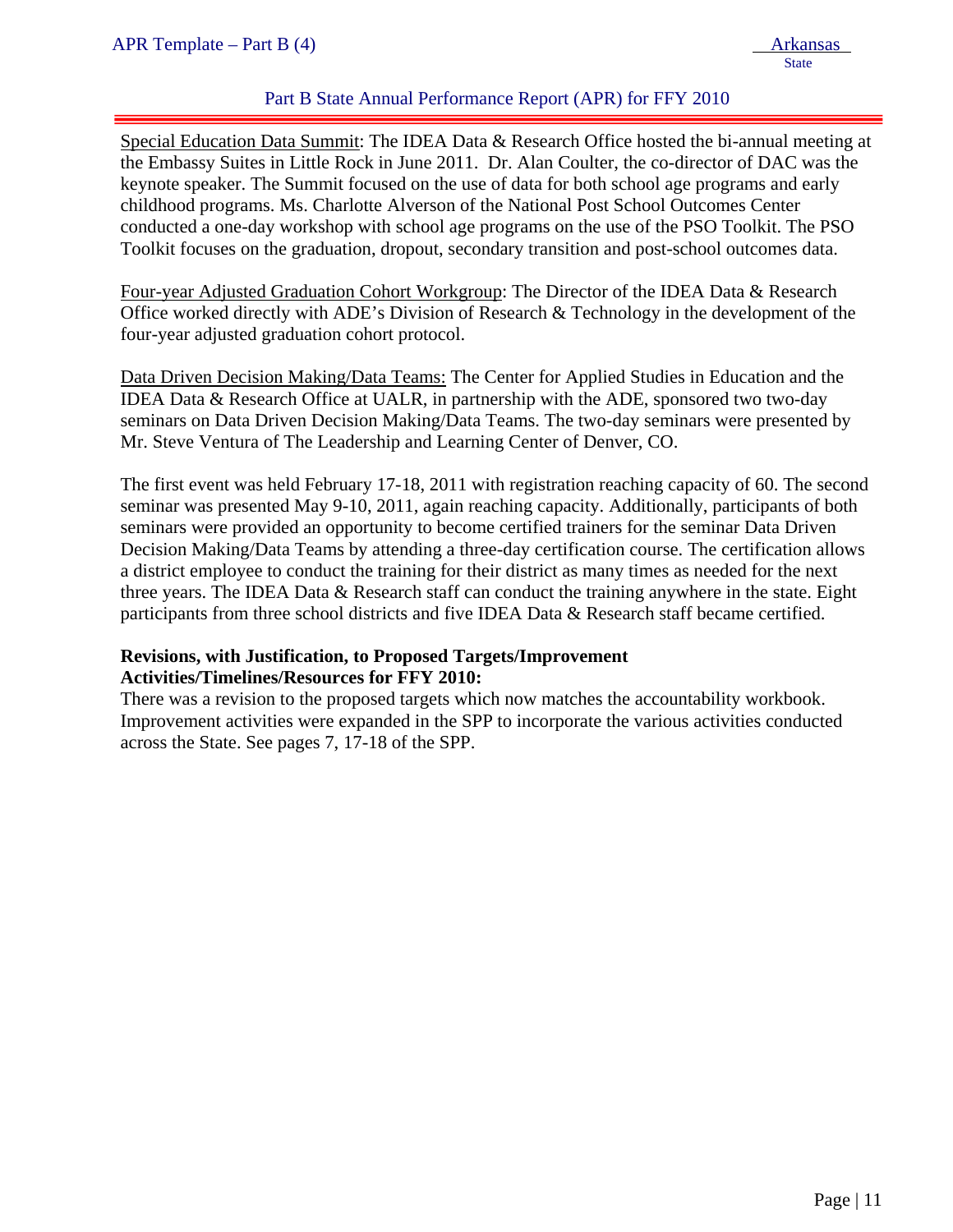Part B State Annual Performance Report (APR) for FFY 2010

# **Monitoring Priority: FAPE in the LRE**

#### **Indicator 02: Dropout Rates**

Percent of youth with IEPs dropping out of high school  $(20 \text{ U.S.C. } 1416(a)(3)(\text{A}))$ 

#### **Measurement:**

States must report using the dropout data used in the ESEA graduation rate calculation and follow the timeline established by the Department under the ESEA.

In accordance with Arkansas Code Annotated §6-15-503, the calculated school enrollment census (October 1 through September 30) total for students grade 7-12, is used to determine the dropout rate for all students. Dropouts include students who leave prior to graduation including students who pursue taking the General Educational Development test leading to a General Equivalency Diploma (GED). Currently, this is an event calculation and does not follow a cohort.

| FFY             | <b>Measurable and Rigorous Target</b>                                               |
|-----------------|-------------------------------------------------------------------------------------|
| <b>FFY 2010</b> | The target for the percent of youth with IEPs dropping out of high school is 4.20%. |

#### **Actual Target Data:**

In 2009-10, 3.06% of students in grades 7-12 receiving special education services dropped out of school.

Note: Dropout rates are reported a year in arrears.

*Describe the method used to collect data:* The single year event data for this indicator is collected through the Arkansas Public School Computer Network (APSCN) student information system and submitted through the EDEN submission system (ESS) by the ADE Data Administration Office. Data Administration provides the numbers for this indicator to the Special Education Unit. The data reflects students with disabilities in grades 7-12.

| <b>Number of youth with IEPs</b> | Number of youth with IEPs in grades | Percent of youth with IEPs  |
|----------------------------------|-------------------------------------|-----------------------------|
| dropping out of high school      | 7-12 enrollment (Oct. count).       | dropping out of high school |
| 736                              | 24,035                              | 3.06%                       |

# **Discussion of Improvement Activities Completed and Explanation of Progress or Slippage that Occurred for FFY 2010:**

Based on the ESEA data for students in grades 7-12, in the 2009-10 school year, the special education dropout rate was 3.06%; an improvement from the 2008-09 dropout rate of 3.66%. Arkansas met the target by 1.14 percentage points. In 2009-10, Arkansas had 28.50% fewer students with disabilities dropping out of school when compared to the 2007-08 baseline year. Exhibit I-2.1 below illustrates the change in the dropout rate for the past three years.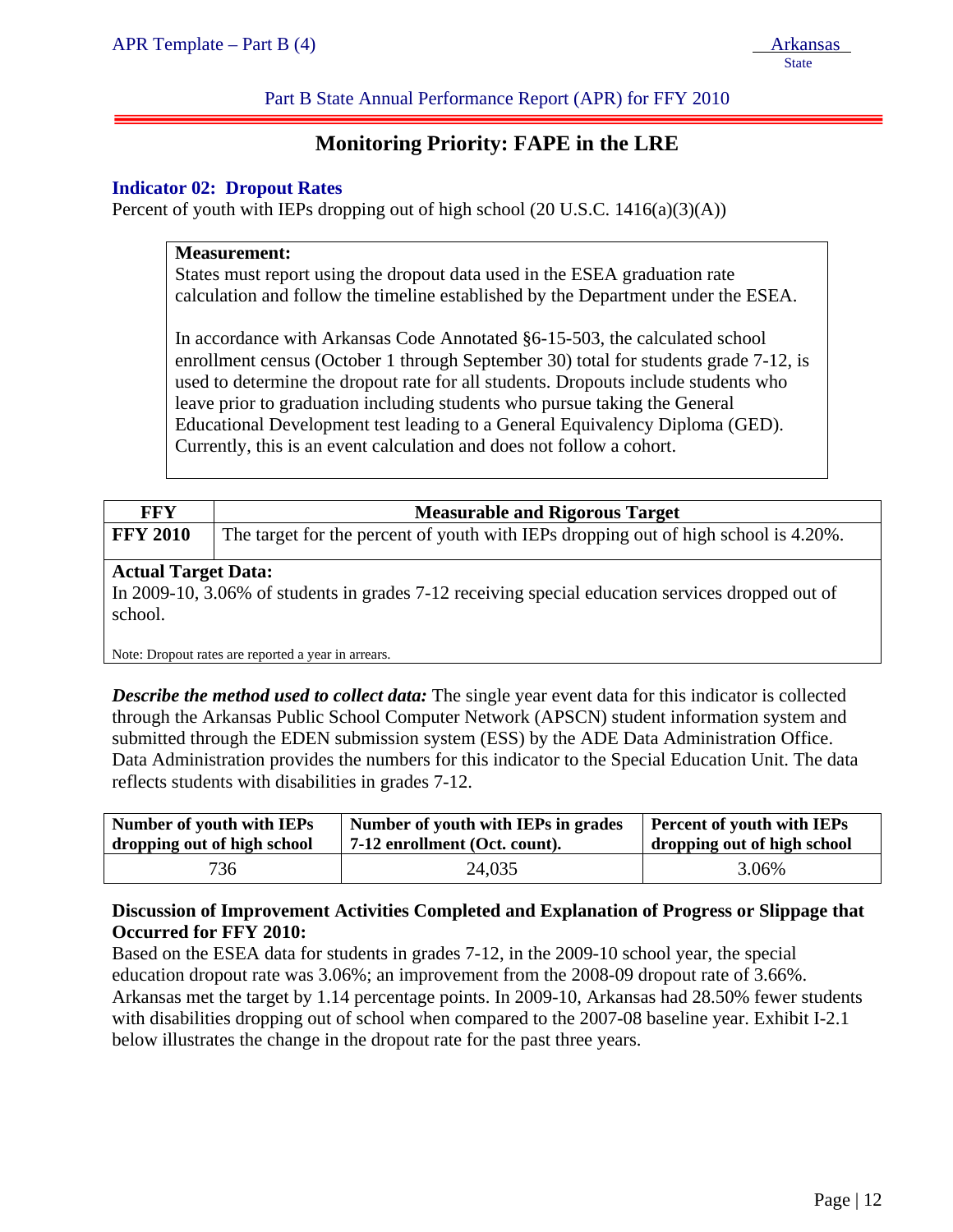

#### Part B State Annual Performance Report (APR) for FFY 2010

However, the rate of 3.06% is not the rate reported in the Consolidated State Performance Report (CSPR). The rate reported in the CSPR is 0.3% (72/24035) and while Arkansas is making strides in the area of dropout prevention, the 0.3% rate was too extreme of an improvement. After ADE Data Administration and Reporting Section submitted the data for the CSPR, they also sent the data to the IDEA Data & Research Office to use in the APR. Upon seeing the rate of 0.3%, the IDEA Data & Research Office questioned numbers and the calculation.

In discussions with APSCN and the Data Administration and Reporting Section, anomalies were found in how students were identified as a SWD in relation to the 2009-10 dropout data. Data Administration recalculated the state level data by conducting a student level match between the October 1, 2009 enrollment subpopulation count for SWD and the dropout data reported in the fall of 2010. This brought the count of dropouts to 736, for grades 7-12, more in line with what was expected. The inconsistencies in the aggregation of the data have been resolved but Data Administration does not plan to resubmit the 2009-10 data to the EDFacts system which would update the CSPR report. The identification issue has been resolved for the 2010-11 dropout data.

The exclusion of non-graded students in the calculation remains a concern. Arkansas allows students to have a non-graded status. While the non-graded status codes are not routinely used in the elementary and middle school grades, they are used for students who remain in high school beyond four years. Excluding these students from the calculation reduces the denominator which would artificially increase the dropout rate. There is a standard calculation for determining the grade level which the ADE-SEU believes should be applied, so all students with disabilities in grades 7-12 are counted. This concern will be addressed when the reporting of dropout data is tied to the four-year graduation cohort. Under the new four-year graduation cohort calculation students with disabilities are being identified in the ninth grade and will remain in the special education sub-cohort throughout high school. Currently this is no set timeline for changing the State's dropout reporting to the fouryear cohort.

The ADE-SEU and the IDEA Data & Research Office will continue to work closely with the APSCN and Data Administration and Reporting Section to develop a process to properly identify students with a disability who drop out of school.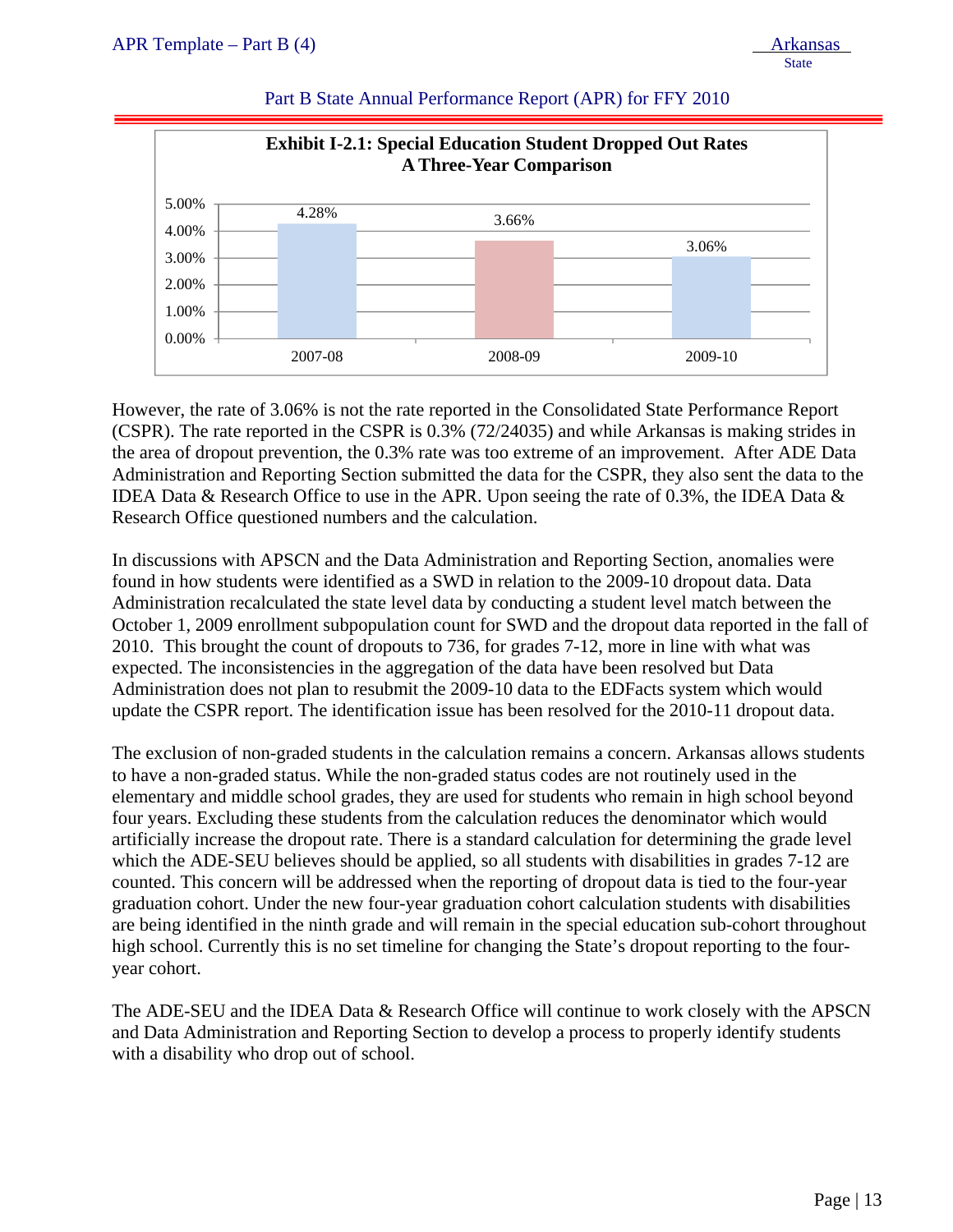#### Part B State Annual Performance Report (APR) for FFY 2010

#### **Discussion of Progress:**

ļ

The 3.06% rate demonstrates the continual efforts being undertaken in the State to reduce the number of students with disabilities dropping out of school. The ADE-SEU has made dropout prevention a priority by funding program offices such as Arkansas Transition Services, P.O.I.S.E., and Behavior Intervention Consultants. However, there is more work to be done.

In 2010-11, Arkansas applied for and received a Technical Assistance Grant from the National Dropout Prevention Center for Students with Disabilities (NDPC-SD). The TA grant focuses on dropout prevention for all students and the creation of re-entry programs for students who have already dropped out. Eight districts volunteered to participate in the Dropout Prevention Technical Assistance grant beginning in the fall of 2011. Participating districts will identify a core team to attend trainings and develop a dropout prevention plan.

The NDPC grant aligns with other partnerships and TA activities surrounding Indicators 1, 2, 13, and 14. Arkansas also partners with the National Secondary Transition Technical Assistance Center and the National Post-School Outcomes Center.

#### **Targeted Activities:**

Targeted activities for this indicator are conducted by the Monitoring/Program Effectiveness Section (M/PE), Post-School Outcomes Intervention for Special Education (P.O.I.S.E.) and Arkansas Transition Services (ATS). A summary of their activities for 2010-11 is presented below.

The Monitoring/Program Effectiveness (M/PE) Section: The M/PE section of the Special Education Unit reviews districts' dropout data via the Monitoring Profiles to ascertain each district's status with regard to dropout. The data used for the Monitoring Profiles is the most recent IDEA data available (i.e. 2009-10). Each district that triggers on the Monitoring Profiles is required to include an action plan in the district's submission of the Arkansas Comprehensive School Improvement Plan (ACSIP). To address the localized concerns about dropout, the monitoring staff works with the districts to develop strategies and actions in their ACSIP.

Centralized Intake and Referral/Consultant Unified Intervention Team (CIRCUIT): The Individuals with Disabilities Education Act (IDEA) of 2004 (Public Law 108-446) authorizes State activities to Local Education Agencies, including direct and supportive service activities, to improve results for children with disabilities, ages 3 to 21, by ensuring a free, appropriate public education in the least restrictive environment. For this purpose, a regional cadre of special education consultants is available who can assist in interventions for students with sensory disabilities, multiple physical disabilities, behavior, and autism spectrum disorders.

CIRCUIT Services can be requested by parents, guardians, caregivers, school personnel, or any other concerned party.

- Request for services will automatically generate a confirmation that the request has been received.
- Service requests warranting the involvement of state consultant resources will generate a service referral to the appropriate CIRCUIT Unit.
- Request for services will result in a follow-up telephone call or email from a CIRCUIT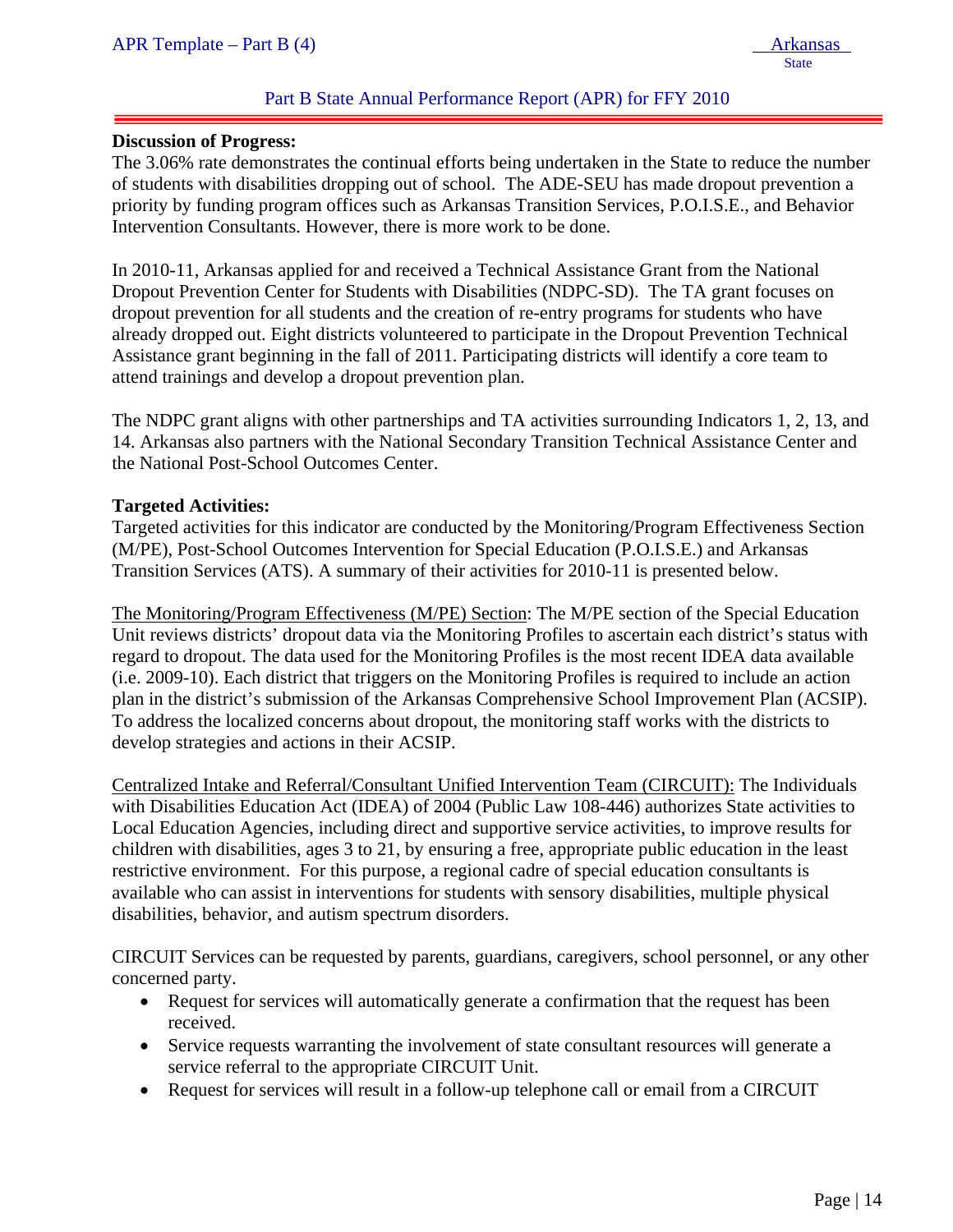#### Part B State Annual Performance Report (APR) for FFY 2010

resource within 2 weeks. Depending on the results for the follow up, additional information may be required.

| <b>Consulting Group</b>                                    | <b>CIRCUIT</b><br><b>Referrals</b> | <b>Consulting Group</b>                                   | <b>CIRCUIT</b><br><b>Referrals</b> |
|------------------------------------------------------------|------------------------------------|-----------------------------------------------------------|------------------------------------|
| <b>Arkansas Transition Services</b>                        |                                    | <b>Behavioral Intervention Consultants</b>                | 258                                |
| Children and Youth with Sensory<br>Impairments             | 4                                  | <b>Educational Audiology Resources Services</b><br>(EARS) | 12                                 |
| Easter Seals Arkansas Outreach<br>Program                  | 205                                | <b>Educational Services for the Visually</b><br>Impaired  | 203                                |
| Post-school Outcome Interventions for<br>Special Education | 28                                 | <b>TBI</b> Consultant                                     | 6                                  |
| Arkansas Technology & Curriculum<br><b>Access Center</b>   | 15                                 | <b>Total</b>                                              | 738                                |

#### A breakdown of CIRCUIT referrals for the 2010-11 school year is presented below.

P.O.I.S.E activities related to this indicator were:

Arkansas Greater Graduation Initiative: P.O.I.S.E. participated in the Arkansas Greater Graduation Initiative Phase II process to implement Drop-Out Prevention Programs in 10 targeted local school districts.

Ninth Grade Academies: Arkansas Department of Career Education and P.O.I.S.E. continued the collaboration to implement 9th grade redesign statewide. A joint training to support Ninth Grade Academies for drop-out prevention was established with curricular funds being provided by Career education for schools that volunteer to complete the training requirements.

Arkansas Transition Services activities related to this indicator were:

In 2010-2011, Arkansas Transition Services (ATS) provided professional development opportunities to more than 1,000 participants from across the State. The following is a partial list of trainings with outcomes measures and the percent change in knowledge and skills as a result of the training.

| # of<br><b>Trainings</b> | <b>Name of Activity</b>                                           | <b>Participants</b> | # of district's<br>that attended | % improvement from<br>pre- and post-test |
|--------------------------|-------------------------------------------------------------------|---------------------|----------------------------------|------------------------------------------|
|                          | Person Centered Planning                                          | 13                  |                                  | 66%                                      |
|                          | Self-Advocacy Strategy                                            | 3                   | 3                                | n/a                                      |
|                          | Take OFF                                                          |                     |                                  | n/a                                      |
| 3                        | <b>Transition Class: Getting Started</b>                          | 57                  | 34                               | 64%                                      |
| 3                        | <b>Transition Class: Integrating Ideas</b>                        | 52                  | 31                               | 80%                                      |
|                          | Transition Class: Getting the Job                                 | 26                  | 16                               | 77%                                      |
| 44                       | <b>Transition Toolkit</b>                                         | 533                 | 59                               | 55%                                      |
|                          | Customized training: Transition<br><b>Activities and Services</b> | 9                   |                                  | 57%                                      |
| $\mathfrak{D}$           | <b>Customized training: Transition Retreat</b>                    | 23                  | 5                                | n/a                                      |
| 7                        | Customized training: Toolkit                                      | 94                  | 5                                | 64%                                      |
|                          | Customized training: Self-<br>Advocacy/Transition Assessment      | 13                  |                                  | n/a                                      |

Arkansas Transition Services Interagency Agreements with School Districts**:** Effective working relationships were established with 156 districts through signed Interagency ATS agreements.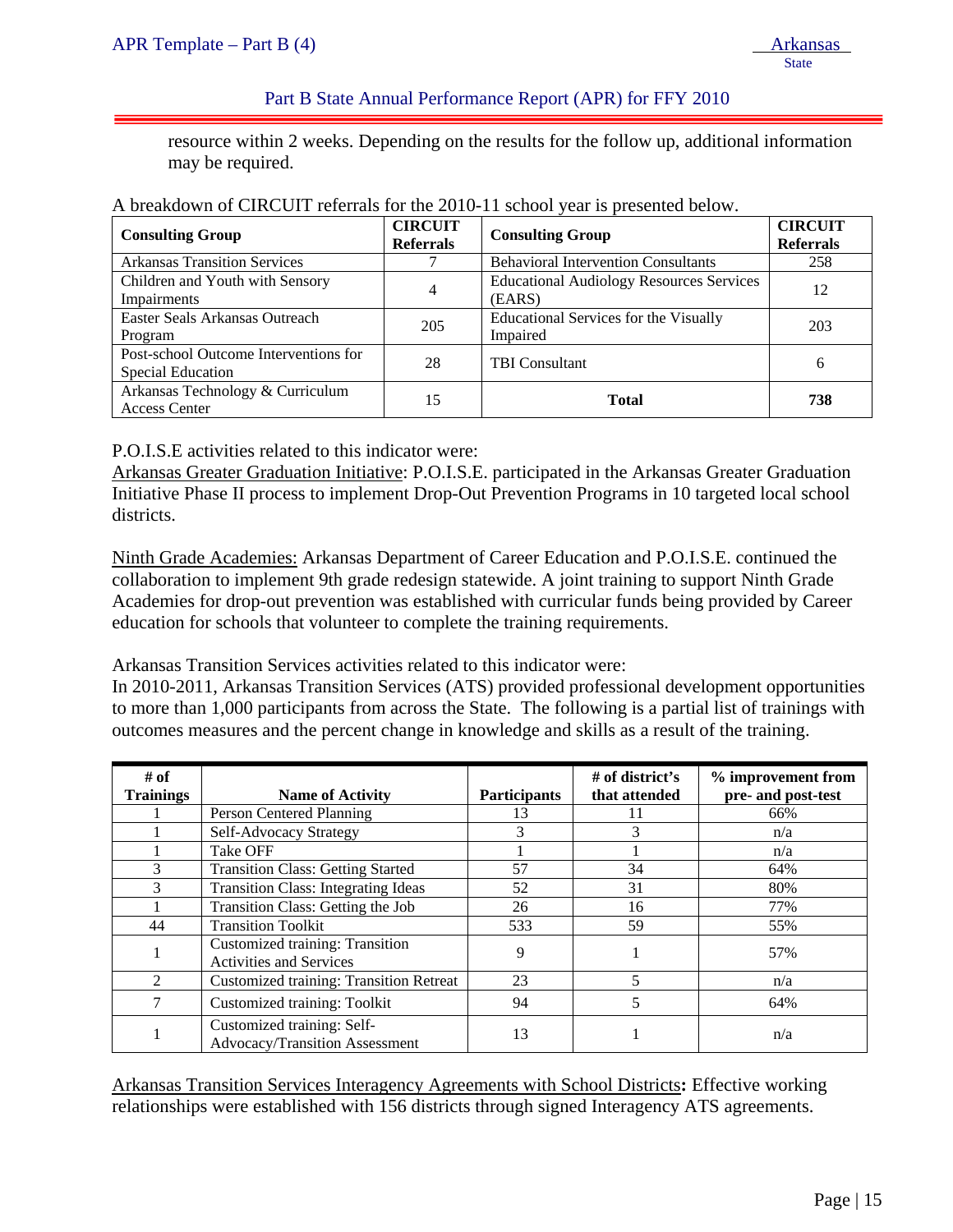#### Part B State Annual Performance Report (APR) for FFY 2010

National Secondary Transition and Technical Assistance Center (NSSTAC)**:** Arkansas continues its partnership with NSTTAC to improve transition services and student post-school outcomes across the state.

NSTTAC Focus School Partnership: ATS works collaboratively at West Memphis High School, a NSTTAC "Focus" school. NSTTAC working closely with the LEA Supervisor, the Transition Coordinator for West Memphis High School and a Special Education teacher in implementing a Transitions Class. NSTTAC is providing financial and technical assistance along with ATS. Data is being collected to ascertain what tools, assessments, curricula and practices are most effective.

National Post-School Outcomes (NPSO) Center: The Arkansas Department of Education (via ATS) is working with NPSO, which provides intensive technical assistance (TA) to the State, for the purpose of improving the State's collection, analysis, and use of post-school outcomes data for students with disabilities. The NPSO assists the State's efforts to improve collection, analysis, reporting, and use of post-school outcome data by identifying suitable evidence-based interventions designed to improve the response rate, representativeness of respondents, and employment and or postsecondary school outcomes of former students with disabilities one year out of school. ATS and the IDEA Data & Research office are currently working on a new data collection system for Indicator 14: Post-school Outcomes.

National Dropout Prevention Center for Students with Disabilities: Arkansas (via Arkansas Transition Services and IDEA Data & Research Office) applied for and was awarded a technical assistance (TA) grant from the National Dropout Prevention Center for Students with Disabilities (NDPC-SD) located at Clemson University. As one of five state recipients, ATS, IDEA Data & Research Office and interested school districts in partnership with NDPC-SD will develop or enhance dropout-prevention and re-entry practices in an effort to increase graduation rates and postschool opportunities for students with disabilities. Currently seven districts are involved in the project.

Arkansas Interagency Transition Partnership (AITP): The AITP is an interagency team established to improve transition outcomes for students with disabilities through collaboration of agencies that provide services and resources to those students. A meeting was held on August 26, 2010 with the partnership agencies to establish goals and training needs for the group as a whole. At the NSTTAC Institute in May 2011, members of AITP agreed that restructuring was needed to improve the effectiveness of the AITP and plans for that are in place.

Person-Centered Planning (PCP): Training for PCP was provided to 13 individuals from 11 charter schools. PCP meetings at two school districts were facilitated by ATS Consultants. There is anecdotal knowledge of teacher-facilitated PCP meetings taking place within those two districts after the ATS technical assistance.

Check and Connect Program: Check and Connect Training opportunities and professional development for local school districts is being supported by Arkansas Transition Services.

Transitions Class: *Getting Started*: In 2010-11, 57 teachers and supervisors received the *Getting Started* training. The training provided attendees with tools and instructions needed to start a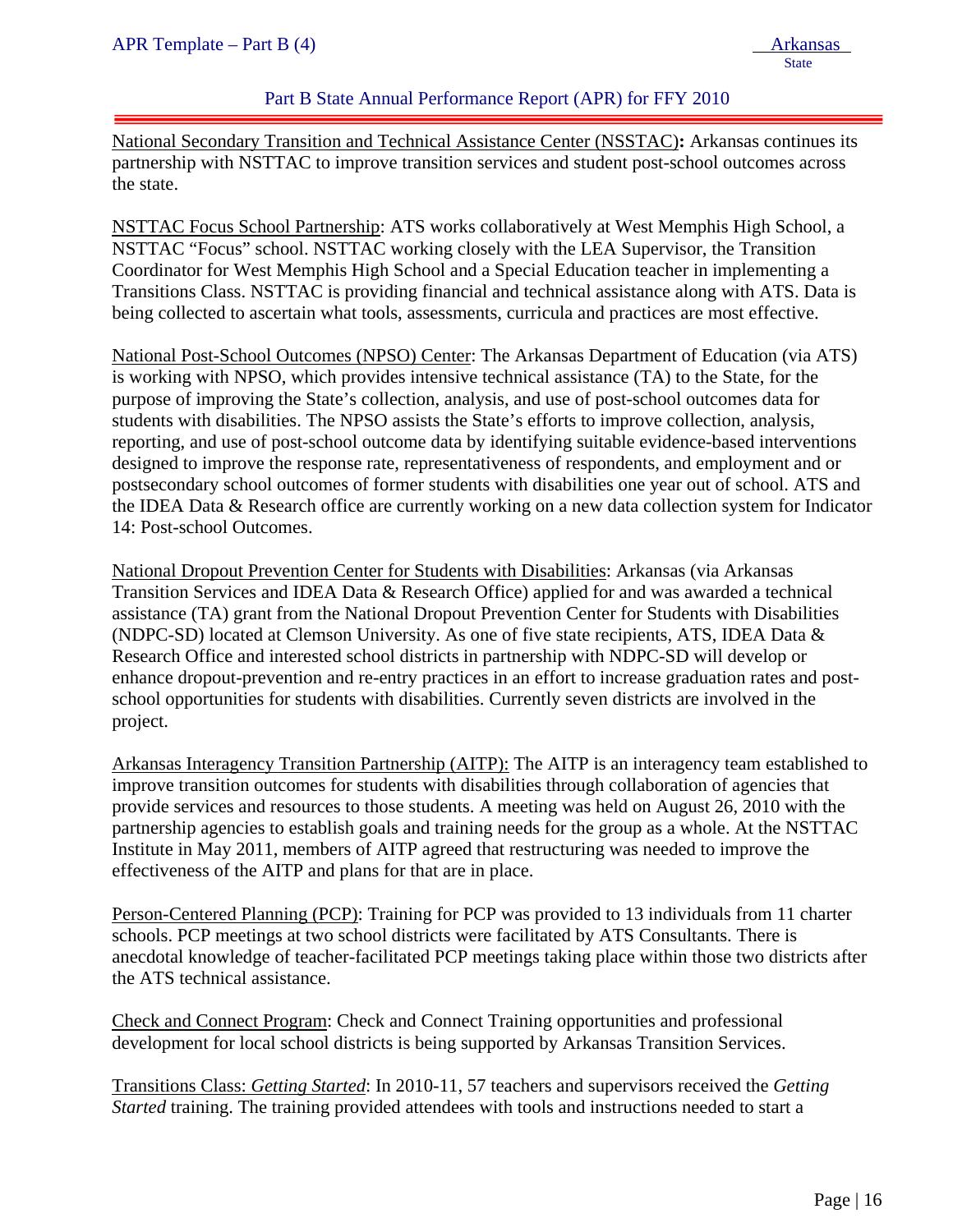### Part B State Annual Performance Report (APR) for FFY 2010

Transitions Class. Attendees learned about Transitions Classes, how they benefit the students, and all forms necessary to get one started. Important components such as using assessments, agency linkage, incorporating life skills, self-determination, and employment possibilities for students with disabilities were discussed. All attendees received a manual to initiate a class which included resources and tools to use in the classroom. There are approximately 150 transition classes in school districts at this time. ATS is currently working on a way to collect more accurate information about these classes, number of districts offering the courses, the teachers providing instruction and the students enrolled.

Transitions Class: *Integrating Ideas*: Three *Integrating Ideas* trainings were held in 2010-2011 with 52 participants from 31 school districts attending. This training is for teachers that have attended the *Getting Started* training. This training provides attendees with a comprehensive overview of a Transitions Class. Attendees receive a general scope and sequence of the class as well as a preview of possible materials and suggestions for use in the classroom. A variety of lesson plans are presented to help the class run smoothly and accomplish the goal of improving post school outcomes. There is also a Q & A time for teachers and a "share" time to gather strategies and ideas from other teachers teaching a Transitions Class. Statewide trainings are offered two to three times a year.

Transitions Class: *Getting the Job*: In 2010-2011, one *Getting the Job* training was held with 26 participants from 16 districts. This training focused on establishing the employment part of a Transitions Class to improve post-school outcomes of students in special education. It is for teachers who have been trained in *Getting Started* and *Integrating Ideas*. It includes an in-depth review of the *Getting Started* manual, plus information on the components involved in providing work experience to students. Teachers receive templates for pamphlets, power points, and other resources to assist in gaining community and school level support for implementing employment into the Transitions Class.

Self-Advocacy Strategy Training: Self-Advocacy Strategy Training was provided to three individuals representing three districts. This is a motivation and self-determination strategy designed to prepare students to participate in education or transition planning conferences. The strategy consists of 5 steps which are taught over a series of seven acquisition and generalization stages. The five steps are presented using the acronym "I PLAN" to help cue students to remember the steps of the strategy.

Self-Determination in the Middle School**:** ATS worked with NSTTAC to implement selfdetermination curriculum for students with disabilities in two middle schools. Glen Rose Middle School had 15 student participants and Arkansas School for the Deaf had 24 student participants from grades 6-8. In comparing the pre- and post-scores of the *American Institute for Research (AIR) Self-Determination Assessments* from student and educator forms, overall gains in knowledge of selfdetermination were found. Plans to extend promoting self-determination in the middle school are currently in progress.

Local Consults: ATS consultants provided 38 consults to districts within their regions. These consults consisted of information sharing, file reviews, classroom set up and general planning for the transition process. Some consultants provided ongoing technical assistance on a monthly basis.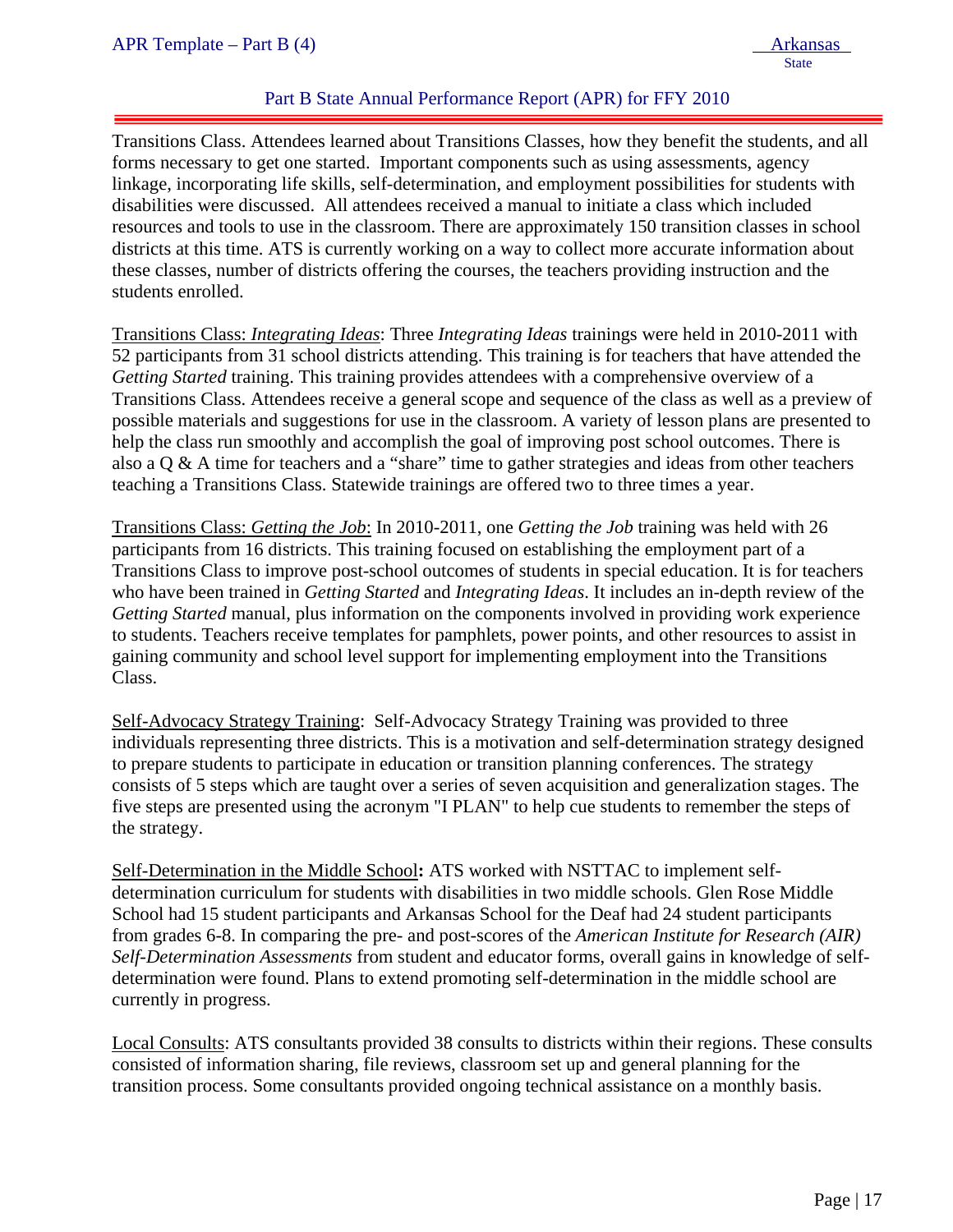### Part B State Annual Performance Report (APR) for FFY 2010

TAKE OFF! (Transition Activities Keeping Effective Options First and Foremost): This training provides teachers with information on how to implement an exit portfolio for senior students with IEPs. It includes having the students help write their own Summary of Performance (SOP), keeping all agency contacts and correspondence in a portfolio, taking and keeping results of qualifying assessments for enrollment in post-secondary schools, and parental involvement activities to become knowledgeable and agreeable with the focus of the portfolio. This culminates with a portfolio overview for use at the exit conference. Districts have the opportunity to purchase student, parent and teacher manuals. Since TAKE OFF was introduced, over 100 parent manuals and teacher manuals have been distributed and approximately 1000 student graduation packets have been distributed.

Arkansas Transition Summit, October 11-13, 2010: The fifth Transition Summit provided new and existing teams an opportunity to come together to focus on student centered planning in an effort to improve post school outcomes for youth with IEPs. National speakers with expertise in these areas presented general and breakout sessions. Arkansas teachers and agency personnel also presented on successful local programs that other teachers could replicate in their schools. Each team had four different planning sessions during which they assessed their needs, set goals and developed an action plan. There were 35 teams comprised of more than 200 participants. ATS encourages local teams to continue work on their plans in the district. ATS Cadre meetings will also help facilitate this effort. Follow-up with these teams was provided by regional transition consultants. Dates for the next Arkansas Transition Summit will be October 1-3, 2012. The focus area will be student development with an emphasis on employment.

College Bound 2011: College Bound was held June 15-17, 2011 at the University of Central Arkansas (UCA) in Conway, AR. There were 16 students and 12 parents/professionals who attended and participated in team activities. Sessions were presented on self-determination, organizational skills, assistive technology, academic advising, faculty expectations, disability support services, financial aid, rights and responsibilities, campus resources, and study aids/habits. In an effort to gain information about its effectiveness and to make improvements for College Bound 2012, a post College Bound survey will go out to 2011 participants. College Bound 2012 is scheduled for June 12-14, 2012 at UCA.

CASSP Teams: Arkansas Transition Services consultants will continue to participate on Child and Adolescent Service System Program (CASSP) teams.

Arkansas Rehabilitation Services' Arkansas Transition Program: ATS worked to assist Transition Vocational Rehabilitation Counselors established in six high schools in Arkansas. These counselors were included on local transition teams, dropout prevention teams and frequently attend trainings, Cadre meetings, and Transition Fairs.

Transition Orientation Nights for Parents: General information on the transition process was presented to parents at the orientation nights. The events gave them an opportunity to ask questions and complete parent inventories to aid in development of the student's transition plan. Representatives from outside agencies were available to provide information on post-school services. Approximately seven events have taken place.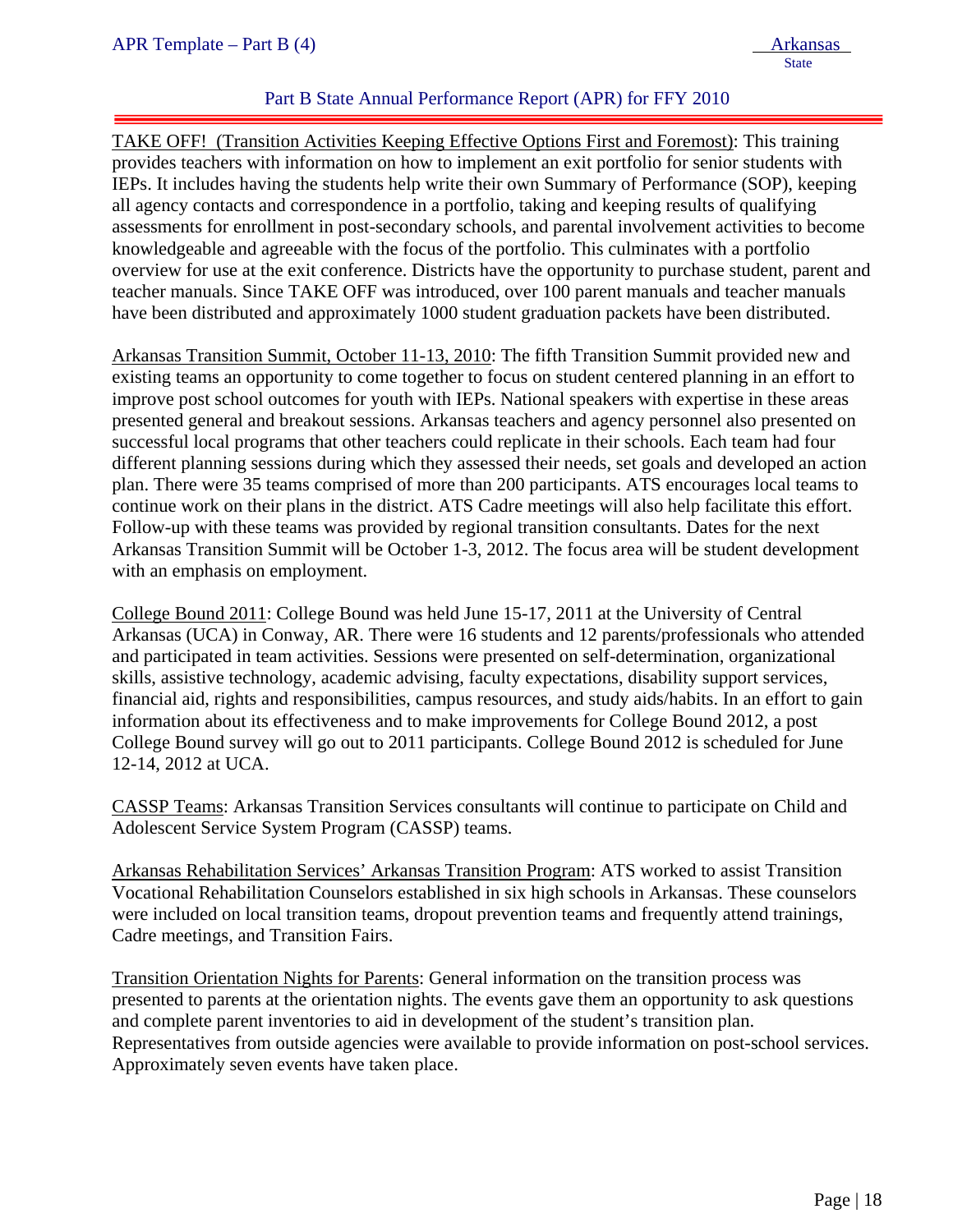#### Part B State Annual Performance Report (APR) for FFY 2010

Transition Fairs: Transition Fairs were held for students and families to learn about area agencies and their services. Approximately 20 fairs were held with 44 districts participating.

Transition Youth Conferences: The annual Youth Conference was held in Hope, AR in Oct. 2010. Approximately 280 students with disabilities from school districts within the Educational Cooperative region were in attendance.

Presentations: Arkansas Transition Services personnel presented various transition topics at several state and national conferences:

- Arkansas Council for Exceptional Children
- SEAS Forum
- Special Education Data Summit
- ARS' Youth Leadership Forum
- NSTTAC's National State Planning Institute.

Proposals have been submitted to present at the National State Planning Institute in May 2012 and at future national DCDT conferences.

Cadre Meetings: A cadre meeting for leaders and co-leaders of local transition teams around the state was held in December 2010 and February 2011 in Little Rock. The December meetings provided teams with professional development on *Student Directed Transition Planning* (SDTP) and *ME! Lessons in Self Advocacy*. Jim Martin presented information to participants on initiation and implementation of these self-determination curricula. Each team received a copy of each curriculum. The February meetings focused on Agency Services and Transition Fairs. Teams received an agency resource notebook and instruction on connecting with agencies in their areas.

Secondary Transition State Planning Institute: An Arkansas team comprised of Arkansas Transition Services, IDEA Data & Research, a local education agency, Arkansas Rehabilitation Services, and Arkansas PTI attended the annual meeting in May 2011. The team's main goal was to reorganize the state team, the Arkansas Interagency Transition Partnership (AITP) and to continue work with the NPSO and the NDPC-SD. The team continued work on the state plan to improve indicator outcomes.

Transition Retreat: In December 2010 and June 2011, 23 teachers from five school districts along with their Special Education Supervisor attended the second Transition Retreat at the Winthrop Rockefeller Institute. This retreat afforded the schools the opportunity to learn about and get handson exposure to age appropriate Transition assessments. The teachers were shown how to use the results of the assessments in the development of practical and beneficial transition plans.

College Camp: In collaboration with PEPNet, Arkansas Transition Services provided assistance in recruiting students with hearing impairments for this four day college camp held at the University of Arkansas at Little Rock in July 2010. The camp provided a real-life picture of college campus living. Students attended workshops and stayed in dormitories. Arkansas Transition Services provided an interactive workshop on self-determination as well as sponsoring the attendance of one student.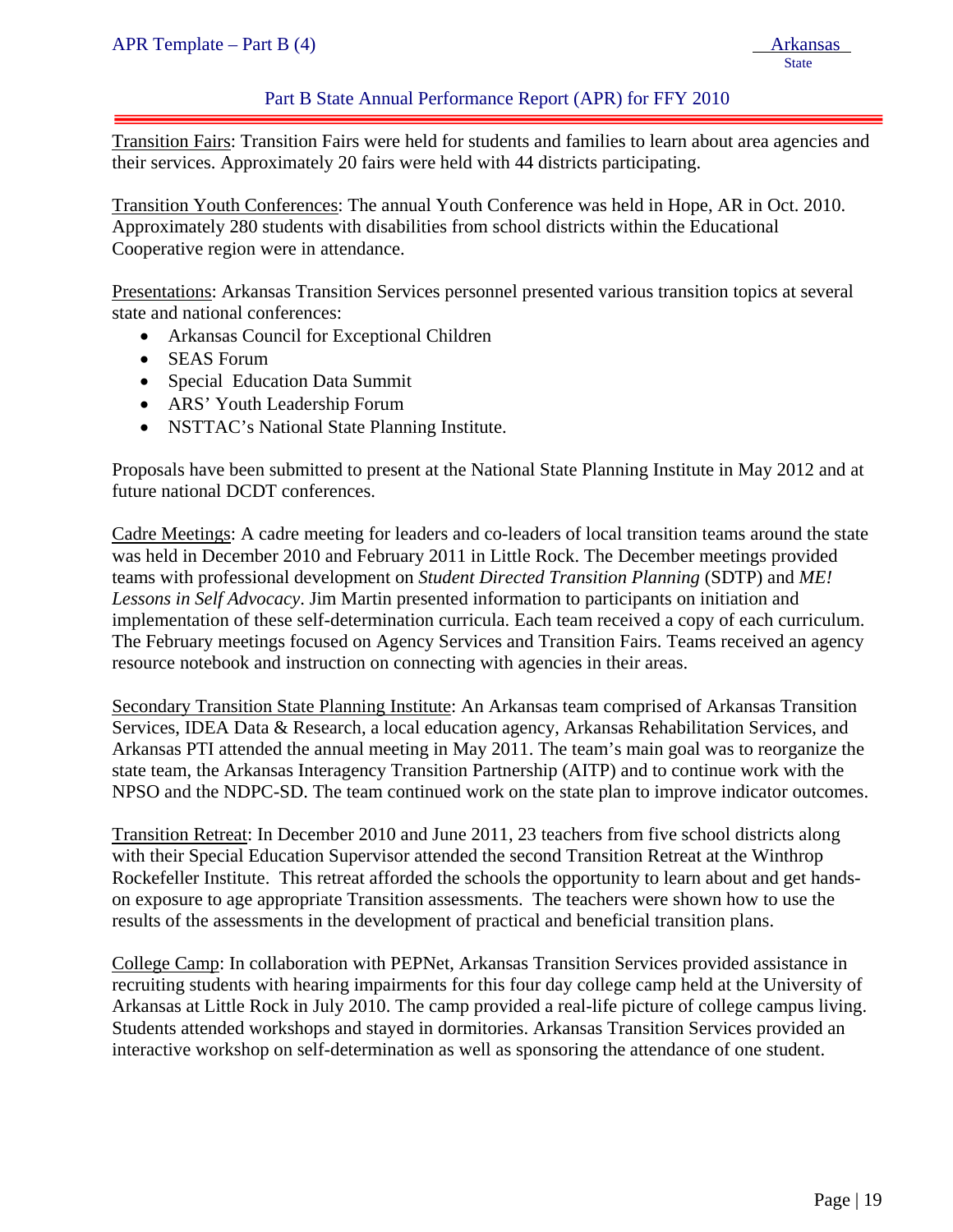#### Part B State Annual Performance Report (APR) for FFY 2010

ļ The Arkansas Local Education Agency Resource Network (AR-LEARN): AR-LEARN continued to expand its assistance to LEAs in meeting the challenges of providing quality special education services to address the needs of students. More than 1,000 teachers and administrators participated in workshops offered by AR-LEARN. AR-LEARN workshops addressed 13 of APR indicators.

Autism Diagnostic Observation System (ADOS): AR-LEARN hosted a two-day clinical training course on using ADOS to identify people with an autism spectrum disorder (ASD). The ADOS is a structured interaction and interview session with the person suspected of having ASD to assess social and communication behaviors. There were 51 participants.

Structured Teaching for Students with Autism (TEACCH): TEACCH is a five day workshop with five objectives: (1) Understand characteristics of ASD; (2) Understand and demonstrate structured teaching methods for beginning, moderate and higher level students with ASD; (3) Design visual schedules and work systems for students with ASD; (4) Understand the importance of visual structures in designing educational activities for ASD; and (5) Understand behavior management strategies effective with students who have ASD. There were 29 participants.

Special Education Data Summit: The IDEA Data & Research Office hosted the bi-annual meeting at the Embassy Suites in Little Rock in June 2011. Dr. Alan Coulter, the co-director of DAC was the keynote speaker. The Summit focused on the use of data for both school age programs and early childhood programs. Ms. Charlotte Alverson of the National Post School Outcomes Center conducted a one-day workshop with school age programs on the use of the PSO Toolkit. The PSO Toolkit focuses on the graduation, dropout, secondary transition and post school outcomes data.

Data Driven Decision Making/Data Teams: The Center for Applied Studies in Education and the IDEA Data & Research Office at UALR, in partnership with the ADE, sponsored two two-day seminars on Data Driven Decision Making/Data Teams. The two-day seminars were presented by Mr. Steve Ventura of The Leadership and Learning Center of Denver, CO.

The first event was held February 17-18, 2011 with registration reaching capacity of 60. The second seminar was presented May 9-10, 2011, again reaching capacity. Additionally, participants of both seminars were provided an opportunity to become certified trainers for the seminar Data Driven Decision Making/Data Teams by attending a three-day certification course. The certification allows a district employee to conduct the training for their district as many times as needed for the next three years. The IDEA Data & Research staff can conduct the training anywhere in the state. Eight participants from three school districts and five IDEA Data & Research staff became certified.

### **Revisions, with Justification, to Proposed Targets/Improvement Activities/Timelines/Resources for FFY 2010:**

There were no changes to the proposed targets. Improvement activities were expanded in the SPP to incorporate the various activities conducted across the State. See pages 34-35 of the SPP.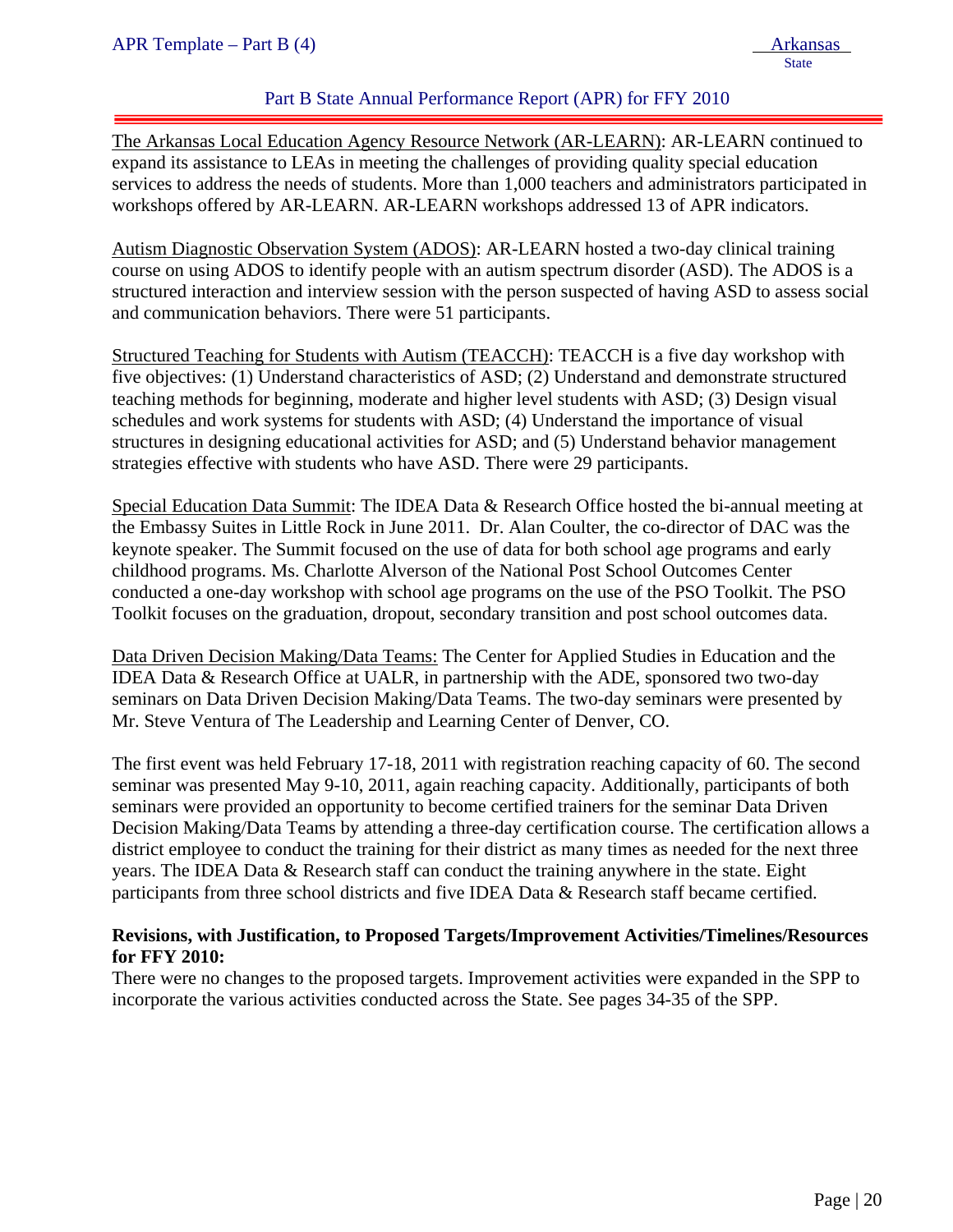Part B State Annual Performance Report (APR) for FFY 2010

# **Monitoring Priority: FAPE in the LRE**

#### **Indicator 03: Assessment**

ļ

Participation and performance of children with disabilities on statewide assessments:

- A. Percent of the districts with a disability subgroup that meets the State's minimum "n" size that meet the State's AYP targets for the disability subgroup.
- B. Participation rate for children with IEPs.
- C. Proficiency rate for children with IEPs against grade level, modified, and alternate academic achievement standards.  $(20$  U.S.C.  $1416(a)(3)(A))$

#### **Measurement:**

- A. AYP percent  $=$   $[(# of \text{ districts with a disability subgroup that meets the State's}]$ minimum "n" size that meet the State's AYP targets for the disability subgroup) divided by the (total # of districts that have a disability subgroup that meets the State's minimum "n" size)] times 100.
- B. Participation rate percent  $=$   $[(# of children with IEPs participating in the$ assessment) divided by the (total # of children with IEPs enrolled during the testing window, calculated separately for reading and math)]. The participation rate is based on all children with IEPs, including both children with IEPs enrolled for a full academic year and those not enrolled for a full academic year.
- C. Proficiency rate percent  $=$  ( $[(# of children with IEPs enrolled for a full academic$ year scoring at or above proficient) divided by the (total # of children with IEPs enrolled for a full academic year, calculated separately for reading and math)].

| <b>FFY</b>           | <b>Measurable and Rigorous Target</b> |                                                |                                              |       |        |       |         |                                    |        |       |
|----------------------|---------------------------------------|------------------------------------------------|----------------------------------------------|-------|--------|-------|---------|------------------------------------|--------|-------|
| <b>FFY 2010</b>      | Subgroup (3A)                         | Districts Meeting<br><b>AYP</b> for Disability | Participation for Students with IEPs<br>(3B) |       |        |       | (3C)    | Proficiency for Students with IEPs |        |       |
| <b>Targets for</b>   | 17.15%                                |                                                | Reading                                      |       | Math   |       | Reading |                                    | Math   |       |
| <b>FFY 2010</b>      |                                       |                                                | 95%                                          |       | 95%    |       | 45.22%  |                                    | 51.44% |       |
| <b>Actual Target</b> | #                                     | %                                              | #                                            | $\%$  | #      | $\%$  | #       | %                                  | #      | %     |
| Data for FFY<br>2010 | 1 of 16                               | 6.25                                           | 28,138                                       | 98.78 | 30,543 | 98.61 | 7,088   | 31.49                              | 12,015 | 44.86 |

# **Actual Target Data for FFY 2010:**

#### **3. A - AYP**

Percent of the districts with a disability subgroup that meets the State's minimum "n" size and meets the State's AYP targets for the disability subgroup is 6.25%.

| Year            | <b>Total Number</b><br>of Districts | <b>Number of Districts</b><br>Meeting the "n" size | <b>Number of Districts that</b><br>meet the minimum "n" size<br>and met AYP for FFY 2010 | <b>Percent of</b><br><b>Districts</b> |
|-----------------|-------------------------------------|----------------------------------------------------|------------------------------------------------------------------------------------------|---------------------------------------|
| <b>FFY 2010</b> | 256                                 | Iб                                                 |                                                                                          | 6.25                                  |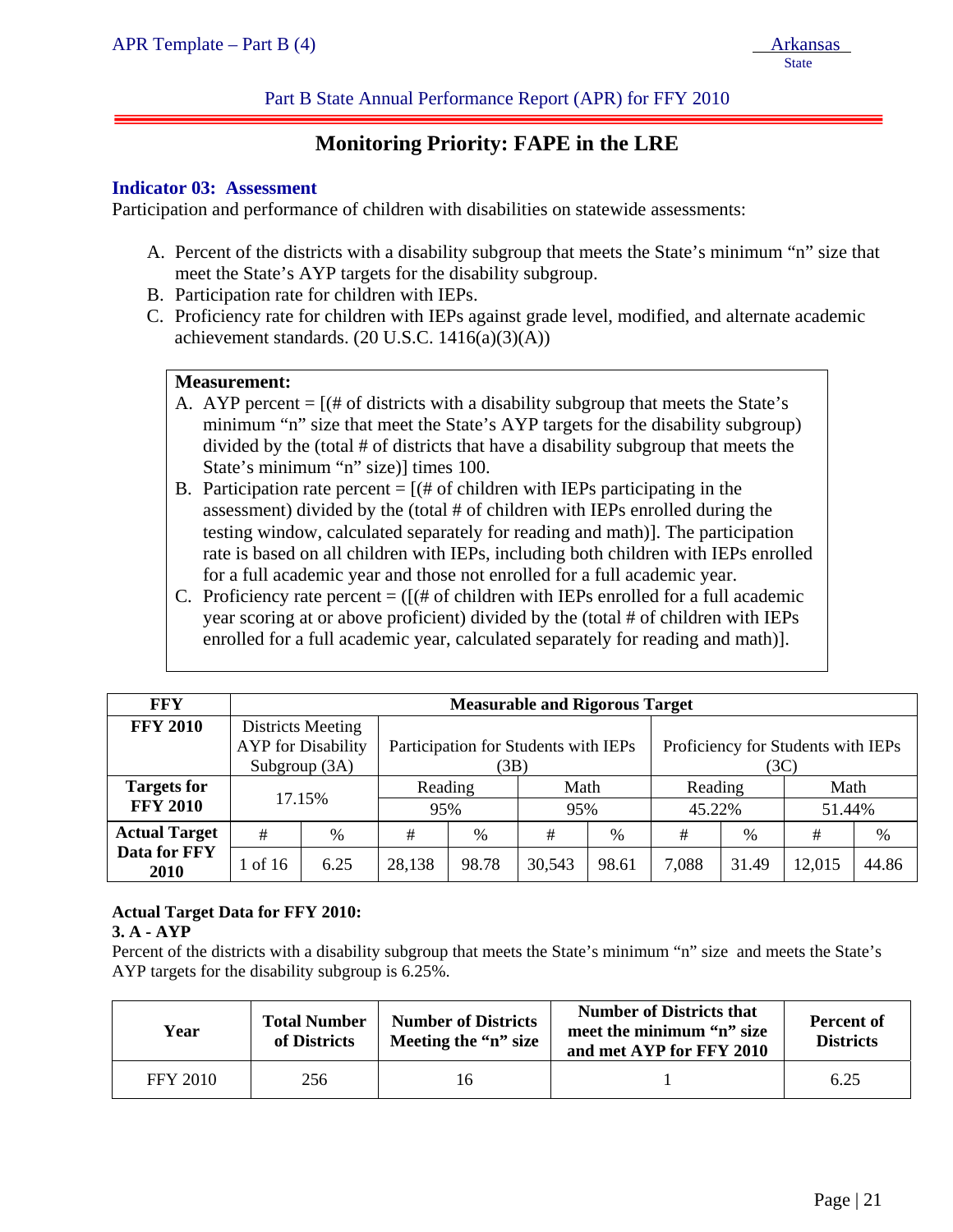| APR Template – Part B $(4)$ | <b>Arkansas</b> |
|-----------------------------|-----------------|
|                             | <b>State</b>    |

| Part B State Annual Performance Report (APR) for FFY 2010 |  |
|-----------------------------------------------------------|--|
|-----------------------------------------------------------|--|

|              | 3. B - Actual Participation Data for FFY 2010                                            |       |                         |       |       |       |       |           |        |               |
|--------------|------------------------------------------------------------------------------------------|-------|-------------------------|-------|-------|-------|-------|-----------|--------|---------------|
|              |                                                                                          | Grade | Grade                   | Grade | Grade | Grade | Grade | Grade     |        | Total         |
|              | <b>Math Assessment</b>                                                                   | 3     | $\overline{\mathbf{4}}$ | 5     | 6     | 7     | 8     | <b>HS</b> | #      | $\frac{0}{0}$ |
| a            | Children with IEPs                                                                       | 4,366 | 4,407                   | 4,255 | 4,080 | 3,902 | 3,871 | 5,433     | 30,314 | 100.00%       |
| b            | IEPs in regular<br>assessment with no<br>accommodations                                  | 1,631 | 1,432                   | 1,096 | 957   | 921   | 1,056 | 1,291     | 8,384  | 27.66%        |
| $\mathbf{c}$ | IEPs in regular<br>assessment with<br>accommodations                                     | 2,235 | 2,439                   | 2,592 | 2,579 | 2,434 | 2,241 | 1,746     | 16,266 | 53.66%        |
| d            | IEPs in alternate<br>assessment against<br>grade-level<br>standards                      | n/a   | n/a                     | n/a   | n/a   | n/a   | n/a   | n/a       | n/a    | n/a           |
| e            | IEPs in alternate<br>assessment against<br>modified standards                            | n/a   | n/a                     | n/a   | n/a   | n/a   | n/a   | n/a       | n/a    | n/a           |
| f            | <b>IEPs</b> in alternate<br>assessment against<br>alternate standards                    | 460   | 494                     | 524   | 507   | 515   | 530   | ,2213     | 5,243  | 17.30%        |
| g            | Overall<br>$(b+c+d+e+f)$<br><b>Baseline</b>                                              | 4,326 | 4,365                   | 4,212 | 4,043 | 3,870 | 3,827 | 5,250     | 29,893 | 98.61%        |
|              | Children included in a but not included in the other counts above*                       |       |                         |       |       |       |       |           |        |               |
|              | Account for any<br>children with IEPs that<br>were not participants in<br>the narrative. | 40    | 42                      | 43    | 37    | 32    | 44    | 183       | 421    | 1.39%         |

|              |                                                                         | Grade | Grade                   | Grade | Grade | Grade | Grade | Grade |        | Total         |
|--------------|-------------------------------------------------------------------------|-------|-------------------------|-------|-------|-------|-------|-------|--------|---------------|
|              | <b>Reading Assessment</b>                                               | 3     | $\overline{\mathbf{4}}$ | 5     | 6     | 7     | 8     | 11    | #      | $\frac{6}{9}$ |
| la           | Children with IEPs                                                      | 4,366 | 4,407                   | 4,255 | 4,080 | 3,902 | 3,871 | 3,490 | 28,371 | 100.00%       |
| $\mathbf{b}$ | IEPs in regular<br>assessment with no<br>accommodations                 | 1,631 | 1,432                   | 1,096 | 957   | 921   | 1,056 | 990   | 8,083  | 28.49%        |
| $\mathbf{c}$ | <b>IEPs</b> in regular<br>assessment with<br>accommodations             | 2,235 | 2,439                   | 2,592 | 2,579 | 2,434 | 2,241 | 1,699 | 16,219 | 57.17%        |
| d            | <b>IEPs</b> in alternate<br>assessment against<br>grade-level standards | n/a   | n/a                     | n/a   | n/a   | n/a   | n/a   | n/a   | n/a    | n/a           |
| le.          | <b>IEPs in alternate</b><br>assessment against<br>modified standards    | n/a   | n/a                     | n/a   | n/a   | n/a   | n/a   | n/a   | n/a    | n/a           |
| f            | <b>IEPs</b> in alternate<br>assessment against<br>alternate standards   | 460   | 494                     | 524   | 507   | 515   | 530   | 693   | 3,723  | 13.12%        |
| g            | Overall $(b+c+d+e+f)$<br>Baseline                                       | 4,326 | 4,365                   | 4,212 | 4,043 | 3,870 | 3,827 | ,3382 | 28,025 | 98.78%        |
|              | Children included in a but not included in the other counts above       |       |                         |       |       |       |       |       |        |               |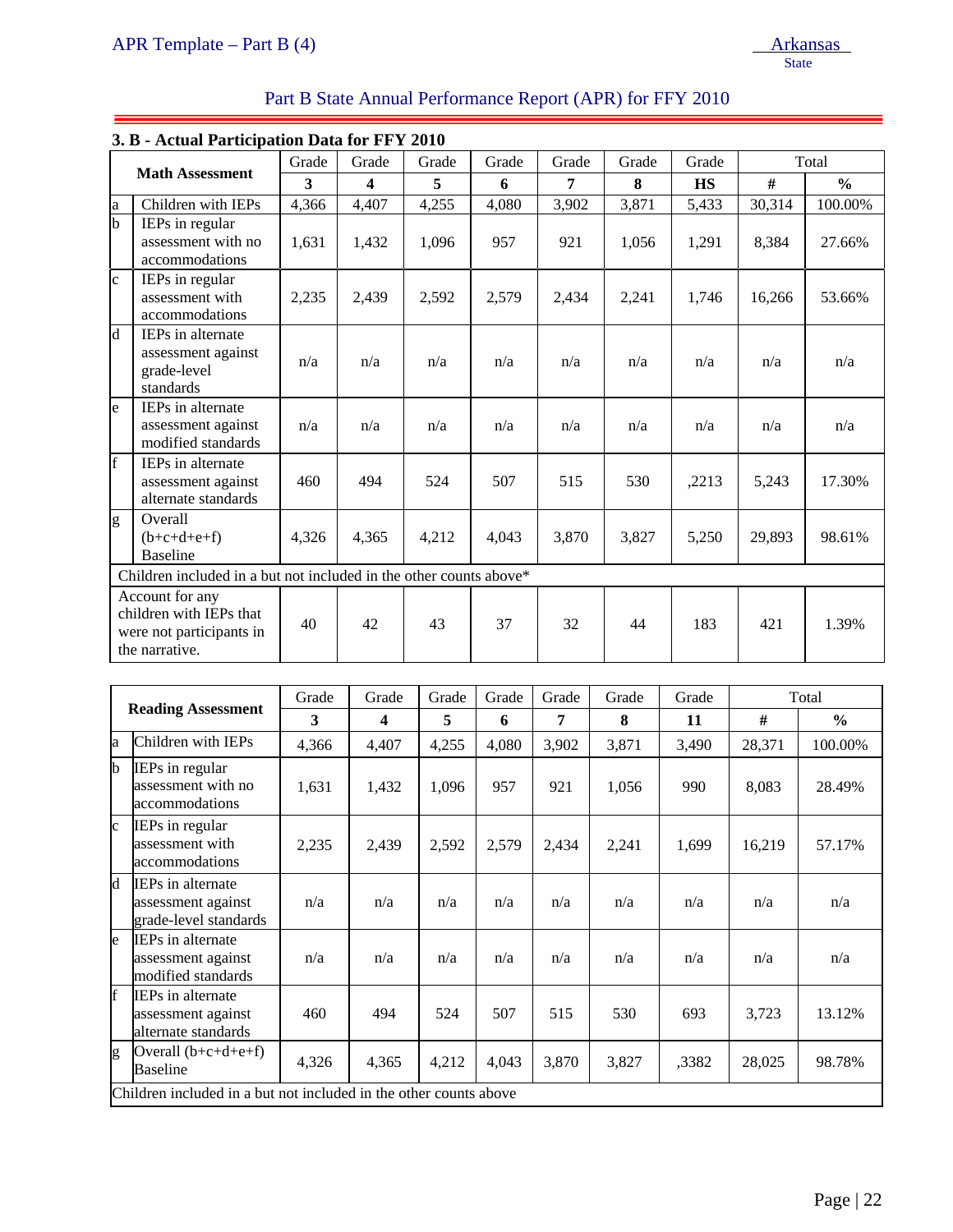# Part B State Annual Performance Report (APR) for FFY 2010

| Account for any children<br>with IEPs that were not<br>participants in the<br>narrative. | 40 | 42 | 4 <sup>2</sup> | $\sim$ | 32 | 44 | 108 | 346 | .22% |
|------------------------------------------------------------------------------------------|----|----|----------------|--------|----|----|-----|-----|------|

# **3. C – Actual Performance Target Data for FFY 2010**

|                 | <b>Math Assessment</b>                                                  | Grade | Grade | Grade | Grade | Grade | Grade | Grade     |        | Total         |
|-----------------|-------------------------------------------------------------------------|-------|-------|-------|-------|-------|-------|-----------|--------|---------------|
|                 |                                                                         | 3     | 4     | 5     | 6     | 7     | 8     | <b>HS</b> | #      | $\frac{6}{9}$ |
| la              | Children with IEPs                                                      | 3,980 | 4,046 | 3,891 | 3,743 | 3,586 | 3,517 | 4,829     | 27,592 | 100.00%       |
| lb.             | IEPs in regular<br>assessment with no<br>accommodations                 | 1,070 | 781   | 519   | 346   | 278   | 161   | 438       | 3,593  | 13.02%        |
| $\mathbf{c}$    | IEPs in regular<br>assessment with<br>accommodations                    | 967   | 818   | 810   | 659   | 599   | 300   | 623       | 4,776  | 17.31%        |
| d               | <b>IEPs</b> in alternate<br>assessment against<br>grade-level standards | n/a   | n/a   | n/a   | n/a   | n/a   | n/a   | n/a       | n/a    | n/a           |
| le              | <b>IEPs</b> in alternate<br>assessment against<br>modified standards    | n/a   | n/a   | n/a   | n/a   | n/a   | n/a   | n/a       | n/a    | n/a           |
| $\vert f \vert$ | <b>IEPs</b> in alternate<br>assessment against<br>alternate standards   | 348   | 375   | 396   | 350   | 360   | 312   | 1,869     | 4,010  | 14.53%        |
| g               | Overall $(b+c+d+e+f)$<br><b>Baseline</b>                                | 2,386 | 1,974 | 1,725 | 1,355 | 1,237 | 773   | 2,940     | 12,379 | 44.86%        |

|                           |                                                                         | Grade | Grade | Grade | Grade | Grade | Grade | Grade |        | Total         |
|---------------------------|-------------------------------------------------------------------------|-------|-------|-------|-------|-------|-------|-------|--------|---------------|
| <b>Reading Assessment</b> |                                                                         | 3     | 4     | 5     | 6     | 7     | 8     | 11    | #      | $\frac{0}{0}$ |
| la.                       | Children with IEPs                                                      | 3,980 | 4,046 | 3,891 | 3,743 | 3,586 | 3,517 | 3,188 | 25,951 | 100.00%       |
| b                         | IEPs in regular<br>assessment with no<br>accommodations                 | 836   | 749   | 442   | 271   | 158   | 253   | 115   | 2,824  | 10.88%        |
| $\mathbf{c}$              | IEPs in regular<br>assessment with<br>accommodations                    | 412   | 601   | 463   | 311   | 288   | 419   | 124   | 2,618  | 10.09%        |
| d                         | <b>IEPs</b> in alternate<br>assessment against<br>grade-level standards | n/a   | n/a   | n/a   | n/a   | n/a   | n/a   | n/a   | n/a    | n/a           |
| le                        | <b>IEPs</b> in alternate<br>assessment against<br>modified standards    | n/a   | n/a   | n/a   | n/a   | n/a   | n/a   | n/a   | n/a    | n/a           |
| f                         | IEPs in alternate<br>assessment against<br>alternate standards          | 340   | 363   | 356   | 365   | 369   | 365   | 571   | 2,729  | 10.52%        |
| g                         | Overall $(b+c+d+e+f)$<br>Baseline                                       | 1,588 | 1,713 | 1,261 | 947   | 815   | 1,037 | 811   | 8,172  | 31.49%        |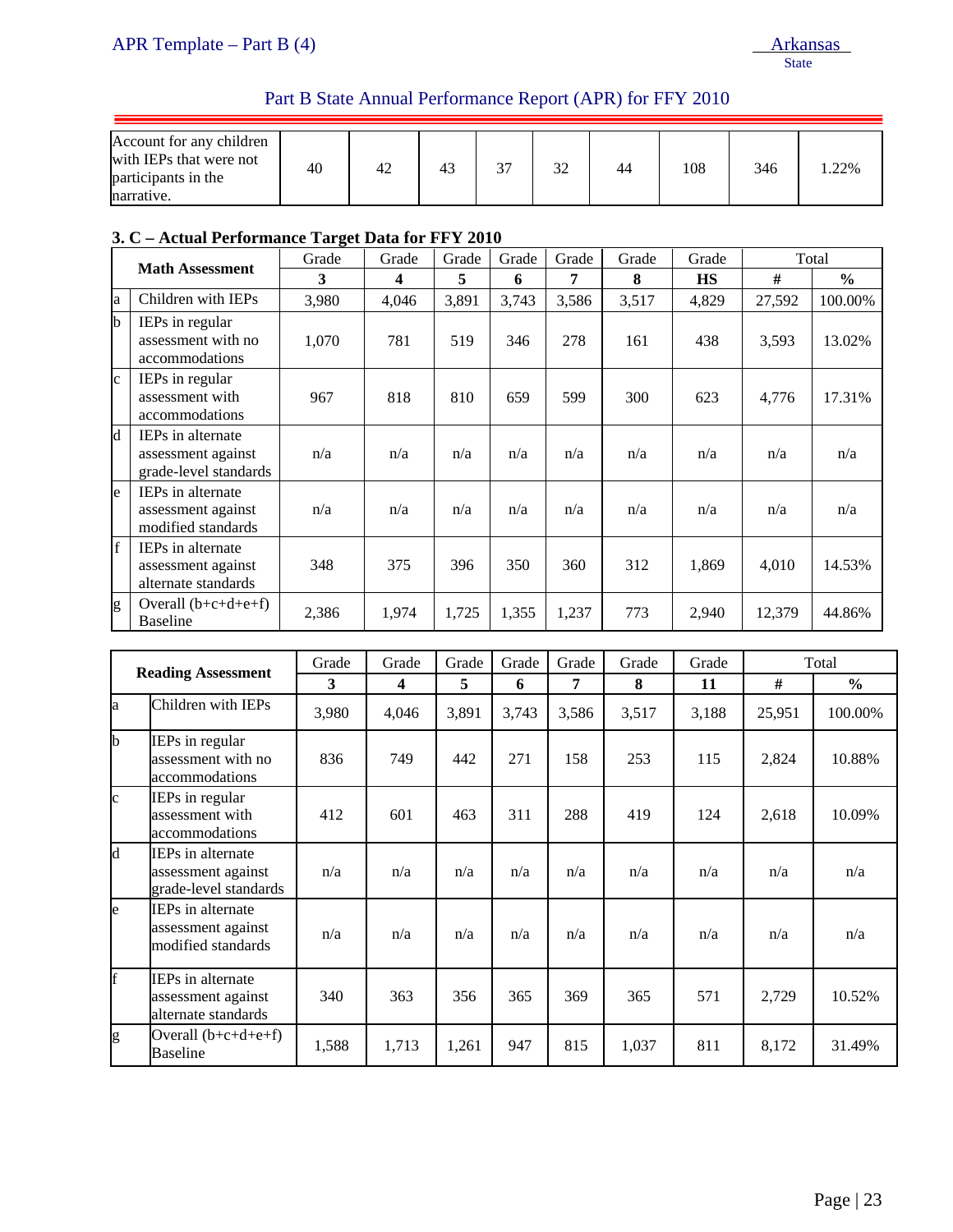**State** 

Part B State Annual Performance Report (APR) for FFY 2010

# **Discussion of Improvement Activities Completed and Explanation of Progress or Slippage that Occurred for FFY 2010:**

### **AYP:**

ļ

The 2010-11 AYP rate for Arkansas districts with disability subgroups is 6.25%. This rate represents a 54% decline from the FFY 2009 rate of 13.64%. Arkansas continues to have slippage since reporting AYP as a single target instead of having a target for literacy and mathematics as described in the Arkansas Accountability Workbook. This is a difficult indicator to gauge with the number of districts with subgroups fluctuating from year to year. Although the progress data has declined, the rate is still above the FFY 2005 rate. The six-year history of AYP rates for districts with disability subgroups is presented in Exhibit I-3.1.



# **Participation:**

# **Mathematics**

The participation target is 95%; the 2010-11 participation rates fell slightly from 98.88% to 98.61% in 2010-11 (Exhibit I-3.2). Although Arkansas met the target of 95% it recognizes the need for continual efforts to ensure all students with disabilities participate in statewide assessments.

The rate of students with disabilities participating in statewide mathematics assessments has remained relatively steady with less than a one percentage point shift. The ADE Curriculum, Assessment and Research Unit, in conjunction with the Special Education Unit, will continue to provide intensive training to special education teachers and administrators on the selection, use, and evaluation of accommodations for the benchmark exam. This training addresses how the possible misuse/overuse of accommodations could affect performance outcomes. Since initiating the intensive training, it was noted that the number of students who took the test without accommodations increased.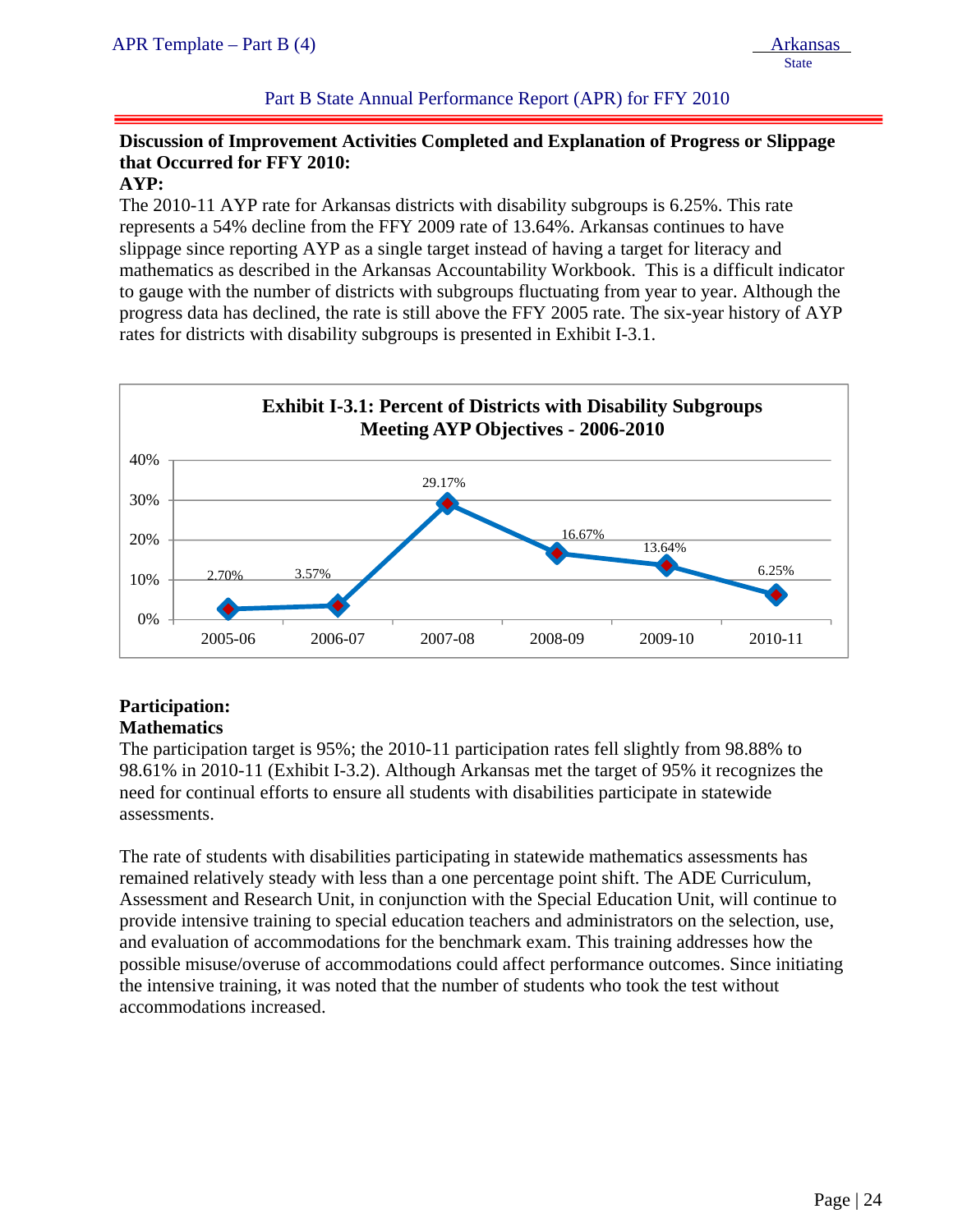# 29% 28% 28% 29% 28% 28% 58% 59% 57% 53% 55% 54% 54%  $12\%$  12% 12% 13% 13% 16% 16% 16% 17% 17% 17% 17% 99% 99% 99% 98% 99% 99% **School Years: 2009 - 2011\*** 1% 1% 1% 2% 1% 1% 2009 2010 2011 2009 2010 2011 2009 2010 Literacy Mathematics **Mathematics Exhibit I-3.2: Special Education Students Paticipation Rates in Statewide Assessment** Regular Assessment Regular Assessment w/Accommodations Alternate Portfolio Overall Participation Not Tested

#### Part B State Annual Performance Report (APR) for FFY 2010

\*Percentages are rounded

#### **Literacy**

The participation target is 95%; the 2010-11 participation rates decreased slightly from 99.12% to 98.78% (Exhibit I-3.2). Although Arkansas met the target of 95% it recognizes the need for continual efforts to ensure all students with disabilities participate in statewide assessments.

The rate of students with disabilities participating in statewide literacy assessments has remained relatively unchanged. The ADE Curriculum, Assessment and Research Unit, in conjunction with the Special Education Unit, continue to provide intensive training to special education teachers and administrators on the selection, use, and evaluation of accommodations for the benchmark exam. This training addresses how the possible misuse/overuse of accommodations could affect performance outcomes. Since initiating the intensive training it was noted that the number of students who took the test without accommodations increased.

# **Performance Proficiency:**

The FFY 2010 APR reflects the third year of proficiency data reporting based on students who were enrolled in their school district for a full academic year. The proficiency rate for students with disabilities increased both in mathematics and literacy for 2010-11. The increases in the proficiency scores illustrate a continual improvement, but this increase in mathematics and literacy was not sufficient to meet the targets established in the SPP. It is very challenging for the State to show sharp gains in student performance within short periods of time. This performance score is a composite of all student scores across all the assessed grades, and represents students at all instructional levels and thousands of teachers statewide. A steady increase in the overall proficiency rate does represent a major effort on the part of teachers and local school officials to make a positive impact on the achievement of children with disabilities. For a comparison of special education students to all students please visit the website of the National Office for Research on Measurements and Evaluation Systems (NORMES), the holder of the State contract for collection and statistical analysis of the statewide assessment data, at http://normessasweb.uark.edu/schoolperformance/State/SARy3.php?grade=3rd .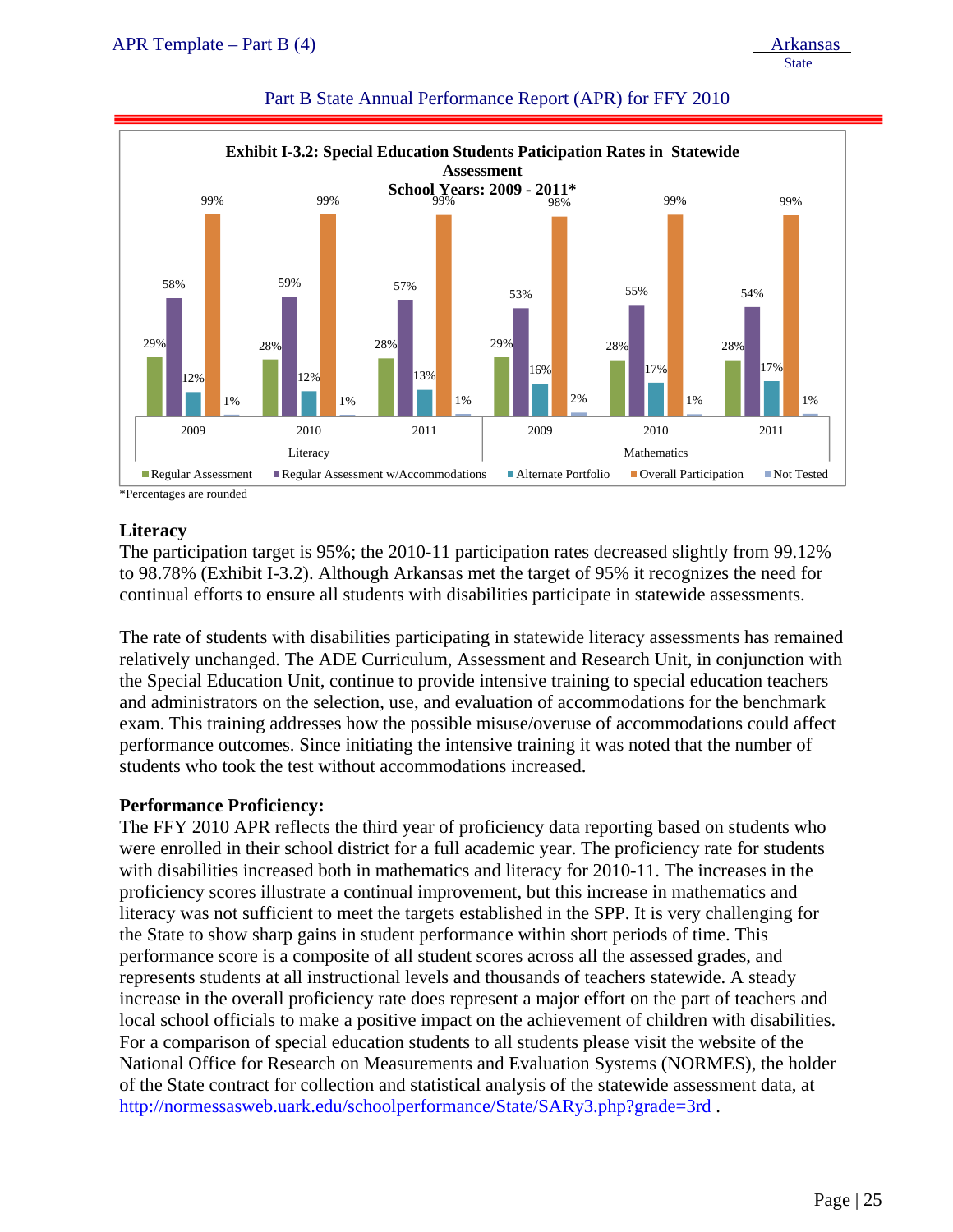**State** 

#### Part B State Annual Performance Report (APR) for FFY 2010

#### **Mathematics**

ļ

Arkansas' accountability workbook outlines a 6.52 percentage point annual gain for all students in mathematics; therefore, the target for 2010-11, for students with disabilities is 51.44%. The mathematics proficiency rate reached 44.86%, missing the target by 6.58 percentage points. This is the smallest increase in mathematics proficiency Arkansas has seen in seven years. However, the 2010-11 rate is a 5.47% increase from 2009-10 and a 274.42% increase since the 2004-05 school year. Exhibit I-3.3 displays a six-year comparison of mathematics proficiency.



#### **Literacy**

The percentage point annual gain in literacy for all students under Arkansas' accountability workbook is 6.41; therefore, the target for 2010-11 for students with disabilities is 45.22%. The overall literacy proficiency rate reached 31.49%, a 15.77% increase from the previous year and a 349.86% increase since the 2004-05 school year. While the increase is still below the State's target, the year-to-year percent change for SWD scoring proficient in literacy exceeded the percent change in mathematics. A six-year comparison is presented in Exhibit I-3.4.

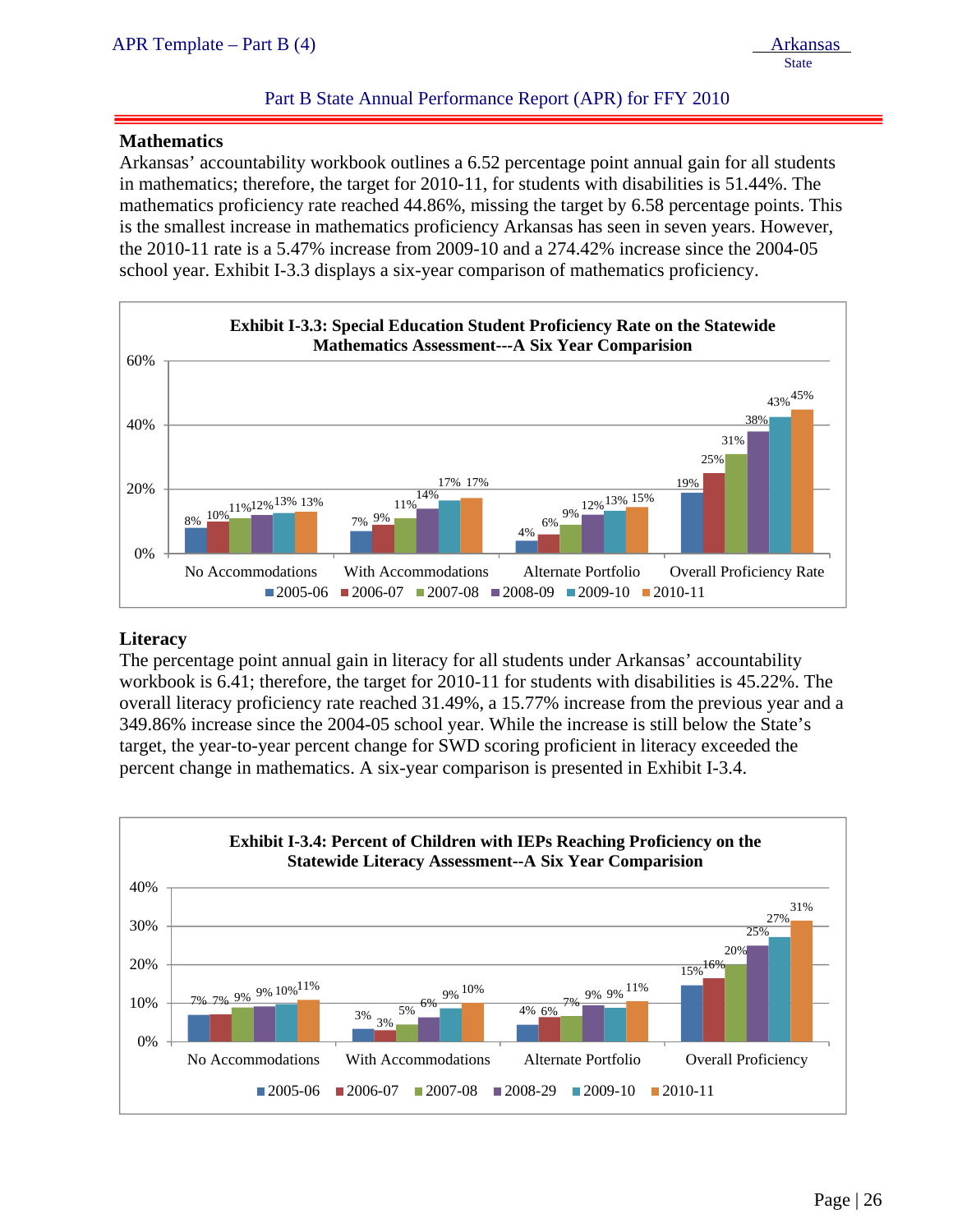#### Part B State Annual Performance Report (APR) for FFY 2010

#### **Targeted Activities:**

ļ

Targeted activities for this indicator were conducted by the ADE-SEU, the Assessment and Curriculum Unit, and the State Personnel Development Grant (SPDG). A summary of their activities for 2010-11 is presented below.

Public Reporting of Assessment Results: Assessment results for all students with disabilities at the state level as well as participation by school building and grade level will be available on the Special Education website under Data and Research http://arksped.k12.ar.us/documents/data\_n\_research.

Standards Based IEPs: In an effort to offer a more efficient and effective instructional system, which in turn will lead to better instruction, learning, and test scores, the Special Education Unit is developing a Standards Based IEP system which will be fully operational in the Fall of 2014. When the new Standards Based IEPs are implemented in the classrooms, instruction based on those goals will be more focused on the state curriculum standards and will be more closely aligned to the actual standards driven augmented benchmark exams.

The Standards Based IEP project continued in its development with scheduled trainings held for the pilot sites. Marla Holbrook, a leading authority in Standards Based IEPs, was contracted to serve as the consultant for the project. She delivered a major training at Special Show 2010 in Hot Springs in July. Approximately 2,000 teachers and administrators attended this event.

Pilot sites were established in Sheridan, Magnolia, Bryant, and Springdale school districts and assisted in development and refinement of proposed forms and procedures. Final reports and recommendations from these sites were presented at a meeting in May 2011.

Alternate Portfolio Assessment Webinar Training: Statewide training on preparation and submission of the alternate portfolio assessment was provided by webinar in September 10, 2010 by the staff of the Assessment Unit and the Special Education Unit. This two-hour training covered all the basic information regarding preparation, alignment, and scoring. More than 500 teachers and administrators participated in the training.

Arkansas Alternate Portfolio Assessment Professional Development Workshops: District staff from across the State participated in a series of one-day workshops on the *Alternate Portfolio Assessment for Students with Disabilities*. The workshops were held the week of September 28 – October 1, 2010 at the Holiday Inn Airport Conference Center. The workshops provided a *Recap of the 2009-10 Assessment Administration* and a *What's New for the 2010-11* as well as breakout sessions for staff at all grade levels.

Bias Committee Work: In an effort to provide the most effective test items, free from unintended distractions for all students, but especially for students with disabilities, the Assessment Unit conducts a bias review of all test items before they are field tested. This review is to remove any item which might suggest, reference, or imply any unacceptable language related to race, gender, ethnic, cultural, or disabling conditions. A member of the Special Education Unit staff chairs this important committee. This review is conducted every year on the hundreds of proposed test items from the test publisher.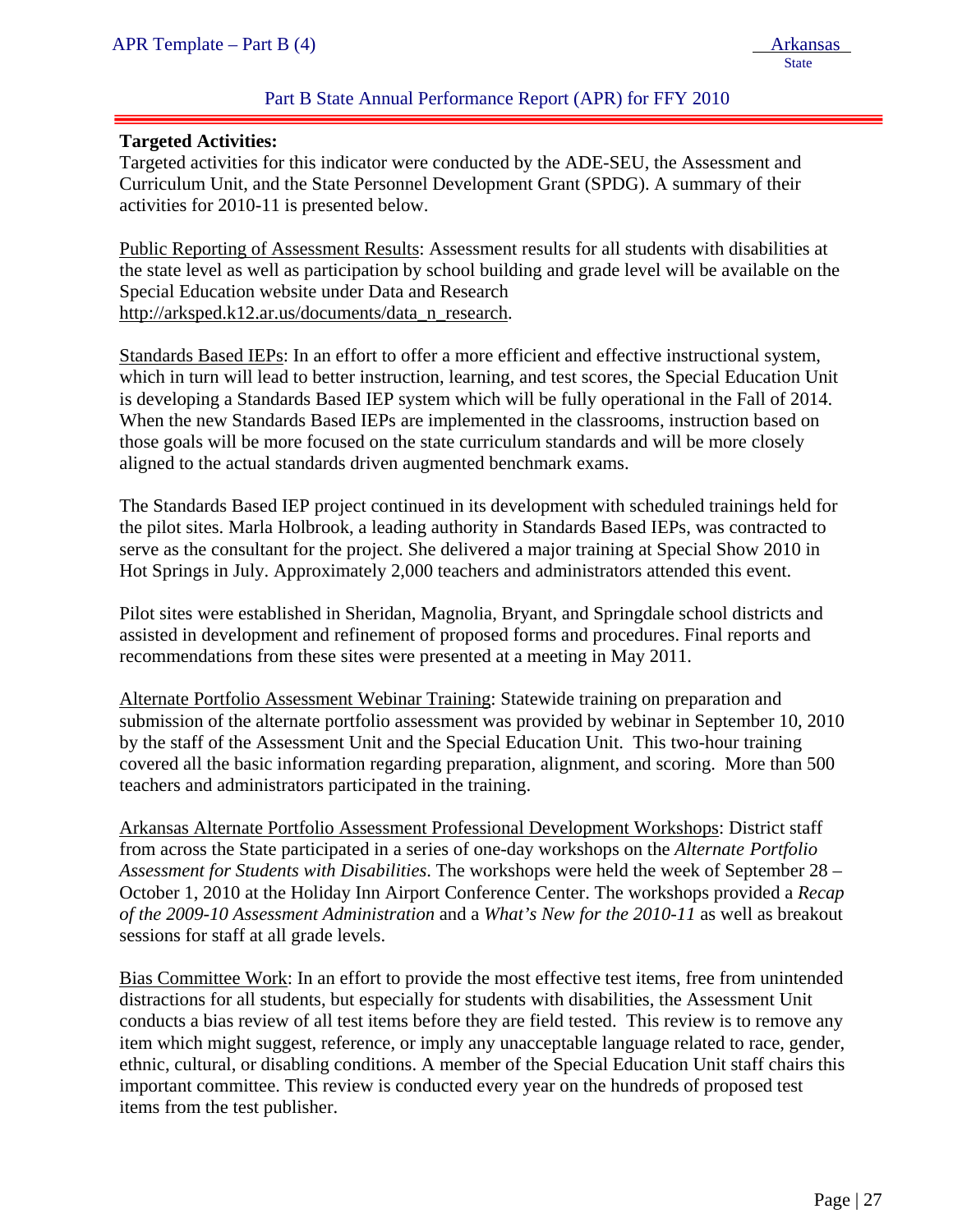#### Part B State Annual Performance Report (APR) for FFY 2010

District Test Coordinator Training: The Assessment Unit of the Department of Education and representatives from the Special Education Unit presented regional training for all of the local test coordinators and test administrators across the state in January and February 2011. These trainings were held in Forrest City, Jonesboro, Fort Smith, Monticello, Magnolia, Arkadelphia, Mountain Home, Rogers, and Little Rock. State law requires each test coordinator to attend this training every year for an update on administration and testing procedures.

Consultant Training on Alternate Portfolio Assessment: During the 2010-2011 school year, the Technology and Curriculum Access Center (TCAC), located in the Easter Seals Arkansas facility, provided technical assistance to 32 school districts on alternate portfolio assessment. The staff from TCAC is well trained and has many years of experience working with the alternate portfolio assessment.

| Number of<br><b>Trainings</b> | <b>Name of Activity</b>               | Number of<br><b>Participants</b> | Number of<br><b>Districts</b> |  |
|-------------------------------|---------------------------------------|----------------------------------|-------------------------------|--|
|                               | Portfolios 101                        |                                  |                               |  |
|                               | Portfolio Overview                    | 23                               |                               |  |
| 52                            | <b>Portfolio Consultation</b>         | 501                              |                               |  |
|                               | Algebra/Geometry Alternate Assessment |                                  |                               |  |
| l5                            | <b>Alternate Portfolios</b>           | 210                              |                               |  |

#### **ADE Initiatives**

The Arkansas State Personnel Development Grant (SPDG): The Arkansas SPDG maintains a collaborative relationship with the broader ADE, and the SPDG staff is centrally involved in numerous ADE initiatives. SPDG staff continued to serve as full members on ADE Specialty Support Teams (SSTs) for schools in Improvement (or "Differentiated Accountability") status during 2010-2011. These Teams were comprised of a School Improvement Advisor, a number of literacy, mathematics, and science specialists, a SPDG staff person, and selected others. Each SST was assigned to one of five regions in the state (most regions consist of a number of Education Service Cooperatives—ESCs), and was responsible for working with either the District Leadership or School Leadership Teams (DLTs or SLTs). The work with the DLTs and SLTs was requested by the district, and was provided on a consultative basis. Schools in Years 3-6 of School Improvement were encouraged to use Strategic Instruction Model (SIM) Content Enhancement Routines as a core academic intervention.

The SPDG Literacy Coordinator served on the ADE State Literacy Team to develop a State Literacy Plan that was completed in February, 2011.

SPDG staff continued to work with the ADE Professional Development Office/Smart Accountability Initiative to provide a series of professional development/trainings on school leadership, strategic planning, and organizational development, RtI/Closing the Achievement Gap (CTAG—the state's RtI process) and Positive Behavioral Support Systems. This professional development was provided primarily through compressed interactive video (CIV).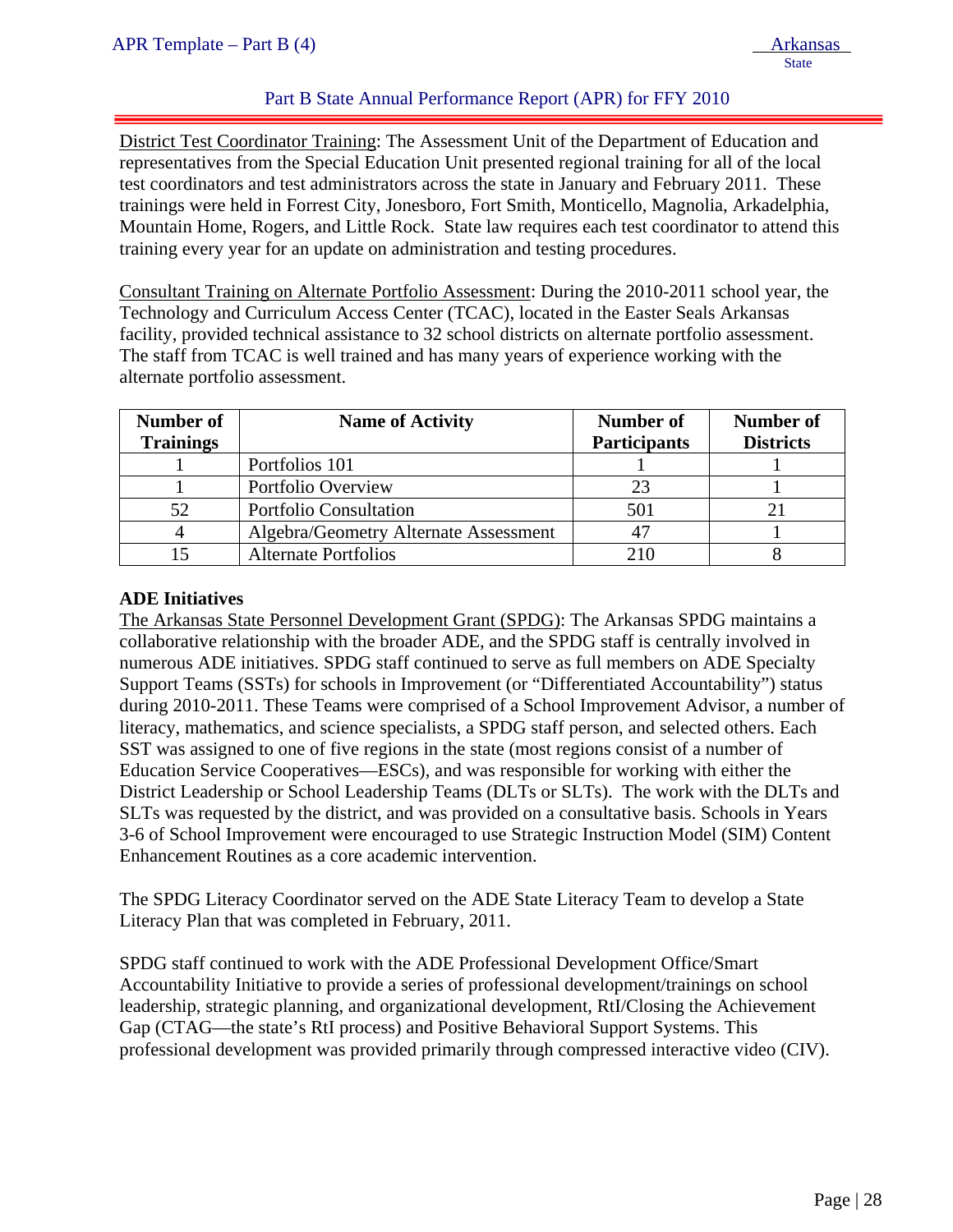#### Part B State Annual Performance Report (APR) for FFY 2010

Arkansas Adolescent Literacy Intervention Project: The Arkansas Adolescent Literacy Intervention (AALI), based on the Strategic Instruction Model from the University of Kansas Center for Research on Learning, has become an integral part of educational reform in Arkansas for several years. The primary goal of the Arkansas Adolescent Literacy Intervention (AALI) is to increase capacity within the state of Arkansas to improve academic outcomes for students at risk for school failure by ensuring access to high quality, research-based, strategy instruction. This is achieved by providing high-quality, research-based professional development to general and special education teachers who work with adolescents with learning problems. There are two general strategies designed to achieve the primary goal; a) to build teacher capacity for demonstrating mastery in the application of the Strategic Instruction Model methodologies, and b) to increase sustainability and scalability of the high quality, research-based, strategy instruction used by the participating district teaching teams. There were 63 AALI professional development and technical assistance opportunities during the 2010-11 school year.

#### AALI Learning Tracks:

The AALI uses the Strategic Instruction Model (SIM), which is comprised of a variety of Content Enhancement Routines and Learning Strategies. The routines and learning strategies are described as follows:

CER (Content Enhancement Routines) **–** Content Enhancement Routines are used by teachers to teach curriculum content to academically diverse classes in ways that all students can understand and remember key information. Content Enhancement is an instructional method that relies on using powerful teaching devices to organize and present curriculum content in an understandable and easy-to-learn manner. Teachers identify content that they deem to be most critical and teach it using a powerfully designed teaching routine that actively engages students with the content.

LS (Learning Strategies) **–** Learning strategies are used by students to help them understand information and solve problems. A learning strategy is a person's approach to learning and using information. Students who do not know or use good learning strategies often learn passively and ultimately fail in school. Learning strategy instruction focuses on making the students more active learners by teaching them how to learn and how to use what they have learned to solve problems and be successful.

#### AALI PARTICIPANTS:

During the initial phases of the intervention, a handful of districts chose to participate. The following school districts and groups of state content specialists (math, science, and literacy) are currently involved in the Arkansas Adolescent Literacy Intervention. The teachers and instructional specialists have participated in developing the necessary skills to effectively implement the Content Enhancement Routines (CER) and Learning Strategies (LS) that comprise the Strategic Instruction Model (SIM). A list of participating districts and the associated learning track is provided below.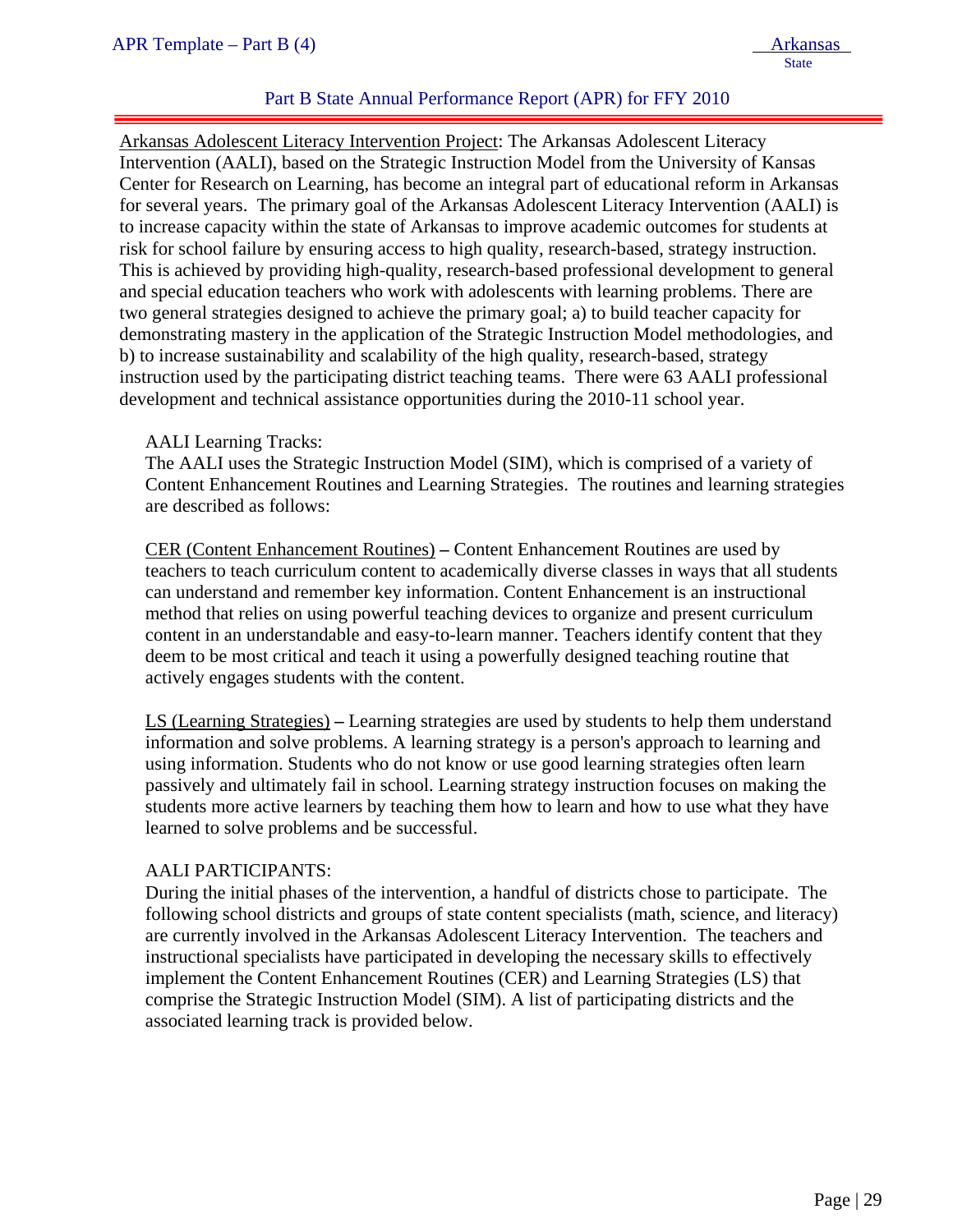| <b>STATEWIDE SCHOOL PARTICIPATION</b>                       | <b>LEARNING</b><br><b>TRACK</b> | <b>NUMBER of PARTICIPANTS</b><br>PER SCHOOL |
|-------------------------------------------------------------|---------------------------------|---------------------------------------------|
| <b>Bentonville HS</b>                                       | <b>CER</b>                      | 4                                           |
| Carl Stuart MS-Conway                                       | <b>CER</b>                      | 4                                           |
| Harrisburg MS                                               | LS/CER                          | 21                                          |
| Lincoln                                                     | LS                              | 6                                           |
| Magnolia                                                    | LS                              | 4                                           |
| <b>Batesville Southside</b>                                 | <b>CER/LS</b>                   | 16                                          |
| Fayetteville                                                | <b>CER</b>                      | 12                                          |
| <b>Forrest City</b>                                         | LS                              | 37                                          |
| White County Central                                        | <b>CER</b>                      | 25                                          |
| <b>ADE</b> Specialists                                      | <b>CER</b>                      | 70                                          |
| Dequeen                                                     | LS                              | $\overline{2}$                              |
| Harmony Grove MS                                            | LS                              | $\overline{2}$                              |
| Ledbetter Elem                                              | LS                              | $\overline{2}$                              |
| North Little Rock HS                                        | LS                              | $\overline{2}$                              |
| McGhee                                                      | LS                              | $\overline{3}$                              |
| Beebe JH                                                    | LS                              | $\overline{4}$                              |
| <b>Bryant</b>                                               | LS                              | 2                                           |
| Paragould                                                   | LS                              | 3                                           |
| <b>Oscar Hamilton MS</b>                                    | LS                              | 1                                           |
| <b>Camden Fairview MS</b>                                   | LS                              | $\overline{4}$                              |
| Drew Central                                                | LS                              | 4                                           |
| <b>Benton</b>                                               | LS                              | $\overline{2}$                              |
| Valley View                                                 | LS                              | $\overline{2}$                              |
| NC Educational Cooperative-Instructional                    | <b>CER</b>                      | 17                                          |
| Facilitators                                                |                                 |                                             |
| NW Educational Cooperative-Vocational                       | <b>CER</b>                      | 20                                          |
| GT Specialists from 14 Arkansas Educational<br>Cooperatives | <b>CER</b>                      | 14                                          |
| <b>TOTAL</b>                                                |                                 | 283                                         |

#### Part B State Annual Performance Report (APR) for FFY 2010

AALI/SIM Professional Development Leadership Team:

SIM Professional Developers provide PD and technical assistance to participating district/ school sites. The professional development team is the critical piece that allows districts/ schools to sustain their investment in this intervention through ongoing support to teachers and administrators. In 2003, Arkansas did not have any SIM Professional Developers. At the present time, there are 22 certified professional developers and 22 planning to graduate from the potential professional developers institute in approximately one year.

| <b>Title of Participants</b>             | <b>Learning Track</b> | <b>Number of Participants</b> |
|------------------------------------------|-----------------------|-------------------------------|
| <b>Certified Professional Developers</b> | CER                   |                               |
| <b>Certified Professional Developers</b> | LS                    |                               |
| <b>Potential Professional Developers</b> | <b>CER</b>            |                               |
| <b>Potential Professional Developers</b> | LS                    |                               |
| TOTAL.                                   |                       | 44                            |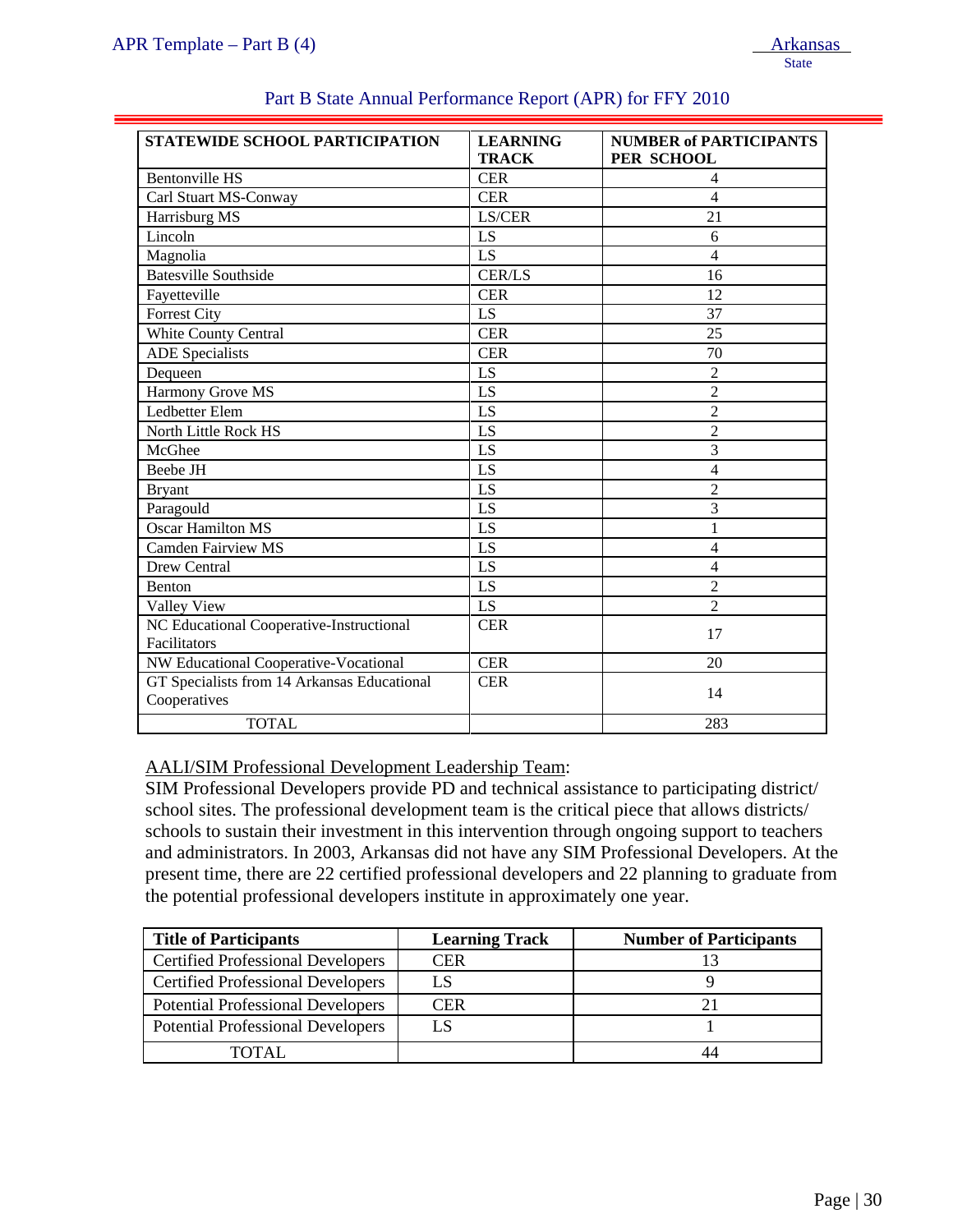#### Part B State Annual Performance Report (APR) for FFY 2010

#### AALI Administrator Leadership Development:

An important part of professional development is to offer continual opportunities to engage the administrative leadership team in AALI Professional Learning Opportunities. The following dates represent opportunities for administrators to increase successful implementation of the Strategic Instruction Model methodologies.

November 2010 Leadership Summit

New Literacy Intervention Tool: The SPDG Literacy/Math Coordinator began meeting with the ADE Coordinator for Professional Development in spring 2011 to discuss the development of a Literacy Intervention Tool to support implementation of the Common Core State Standards with students with disabilities and other struggling learners. A work plan was developed and approved in May, 2011, and project completion is anticipated for Winter 2012.

Arkansas Math Intervention Matrix: A Blue Ribbon Panel of mathematics experts across the state began meeting in February, 2010 to develop a web-based mathematics intervention tool to support implementation of the Common Core State Standards with students with disabilities and other struggling learners. The committee met a total of seventeen days between July 1, 2010 and June 30, 2011 to develop K-12 research-based intervention lessons directly linked to the CCSS. The intervention lesson content for the "Math Intervention Matrix" will be completed by fall, 2011. The SPDG will then begin working with a web-developer to design an interactive webbased tool teachers can use to identify and access targeted interventions for students struggling in mathematics. In addition, professional development (PD) will be written to support this tool's implementation. The PD will include a segment on using the tool as a resource for teachers when developing standards-based IEPs. Project completion is anticipated for spring 2012.

The SPDG's Coordinator for Literacy and Mathematics is participating on a state team that applied, and was selected, to be part of a collaborative effort between the National Center for Teachers of Mathematics (NCTM) and the Council for Exceptional Children (CEC). The focus for this national effort is research and professional development materials on Response to Intervention (RtI) and the teaching and learning of mathematics. The Math Intervention Matrix project was the foundation for the SPDG proposal. The SPDG Coordinator traveled to Washington DC in May, 2011 with the State team to participate in the first of two "Teaching Mathematics to Students within the RtI Process Symposiums." A second meeting has been scheduled for May, 2012.

Home-Based Literacy: A subcontract with the state's two U.S. Department of Education-funded parent training centers in the state (the PTI and CPRC) was finalized in January, 2011 giving them the responsibility to identify and train Parent Mentors in schools and districts across the state over the course of the next four years. As part of this process, an implementation work plan was developed with agreed-upon goals, outcomes, activities, and timelines.

The Home-Based Literacy and PBSS/Social Skills parent training guides are the foundation of the PTI/CPRC training for the next four years. They were developed, field-tested, and used in trainings during Years 3 through 5 of the first Arkansas SIG/SPDG. SPDG staff trained PTI and CPRC staff in February, 2011 on these guides so that these staff members could in turn train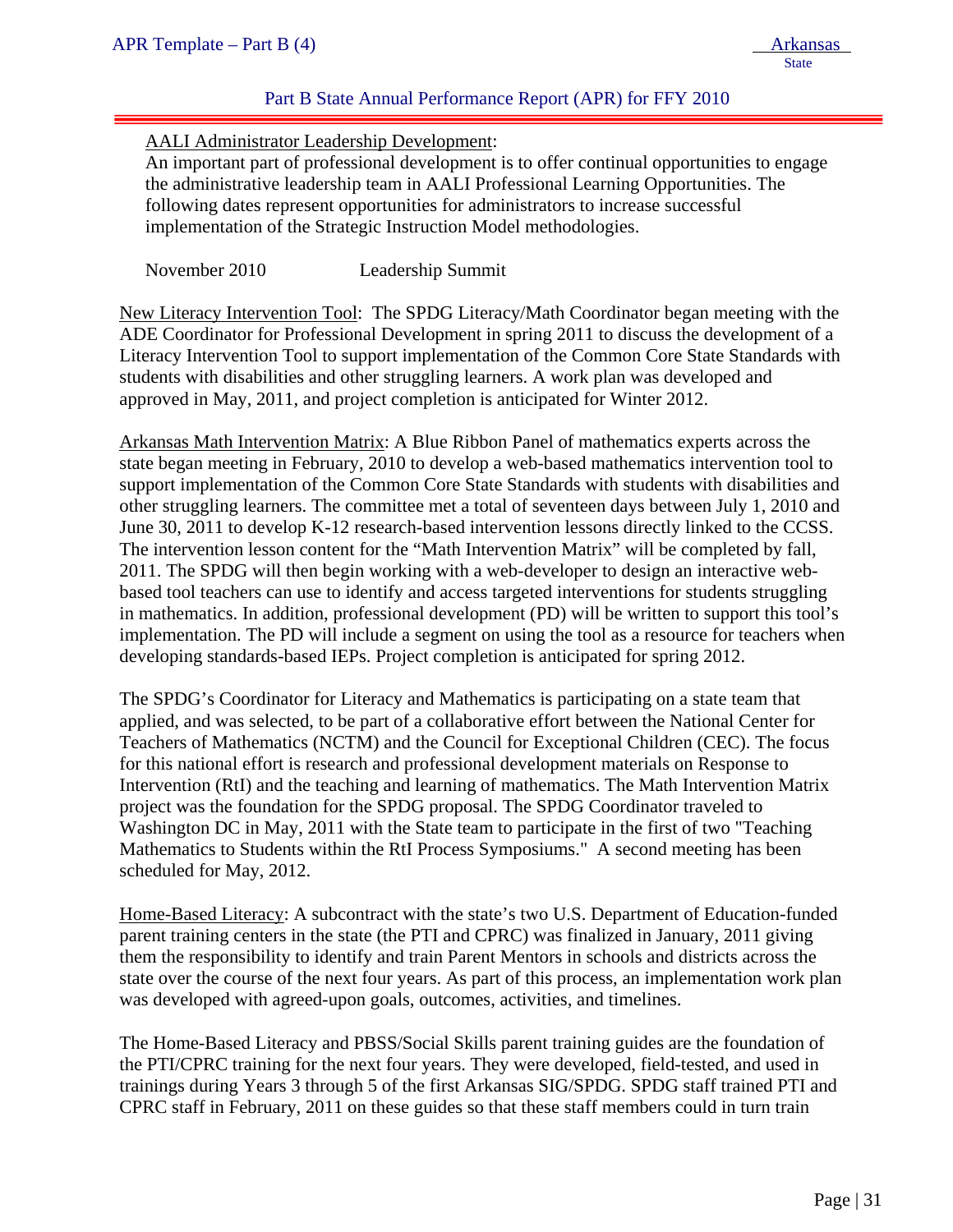Part B State Annual Performance Report (APR) for FFY 2010

Parent Mentors to deliver the same training to parents in targeted schools across Arkansas. The schools were chosen based on their AYP school improvement status as well as performance on special education indicators.

Scientifically-based Professional Development Trainings: During Year 2 (October 1, 2010 – September 30, 2011) of the SPDG, a total of 16 trainings, 13 consultations (generated by the new SPDG Request for Services process), and 248 technical assistance activities were completed by SPDG staff for a total of 277 professional development activities. The trainings included:

| <b>Training Area</b>        | <b>Number of Participants</b> | <b>Number of PD/Trainings</b> |
|-----------------------------|-------------------------------|-------------------------------|
| Closing the Achievement Gap | 223                           | 3                             |
| Co-Teaching                 | 321                           |                               |
| Leadership Training         | 74                            | $\mathcal{D}_{\mathcal{A}}$   |
| Reading/Literacy/Math       | 31                            | 2                             |
| PBSS/Behavior               | 20                            |                               |
| Parent Involvement          | 6                             |                               |
| <b>Total</b>                | 675                           | 16                            |

The Arkansas Local Education Agency Resource Network (AR-LEARN): AR-LEARN continues to expand its assistance to LEAs in meeting the challenges of providing quality special education services to address the needs of students. More than 1,000 teachers and administrators participated in workshops offered by AR-LEARN. AR-LEARN workshops addressed 13 of APR indicators.

Orton-Gillingham Reading Program Basic/Advanced: Orton-Gillingham is a five-day course in Reading Instruction designed to meet the needs of ALL students, particularly students with Dyslexia or at-risk for other reading difficulties. This course provides participants with the opportunity to learn the structure of written language as well as systematic, multisensory techniques for teaching students with Dyslexia and other language-learning differences. The course was offered twice in 2010-11 and had 53 participants.

Picture Exchange Communication System (PECS) Basic: The PECS Basic training is a language training package that is used to teach communication skills rapidly to those with limited functional speech. Participants learn how to implement the six phases of PECS, including attributes, through presenter demonstrations, video examples and role-play opportunities. There were 36 participants

Picture Exchange Communication System (PECS) Advanced: The PECS Advanced training is a two-day advanced picture exchange communication system (PECS) training package that teaches communication skills rapidly to those with limited functional speech. It promotes communication within a social context. The training focuses on a thorough review of how to implement PECS, such as implementation problems, discrimination difficulties and cutting edge problem solving strategies. There were 17 participants.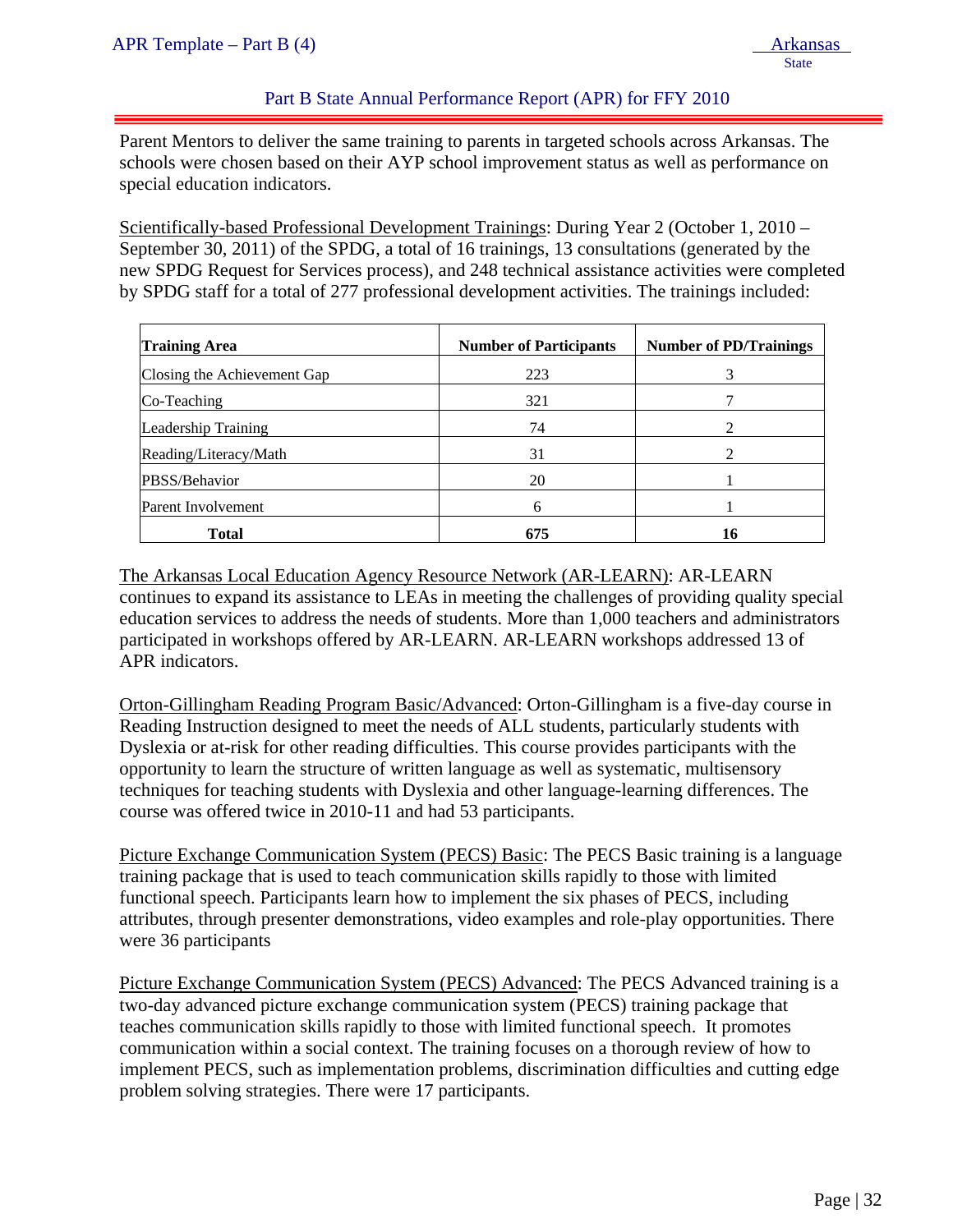### Part B State Annual Performance Report (APR) for FFY 2010

Working with Students with Asperger Syndrome: This presentation provided critical information on effective programming for students with Asperger Syndrome across the areas of language and communication, social interaction, stereotypic behaviors, motor skills and academic instruction. A wide variety of practical, easy to implement strategies for dealing with challenges in each of these areas was included. Additionally, many specific techniques for preventing disruptive behavior by students with Asperger Syndrome were discussed including methods to: (a) decrease student meltdowns over changes in routine, (b) minimize interruptions during instructional time, (c) prevent arguing behavior, (d) reduce noncompliance with teacher directions, (e) stop inappropriate attention-seeking with peers/adults, and (f) decrease workrefusal.

Data Driven Decision Making/Data Teams: The Center for Applied Studies in Education and the IDEA Data & Research Office at UALR, in partnership with the ADE, sponsored two two-day seminars on Data Driven Decision Making/Data Teams. The two-day seminars were presented by Mr. Steve Ventura of The Leadership and Learning Center of Denver, CO.

The first event was held February 17-18, 2011 with registration reaching capacity of 60. The second seminar was presented May 9-10, 2011, again reaching capacity. Additionally, participants of both seminars were provided an opportunity to become certified trainers for the seminar Data Driven Decision Making/Data Teams by attending a three-day certification course. The certification allows a district employee to conduct the training for their district as many times as needed for the next three years. The IDEA Data & Research staff can conduct the training anywhere in the state. Eight participants from three school districts and five IDEA Data & Research staff became certified.

#### **Revisions, with Justification, to Proposed Targets/Improvement Activities/Timelines/ Resources for FFY 2010:**

There were no revisions to the targets. Improvement activities, timelines, and resources were updated in the SPP to reflect activities across the State. See pages 50-53 of the SPP.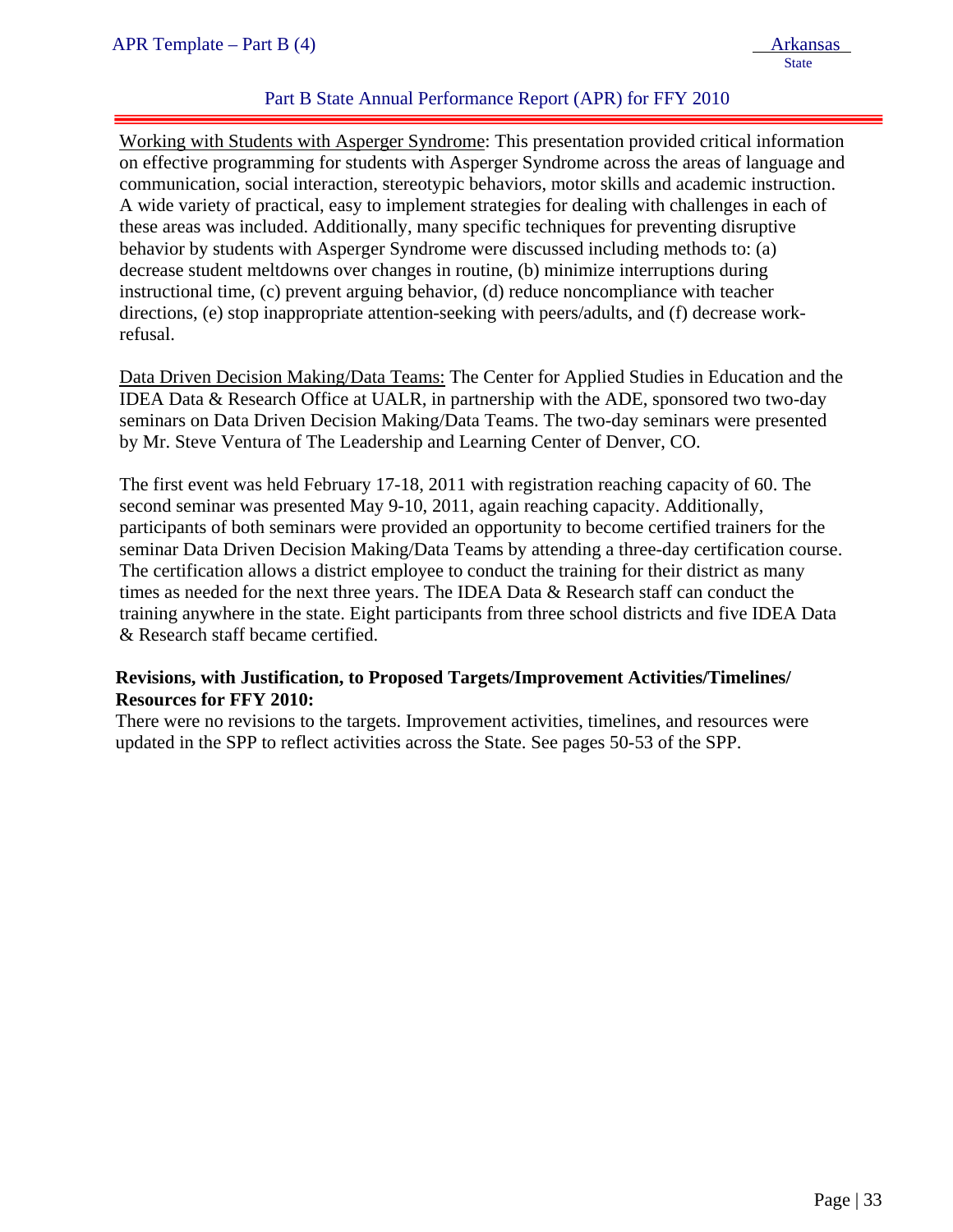#### Part B State Annual Performance Report (APR) for FFY 2010

# **Monitoring Priority: FAPE in the LRE**

#### **Indicator 04: Rates of Suspension and Expulsion**

- A. Percent of districts that have a significant discrepancy in the rate of suspensions and expulsions of greater than 10 days in a school year for children with IEPs.
- B. Percent of districts that have: (a) a significant discrepancy, by race or ethnicity, in the rate of suspensions and expulsions of greater than 10 days in a school year for children with IEPs; and (b) policies, procedures or practices that contribute to the significant discrepancy and do not comply with requirements relating to the development and implementation of IEPs, the use of positive behavioral interventions and supports, and procedural safeguards.  $(20 \text{ U.S.C. } 1416(a)(3)(A); 1412(a)(22))$

#### **Indicator 04A**

A. Percent of districts that have a significant discrepancy in the rate of suspensions and expulsions of greater than 10 days in a school year for children with IEPs.  $(20 \text{ U.S.C. } 1416(a)(3)(A); 1412(a)(22))$ 

#### **Measurement:**

A. Percent  $=$   $[(# of \, distincts \, that \, have \, a \, significant \, discrepancy \, in \, the \, rates \, of \,$ suspensions and expulsions for greater than 10 days in a school year of children with IEPs) divided by the (# of districts in the State)] times 100.

Include State's definition of "significant discrepancy." Note: This indicator is now being reported a year in arrears.

| FFY        | <b>Measurable and Rigorous Target</b>                                                                                    |
|------------|--------------------------------------------------------------------------------------------------------------------------|
| <b>FFY</b> | A. Percent $=$ $[(# of \, distincts \, that \, have \, a \, significant \, discrepancy \, in \, the \, rates \, of \, ]$ |
| 2010       | suspensions and expulsions for greater than 10 days in a school year of children with                                    |
|            | IEPs) divided by the $(\# \text{ of districts in the State})$ times 100: 6.23%                                           |

#### **Definition of Significant Discrepancy and Methodology**

An LEA with a comparative percentage point difference greater than 1.36 is identified as having a significant difference. Arkansas collects discipline data at the building level for all students through the Arkansas Public School Computer Network (APSCN). Discipline data are submitted to APSCN during Cycle 7 (June) each year. Upon closing the cycle, the ADE-SEU receives two data pulls, an aggregate unduplicated count of general education students by race and ethnicity meeting the greater than 10 days out-of school suspensions or expulsions and a student level file for children with disabilities which is aggregated into the 618 reporting. The two sets of data allow for the comparative analysis. Further, there is no minimum "n" for Indicator 4A.

The special education benchmark for suspension/expulsion (s/e) rate is the three-year difference between district rates for general education students as compared to children with disabilities greater than 10 days out-of-school suspension/expulsion. Districts are identified as having a significant difference if special education rates are more than 1.36 percentage points higher than the rate for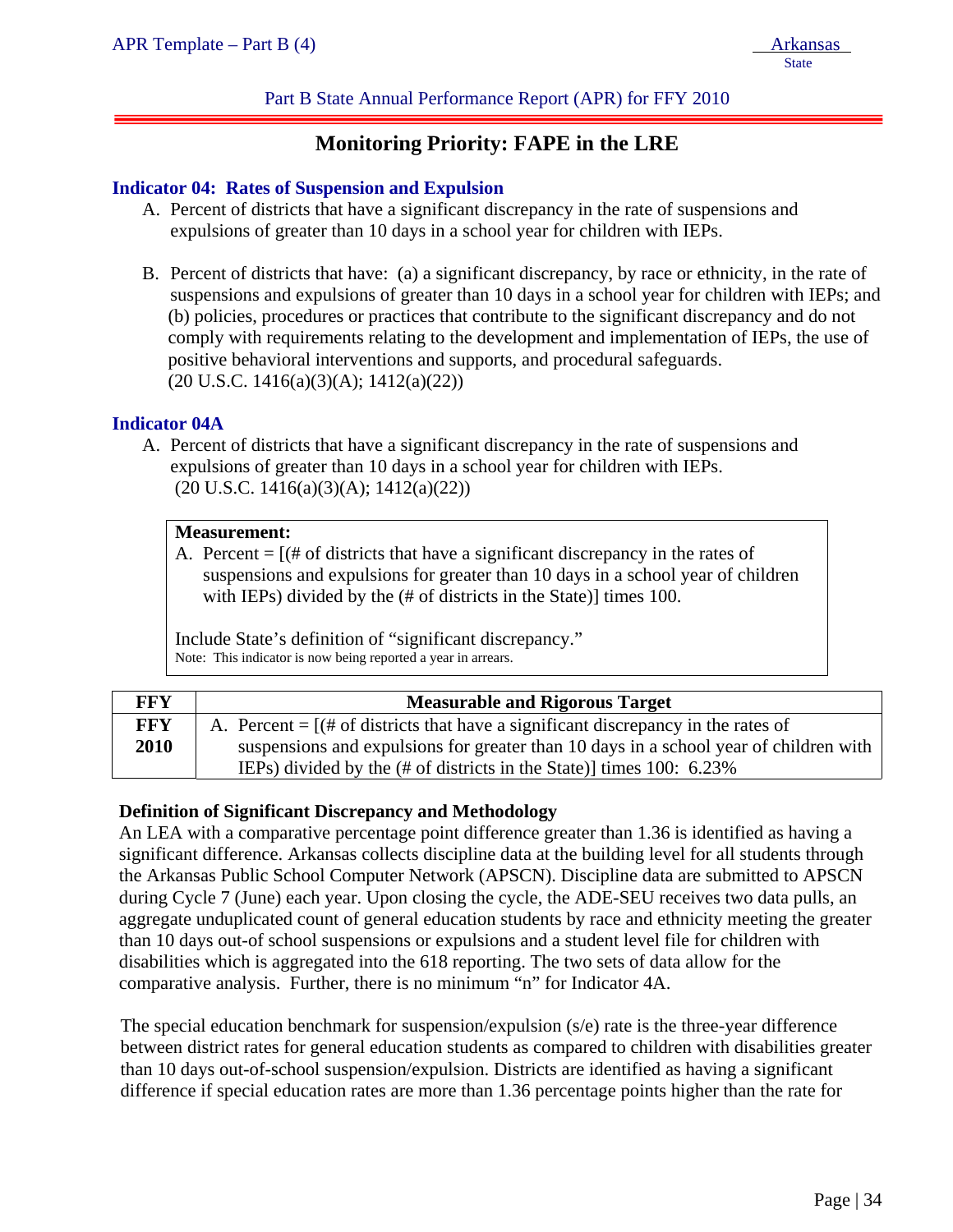general education students. The formula is presented below.

*Formula: Suspension/expulsion rate for children with disabilities – Suspension/expulsion rate for general education students = Difference between Special Education & General Education students.* 

#### **Actual Target Data:**

ļ

A. In 2009-10, 437 children with disabilities (aged 3-21) had out-of-school suspensions greater than 10 days or were expelled. Through the State's monitoring system, 19 of 275 districts were identified as having significant discrepancies in the rates of suspensions and expulsions of children with disabilities for greater than 10 days in a school year, resulting in a State rate of 6.91%.

| <b>Total Number of LEAs</b> | <b>Number of LEAs that have</b><br><b>Significant Discrepancies</b> | <b>Percent</b> |
|-----------------------------|---------------------------------------------------------------------|----------------|
|                             |                                                                     | 6.91%          |

**Review of Policies, Procedures, and Practices:** For each of the 19 LEAs that the State identified in 2009-10 as having a significant discrepancy in the rate of suspensions and expulsions of greater than 10 days in a school year for children with IEPs, the State reviewed LEAs policies, procedures and practices relating to the development and implementation of IEPs, the use of positive behavioral interventions and supports, and procedural safeguards via an LEA self-assessment and its Arkansas Comprehensive School Improvement Plan (ACSIP). The State verified each LEA's self-assessment and ACSIP through desk audits and/or on-site visits to determine whether an LEA was in compliance with Part B requirements. The review of policies, procedures, and practices resulted in zero finding of noncompliance

Each identified district conducts a self-assessment of policy, procedures, and practices which is submitted to the ADE-SEU Monitoring and Program Effectiveness (M/PE) section. The selfassessments are reviewed for procedural safeguards related to discipline, functional behavior assessments, positive behavioral supports, and intervention planning as well as if the district is accessing any of the ADE-SEU technical assistance consultants. If any questions arise, the districts are contacted for clarification and requests a resubmission if necessary. If a district fails to comply with any requests, the Associate Director of Special Education is notified for further action.

In addition to the self-assessment, Arkansas has a long-standing practice of requiring districts to address any significant discrepancy in discipline in their Arkansas Comprehensive School Improvement Plan (ACSIP). The M/PE section staff and education consultants work with the identified districts to assist in conducting a root cause analysis relative to discipline data at the building and classroom level. The M/PE section reviews and approves all final ACSIP submissions to ensure compliance with State discipline policy, procedures and practices. Any district initially submitting an ACSIP that does not meet discipline policy, procedures, and practices requirements must revise its ACSIP accordingly before receiving approval. Once the review is completed the Associate Director of Special Education sends a letter informing the district superintendent and special education administrator of the district's compliance.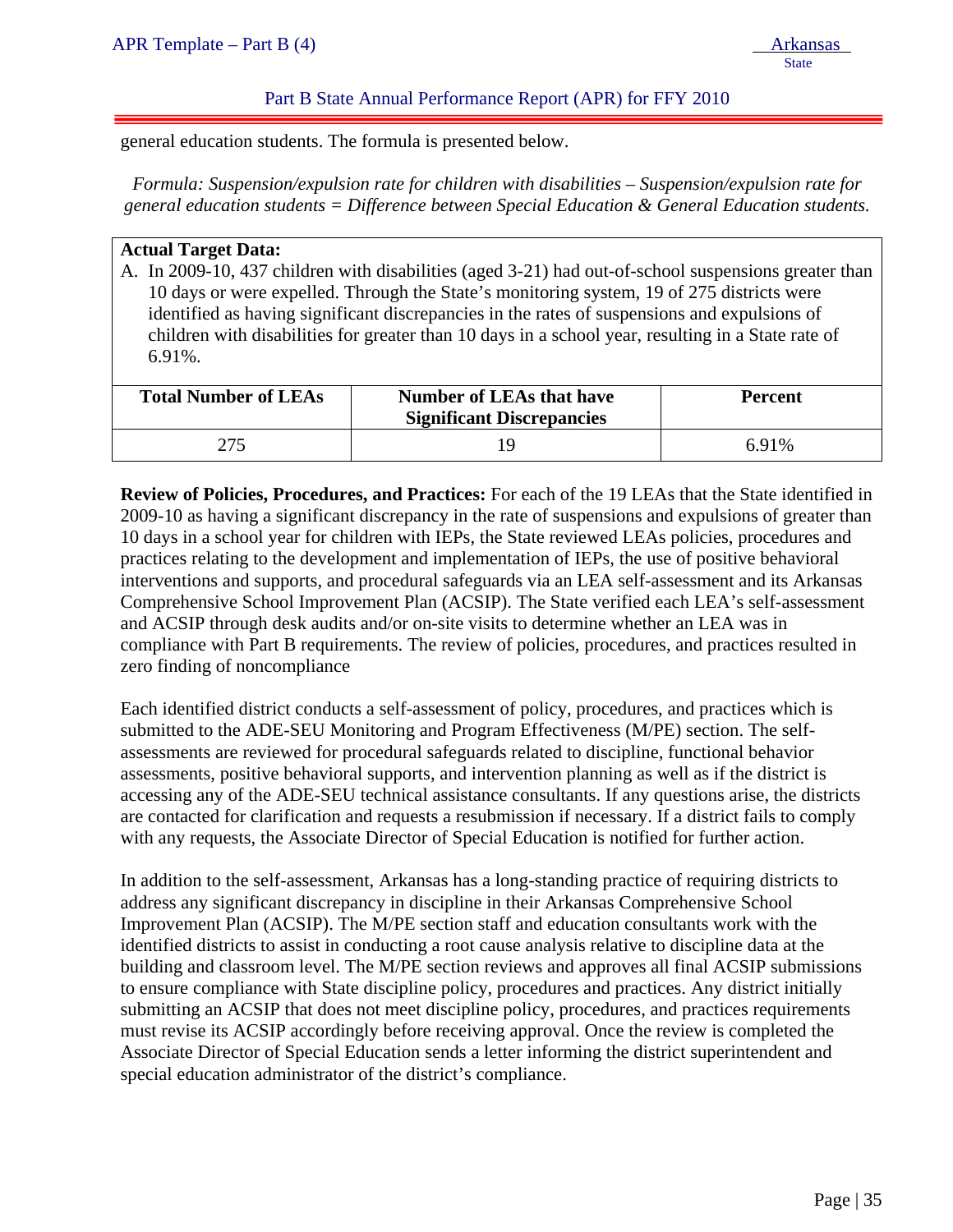#### Part B State Annual Performance Report (APR) for FFY 2010

## **Discussion of Improvement Activities Completed and Explanation of Progress or Slippage that Occurred during FFY 2010 for 4A:**

In 2009-10, the unduplicated count of students suspended or expelled for greater than 10 days declined from 636 to 437; a decrease of 199 SWD, and the number of districts triggering on suspension/expulsion dropped from 22 in 2008-09 to 19 in 2009-10. The State failed to meet the target of 6.23% by 0.68 percentage points. Although this represents slippage, it is an improvement from the previous year.

Factors influencing the rate of suspension and expulsion include data validity, reliability and administrative changes. Data validity and reliability is a challenge for the LEAs. The data is collected in the student management system for all children, and special education staff often is not notified until situations escalate. It is important for special education staff to be part of the disciplinary teams and to have access to routine disciplinary reports in order to ensure student IEPs are meeting all of the students' needs. Arkansas continues to provide districts with technical assistance around discipline tracking and the use of positive behavior supports through its State Personnel Development Grant.

Anecdotally, another influencing factor is changes in district administrators. As administrators change in a district (superintendents and principals), so does the approach to discipline. The ADE recognizes that it is imperative to continually provide training opportunities for administrators and staff responsible for disciplinary actions in their schools.

#### **Correction of FFY 2009 Findings of Noncompliance**

| 1. Number of findings of noncompliance the State made during FFY 2009 (the period from<br>July 1, 2009 through June 30, 2010) using 2008-2009 data                |  |
|-------------------------------------------------------------------------------------------------------------------------------------------------------------------|--|
| 2. Number of FFY 2009 findings the State verified as timely corrected (corrected within one<br>year from the date of notification to the district of the finding) |  |
| 3. Number of FFY 2009 findings not verified as corrected within one year $[(1)$ minus (2)]                                                                        |  |

#### **Correction of FFY 2009 Findings of Noncompliance Not Timely Corrected (corrected more than one year from identification of the noncompliance):**

| 4. Number of FFY 2009 findings not timely corrected (same as the number from (3) above)                                      |  |
|------------------------------------------------------------------------------------------------------------------------------|--|
| 5. Number of FFY 2009 findings the State has verified as corrected beyond the one-year<br>timeline ("subsequent correction") |  |
| 6. Number of FFY 2009 findings not yet verified as corrected [(4) minus (5)]                                                 |  |

#### **Actions Taken if Noncompliance Not Corrected:**

Not Applicable

**Verification of Correction (either timely or subsequent):**  Not Applicable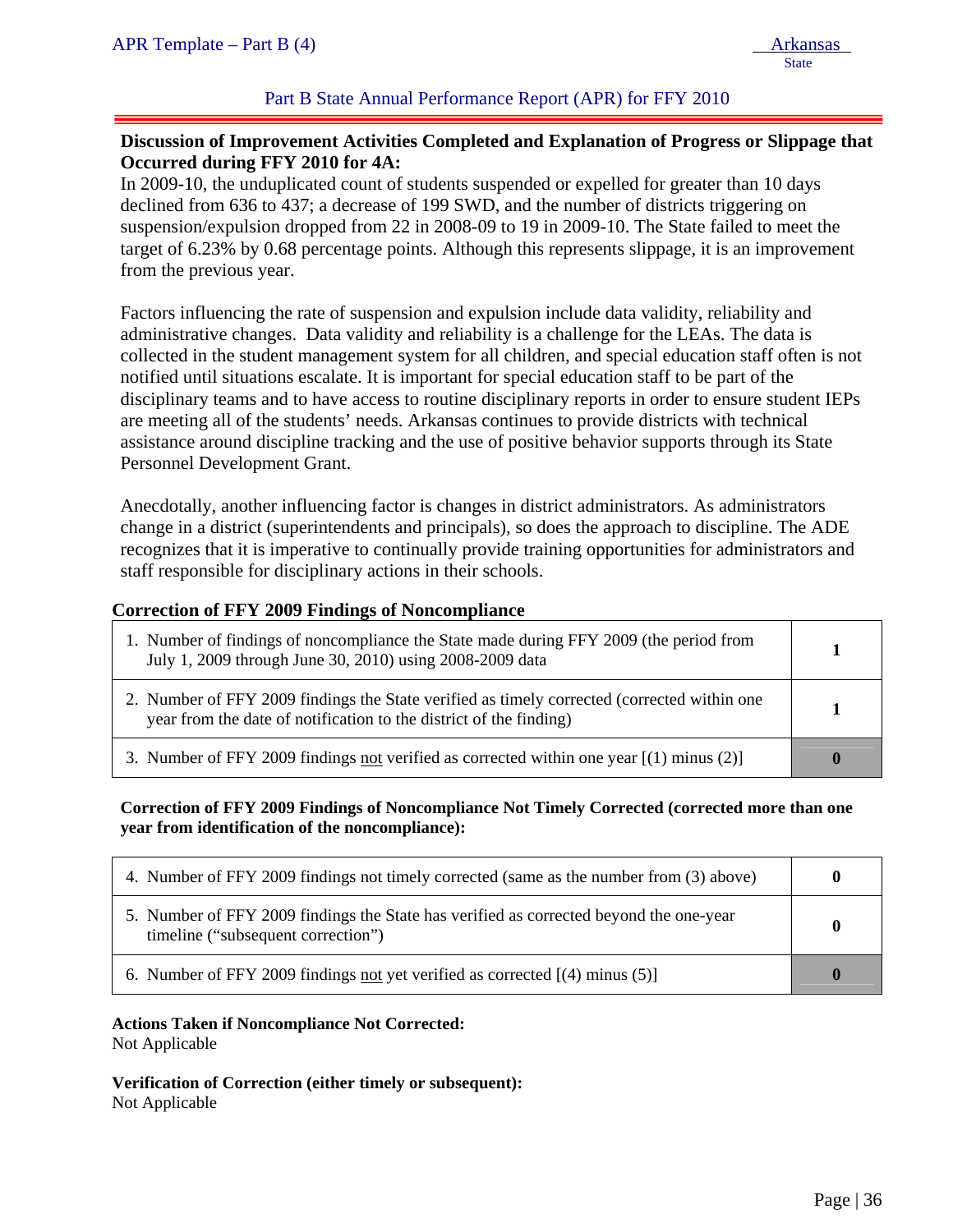# Part B State Annual Performance Report (APR) for FFY 2010

## **Additional Information Required by the OSEP APR Response Table for this Indicator (if applicable):**

| raunonai miorinanon requirea og ule oblir til it response rasie for uns maleator (n applicasie).<br><b>Statement from the Response Table</b>                                                                                                                                                                                                                                                                                                                                                                                                                                                                                                                                                                                                                                                                                                                                                                                                                                                                                                                                                                                                                                                                                                                                                                                                   | <b>State's Response</b>                                                                                                                                                                                                                                                                                                                                                                                                                                                                                                                                                                                                                                                                                                                                                                                                                                                                                                                                                                                                                                                                                                                                                                            |
|------------------------------------------------------------------------------------------------------------------------------------------------------------------------------------------------------------------------------------------------------------------------------------------------------------------------------------------------------------------------------------------------------------------------------------------------------------------------------------------------------------------------------------------------------------------------------------------------------------------------------------------------------------------------------------------------------------------------------------------------------------------------------------------------------------------------------------------------------------------------------------------------------------------------------------------------------------------------------------------------------------------------------------------------------------------------------------------------------------------------------------------------------------------------------------------------------------------------------------------------------------------------------------------------------------------------------------------------|----------------------------------------------------------------------------------------------------------------------------------------------------------------------------------------------------------------------------------------------------------------------------------------------------------------------------------------------------------------------------------------------------------------------------------------------------------------------------------------------------------------------------------------------------------------------------------------------------------------------------------------------------------------------------------------------------------------------------------------------------------------------------------------------------------------------------------------------------------------------------------------------------------------------------------------------------------------------------------------------------------------------------------------------------------------------------------------------------------------------------------------------------------------------------------------------------|
| <b>Response Letter</b>                                                                                                                                                                                                                                                                                                                                                                                                                                                                                                                                                                                                                                                                                                                                                                                                                                                                                                                                                                                                                                                                                                                                                                                                                                                                                                                         | <b>Response Letter</b>                                                                                                                                                                                                                                                                                                                                                                                                                                                                                                                                                                                                                                                                                                                                                                                                                                                                                                                                                                                                                                                                                                                                                                             |
| Pursuant to these requirements, the Secretary is<br>advising the State of available sources of technical<br>assistance related to Indicators 4A and 4B (suspension<br>and expulsion). A list of sources of technical assistance<br>related to the SPP/APR indicators is available by<br>clicking on the "Technical Assistance Related to<br>Determinations" box on the opening page of "The<br>Right IDEA" Web site at:<br>http://therightidea.tadnet.org/technicalassistance. You<br>will be directed to a list of indicators. Click on<br>specific indicators for a list of centers, documents,<br>Web seminars and other sources of relevant technical<br>assistance for that indicator. For the indicators listed<br>above, your State must report with its FFY 2010 APR<br>submission, due February 1, 2012, on: (1) the<br>technical assistance sources from which the State<br>received assistance; and (2) the actions the State took<br>as a result of that technical assistance. The extent to<br>which your State takes advantage of available<br>technical assistance for these indicators may affect the<br>actions OSEP takes under section 616 should your<br>State not be determined to meet requirements next<br>year. We encourage Arkansas to take advantage of<br>available sources of technical assistance in other areas | Pursuant to these requirements, the State is reporting<br>to OSEP that it accessed technical assistance related<br>to Indicators 4A and 4B (suspension and expulsion)<br>from OSEP and DAC. Following the receipt of the<br>States determination letter, Arkansas conferred with<br>its OSEP State Contact to discuss Indicators 4A and<br>4B. At that time the State was informed of technical<br>assistance available through OSEP and DAC.<br>Arkansas participated in conference calls and on<br>webinars hosted by OSEP and DAC on July 21,<br>2011, September 19, 2011, October 11, 2011, and<br>November 10, 2011. Additionally, Arkansas<br>attended the OSEP Mega Conference during which<br>staff members attended Session 116: Introduction to<br>the Indicator B4 Technical Assistance Guide for<br>Suspension and Expulsion and a Peek at the<br>National Findings. The actions taken as the result of<br>technical assistance are described below.<br><b>Response Table</b><br>Arkansas has corrected the measurement for<br>Indicator 4A. The special education benchmark for<br>suspension/expulsion (s/e) rate is the three-year<br>difference between district rates for general |
| as well, particularly if the State is reporting low<br>compliance data for an indicator.                                                                                                                                                                                                                                                                                                                                                                                                                                                                                                                                                                                                                                                                                                                                                                                                                                                                                                                                                                                                                                                                                                                                                                                                                                                       | education students as compared to children with<br>disabilities greater than 10 days out-of-school                                                                                                                                                                                                                                                                                                                                                                                                                                                                                                                                                                                                                                                                                                                                                                                                                                                                                                                                                                                                                                                                                                 |
| <b>Response Table</b>                                                                                                                                                                                                                                                                                                                                                                                                                                                                                                                                                                                                                                                                                                                                                                                                                                                                                                                                                                                                                                                                                                                                                                                                                                                                                                                          | suspension/expulsion.                                                                                                                                                                                                                                                                                                                                                                                                                                                                                                                                                                                                                                                                                                                                                                                                                                                                                                                                                                                                                                                                                                                                                                              |
| The State did not provide data based on the required<br>measurement. However, the State provided a plan to<br>collect and report data based on the required<br>measurement beginning with the FFY 2010 APR. The<br>State must provide the required data in the FFY 2010                                                                                                                                                                                                                                                                                                                                                                                                                                                                                                                                                                                                                                                                                                                                                                                                                                                                                                                                                                                                                                                                        | Districts are identified as having a significant<br>difference if the percentage point difference between<br>special education and general education is greater<br>than 1.36. The formula is                                                                                                                                                                                                                                                                                                                                                                                                                                                                                                                                                                                                                                                                                                                                                                                                                                                                                                                                                                                                       |
| APR, due February 1, 2012. OSEP looks forward to<br>the State's data demonstrating improvement in<br>performance in the FFY 2010 APR.                                                                                                                                                                                                                                                                                                                                                                                                                                                                                                                                                                                                                                                                                                                                                                                                                                                                                                                                                                                                                                                                                                                                                                                                          | Suspension/expulsion rate for children with<br>disabilities - Suspension/expulsion rate for general<br>$education students = Percentage Point Difference$                                                                                                                                                                                                                                                                                                                                                                                                                                                                                                                                                                                                                                                                                                                                                                                                                                                                                                                                                                                                                                          |
| The State must report, in its FFY 2010 APR, on the<br>correction of noncompliance that the State identified in<br>FFY 2009 based on FFY 2008 data as a result of the<br>review it conducted pursuant to 34 CFR §300.170(b).<br>When reporting on the correction of this<br>noncompliance, the State must report that it has<br>verified that each LEA with noncompliance identified                                                                                                                                                                                                                                                                                                                                                                                                                                                                                                                                                                                                                                                                                                                                                                                                                                                                                                                                                            | Arkansas re-calculated the data reported in the FFY<br>2009 APR and found the same districts were<br>identified under the new measurement. The one (1)<br>district previously identified corrected all non-<br>compliance within the one-year timeline.<br>The State has verified the one (1) findings of non-                                                                                                                                                                                                                                                                                                                                                                                                                                                                                                                                                                                                                                                                                                                                                                                                                                                                                     |
| by the State: (1) is correctly implementing the specific<br>regulatory requirements (i.e., achieved 100%                                                                                                                                                                                                                                                                                                                                                                                                                                                                                                                                                                                                                                                                                                                                                                                                                                                                                                                                                                                                                                                                                                                                                                                                                                       | compliance has been corrected as soon as possible<br>but in no case later than one year from                                                                                                                                                                                                                                                                                                                                                                                                                                                                                                                                                                                                                                                                                                                                                                                                                                                                                                                                                                                                                                                                                                       |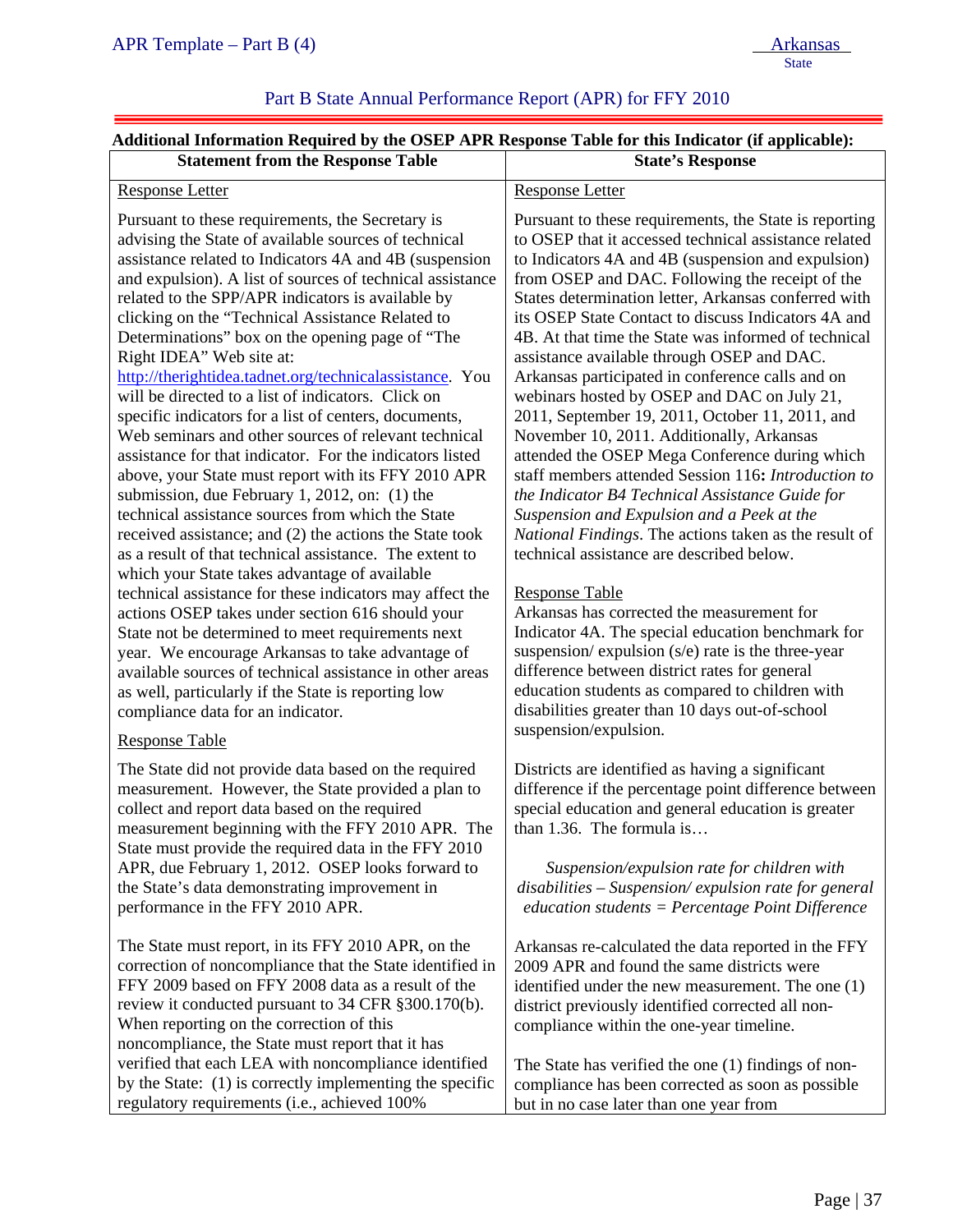| compliance) based on a review of updated data such as    | identification. The ADE-SEU Monitoring/Program       |
|----------------------------------------------------------|------------------------------------------------------|
| data subsequently collected through on-site monitoring   | Effectiveness Section (M/PE) verified the correction |
| or a State data system; and (2) has corrected each       | of noncompliance via desk audits of LEA submitted    |
| individual case of noncompliance, unless the child is    | documentation, and/or on-site visits to the LEA in   |
| no longer within the jurisdiction of the LEA, consistent | question. Reviews resulted in the clearance of the   |
| with OSEP Memorandum 09-02, dated October 17,            | noncompliance within the one-year timeline.          |
| 2008 (OSEP Memo 09-02). In the FFY 2010 APR, the         |                                                      |
| State must describe the specific actions that were taken | A review of policy, procedures, and practices was    |
| to verify the correction.                                | conducted to insure that the specific regulatory     |
|                                                          | requirements were being correctly implemented by     |
|                                                          | the LEA. The review included a self-assessment, on-  |
|                                                          | site visit, and/or desk audit.                       |
|                                                          |                                                      |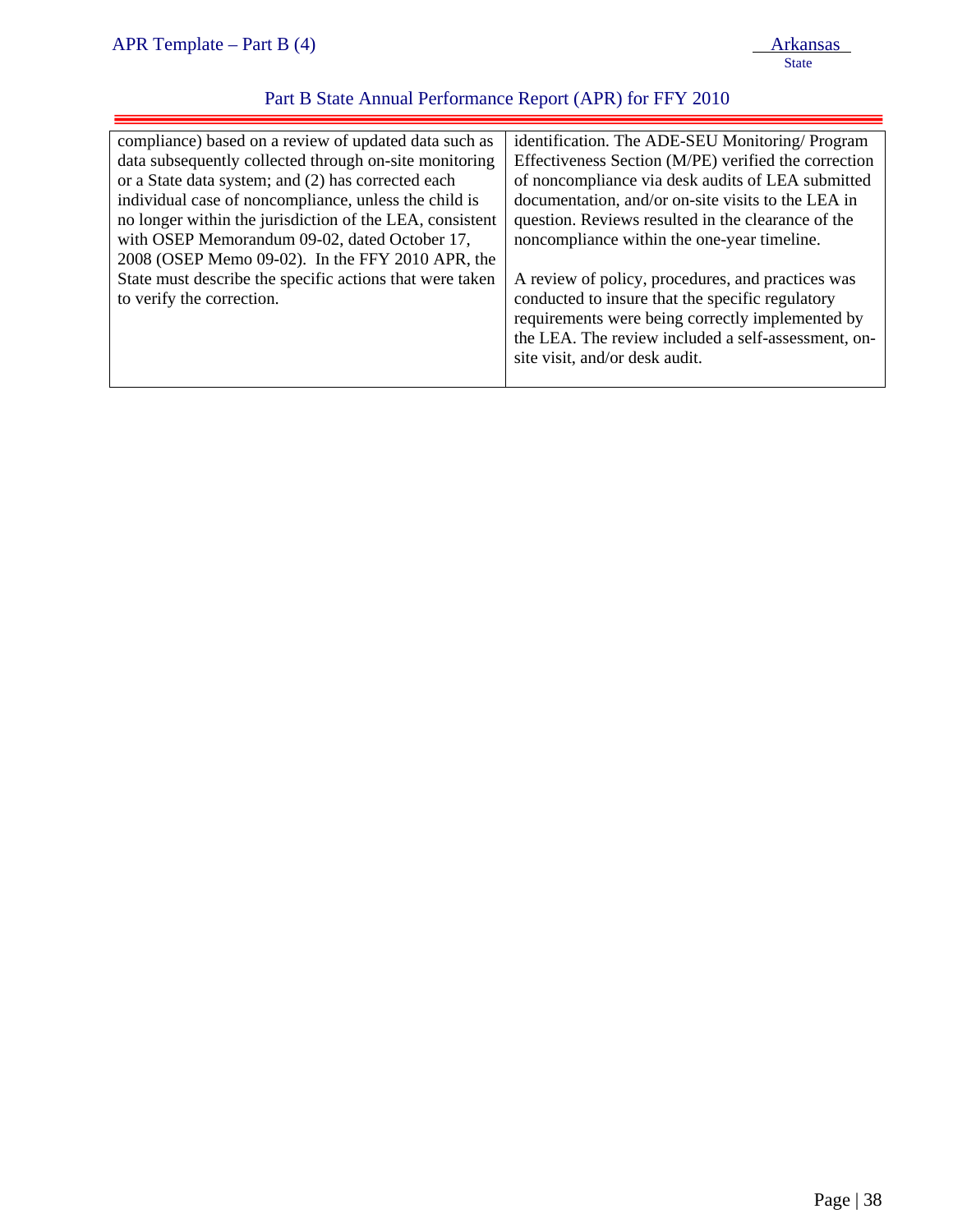# **Indicator 4B: Rates of Suspension and Expulsion by Race or Ethnicity**

B. Percent of districts that have: (a) a significant discrepancy, by race or ethnicity, in the rate of suspensions and expulsions of greater than 10 days in a school year for children with IEPs; and (b) policies, procedures or practices that contribute to the significant discrepancy and do not comply with requirements relating to the development and implementation of IEPs, the use of positive behavioral interventions and supports, and procedural safeguards.  $(20 \text{ U.S.C. } 1416(a)(3)(A); 1412(a)(22))$ 

#### **Measurement:**

ļ

Percent  $=$   $[$ (# of districts that have: (a) a significant discrepancy, by race or ethnicity, in the rates of suspensions and expulsions of greater than 10 days in a school year of children with IEPs; and (b) policies, procedures or practices that contribute to the significant discrepancy and do not comply with requirements relating to the development and implementation of IEPs, the use of positive behavioral interventions and supports, and procedural safeguards) divided by the (# of districts in the State)] times 100.

| <b>FFY</b>      | <b>Measurable and Rigorous Target</b> |
|-----------------|---------------------------------------|
| FFY 2010 (using | 0%                                    |
| 2009-2010 data) |                                       |

## **Definition of Significant Discrepancy and Methodology**

The measurement for 4B uses a percent difference calculation; the calculation is the difference of a specific race for SWD with suspension/expulsion exceeding 10 days minus the percent of all general education students with suspension/expulsion exceeding 10 days. The following criteria are applied after the percent difference is calculated:

- Special Education Child Count must have more than 40 students
- Special Education Child Count must have more than 10 students in a particular race

Any district identified as having a percentage difference greater than 4 and is not excluded by the criteria above (special education rate for a specific race is more than four (4) percentage points higher than general education rate) in a given year will be required to submit a self-assessment for the review discipline policies, procedures, and practices.

## **Actual Target Data for 4B:**

4B(a). LEAs with Significant Discrepancy, by Race or Ethnicity, in Rates of Suspension and Expulsion:

| Year                                 | <b>Total Number of</b><br><b>LEAs</b> | Number of LEAs that have Significant<br>Discrepancies by Race or Ethnicity | Percent |
|--------------------------------------|---------------------------------------|----------------------------------------------------------------------------|---------|
| $FFY 2010$ (using<br>2009-2010 data) | 275                                   |                                                                            | 2.55%   |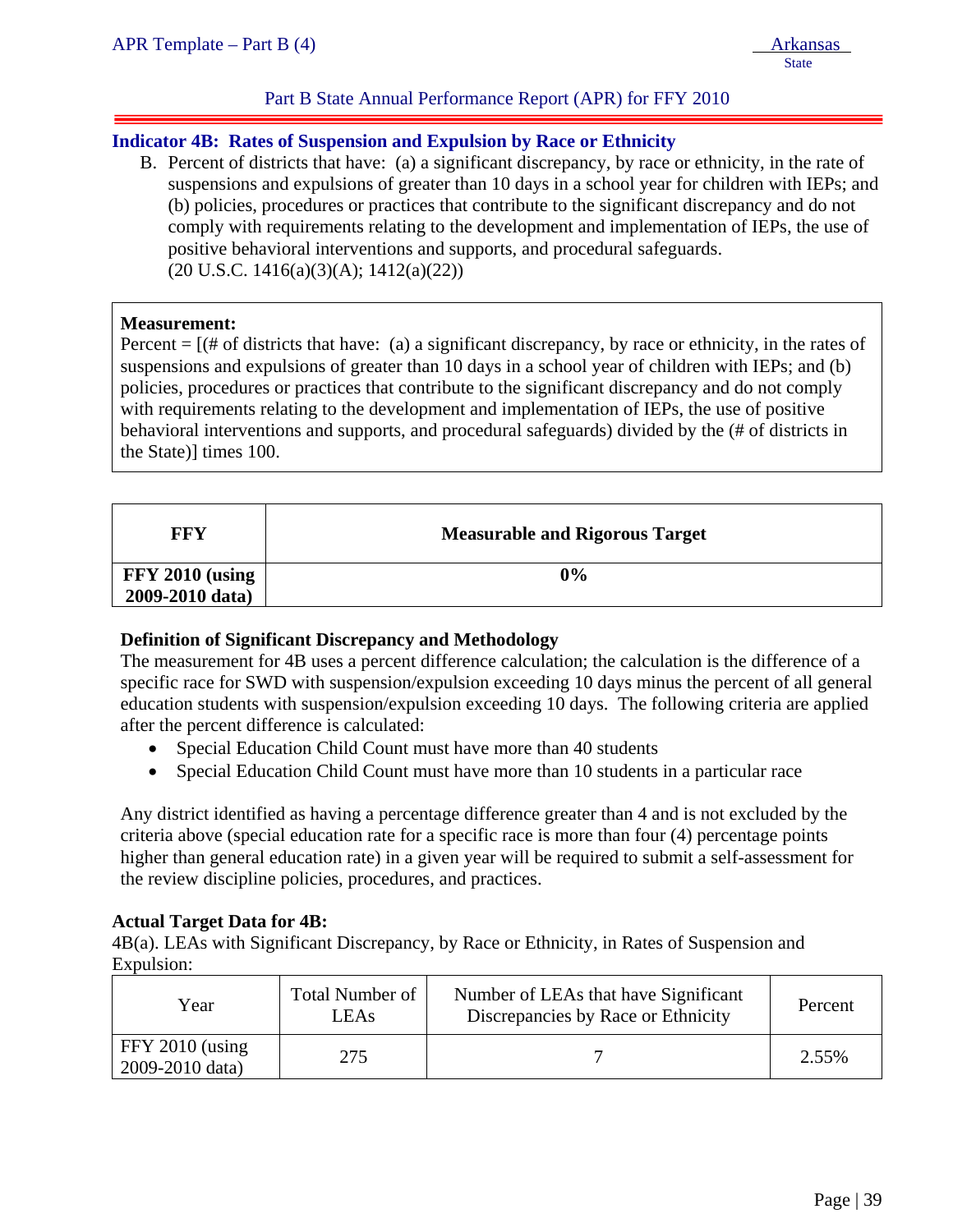# Part B State Annual Performance Report (APR) for FFY 2010

4B(b). LEAs with Significant Discrepancy, by Race or Ethnicity, in Rates of Suspensions and Expulsions; and policies, procedures or practices that contribute to the significant discrepancy and do not comply with requirements relating to the development and implementation of IEPs, the use of positive behavioral interventions and supports, and procedural safeguards.

| Year                                      | <b>Total Number</b><br>of $LEAs*$ | Number of LEAs that have Significant<br>Discrepancies, by Race or Ethnicity, and policies,<br>procedures or practices that contribute to the<br>significant discrepancy and do not comply with<br>requirements relating to the development and<br>implementation of IEPs, the use of positive<br>behavioral interventions and supports, and<br>procedural safeguards. | Percent** |
|-------------------------------------------|-----------------------------------|-----------------------------------------------------------------------------------------------------------------------------------------------------------------------------------------------------------------------------------------------------------------------------------------------------------------------------------------------------------------------|-----------|
| <b>FFY 2010 (using</b><br>2009-2010 data) | 275                               | O                                                                                                                                                                                                                                                                                                                                                                     | 0%        |

# **Review of Policies, Procedures, and Practices**

Each of the seven (7) LEAs that the State identified in 2009-10 as having a significant discrepancy by Race or Ethnicity completed a self–assessment of policies, procedures, and practices related to discipline and developed targeted improvement activities within their Arkansas Comprehensive School Improvement Plan (ACSIP). The State reviewed LEAs' self-assessments and ACSIPs relating to the development and implementation of IEPs, the use of positive behavioral interventions and supports, and procedural safeguards. The State verified each LEA's self-assessment and ACSIP through desk audits and/or onsite visits to determine whether an LEA was in compliance with Part B requirements. The review of policies, procedures, and practices resulted in zero findings of noncompliance.

Each identified district conducts a self-assessment of policy, procedures, and practices which is submitted to the ADE-SEU Monitoring and Program Effectiveness (M/PE) section. The selfassessments are reviewed for procedural safeguards related to discipline, functional behavior assessments, positive behavioral supports, and intervention planning as well as if the district is accessing any of the ADE-SEU technical assistance consultants. If any questions arise, the districts are contacted for clarification and requests a resubmission if necessary. If a district fails to comply with any requests, the Associate Director of Special Education is notified for further action.

In addition to the self-assessment, Arkansas has a long-standing practice of requiring districts to address any significant discrepancy in discipline in their Arkansas Comprehensive School Improvement Plan (ACSIP). The M/PE section staff and education consultants work with the identified districts to assist in conducting a root cause analysis relative to discipline data at the building and classroom level. The M/PE section reviews and approves all final ACSIP submissions to ensure compliance with State discipline policy, procedures and practices. Any district initially submitting an ACSIP that does not meet discipline policy, procedures, and practices requirements must revise its ACSIP accordingly before receiving approval. Once the review is completed the Associate Director of Special Education sends a letter informing the district superintendent and special education administrator of the district's compliance.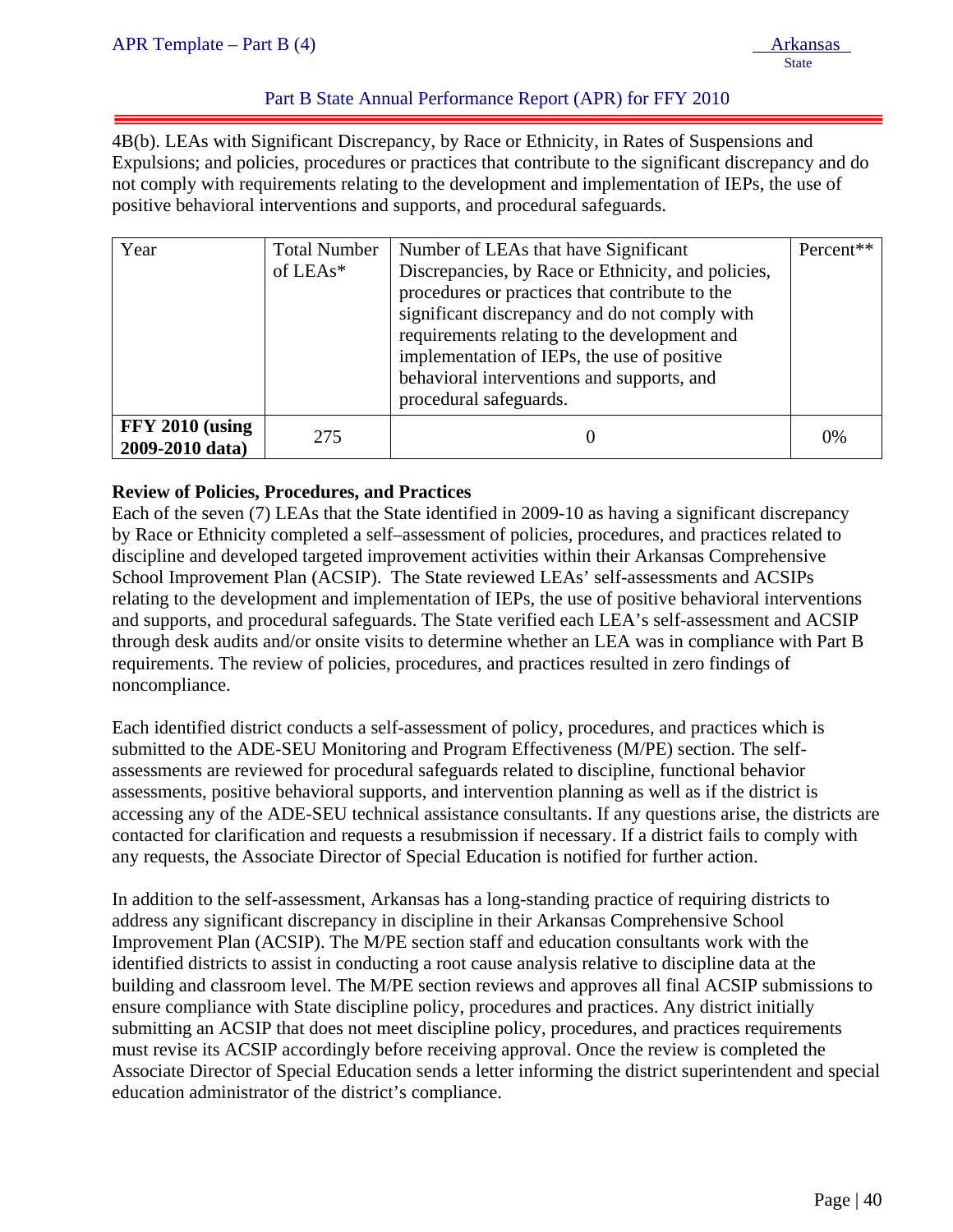# Part B State Annual Performance Report (APR) for FFY 2010

## **Discussion of Improvement Activities Completed and Explanation of Progress or Slippage that Occurred during FFY 2009 for 4B:**

Although, more LEAs were identified as having a Significant Discrepancy, by Race or Ethnicity, in Rates of Suspension and Expulsion the review of policies, procedures, and practices resulted in zero findings of noncompliance. Arkansas met the compliance target of 0%.

#### **Correction of FFY 2009 Findings of Noncompliance**

| Number of findings of noncompliance the State made during FFY 2009 (the period<br>from July 1, 2009 through June 30, 2010) using 2008-2009 data                   |  |
|-------------------------------------------------------------------------------------------------------------------------------------------------------------------|--|
| 2. Number of FFY 2009 findings the State verified as timely corrected (corrected within<br>one year from the date of notification to the district of the finding) |  |
| 3. Number of FFY 2009 findings not verified as corrected within one year $[(1)$ minus $(2)]$                                                                      |  |

#### **Correction of FFY 2009 Findings of Noncompliance Not Timely Corrected (corrected more than one year from identification of the noncompliance):**

| 4. Number of FFY 2009 findings not timely corrected (same as the number from (3)<br>above)                                   |  |
|------------------------------------------------------------------------------------------------------------------------------|--|
| 5. Number of FFY 2009 findings the State has verified as corrected beyond the one-year<br>timeline ("subsequent correction") |  |
| 6. Number of FFY 2009 findings not yet verified as corrected [(4) minus (5)]                                                 |  |

#### **Actions Taken if Noncompliance Not Corrected:**

Not Applicable

#### **Verification of Correction (either timely or subsequent):**

Not Applicable

# **Additional Information Required by the OSEP APR Response Table for this Indicator (if applicable):**

| <b>Statement from the Response Letter and Table</b>    | <b>State's Response</b>                                |
|--------------------------------------------------------|--------------------------------------------------------|
| <b>Response Letter</b>                                 | <b>Response Letter</b>                                 |
| Pursuant to these requirements, the Secretary is       | Pursuant to these requirements, the State is reporting |
| advising the State of available sources of technical   | to OSEP that it accessed technical assistance related  |
| assistance related to Indicators 4A and 4B             | to Indicators 4A and 4B (suspension and expulsion)     |
| (suspension and expulsion). A list of sources of       | from OSEP and DAC. Following the receipt of the        |
| technical assistance related to the SPP/APR            | States determination letter, Arkansas conferred with   |
| indicators is available by clicking on the "Technical" | its OSEP State Contact to discuss Indicators 4A and    |
| Assistance Related to Determinations" box on the       | 4B. At that time the State was informed of technical   |
| opening page of "The Right IDEA" Web site at:          | assistance available through OSEP and DAC.             |
| http://therightidea.tadnet.org/technicalassistance.    | Arkansas participated in conference calls and on       |
| You will be directed to a list of indicators. Click on | webinars hosted by OSEP and DAC on July 21,            |
| specific indicators for a list of centers, documents,  | 2011, September 19, 2011, October 11, 2011, and        |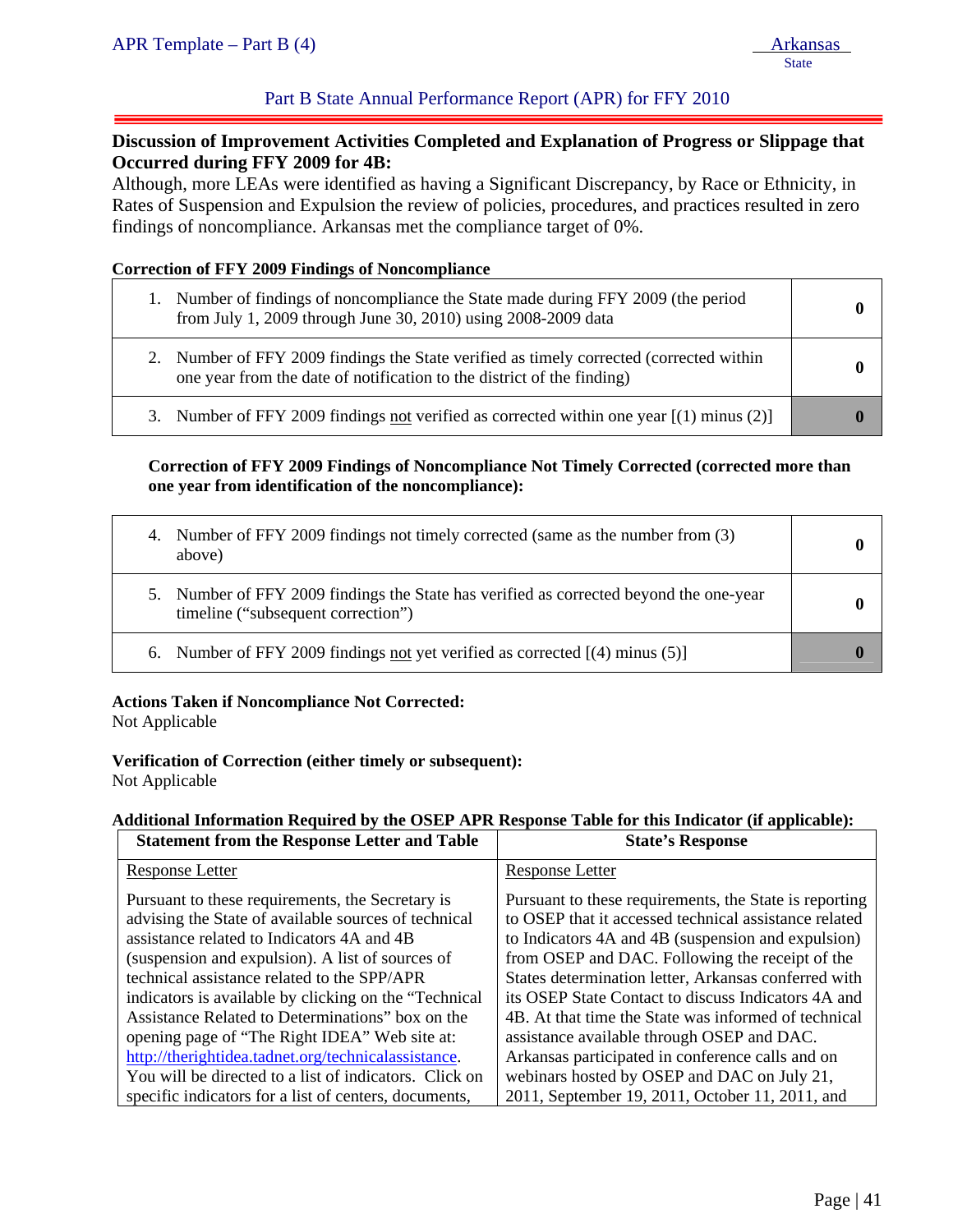## Part B State Annual Performance Report (APR) for FFY 2010

Web seminars and other sources of relevant technical assistance for that indicator. For the indicators listed above, your State must report with its FFY 2010 APR submission, due February 1, 2012, on: (1) the technical assistance sources from which the State received assistance; and (2) the actions the State took as a result of that technical assistance. The extent to which your State takes advantage of available technical assistance for these indicators may affect the actions OSEP takes under section 616 should your State not be determined to meet requirements next year. We encourage Arkansas to take advantage of available sources of technical assistance in other areas as well, particularly if the State is reporting low compliance data for an indicator.

#### Response Table

The State did not provide data based on the required measurement. However, the State provided a plan to collect and report data based on the required measurement beginning with the FFY 2010 APR. The State must provide the required data in the FFY 2010 APR, due February 1, 2012.

November 10, 2011. Additionally, Arkansas attended the OSEP Mega Conference during which staff members attended Session 116**:** *Introduction to the Indicator B4 Technical Assistance Guide for Suspension and Expulsion and a Peek at the National Findings*. The actions taken as the result of technical assistance are described below.

#### Response Table

In response to the technical assistance received and as required to report in the FFY 2010 APR, Arkansas has updated its measurement for Indicator 4B. The measurement for 4B is a percent difference calculation; the calculation is the difference of a specific race for SWD with suspension/expulsion exceeding 10 days minus the percent of all general education students with suspension/expulsion exceeding 10 days. Exclusion criteria are applied after the percent difference is calculated. . Exclusion is possible…

- if a LEA's special education child count is less than or equal to 40 students.
- if a particular race/ethnicity in LEA's special education child count for the race/ethnicity is less than or equal to 10.

Any district identified for having a percentage difference greater than 4 percentage points (special education rate for a specific race is more than four (4) percentage points higher than general education rate) in a given year will be required to submit a self-assessment for the review discipline policies, procedures, and practices.

## **Targeted Activities for 4A and 4B:**

Targeted activities for Indicator 4 are aligned with the State Personnel Development Grant (SPDG), Centralized Intake and Referral/Consultant Unified Intervention Team (CIRCUIT), and AR-LEARN.

## **ADE Initiatives:**

The Arkansas SPDG: The Arkansas SPDG maintains a collaborative relationship with the broader ADE, and the SPDG staff is centrally involved in numerous ADE initiatives. SPDG staff continued to serve as full members on ADE Specialty Support Teams (SSTs) for schools in Improvement (or "Differentiated Accountability") status during 2010-2011. These Teams were comprised of a School Improvement Advisor, a number of literacy, mathematics, and science specialists, a SPDG staff person, and selected others. Each SST was assigned to one of five regions in the state (most regions consist of a number of Education Service Cooperatives—ESCs), and they were responsible for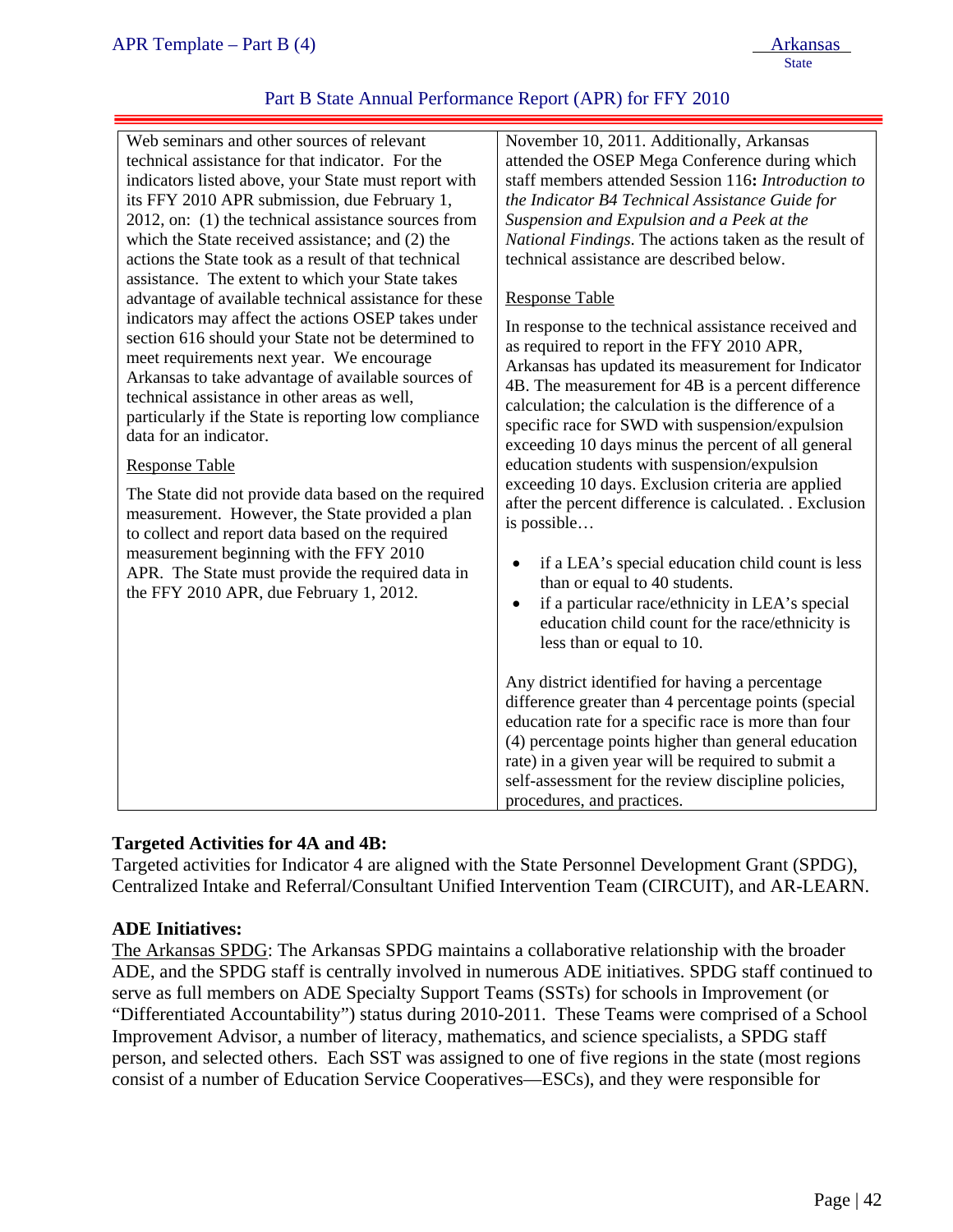## Part B State Annual Performance Report (APR) for FFY 2010

working with either the District Leadership or School Leadership Teams (DLTs or SLTs). The work with the DLTs and SLTs was requested by the district, and was provided on a consultative basis.

SPDG staff continued to work with the ADE Professional Development Office/Smart Accountability Initiative to provide a series of professional development/trainings on school leadership, strategic planning and organizational development, RtI/Closing the Achievement Gap (CTAG—the state's RtI process) and Positive Behavioral Support Systems. This professional development will be provided primarily through compressed interactive video (CIV).

PBSS Certification: In the fall of 2010 the SPDG PBSS Coordinator, sent e-mails and other announcements to educators, related services personnel, psychologists, and other mental health professionals across the state inviting them to apply to become involved in the SPDG's new PBSS Facilitators group. It is expected that this group will eventually result in three levels of professional development with on-site consultation and technical assistance expertise, in the areas of (a) Classroom Management for Teachers; (b) School-wide Positive Behavioral Support System implementation; and (c) Strategic and Intensive Behavioral Intervention training and implementation.

One hundred and twenty five professionals applied to become involved in this new statewide PBSS Facilitators group. Administrative support was required to make application; therefore, it is projected that, once trained, PBSS facilitators will be available to provide PBSS professional development, consultation, and technical assistance to ESCs, districts, and schools in their geographic areas. Formal training with this group began with a two-day training session in Little Rock on March 1-2, 2011. A second training occurred on May 2-3, 2011.

Centralized Intake and Referral/Consultant Unified Intervention Team (CIRCUIT): The Individuals with Disabilities Education Act (IDEA) of 2004 (Public Law 108-446) authorizes State activities to Local Education Agencies, including direct and supportive service activities, to improve results for children with disabilities, ages 3 to 21, by ensuring a free, appropriate public education in the least restrictive environment. For this purpose, a regional cadre of special education consultants is available who can assist in interventions for students with sensory disabilities, multiple physical disabilities, behavior, and autism spectrum disorders.

CIRCUIT Services can be requested by parents, guardians, caregivers, school personnel, or any other concerned party.

- Request for services will automatically generate a confirmation that the request has been received.
- Service requests warranting the involvement of state consultant resources will generate a service referral to the appropriate CIRCUIT Unit.
- Request for services will result in a follow-up telephone call or email from a CIRCUIT resource within 2 weeks. Depending on the results for the follow up, additional information may be required.

A breakdown of CIRCUIT referrals for the 2010-11 school year is presented below.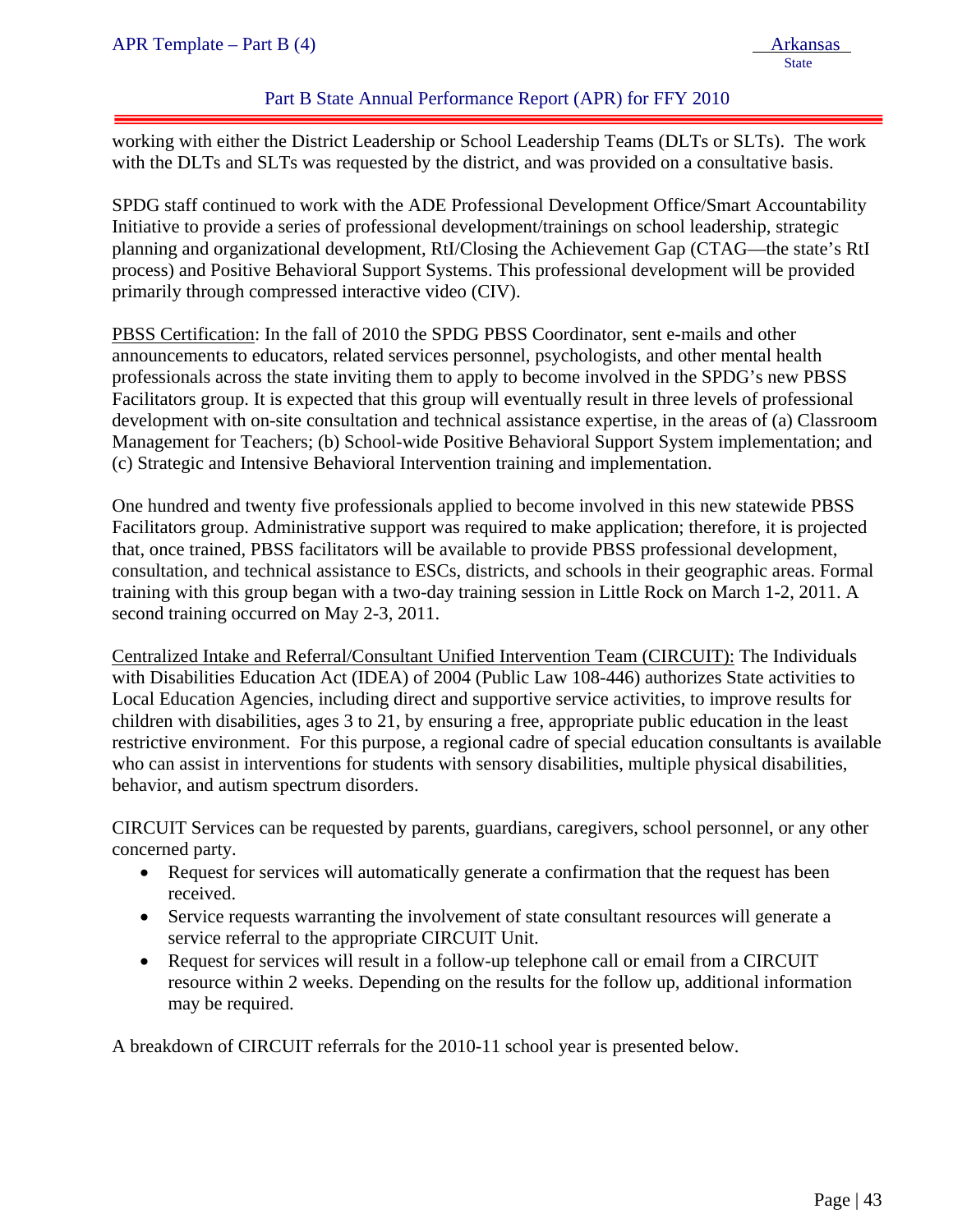| <b>Consulting Group</b>                                    | <b>CIRCUIT</b><br><b>Referrals</b> | <b>Consulting Group</b>                                   | <b>CIRCUIT</b><br><b>Referrals</b> |
|------------------------------------------------------------|------------------------------------|-----------------------------------------------------------|------------------------------------|
| <b>Arkansas Transition Services</b>                        |                                    | <b>Behavioral Intervention Consultants</b>                | 258                                |
| Children and Youth with Sensory<br>Impairments             |                                    | <b>Educational Audiology Resources</b><br>Services (EARS) | 12                                 |
| Easter Seals Arkansas Outreach<br>Program                  | 205                                | <b>Educational Services for the Visually</b><br>Impaired  | 203                                |
| Post-school Outcome Interventions<br>for Special Education | 28                                 | <b>TBI</b> Consultant                                     | 6                                  |
| Arkansas Technology & Curriculum<br><b>Access Center</b>   | 15                                 | <b>Total</b>                                              | 738                                |

The Arkansas Local Education Agency Resource Network (AR-LEARN): AR-LEARN continued to expand its assistance to LEAs in meeting the challenges of providing quality special education services to address the needs of students. More than 1,000 teachers and administrators participated in workshops offered by AR-LEARN. AR-LEARN workshops addressed 13 of APR indicators.

Picture Exchange Communication System (PECS) Basic: The PECS Basic training is a language training package that is used to teach communication skills rapidly to those with limited functional speech. Participants learn how to implement the six phases of PECS, including attributes, through presenter demonstrations, video examples and role-play opportunities. The were 35 participants.

Picture Exchange Communication System (PECS) Advanced: The PECS Advanced training is a twoday advanced picture exchange communication system (PECS) training package that teaches communication skills rapidly to those with limited functional speech. It promotes communication within a social context. The training focuses on a thorough review of how to implement PECS, such as implementation problems, discrimination difficulties and cutting edge problem solving strategies. There were 23 participants.

Using the VB-MAPP to Guide an Intervention Program for Children with Autism: Verbal Behavior Milestones Assessment & Placement Program (VB MAPP). Based on the branch of psychology known as Behavior Analysis, VB MAPP provided the 42 participants with a sound evidence-based assessment and intervention method. The workshop trained the participants on how to use the assessment results to set up and conduct daily language and social skills intervention programs.

Fostering Relationships in Early Network Development: Fostering Relationships in Early Network Development (FRIEND) Program DVD, for elementary students, is another tool in raising ASD awareness and teaching students strategies for how to be a friend and provide support to a classmate with an ASD. There were 20 participants.

Restraint & Seclusion: This professional development session focused on the legalities of restraint and seclusion, the problems arising from those actions over the past few years, pending legislation, potential issues for schools, and policies and procedures that schools might establish as related to restraint and seclusion. Work time was allotted throughout the day to discuss and draft potential policies/procedures. There were 104 participants.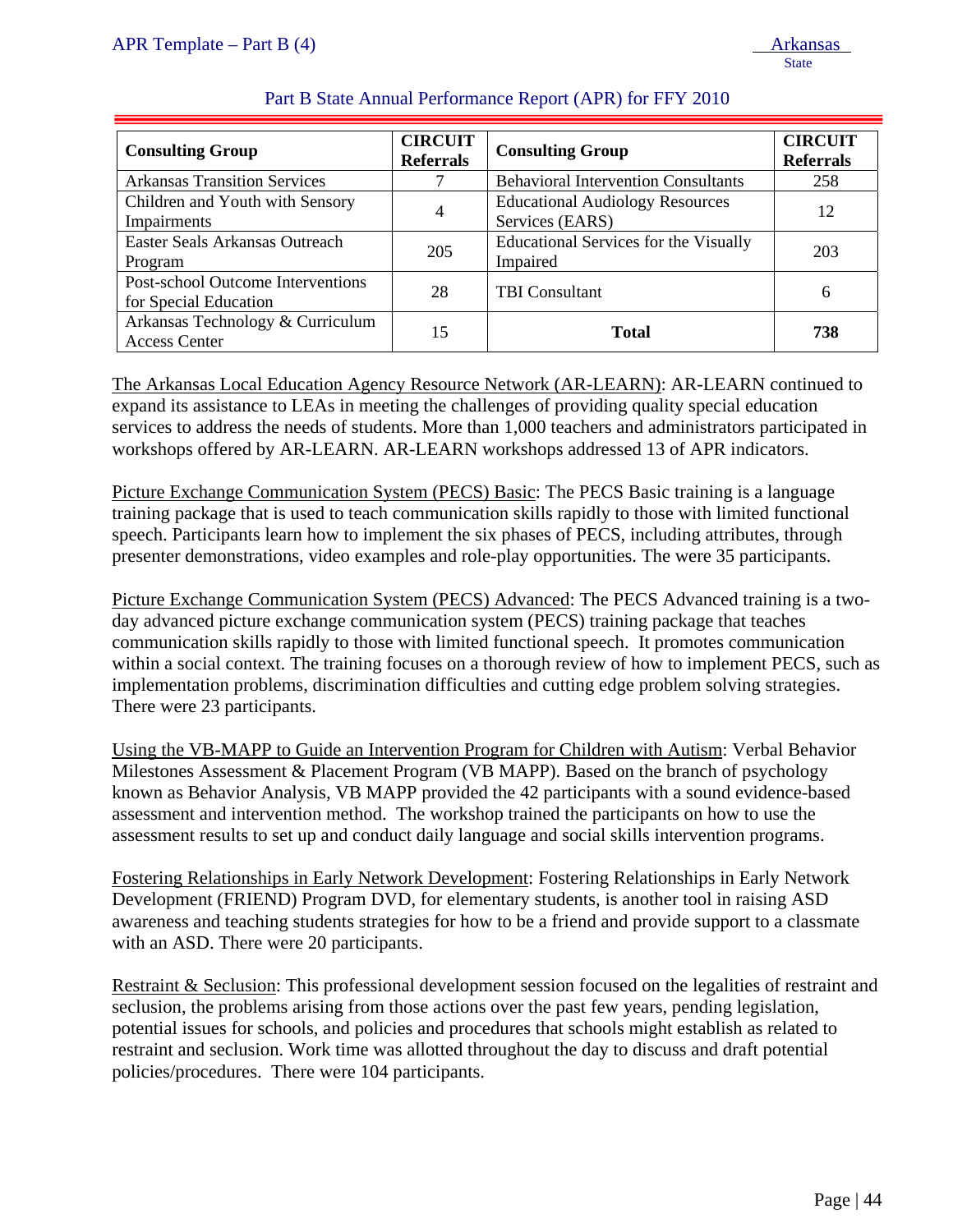# Part B State Annual Performance Report (APR) for FFY 2010

A Classroom that Works: This two-day professional development session included principles and practices of applied behavior analysis. Day I introduced participants to research based methods of instruction and classroom management to: (a) appropriately communicate with students to shape behavior, (b) improve on-task learning, (c) utilize principles of reinforcement, and (d) create an environment conducive to learning. Specific techniques and data collection procedures used in Applied Behavior Analysis were also discussed and modeled. On Day II participants examined their own behavior with a focus on utilizing self-management skills to help increase productivity and healthy habits. The discussion and activities included setting healthy boundaries, appropriately communicating with parents and colleagues, time management procedures, and prevention of fatigue and burnout. There were 265 participants.

Working with Students with Asperger Syndrome: This presentation provided critical information on effective programming for students with Asperger Syndrome across the areas of language and communication, social interaction, stereotypic behaviors, motor skills and academic instruction. A wide variety of practical, easy to implement strategies for dealing with challenges in each of these areas was included. Additionally, many specific techniques for preventing disruptive behavior by students with Asperger Syndrome were discussed including methods to: (a) decrease student meltdowns over changes in routine, (b) minimize interruptions during instructional time, (c) prevent arguing behavior, (d) reduce noncompliance with teacher directions, (e) stop inappropriate attentionseeking with peers/adults, and (f) decrease work-refusal.

## **Revisions, with Justification, to Proposed Targets/Improvement Activities/Timelines/Resources for FFY 2010:**

Reporting of the indicator is a year in arrears. Improvement activities were expanded in the SPP to incorporate the various activities conducted across the State. See page 70 in the SPP.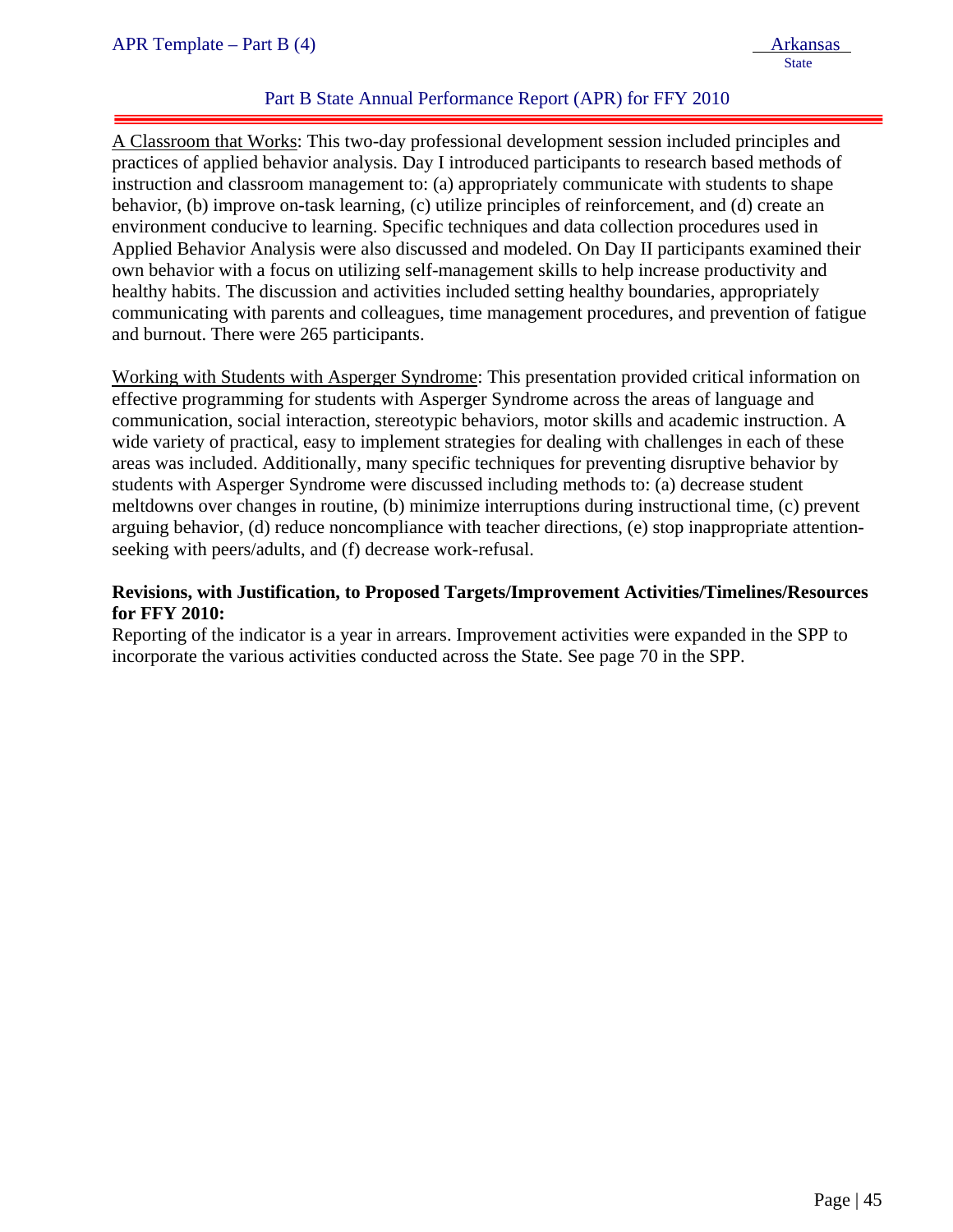Part B State Annual Performance Report (APR) for FFY 2010

# **Monitoring Priority: FAPE in the LRE**

#### **Indicator 05: Percent of children with IEPs aged 6 through 21**

- A. Inside the regular class 80% or more of the day;
- B. Inside the regular class less than 40% of the day;
- C. In separate schools, residential facilities, or homebound/hospital placements. (20 U.S.C.  $1416(a)(3)(A))$

#### **Measurement:**

- A. Percent  $=$  [ $#$  of children with IEPs served inside the regular class 80% or more of the day) divided by the (total # of students aged 6 through 21 with IEPs)] times 100.
- B. Percent  $=$   $[(# of children with IEPs served inside the regular class less than 40% of$ the day) divided by the (total # of students aged 6 through 21 with IEPs)] times 100.
- C. Percent = [(# of children with IEPs served in separate schools, residential facilities, or homebound/hospital placements) divided by the (total # of students aged 6 through 21 with IEPs)] times 100.

| <b>FFY</b>      |                                                                                                  | <b>Measurable and Rigorous Target</b>                                                      |                |  |  |  |
|-----------------|--------------------------------------------------------------------------------------------------|--------------------------------------------------------------------------------------------|----------------|--|--|--|
| <b>FFY 2010</b> | A. Percent = $[(# of children with IEPs served inside the regular class 80% or more of$          |                                                                                            |                |  |  |  |
|                 |                                                                                                  | the day) divided by the (total # of students aged 6 through 21 with IEPs)] times           |                |  |  |  |
|                 | 100: 59.77%                                                                                      |                                                                                            |                |  |  |  |
|                 |                                                                                                  | B. Percent $=$ [(# of children with IEPs served inside the regular class less than 40%     |                |  |  |  |
|                 |                                                                                                  | of the day) divided by the (total # of students aged 6 through 21 with IEPs)] times        |                |  |  |  |
|                 | 100: 12.51%                                                                                      |                                                                                            |                |  |  |  |
|                 |                                                                                                  | C. Percent $=$ $[$ (# of children with IEPs served in separate schools, residential        |                |  |  |  |
|                 |                                                                                                  | facilities, or homebound/hospital placements) divided by the (total # of students          |                |  |  |  |
|                 | aged 6 through 21 with IEPs)] times 100: 02.56%                                                  |                                                                                            |                |  |  |  |
|                 |                                                                                                  |                                                                                            |                |  |  |  |
|                 | <b>Actual Target Data for FFY 2010:</b>                                                          |                                                                                            |                |  |  |  |
|                 |                                                                                                  | A. 53.87% of children with IEPs were inside the regular classroom 80% or more of the day.  |                |  |  |  |
|                 | Number of children with IEPs inside the                                                          | Total number of students aged 6                                                            | <b>Percent</b> |  |  |  |
|                 | regular class 80% or more of the day                                                             | through 21 with IEPs                                                                       |                |  |  |  |
|                 | 27,928                                                                                           | 51,847                                                                                     | 53.87%         |  |  |  |
|                 |                                                                                                  | B. 12.42% of children with IEPs were inside the regular classroom less than 40% of the day |                |  |  |  |
|                 | Number of children with IEPs inside the                                                          | Total number of students aged 6                                                            | <b>Percent</b> |  |  |  |
|                 | through 21 with IEPs<br>regular class less than 40% of the day                                   |                                                                                            |                |  |  |  |
|                 | 12.42%<br>6,438<br>51,847                                                                        |                                                                                            |                |  |  |  |
|                 | C. 2.80% of children with IEPs served in separate schools, residential facilities, or homebound/ |                                                                                            |                |  |  |  |
|                 | hospital placements.                                                                             |                                                                                            |                |  |  |  |
|                 | Number of children with IEPs inside the<br>Total number of students aged 6<br><b>Percent</b>     |                                                                                            |                |  |  |  |
|                 | regular class less than 40% of the day                                                           | through 21 with IEPs                                                                       |                |  |  |  |
|                 | 1,450                                                                                            | 51,847                                                                                     | 2.80%          |  |  |  |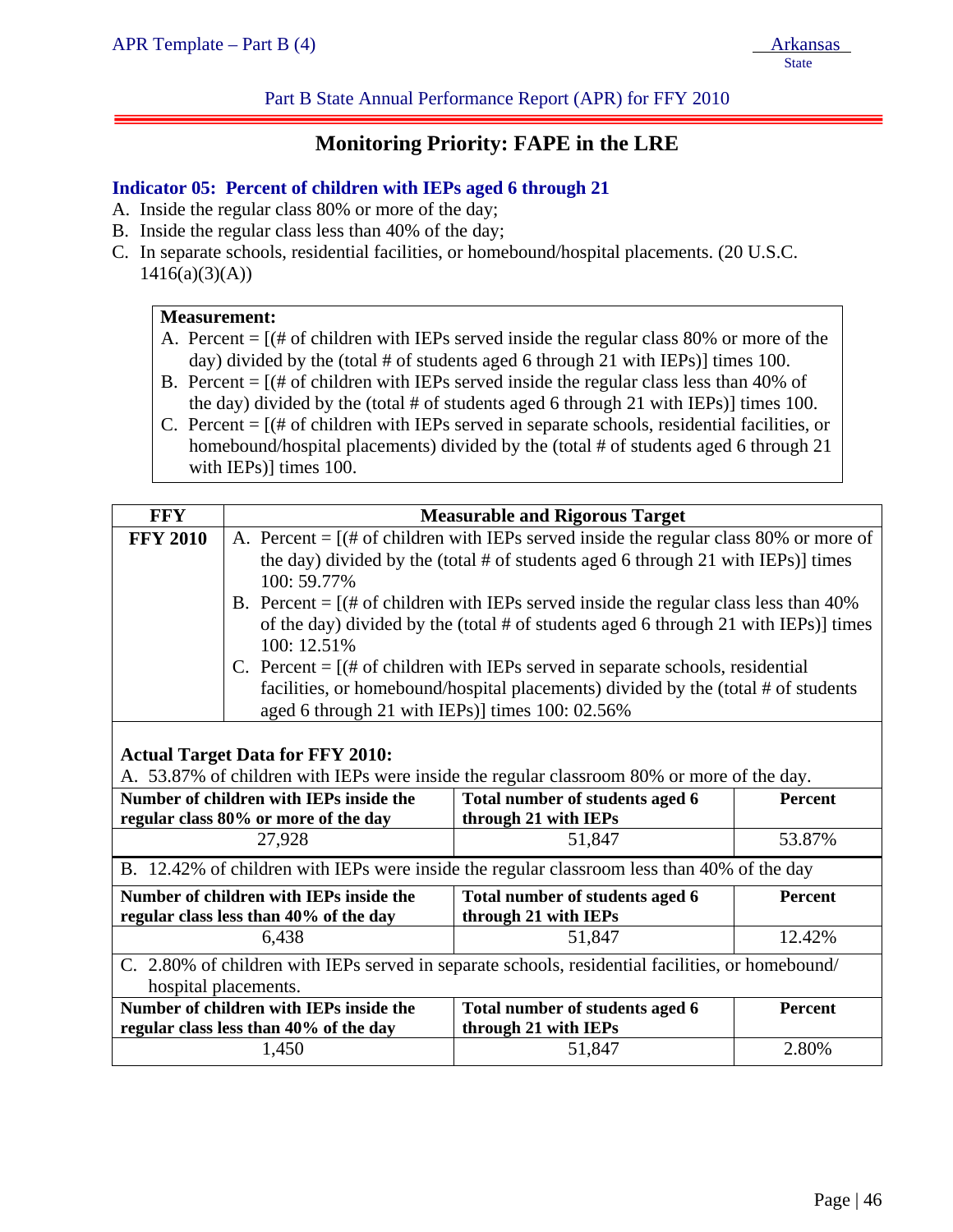## Part B State Annual Performance Report (APR) for FFY 2010

# **Discussion of Improvement Activities Completed and Explanation of Progress or Slippage that Occurred for FFY 2010:**

#### **Regular Classroom 80% or More of the Day**

In 2010-11, 53.87% of children with IEPs were served in the regular classroom 80% or more of the day; thus, falling short of the proposed target of 59.77% by 5.90 percentage points as seen in Exhibit I-5.1. The percentage of children with IEPs served in the regular classroom 80% or more of the day continues to increase, but not at the rate seen in the early years of the APR. Since 2004-05, the actual target data has increased 21.33%.



Although Arkansas did not meet the proposed target, there was a gain in the percentage of students receiving services in the regular classroom 80% or more of the day in spite of a small decrease in child count. The increase of children with IEPs receiving services in the regular class can, in part, be attributed to more schools implementing co-teaching. In addition, the LEAs have increased their accuracy in calculating the LRE percentage rate. Throughout the year, the IDEA Data  $\&$  Research Office provided technical assistance to LEAs on how to calculate LRE. LEAs were having difficulty with how to include time in a co-taught classroom in the calculation and how to address block scheduling. The ADE-SEU anticipates that the rate will continue to increase slightly.

## **Regular Classroom <40% of the Day**

The percentage of children with IEPs who were in the regular class less than 40% of the day declined to a rate of 12.42%; a decrease of 0.07 percentage point from 2009-10. This is the second year in a row in which a slight decrease is recorded. Although the rate fell in 2010-11 and 2009-10, the ADE-SEU staff and LEA supervisors continue to be mindful of the previous increases and continue to monitor the previously identified influencing factors. The predominate factors identified were:

1. Districts are fully embracing early intervening and/or response to instruction strategies, especially at the lower grade levels  $(K-5)$ . The use of these strategies has resulted in the referral and placement of students who have the greatest need for more intensive special education and related services that cannot always be provided effectively in the regular education setting.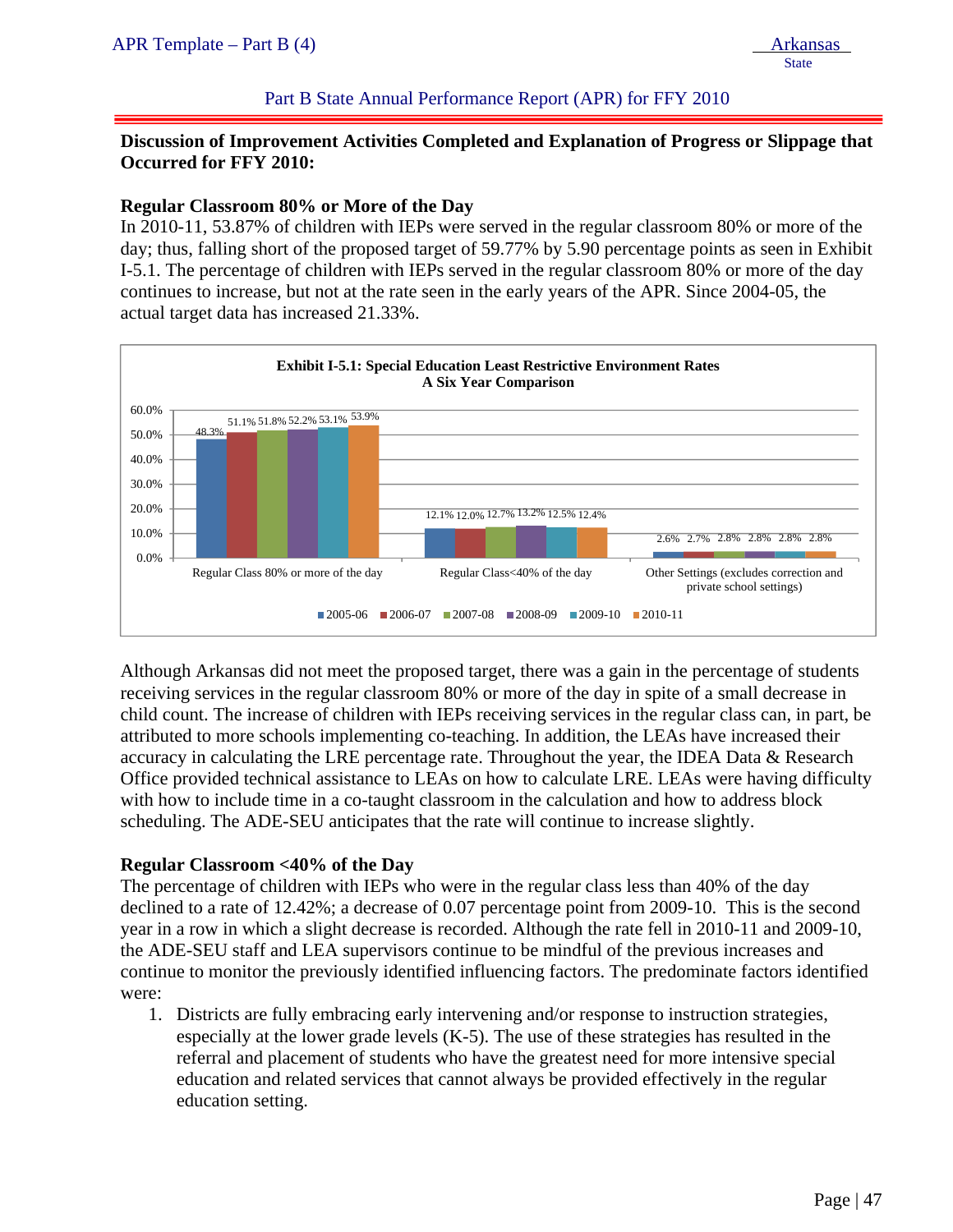2. The redesign of the delivery of secondary instruction necessitates the offering of an array of core special education courses to support some students with disabilities in meeting the high curricular standards. Additionally, as districts develop elective courses to address needs of students with disabilities transitioning to post-school life, these students may spend more instructional time away from their nondisabled peers.

It appears that these latter initiatives may be resulting in unintended and unexpected adverse consequences relative to LRE.

#### **Other Settings**

ļ

The percentage of students with IEPs who were served in public/private residential facilities, public/private day schools, or hospital/homebound decreased to 2.80%. Although the rate has held steady around 2.8% for the past four years it still reflects a 9.30% increase from 2004-05 when the rate was 2.6%. This is a difficult target to meet since a vast majority of students served in private residential treatment facilities are not placed by the school districts to meet the educational needs of a child with an IEP. Although the State approves and monitors the special education programs in private residential treatment facilities to ensure a free and appropriate public education is provided, the placement of the students in private residential treatment facilities is usually from a noneducation source such as the courts or parent/guardian.

#### **Targeted Activities**

Targeted activities for this indicator include statewide initiatives, Monitoring/Program Effectiveness Unit (M/PE), Co-Teaching Project, SPDG, and AR-LEARN:

System of Care for Behavioral Health: To address the growing population being served in residential drug, alcohol and psychiatric treatment facilities, the Arkansas General Assembly, in the Regular Session of 2007, passed Act 1593 that created The Children's Behavioral Health Care Commission. The Act seeks to "establish the principles of a System of Care for behavioral health care services for children and youth as the public policy of the state." There is a critical need to provide greater access to community-based services, including school-based mental health services (SBMH), as an alternative to over dependence upon residential and institutional care. The Commissioner of the Arkansas Department of Education serves on the Children's Behavioral Health Care Commission. In addition, a representative of the ADE-SEU and the Director of the Medicaid in the Schools office serve as liaisons to this Commission. They also participate in various stakeholder committees addressing specific areas of need and provide recommendations to the Commission relative to policy development, agency roles and funding. The work of the Commission is ongoing, with the intention of seeking legislation and funding from the Arkansas General Assembly to pilot some community-based services projects throughout the state, study their effectiveness, and seek funding for systems change to replicate effective community-based models.

Monitoring: LRE is a State monitoring indicator. As part of the monitoring system, the Monitoring/ Program Effectiveness (M/PE) Section provided technical assistance and oversight to districts that triggered. Districts that trigger are required to include an action plan in their Arkansas Consolidated School Improvement Plan (ACSIP). The M/PE Section reviews each ACSIP and works with districts to develop local strategies for addressing placement decisions within the context of overall school improvement, provider qualifications, and academic performance. These strategies included:

• Ongoing professional development that ensures general classroom teachers have the skills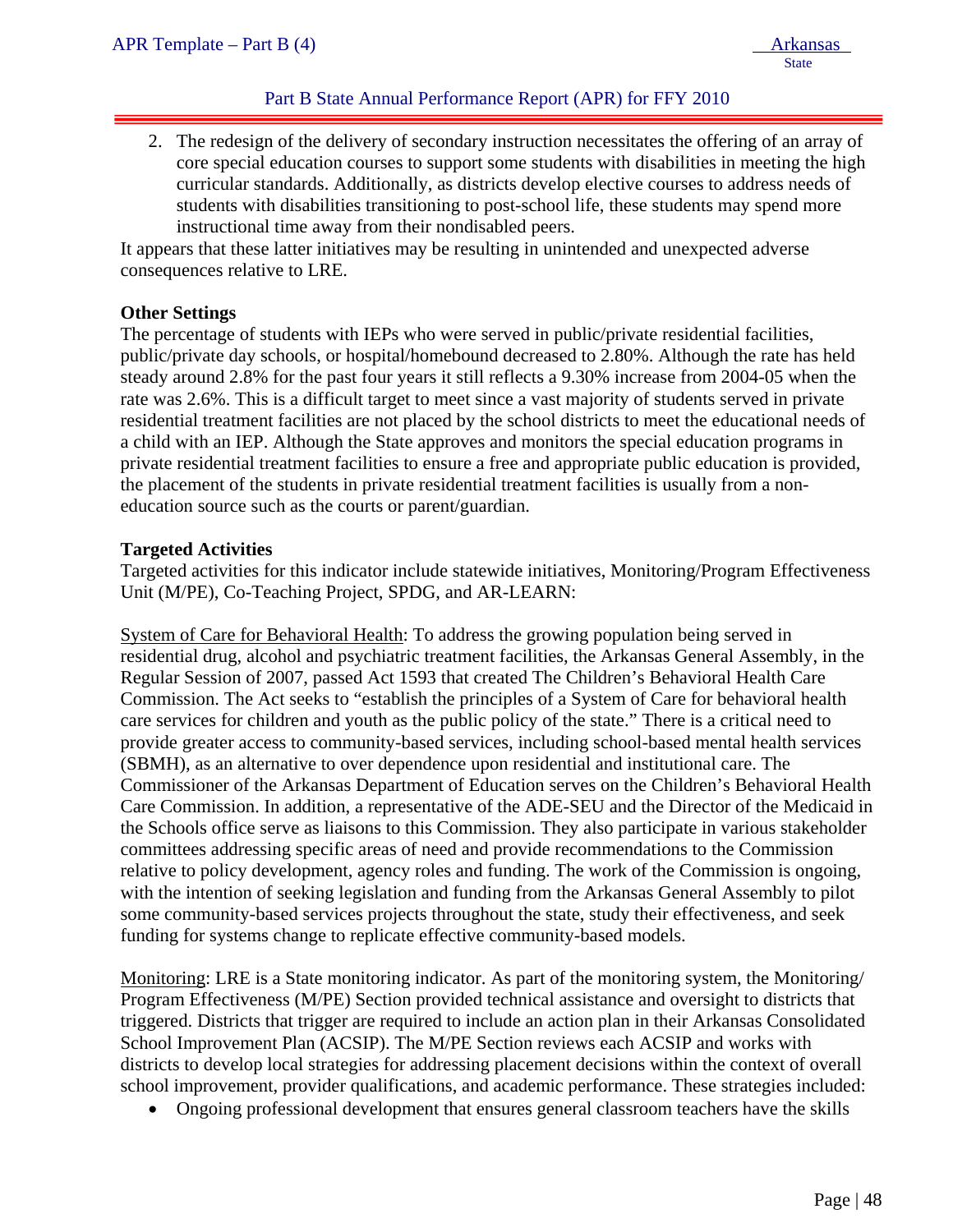Part B State Annual Performance Report (APR) for FFY 2010

and knowledge to work with students with a range of disabilities;

- Implementation of Co-Teaching;
- Focus on high quality standards based instruction for all students;
- Policies and procedures emphasizing collaboration between general and special education teachers; and
- Use of up to 15 percent of Title VI-B funds for Early Intervening Services tied to addressing school district's excessive use of restrictive placements.

Co-Teaching Project: The use of co-teaching in Arkansas is expanding yearly. Based on fulltime equivalency (FTE), in 2010-11 there were 459.71 teachers in 108 districts engaged in co-teaching in the K-12 classroom, an increase of 45.93 teachers (FTE) and 15 districts from 2009-10.

During 2010-11, the Arkansas Co-Teaching Project continued to base the components and content of its comprehensive professional development package on the previous year's implementation evaluation data analysis. The 2010-11 package included:

- Phase  $I A$  one day co-teaching foundational session for co-teachers and their building administrator
- Phase II A one day building leadership team session to address system support issues associated with implementation
- Phase III Follow-Up Support
	- o A three (3) part webinar series for co-teaching partnerships on differentiating instruction in the co-taught classroom
	- o A two (2) part webinars series for building leadership teams on implementation issues
	- o Two (2) one-half day on-site co-teaching coaching visits
	- o One (1) day "hands on" co-teaching partnership follow-up sessions
- Implementation evaluation support including pre/post data compilation and reporting:
	- o Needs Assessment/Action Planning Checklist Survey measures building/system support for implementation
	- o Colorado Assessment of Co-Teaching Survey measures changes in instructional practices in a co-taught classroom and development of collaborative relationships between co-teachers
	- o Final grades of students with and without disabilities in co-taught classrooms
	- o Building leadership teams were encouraged to identify student outcome indicators more specific to their situation, i.e., state benchmark scores, content specific formative assessments, discipline referrals, student/parent satisfaction

Twenty-eight (28) schools participated in the 2010-11 comprehensive package.

| <b>ACTIVITY</b>                                      | <b>NUMBER OF PARTICIPANTS</b> |
|------------------------------------------------------|-------------------------------|
| Phase I: Co-Teaching Foundational Sessions           | 147                           |
| Phase II: Building Leadership Team Sessions          | 56                            |
| Phase III: "Hands On" Co-Teaching Partners Follow-Up | 107                           |
| Sessions                                             |                               |
| Phase III: Webinars                                  | 28 teams attended 5 webinars  |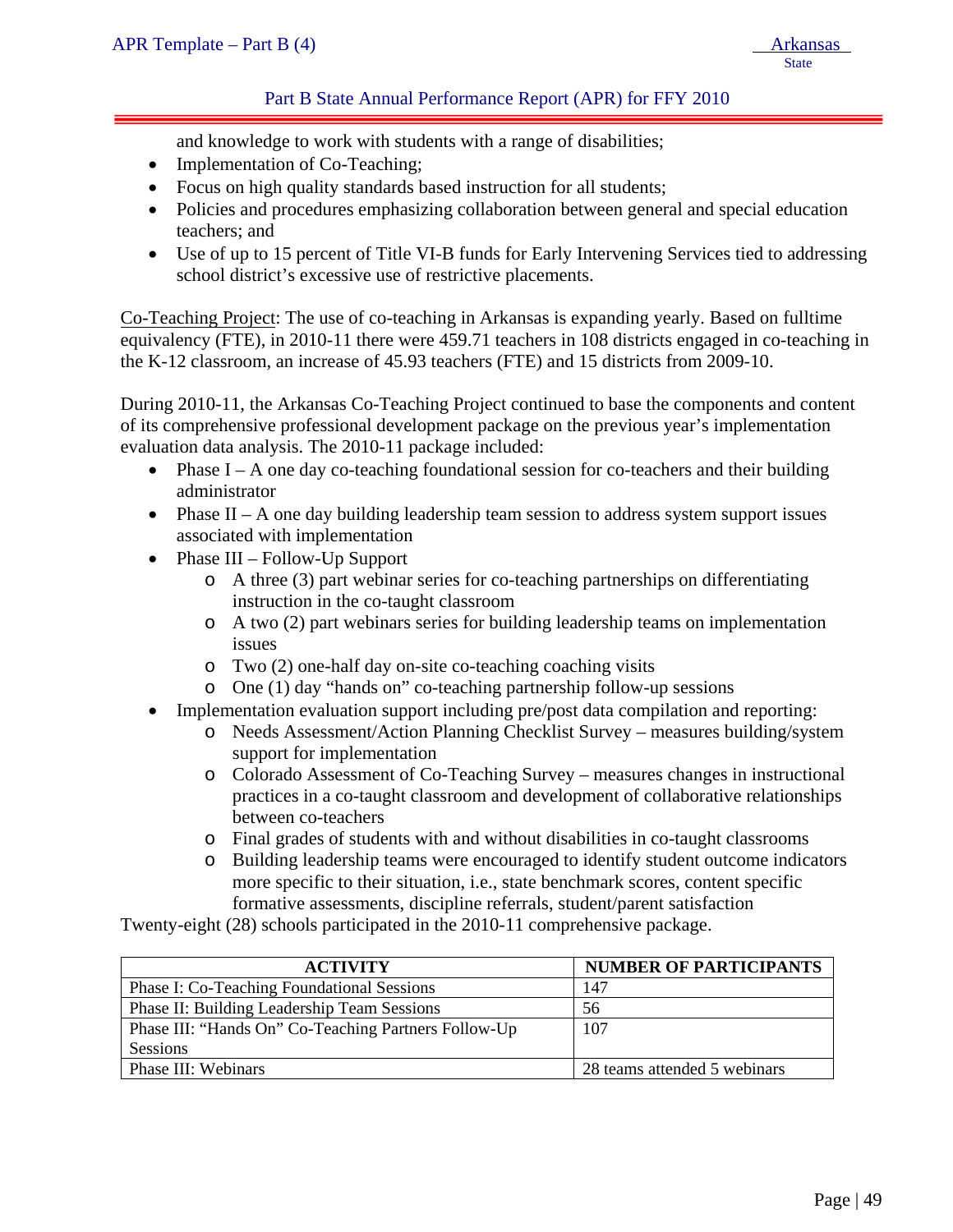# Part B State Annual Performance Report (APR) for FFY 2010

The AR Co-Teaching Project continues its efforts to create effective and self-sustaining co-teaching programs through the utilization of co-teaching building leadership teams. These teams, composed of a building administrator and representative general and special education co-teachers, are required to develop co-teaching implementation and improvement plans. In order to build capacity, the teams are also encouraged to include building and district support staff in these efforts by including academic coaches, curriculum coordinators, counselors, special education supervisors, etc. As part of their implementation planning, the AR Co-Teaching Project requires these leadership teams to evaluate their efforts. The project supports these teams by compiling the teams' data and providing pre/post data analysis reports about changes that have or have not occurred in system support for the co-teaching model, instruction, and collaborative relationships between co-teachers.

## **Evaluation Results**

All 7 (100%) of the sessions received a rating of 4.0 or more on a 5-point scale on the item "overall rating of the session," with an average rating of 4.43**.** Pre and post findings for the *Needs Assessment* indicate progress across schools for co-teaching implementation. The 2010-11 cohort included schools new to co-teaching and schools continuing their professional development. Results for both the new schools' fall 2010 and continuing schools' spring 2011 administration of the *Action Planning Checklist* (APC) suggested most Building Leadership Teams (BLT) had addressed some of the basics of co-teaching planning. A comparison of the results between the fall 2010 and spring 2011 administrations reveals that beginning schools building leadership teams had, to some extent, addressed 83% of the *APC* items. Continuing schools had, to some extent, addressed 90% of the APC items.

There was an increase in the mean for 41 out of 42 *Colorado Assessment of Co-Teaching (Co-ACT)* survey items between the fall 2010 and spring 2011 administrations. For spring 2011, the mean total score for Factor 1- Personal Prerequisites, Factor 2 – Professional Relationship, and Factor 3 – Classroom Dynamics revealed the average co-teaching partnership scores were only 3.39 points shy of reaching the level of exemplary. This indicates most teams made measureable progress since fall 2010. An independent-samples T-test was conducted to determine if there was a significant difference between Factors 1, 2, 3 total scores for fall 2010 and spring 2011. There was a significant difference between fall 2010 respondents (98) total scores ( $M = 154.33$ ,  $SD = 23.97$ ) and spring 2011 respondents (100) total scores (M = 165.69, SD = 21.36), t (196) = -3.524, p = .001. These results indicate that, overall, significant progress was made between the pre- and postadministrations of the Co-ACT.

The percent of all students (with and without disabilities combined) earning grades in categories A through F were calculated for each co-taught classroom in order to determine the mean percent in each grading category for all co-taught classrooms. Data for 102 co-taught classes which includes classroom grades for 2,142 students (685 students with disabilities and 1,457 students without disabilities) are represented. Grades for all students in co-taught classes were positively skewed (higher percentages in the A and B categories as compared to the D and F categories). The mean percent earning A's was 23%; mean percent B's was 31%; mean percent C's was 29%; mean percent D's was 13%; and mean percent F's was 4%.

When data were disaggregated to compare grades earned by students with disabilities to students without disabilities, grades for students with and without disabilities were positively skewed, though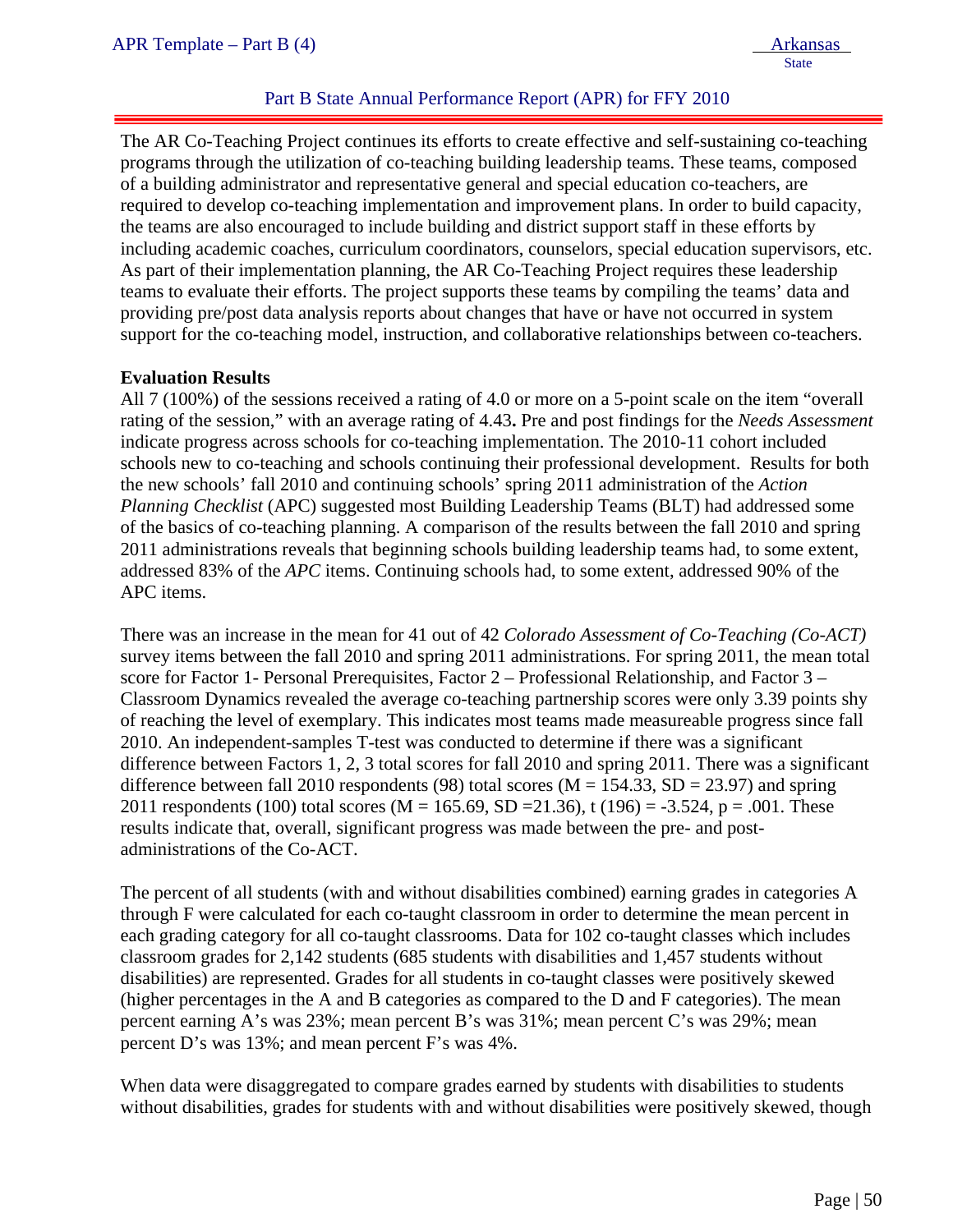# Part B State Annual Performance Report (APR) for FFY 2010

less so for students with disabilities. Mean GPA for all students (with and without disabilities combined) equals 2.56 which is close to a C+ average, whereas mean GPA for students with disabilities equals 2.19 which is closer to a C average. Mean GPA for students without disabilities equals 2.71 which is closer to a B average. However only 37% of students with disabilities earned A's or B's as compared to a mean percent of 60% of students without disabilities. Further, there was a large difference in the mean percent of students with disabilities earning A's (10%) in comparison to the mean percent of students without disabilities earning A's (23%). On the lower end of the grading scale, a mean of 19% of students with disabilities earned D's and a mean of 5% earned F's in comparison to a mean of 11% of students without disabilities earning D's and 3% earning F's. While results reveal, across grade levels, students without disabilities are outperforming students with disabilities, the fact that the majority (mean  $= 77\%$ ) of students with disabilities earned a C or better in co-taught classes suggests that a large number of students with disabilities are succeeding in co-taught classrooms.

In addition to providing a comprehensive professional development package, the AR Co-Teaching Project has continued to work collaboratively with the ADE Professional Development Unit focusing on improving outcomes in literacy, math, science, and social studies. Members of the Project's team worked with other ADE state specialists to provide technical assistance to district leadership teams to assist them in improving their special education subpopulation scores and other trigger areas including LRE. In a collaborative venture with the AR State Personnel Development Grant (SPDG), the Project offered a statewide co-teaching implementation planning webinar to interested districts, and participants from 67 sites attended. Other resources provided included a Co-Teaching Classroom Walk Through (CWT) survey through TeachScape, access to a library of coteaching DVDs, a website providing useful resources, a WIKI devoted to tools for co-teachers, and email/telephone technical assistance. In addition, Project staff offered informational presentations at the ADE Special Show and the ARCEC conferences and when possible, on-demand onsite presentations at district sites.

The Arkansas SPDG: The Arkansas SPDG maintains a collaborative relationship with the broader ADE, and the SPDG staff is centrally involved in numerous ADE initiatives. SPDG staff continued to serve as full members on ADE Specialty Support Teams (SSTs) for schools in Improvement (or "Differentiated Accountability") status during 2010-2011. These Teams were comprised of a School Improvement Advisor, a number of literacy, mathematics, and science specialists, a SPDG staff person, and selected others. Each SST was assigned to one of five regions in the state (most regions consist of a number of Education Service Cooperatives—ESCs), and they were responsible for working with either the District Leadership or School Leadership Teams (DLTs or SLTs). The work with the DLTs and SLTs was requested by the district, and was provided on a consultative basis.

The SPDG Literacy Coordinator served on the ADE State Literacy Team to develop a State Literacy Plan that was completed in February, 2011.

SPDG staff continued to work with the ADE Professional Development Office/Smart Accountability Initiative to provide a series of professional development/trainings on school leadership, strategic planning, and organizational development, RtI/Closing the Achievement Gap (CTAG—the state's RtI process) and Positive Behavioral Support Systems. This professional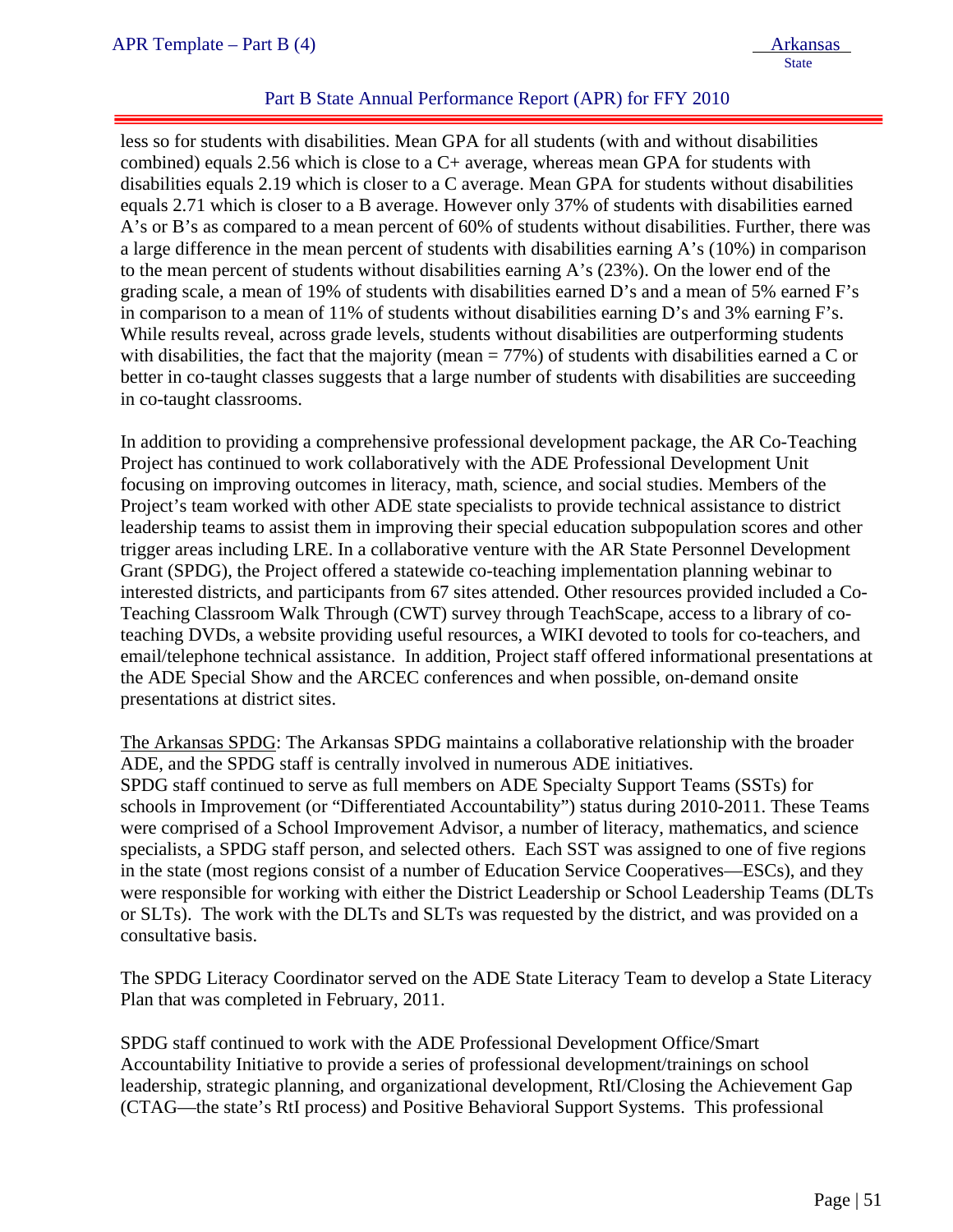# Part B State Annual Performance Report (APR) for FFY 2010

development was provided primarily through compressed interactive video (CIV). Schools in Years 3-6 of School Improvement were encouraged to use Strategic Instruction Model (SIM) Content Enhancement Routines as a core academic intervention to support students with disabilities and other struggling learners in the regular classroom.

Arkansas Adolescent Literacy Intervention Project: The Arkansas Adolescent Literacy Intervention (AALI), based on the Strategic Instruction Model from the University of Kansas Center for Research on Learning, has become an integral part of educational reform in Arkansas for several years. The primary goal of the Arkansas Adolescent Literacy Intervention (AALI) is to increase capacity within the state of Arkansas to improve academic outcomes for students at risk for school failure by ensuring access to high quality, research-based, strategy instruction. This is achieved by providing high-quality, research-based professional development to general and special education teachers who work with adolescents with learning problems. There are two general strategies designed to achieve the primary goal; a) to build teacher capacity for demonstrating mastery in the application of the Strategic Instruction Model methodologies, and b) to increase sustainability and scalability of the high quality, research-based, strategy instruction used by the participating district teaching teams. There were 63 AALI professional development and technical assistance opportunities during the 2010-11 school year.

#### AALI Learning Tracks:

The AALI uses the Strategic Instruction Model (SIM), which is comprised of a variety of Content Enhancement Routines and Learning Strategies. The routines and learning strategies are described as follows:

CER (Content Enhancement Routines) – Content Enhancement Routines are used by teachers to teach curriculum content to academically diverse classes in ways that all students can understand and remember key information. Content Enhancement is an instructional method that relies on using powerful teaching devices to organize and present curriculum content in an understandable and easy-to-learn manner. Teachers identify content that they deem to be most critical and teach it using a powerfully designed teaching routine that actively engages students with the content.

LS (Learning Strategies) – Learning strategies are used by students to help them understand information and solve problems. A learning strategy is a person's approach to learning and using information. Students who do not know or use good learning strategies often learn passively and ultimately fail in school. Learning strategy instruction focuses on making the students more active learners by teaching them how to learn and how to use what they have learned to solve problems and be successful.

## AALI Participants:

During the initial phases of the intervention, a handful of districts chose to participate. The following school districts and groups of state content specialists (math, science, and literacy) are currently involved in the Arkansas Adolescent Literacy Intervention. The teachers and instructional specialists have participated in developing the necessary skills to effectively implement the Content Enhancement Routines (CER) and Learning Strategies (LS) that comprise the Strategic Instruction Model (SIM).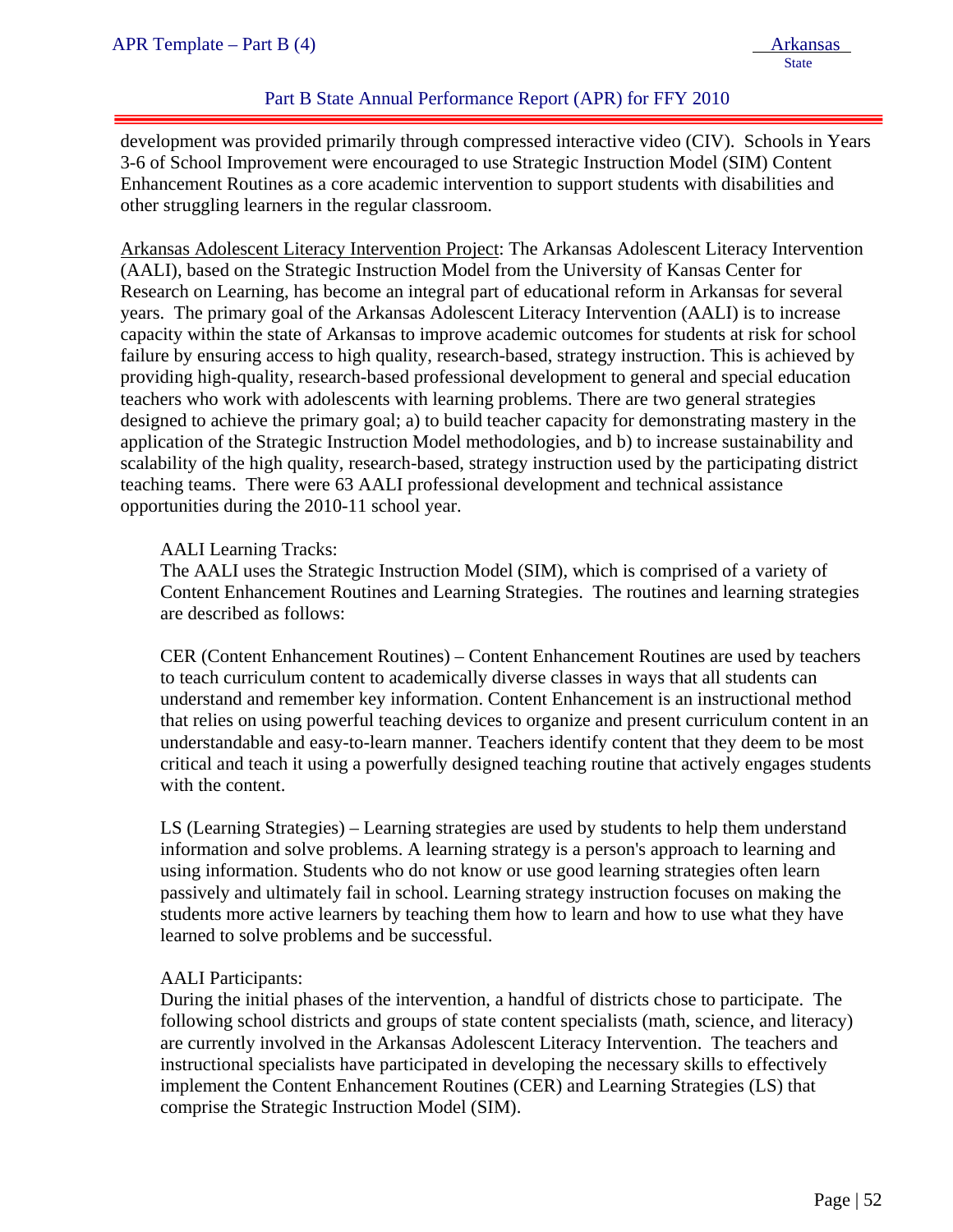Instructional Facilitators

Educational Cooperatives

GT Specialists from 14 Arkansas

| $T\mathbf{u}$ in Tumplane – I all $\mathbf{v}$ ( $\tau$ ) |                                                           | <u>Tunalisas</u><br><b>State</b>         |
|-----------------------------------------------------------|-----------------------------------------------------------|------------------------------------------|
|                                                           | Part B State Annual Performance Report (APR) for FFY 2010 |                                          |
| <b>Statewide School Participation</b>                     | <b>Learning Track</b>                                     | <b>Number of Participants Per School</b> |
| <b>Bentonville HS</b>                                     | <b>CER</b>                                                | $\overline{4}$                           |
| Carl Stuart MS-Conway                                     | <b>CER</b>                                                | $\overline{4}$                           |
| Harrisburg MS                                             | LS/CER                                                    | 21                                       |
| Lincoln                                                   | LS                                                        | 6                                        |
| Magnolia                                                  | LS                                                        | $\overline{4}$                           |
| <b>Batesville Southside</b>                               | <b>CER/LS</b>                                             | 16                                       |
| Fayetteville                                              | <b>CER</b>                                                | 12                                       |
| <b>Forrest City</b>                                       | LS                                                        | 37                                       |
| White County Central                                      | <b>CER</b>                                                | 25                                       |
| <b>ADE</b> Specialists                                    | <b>CER</b>                                                | 70                                       |
| Dequeen                                                   | LS                                                        | $\overline{2}$                           |
| Harmony Grove MS                                          | LS                                                        | $\overline{2}$                           |
| Ledbetter Elem                                            | LS                                                        | $\overline{2}$                           |
| North Little Rock HS                                      | LS                                                        | $\overline{2}$                           |
| McGhee                                                    | LS                                                        | 3                                        |
| Beebe JH                                                  | LS                                                        | $\overline{4}$                           |
| <b>Bryant</b>                                             | LS                                                        | $\overline{2}$                           |
| Paragould                                                 | LS                                                        | 3                                        |
| <b>Oscar Hamilton MS</b>                                  | LS                                                        | $\mathbf{1}$                             |
| <b>Camden Fairview MS</b>                                 | LS                                                        | $\overline{4}$                           |
| Drew Central                                              | LS                                                        | $\overline{4}$                           |
| Benton                                                    | LS                                                        | $\overline{2}$                           |
| Valley View                                               | LS                                                        | $\overline{2}$                           |
| NC Educational Cooperative-                               | <b>CER</b>                                                | 17                                       |

## AALI/SIM Professional Development Leadership Team:

TOTAL 283

NW Educational Cooperative-Vocational CER 20

SIM Professional Developers provide PD and technical assistance to participating district/ school sites. The professional development team is the critical piece that allows districts/ schools to sustain their investment in this intervention through ongoing support to teachers and administrators. In 2003, Arkansas did not have any SIM Professional Developers. At the present time, there are 22 certified professional developers and 22 planning to graduate from the potential professional developers institute in approximately one year.

CER 14

| <b>Title of Participants</b>             | <b>Learning Track</b> | <b>Number of Participants</b> |
|------------------------------------------|-----------------------|-------------------------------|
| <b>Certified Professional Developers</b> | <b>CER</b>            |                               |
| <b>Certified Professional Developers</b> | LS                    |                               |
| <b>Potential Professional Developers</b> | CER                   |                               |
| <b>Potential Professional Developers</b> | LS                    |                               |
| TOTAL.                                   |                       |                               |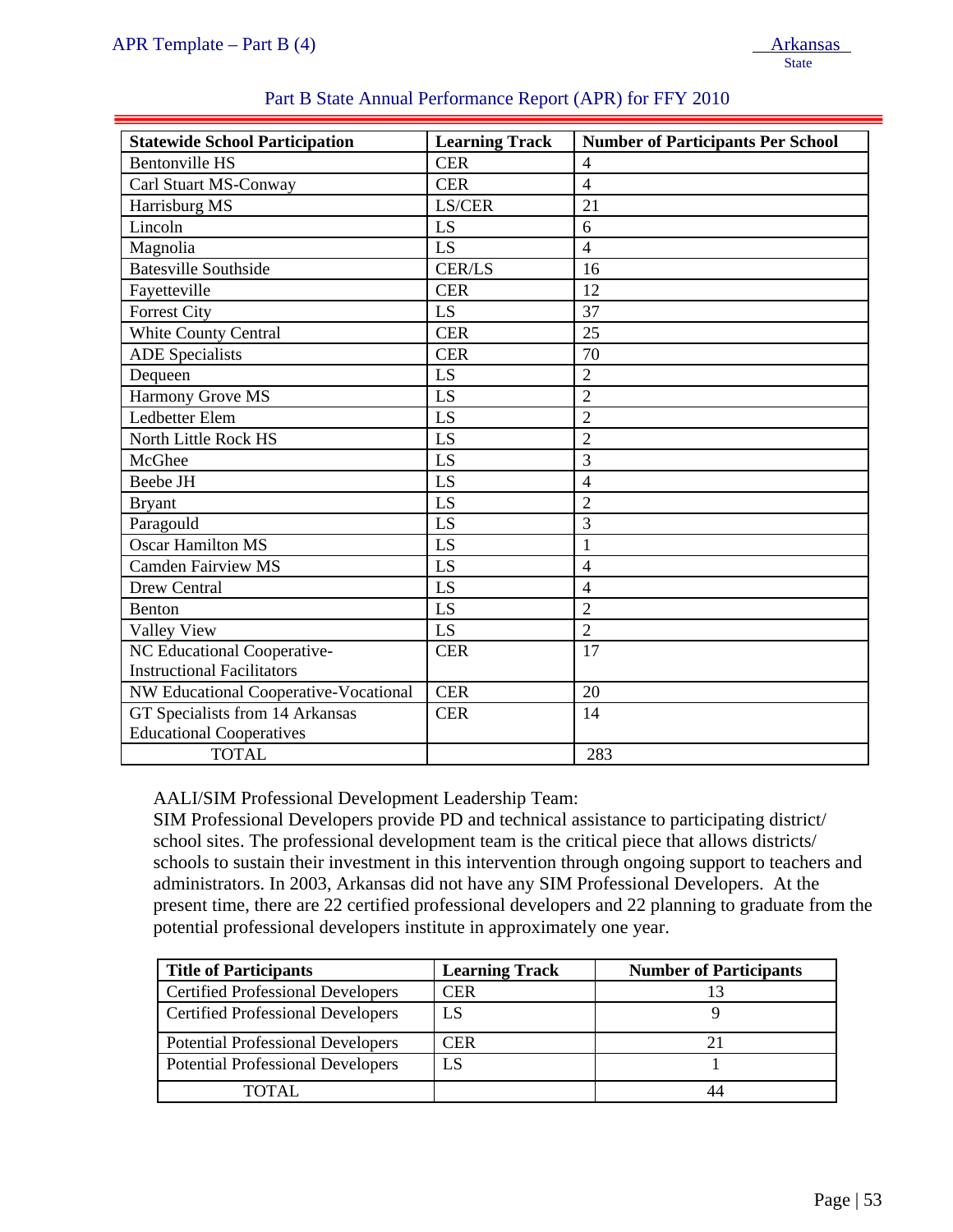# Part B State Annual Performance Report (APR) for FFY 2010

## AALI Administrator Leadership Development:

An important part of professional development is to offer continual opportunities to engage the administrative leadership team in AALI Professional Learning Opportunities. The following dates represent opportunities for administrators to increase successful implementation of the Strategic Instruction Model methodologies.

November 2010 Leadership Summit

The Arkansas Local Education Agency Resource Network (AR-LEARN): AR-LEARN continued to expand its assistance to LEAs in meeting the challenges of providing quality special education services to address the needs of students. More than 1,000 teachers and administrators participated in workshops offered by AR-LEARN. AR-LEARN workshops addressed 13 of APR indicators.

A Classroom that Works: This two-day professional development session included principles and practices of applied behavior analysis. Day I introduced participants to research based methods of instruction and classroom management to: (a) appropriately communicate with students to shape behavior, (b) improve on-task learning, (c) utilize principles of reinforcement, and (d) create an environment conducive to learning. Specific techniques and data collection procedures used in Applied Behavior Analysis were also discussed and modeled. On Day II participants examined their own behavior with a focus on utilizing self-management skills to help increase productivity and healthy habits. The discussion and activities included setting healthy boundaries, appropriately communicating with parents and colleagues, time management procedures, and prevention of fatigue and burnout. There were 265 participants.

Autism and LRE: For students with autism, the issue of providing special education services in the LRE can be particularly challenging. This session provided an overview of the LRE mandate and current LRE legal standards enunciated by the courts. Information was presented on emerging trends in recent case law concerning inclusion of students with autism. Cases which were upheld in support of more restrictive settings for students with autism were part of the discussion. In addition, practical guidance was provided for participants to take back to their districts to assist IEP teams in making defensible LRE determinations for students with autism. There were 128 participants.

# **Revisions, with Justification, to Proposed Targets/Improvement Activities/Timelines/ Resources for FFY 2010:**

There were no revisions to the proposed targets for FFY 2010. Students in correctional facilities or private schools (parentally placed) are part of the denominator; they are not included in any numerator counts.

Revisions to improvement activities, timelines, and resources for FFY 2010 were updated in the SPP to reflect activities undertaken across the State. See pages 80-82 in the SPP.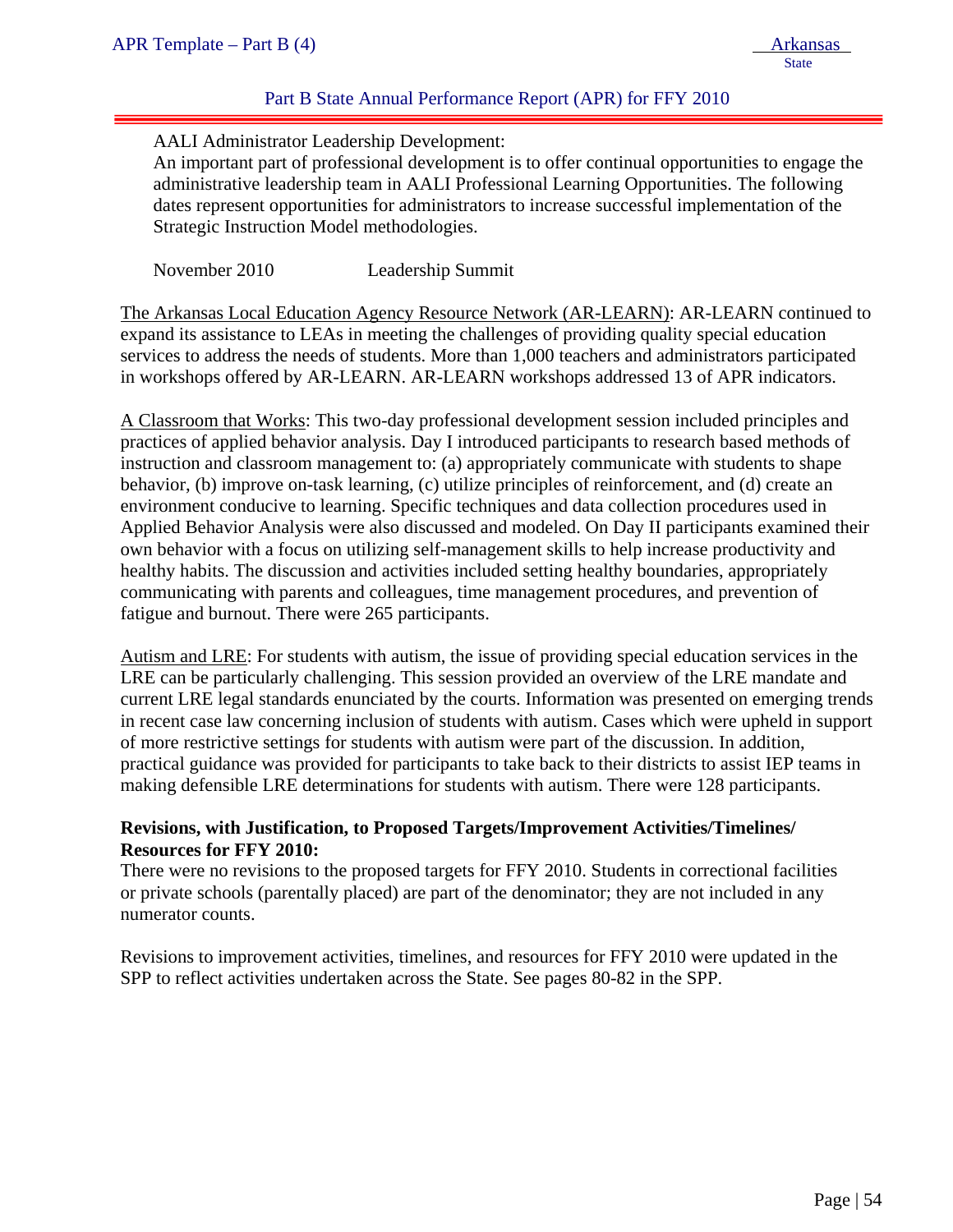Part B State Annual Performance Report (APR) for FFY 2010

# **Monitoring Priority: FAPE in the LRE**

#### **Indicator 06: Percent of preschool children with IEPs aged 3 through 5**

- A. Regular early childhood program and receiving the majority of special education and related services in the regular early childhood program; and
- B. Separate special education class, separate school or residential facility. (20 U.S.C. 1416(a)(3)(A))

|                                                     | <b>Measurement:</b> | A. Percent = $[(# of children aged 3 through 5 with IEPs attending a regular early)]$<br>childhood program and receiving the majority of special education and related<br>services in the regular early childhood program) divided by the (total # of<br>children aged 3 through 5 with IEPs)] times 100. |
|-----------------------------------------------------|---------------------|-----------------------------------------------------------------------------------------------------------------------------------------------------------------------------------------------------------------------------------------------------------------------------------------------------------|
|                                                     |                     | B. Percent = $[(# of children aged 3 through 5 with IEPs attending a separate special]$<br>education class, separate school or residential facility) divided by the (total # of<br>children aged 3 through 5 with IEPs)] times 100.                                                                       |
| <b>FFY</b><br><b>Measurable and Rigorous Target</b> |                     |                                                                                                                                                                                                                                                                                                           |
| <b>FFY 2010</b>                                     |                     | States are not required to report on Indicator 6 in the FFY 2009 APR                                                                                                                                                                                                                                      |

#### **Actual Target Data for FFY 2010:**

Discussion of Improvement Activities Completed and Explanation of Progress or Slippage that Occurred for FFY 2010:

This indicator is not currently being reported.

#### **Targeted Activities:**

The targeted activities associated with Indicator 6 involve interagency collaborations, the ADE-SEU Monitoring/Program Effectiveness (M/PE) section as well as the IDEA Data & Research Office.

Interagency Collaboration: Activities conducted with the Department of Human Services/Division of Developmental Disability Services (DHS-DDS) Children Services Section included:

- The ADE-SEU and DHS-DDS continued to implement the Memorandum of Understanding (MOU).
- General Supervision guidelines were implemented by the ADE-SEU concerning the oversight of the Developmental Day Treatment Service Clinics (DDTSC) serving children with disabilities ages 3-5.
- Quarterly meetings were conducted between the two agencies. These meetings included the State 619 Coordinator, the Director of IDEA Data & Research, the ADE-SEU Finance Administrator, and DHS-DDS staff including Part C Staff.
- The DDTSC program three-year monitoring system was fully implemented, utilizing the new monitoring protocol, in the 2010-11 school year. The ADE-SEU 619 coordinator assisted in training and participated with the DHS-DDS/Children Services Staff on the monitoring of these programs.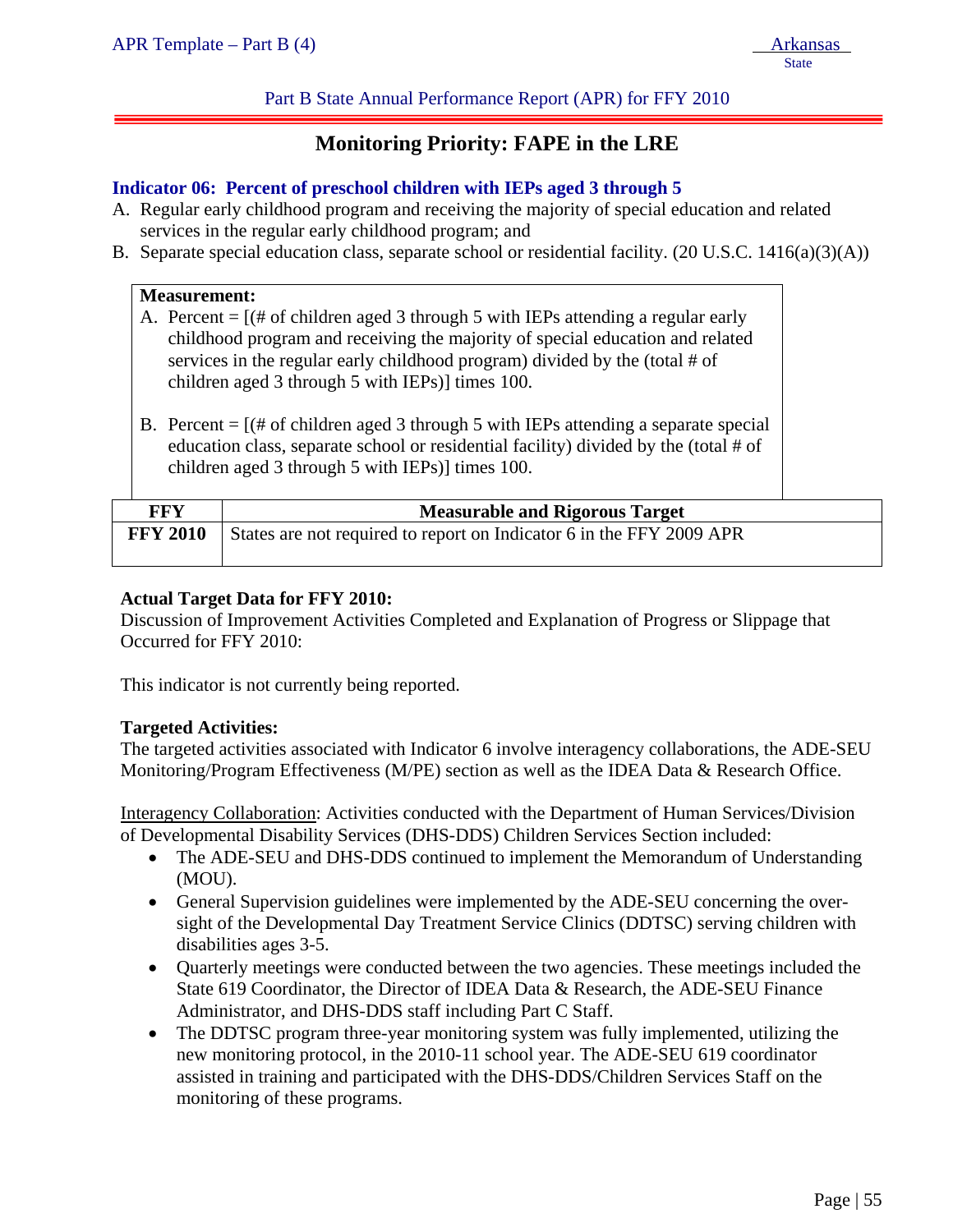## Part B State Annual Performance Report (APR) for FFY 2010

Monitoring: ADE-SEU continued to monitor early childhood programs on a four-year cycle.

Expanding Opportunities Grant: The Inclusion Training Team which includes the Department of Human Services' Division of Child Care and Early Childhood Education and Division of Developmental Disability Services (DHS-DDS) Children Services Section and the Arkansas Department of Education's Special Education Unit wrote for an "Expanding Opportunities" technical assistance grant through the National Early Childhood Technical Assistance Center (NECTAC).

Due Process Technical Assistance: Due process technical assistance was provided to Early Childhood programs throughout the year.

Special Quest Training: The 619 Coordinator served as a team member of the Special Quest Training.

Regional Inclusion Professional Development: The ADE-SEU in collaboration with the Division of Child Care and Early Childhood Education and Department of Human Services/Division of Developmental Disability Services (DHS-DDS) Children Services Section, the lead agency for Part C, hosted 13 regional professional development opportunities during the 2010-11 school year. Participants included Part C and Part B providers. The topics included:

- Part C programs services
- 3-5 Early Childhood special Education Part B services
- How the Americans with Disabilities Act (ADA) applies to preschool programs
- Proposed minimum licensure requirements for all licensed day care programs that work with and refer children with disabilities to the appropriate lead agency

IDEA Data & Research Office: The IDEA Data & Research Office and the ADE-SEU Grants and Data Management (G/DM) section further refined and updated technology solutions for preschool education programs.

The Arkansas Local Education Agency Resource Network (AR-LEARN): AR-LEARN continued to expand its assistance to LEAs in meeting the challenges of providing quality special education services to address the needs of students. More than 1,000 teachers and administrators participated in workshops offered by AR-LEARN. AR-LEARN workshops addressed 13 of APR indicators.

Autism Diagnostic Observation System (ADOS): AR-LEARN hosted a two-day clinical training course on using ADOS to identify people with an autism spectrum disorder (ASD). The ADOS is a structured interaction and interview session with the person suspected of having ASD to assess social and communication behaviors. There were 51 participants.

Picture Exchange Communication System (PECS) Basic: The PECS Basic training is a language training package that is used to teach communication skills rapidly to those with limited functional speech. Participants learn how to implement the six phases of PECS, including attributes, through presenter demonstrations, video examples and role-play opportunities. There were 35 participants.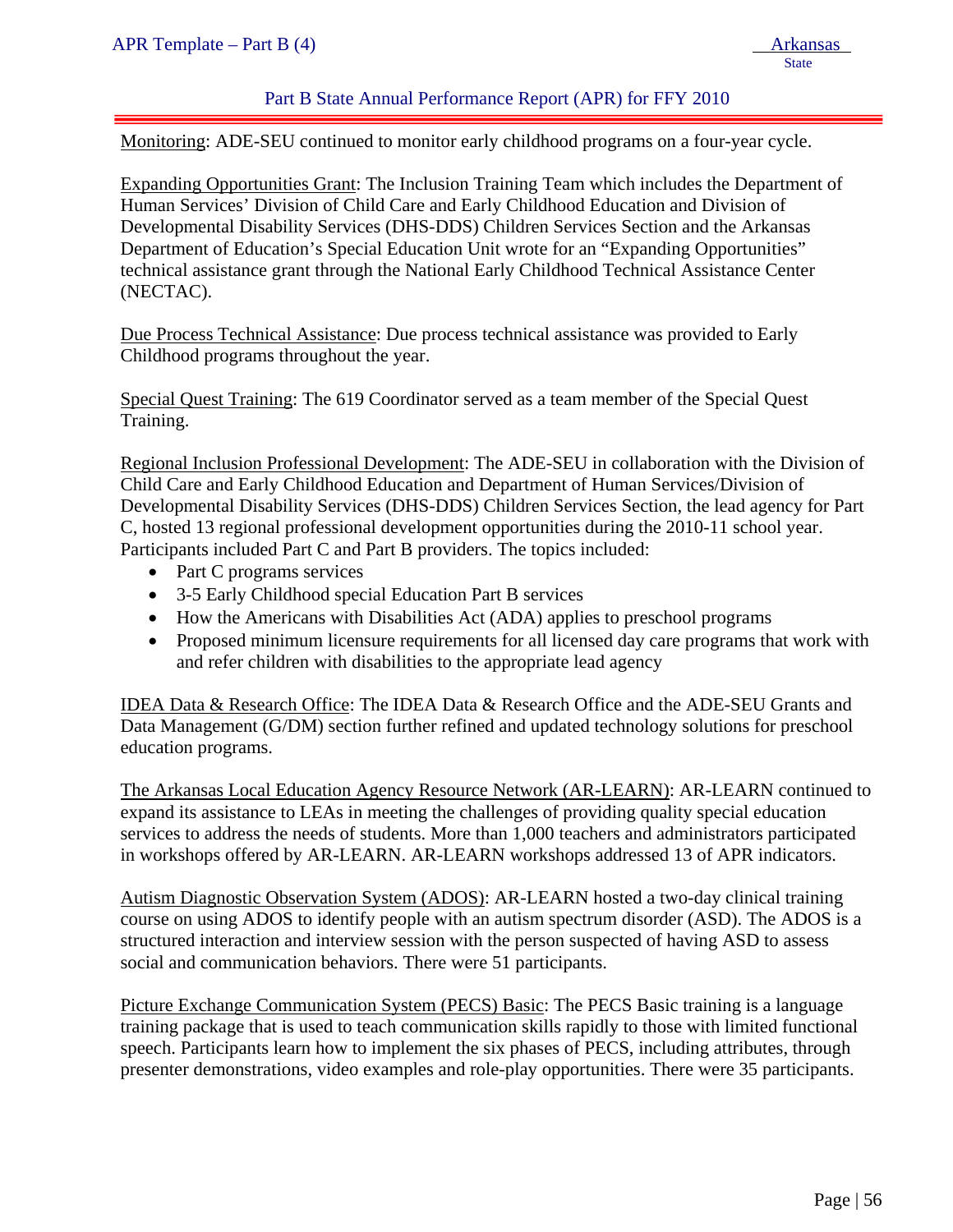# Part B State Annual Performance Report (APR) for FFY 2010

Picture Exchange Communication System (PECS) Advanced: The PECS Advanced training is a two-day advanced picture exchange communication system (PECS) training package that teaches communication skills rapidly to those with limited functional speech. It promotes communication within a social context. The training focuses on a thorough review of how to implement PECS, such as implementation problems, discrimination difficulties and cutting edge problem solving strategies. There were 23 participants.

Structured Teaching for Students with Autism (TEACCH): TEACCH is a five-day workshop with five objectives: (1) Understand characteristics of ASD; (2) Understand and demonstrate structured teaching methods for beginning, moderate and higher level students with ASD; (3) Design visual schedules and work systems for students with ASD; (4) Understand the importance of visual structures in designing educational activities for ASD; and (5) Understand behavior management strategies effective with students who have ASD. There were 29 participants.

Using the VB-MAPP to Guide an Intervention Program for Children with Autism: Verbal Behavior Milestones Assessment & Placement Program (VB MAPP). Based on the branch of psychology known as Behavior Analysis, VB MAPP provided participants with a sound evidence-based assessment and intervention method. The workshop trained the participants on how to use the assessment results to set up and conduct daily language and social skills intervention programs. There were 42 participants.

## **Revisions, with Justification, to Proposed Targets/Improvement Activities/Timelines/ Resources for FFY 2010:**

No revisions were made to the proposed targets. Updates have been made to the improvement activities in the SPP. See pages 89-90.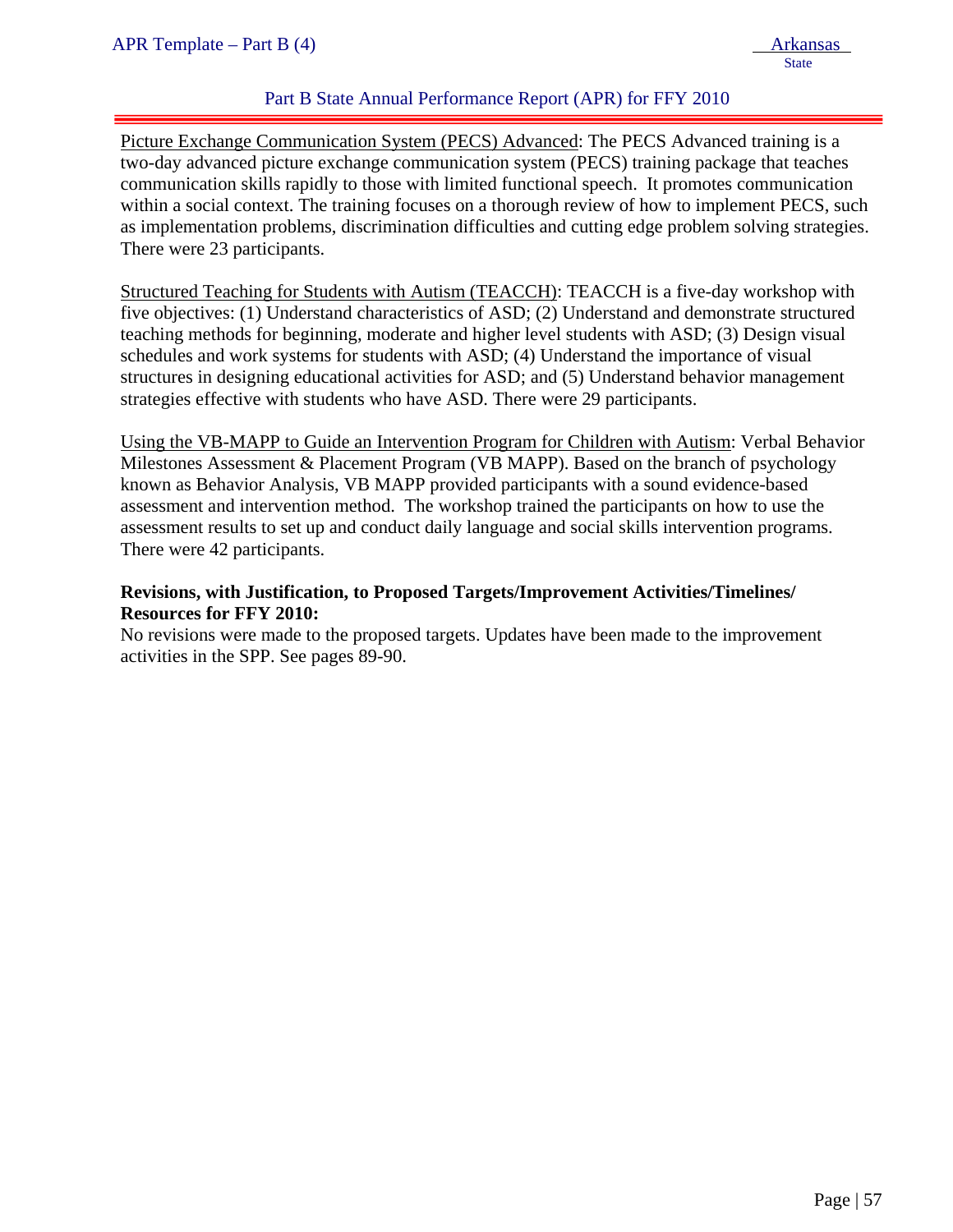# **Monitoring Priority: FAPE in the LRE**

#### **Indicator 07: Preschool Outcomes**

Percent of preschool children aged 3 through 5 with IEPs who demonstrate improved:

- A. Positive social-emotional skills (including social relationships);
- B. Acquisition and use of knowledge and skills (including early language/communication and early literacy); and
- C. Use of appropriate behaviors to meet their needs.  $(20 \text{ U.S.C. } 1416(a)(3)(\text{A}))$

#### **Measurement:**

ļ

- A. Positive social-emotional skills (including social relationships):
	- a. Percent of preschool children who did not improve functioning = number of preschool children who did not improve functioning divided by the number of preschool children with IEPs assessed times 100.
	- b. Percent of preschool children who improved functioning but not sufficient to move nearer to functioning comparable to same-aged peers = number of preschool children who improved functioning but not sufficient to move nearer to functioning comparable to same-aged peers divided by the number of preschool children with IEPs assessed times 100.
	- c. Percent of preschool children who improved functioning to a level nearer to same-aged peers but did not reach it = number of preschool children who improved functioning to a level nearer same-aged peers but did not reach it divided by the number of preschool children with IEPs assessed times 100.
	- d. Percent of preschool children who improved functioning to reach a level comparable to same-aged peers = number of preschool children who improved functioning to reach a level comparable to same-aged peers divided by the number of preschool children with IEPs assessed times 100.
	- e. Percent of preschool children who maintained functioning at a level comparable to sameaged peers = number of preschool children who maintained functioning at a level comparable to same-aged peers divided by the number of preschool children with IEPs assessed times 100.

If  $a + b + c + d + e$  does not sum to 100% explain the difference.

- B. Acquisition and use of knowledge and skills (including early language/ communication and early literacy):
	- a. Percent of preschool children who did not improve functioning = number of preschool children who did not improve functioning divided by the number of preschool children with IEPs assessed times 100.
	- b. Percent of preschool children who improved functioning but not sufficient to move nearer to functioning comparable to same-aged peers = number of preschool children who improved functioning but not sufficient to move nearer to functioning comparable to same-aged peers divided by the number of preschool children with IEPs assessed times 100.
	- c. Percent of preschool children who improved functioning to a level nearer to same-aged peers but did not reach it = number of preschool children who improved functioning to a level nearer same-aged peers but did not reach it divided by the number of preschool children with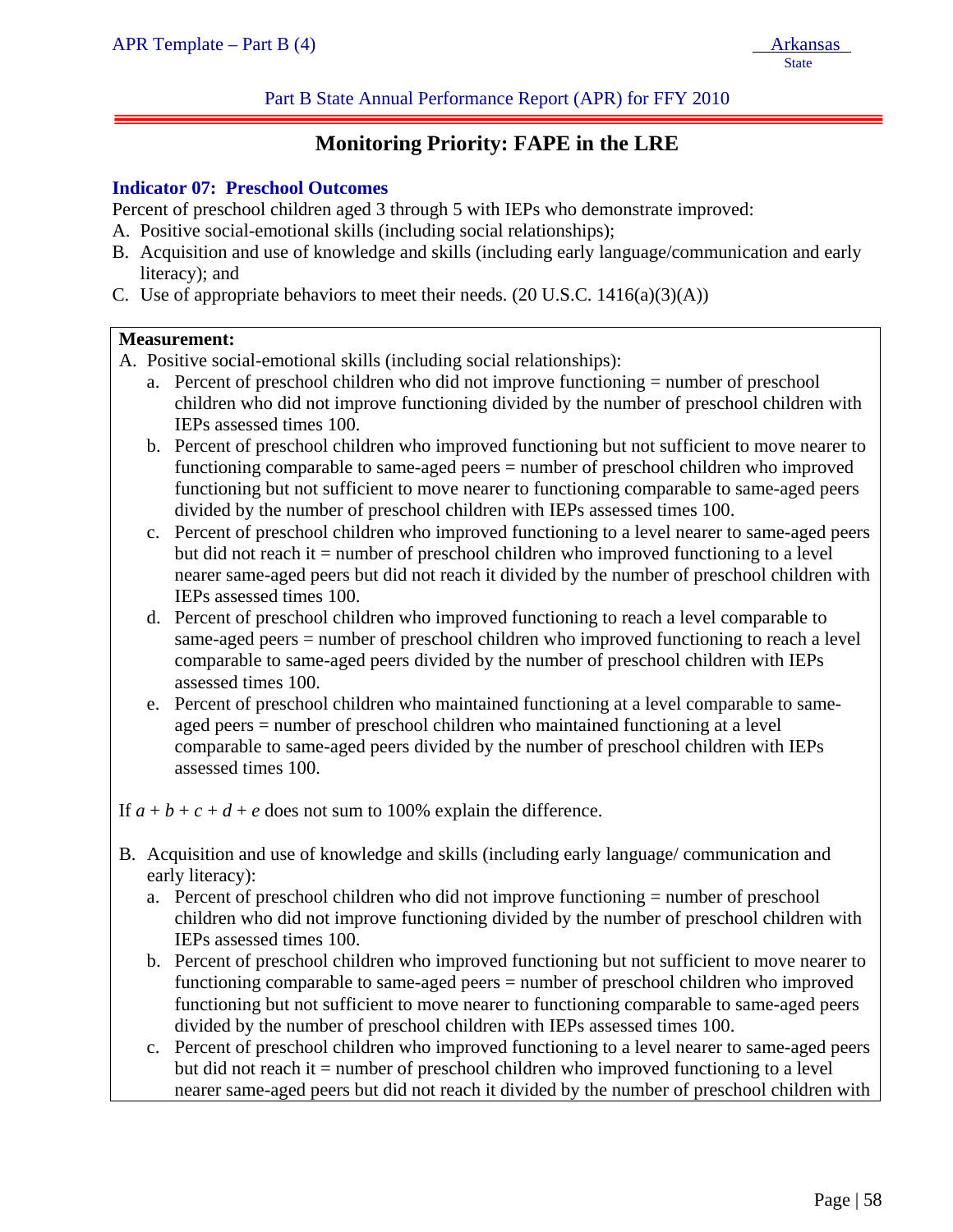# Part B State Annual Performance Report (APR) for FFY 2010

IEPs assessed times 100.

- d. Percent of preschool children who improved functioning to reach a level comparable to same- aged peers = number of preschool children who improved functioning to reach a level comparable to same-aged peers divided by the number of preschool children with IEPs assessed times 100.
- e. Percent of preschool children who maintained functioning at a level comparable to sameaged peers = number of preschool children who maintained functioning at a level comparable to same-aged peers divided by the number of preschool children with IEPs assessed times 100.

If  $a + b + c + d + e$  does not sum to 100% explain the difference.

- C. Use of appropriate behaviors to meet their needs:
	- a. Percent of preschool children who did not improve functioning = number of preschool children who did not improve functioning divided by the number of preschool children with IEPs assessed times 100.
	- b. Percent of preschool children who improved functioning but not sufficient to move nearer to functioning comparable to same-aged peers = number of preschool children who improved functioning but not sufficient to move nearer to functioning comparable to same-aged peers divided by the number of preschool children with IEPs assessed times 100.
	- c. Percent of preschool children who improved functioning to a level nearer to same-aged peers but did not reach it  $=$  number of preschool children who improved functioning to a level nearer same-aged peers but did not reach it divided by the number of preschool children with IEPs assessed times 100.
	- d. Percent of preschool children who improved functioning to reach a level comparable to same- aged peers = number of preschool children who improved functioning to reach a level comparable to same-aged peers divided by the number of preschool children with IEPs assessed times 100.
	- e. Percent of preschool children who maintained functioning at a level comparable to sameaged peers = number of preschool children who maintained functioning at a level comparable to same-aged peers divided by the number of preschool children with IEPs assessed times 100.

If  $a + b + c + d + e$  does not sum to 100% explain the difference.

#### **Summary Statements**

**Outcome A**: Positive social-emotional skills (including social relationships)

1. Of those children who entered the program below age expectations in Outcome A, the percent who substantially increased their rate of growth by the time they **turned 6 years of age or**  exited the program

Percent  $=$  # of preschool children reported in progress category (c) plus # of preschool children reported in category (d) divided by [# of preschool children reported in progress category (a) plus # of preschool children reported in progress category (b) plus # of preschool children reported in progress category (c) plus # of preschool children reported in progress category (d)] times 100.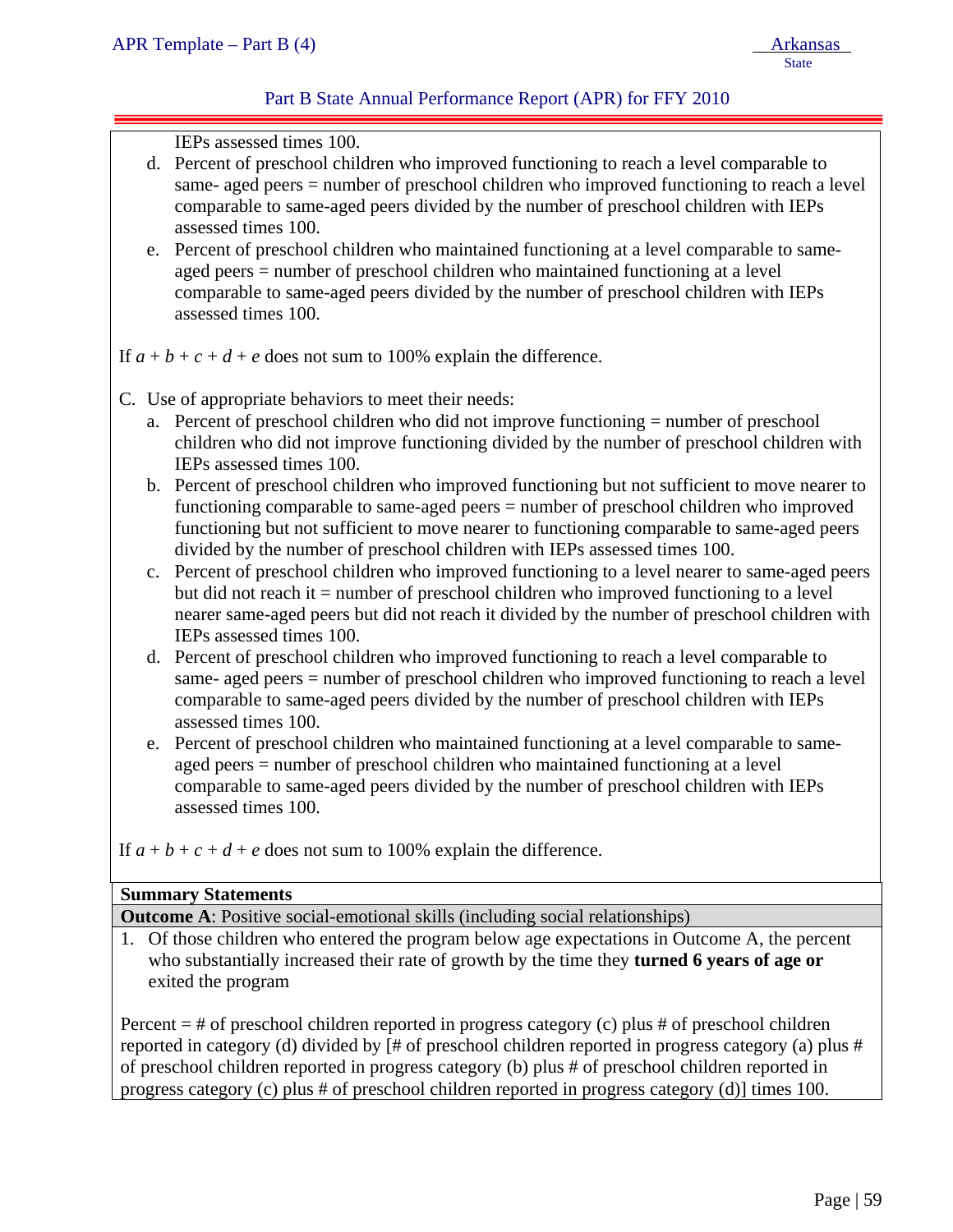# Part B State Annual Performance Report (APR) for FFY 2010

2. The percent of children who were functioning within age expectations in Outcome A by the time they **turned 6 years of age or** exited the program

Percent  $=$  # of preschool children reported in progress category (d) plus # of preschool children reported in progress category (e) divided by [the total # of preschool children reported in progress categories (a) + (b) + (c) + (d) + (e)] times 100.

**Outcome B:** Acquisition and use of knowledge and skills (including early language/communication and early literacy)

1. Of those children who entered the program below age expectations in Outcome B, the percent who substantially increased their rate of growth by the time they **turned 6 years of age or**  exited the program

Percent  $=$  # of preschool children reported in progress category (c) plus # of preschool children reported in category (d) divided by [# of preschool children reported in progress category (a) plus # of preschool children reported in progress category (b) plus # of preschool children reported in progress category (c) plus # of preschool children reported in progress category (d)] times 100.

2. The percent of children who were functioning within age expectations in Outcome B by the time they **turned 6 years of age or** exited the program

Percent  $=$  # of preschool children reported in progress category (d) plus # of preschool children reported in progress category (e) divided by [the total # of preschool children reported in progress categories (a) + (b) + (c) + (d) + (e)] times 100.

**Outcome C**: Use of appropriate behaviors to meet their needs

1. Of those children who entered the program below age expectations in Outcome C, the percent who substantially increased their rate of growth by the time they **turned 6 years of age or**  exited the program

Percent = # of preschool children reported in progress category (c) plus # of preschool children reported in category (d) divided by [# of preschool children reported in progress category (a) plus # of preschool children reported in progress category (b) plus # of preschool children reported in progress category (c) plus # of preschool children reported in progress category (d)] times 100.

2. The percent of children who were functioning within age expectations in Outcome C by the time they **turned 6 years of age or** exited the program

Percent  $=$  # of preschool children reported in progress category (d) plus # of preschool children reported in progress category (e) divided by [the total # of preschool children reported in progress categories (a) + (b) + (c) + (d) + (e)] times 100.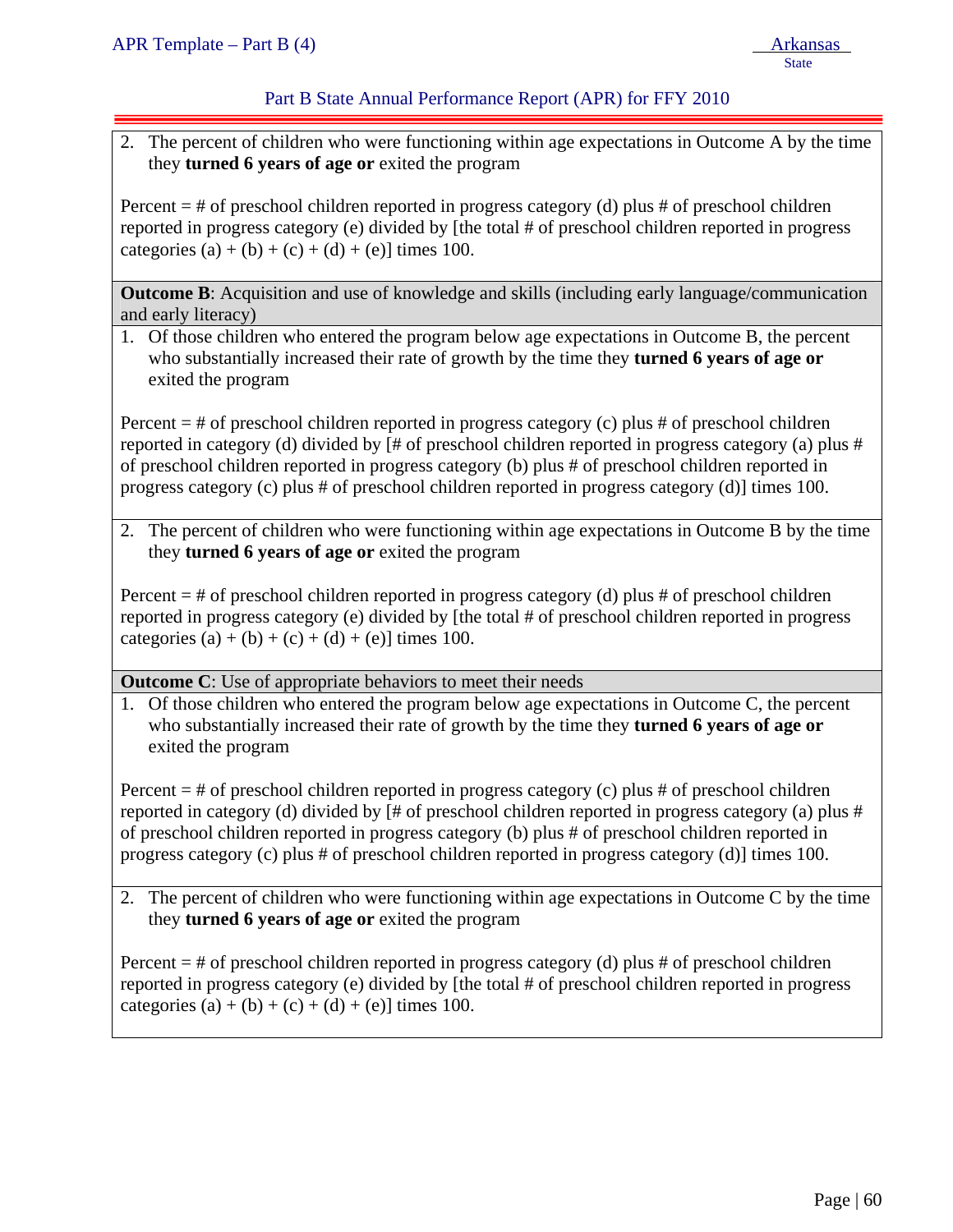| <b>FFY</b>         | <b>Measurable and Rigorous Target</b>                                                                                                                                                                                                     |                    |  |  |  |  |  |  |
|--------------------|-------------------------------------------------------------------------------------------------------------------------------------------------------------------------------------------------------------------------------------------|--------------------|--|--|--|--|--|--|
| <b>FFY</b><br>2010 | A. Positive social-emotional skills (including social relationships):                                                                                                                                                                     | $%$ of<br>children |  |  |  |  |  |  |
|                    | 1. Of those preschool children who entered the preschool program below age<br>expectations in each Outcome, the percent who substantially increased their<br>rate of growth by the time they turned 6 years of age or exited the program. |                    |  |  |  |  |  |  |
|                    | 2. The percent of preschool children who were functioning within age<br>expectations in each Outcome by the time they turned 6 years of age or exited<br>the program.<br>B. Acquisition and use of knowledge and skills (including early  |                    |  |  |  |  |  |  |
|                    |                                                                                                                                                                                                                                           |                    |  |  |  |  |  |  |
|                    | language/communication and early literacy):                                                                                                                                                                                               |                    |  |  |  |  |  |  |
|                    | 1. Of those preschool children who entered the preschool program below age<br>expectations in each Outcome, the percent who substantially increased their<br>rate of growth by the time they turned 6 years of age or exited the program. | 90.50%             |  |  |  |  |  |  |
|                    | 2. The percent of preschool children who were functioning within age<br>expectations in each Outcome by the time they turned 6 years of age or exited<br>the program.                                                                     |                    |  |  |  |  |  |  |
|                    | C. Use of appropriate behaviors to meet their needs:                                                                                                                                                                                      | $%$ of<br>children |  |  |  |  |  |  |
|                    | 1. Of those preschool children who entered the preschool program below age<br>expectations in each Outcome, the percent who substantially increased their<br>rate of growth by the time they turned 6 years of age or exited the program. | 92.50%             |  |  |  |  |  |  |
|                    | 2. The percent of preschool children who were functioning within age<br>expectations in each Outcome by the time they turned 6 years of age or exited<br>the program.                                                                     | 78.50%             |  |  |  |  |  |  |

# **Actual Data for FFY 2010:**

In 2010-11, 5,144 children who received at least six months of services exited early childhood special education with both entry and exit COSF scores and met the Indicator criteria because they no longer required services or were kindergarten eligible. This is an increase of 141 children from 2009-10.

| A. | Positive social-emotional skills (including social relationships):                                                                          | Number of<br>children | $%$ of<br>children* |
|----|---------------------------------------------------------------------------------------------------------------------------------------------|-----------------------|---------------------|
|    | a. Percent of preschool children who did not improve functioning                                                                            | 110                   | 2.14%               |
|    | b. Percent of preschool children who improved functioning but not sufficient to<br>move nearer to functioning comparable to same-aged peers | 273                   | 5.31%               |
|    | c. Percent of preschool children who improved functioning to a level nearer to same-<br>aged peers but did not reach it                     | 1,336                 | 25.97%              |
|    | d. Percent of preschool children who improved functioning to reach a level<br>comparable to same-aged peers                                 | 1,966                 | 38.22%              |
|    | Percent of preschool children who maintained functioning at a level comparable<br>e.<br>to same-aged peers                                  | 1,459                 | 28.36%              |
|    | Total                                                                                                                                       | $N = 5,144$           | 100%                |
|    |                                                                                                                                             |                       |                     |
| В. | Acquisition and use of knowledge and skills (including early<br>language/communication and early literacy):                                 | Number of<br>children | $%$ of<br>children* |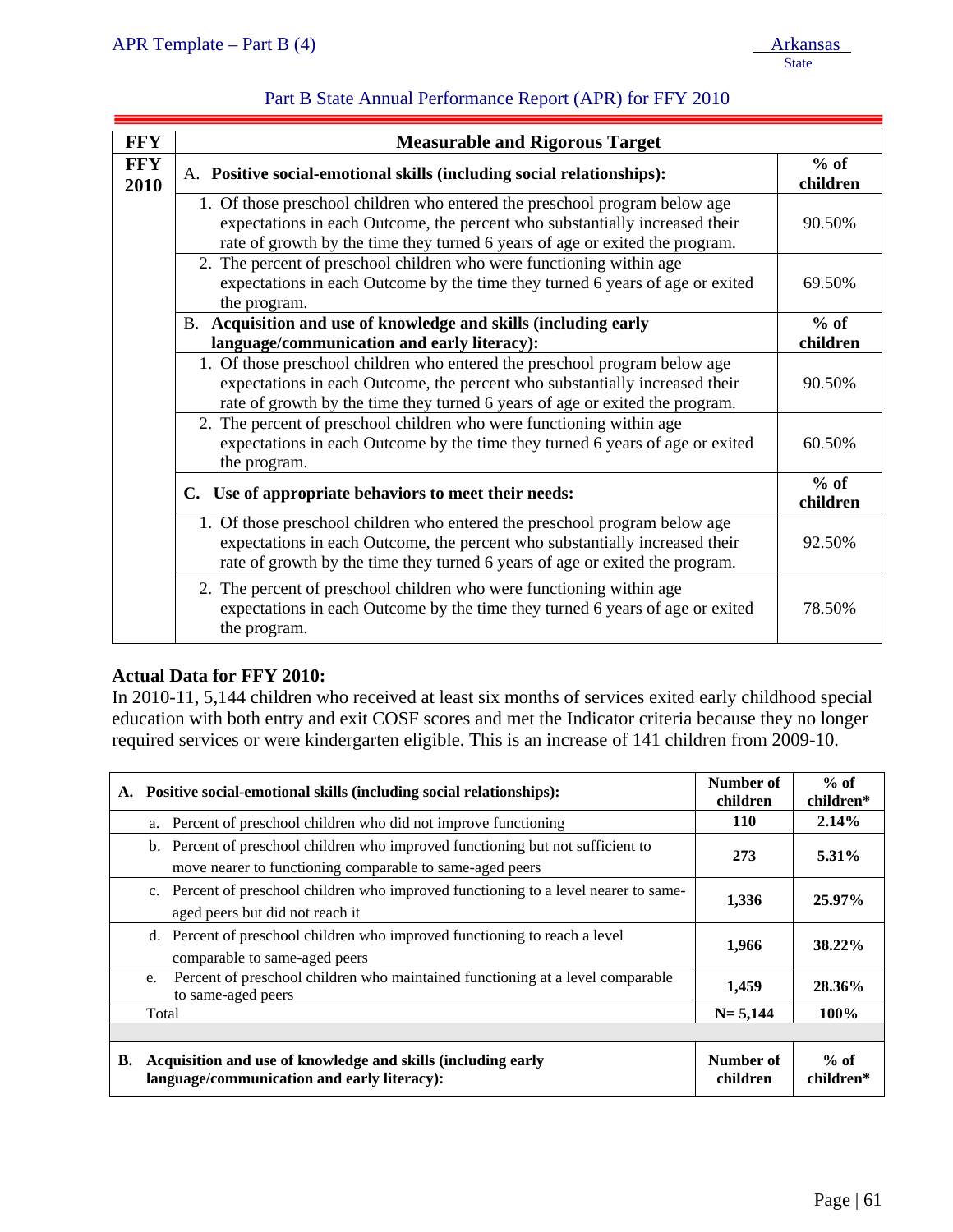|                                                                                                                   | a.                                                                                                                                                                                                                                           | Percent of preschool children who did not improve functioning                                                                                                                                                                          | 90                    | 1.75%                                   |  |  |  |
|-------------------------------------------------------------------------------------------------------------------|----------------------------------------------------------------------------------------------------------------------------------------------------------------------------------------------------------------------------------------------|----------------------------------------------------------------------------------------------------------------------------------------------------------------------------------------------------------------------------------------|-----------------------|-----------------------------------------|--|--|--|
|                                                                                                                   |                                                                                                                                                                                                                                              | b. Percent of preschool children who improved functioning but not sufficient to<br>move nearer to functioning comparable to same-aged peers                                                                                            | 339                   | 6.59%                                   |  |  |  |
|                                                                                                                   |                                                                                                                                                                                                                                              | c. Percent of preschool children who improved functioning to a level nearer to same-<br>aged peers but did not reach it                                                                                                                | 1,761                 | 34.23%                                  |  |  |  |
|                                                                                                                   |                                                                                                                                                                                                                                              | d. Percent of preschool children who improved functioning to reach a level<br>comparable to same-aged peers                                                                                                                            | 2,238                 | 43.51%                                  |  |  |  |
|                                                                                                                   | Percent of preschool children who maintained functioning at a level comparable<br>e.<br>716<br>to same-aged peers                                                                                                                            |                                                                                                                                                                                                                                        |                       |                                         |  |  |  |
|                                                                                                                   | Total                                                                                                                                                                                                                                        |                                                                                                                                                                                                                                        | $N = 5,144$           | 100%                                    |  |  |  |
|                                                                                                                   |                                                                                                                                                                                                                                              | C. Use of appropriate behaviors to meet their needs:                                                                                                                                                                                   | Number of<br>children | $%$ of<br>children*                     |  |  |  |
|                                                                                                                   |                                                                                                                                                                                                                                              | a. Percent of preschool children who did not improve functioning                                                                                                                                                                       | 75                    | 1.46%                                   |  |  |  |
|                                                                                                                   |                                                                                                                                                                                                                                              | b. Percent of preschool children who improved functioning but not sufficient to<br>move nearer to functioning comparable to same-aged peers                                                                                            | 232                   | 4.51%                                   |  |  |  |
|                                                                                                                   |                                                                                                                                                                                                                                              | c. Percent of preschool children who improved functioning to a level nearer to same-<br>892<br>aged peers but did not reach it                                                                                                         |                       |                                         |  |  |  |
|                                                                                                                   |                                                                                                                                                                                                                                              | d. Percent of preschool children who improved functioning to reach a level<br>2,146<br>comparable to same-aged peers                                                                                                                   |                       |                                         |  |  |  |
|                                                                                                                   | e.                                                                                                                                                                                                                                           | Percent of preschool children who maintained functioning at a level comparable<br>to same-aged peers                                                                                                                                   | 1,799                 | 34.97%                                  |  |  |  |
|                                                                                                                   | Total                                                                                                                                                                                                                                        |                                                                                                                                                                                                                                        | $N = 5,144$           | 100%                                    |  |  |  |
|                                                                                                                   |                                                                                                                                                                                                                                              | <b>Summary Statements: Targets</b>                                                                                                                                                                                                     |                       |                                         |  |  |  |
|                                                                                                                   |                                                                                                                                                                                                                                              | A. Positive social-emotional skills (including social relationships):                                                                                                                                                                  |                       | $\overline{\frac{9}{6}}$ of<br>children |  |  |  |
|                                                                                                                   | 1.                                                                                                                                                                                                                                           | Of those preschool children who entered the preschool program below age expectations in each<br>Outcome, the percent who substantially increased their rate of growth by the time they turned 6<br>years of age or exited the program. |                       | 89.61%                                  |  |  |  |
|                                                                                                                   | 2.                                                                                                                                                                                                                                           | The percent of preschool children who were functioning within age expectations in each<br>Outcome by the time they turned 6 years of age or exited the program.                                                                        |                       | 66.58%<br>$%$ of                        |  |  |  |
| Acquisition and use of knowledge and skills (including early language/communication and<br>В.<br>early literacy): |                                                                                                                                                                                                                                              |                                                                                                                                                                                                                                        |                       |                                         |  |  |  |
|                                                                                                                   |                                                                                                                                                                                                                                              | Of those preschool children who entered the preschool program below age expectations in each<br>Outcome, the percent who substantially increased their rate of growth by the time they turned 6<br>years of age or exited the program. |                       | 90.31%                                  |  |  |  |
|                                                                                                                   | The percent of preschool children who were functioning within age expectations in each<br>2.<br>Outcome by the time they turned 6 years of age or exited the program.                                                                        |                                                                                                                                                                                                                                        |                       |                                         |  |  |  |
|                                                                                                                   |                                                                                                                                                                                                                                              | C. Use of appropriate behaviors to meet their needs:                                                                                                                                                                                   |                       | $%$ of<br>children                      |  |  |  |
|                                                                                                                   | Of those preschool children who entered the preschool program below age expectations in each<br>1.<br>Outcome, the percent who substantially increased their rate of growth by the time they turned 6<br>years of age or exited the program. |                                                                                                                                                                                                                                        |                       |                                         |  |  |  |
|                                                                                                                   | The percent of preschool children who were functioning within age expectations in each<br>2.<br>Outcome by the time they turned 6 years of age or exited the program.                                                                        |                                                                                                                                                                                                                                        |                       |                                         |  |  |  |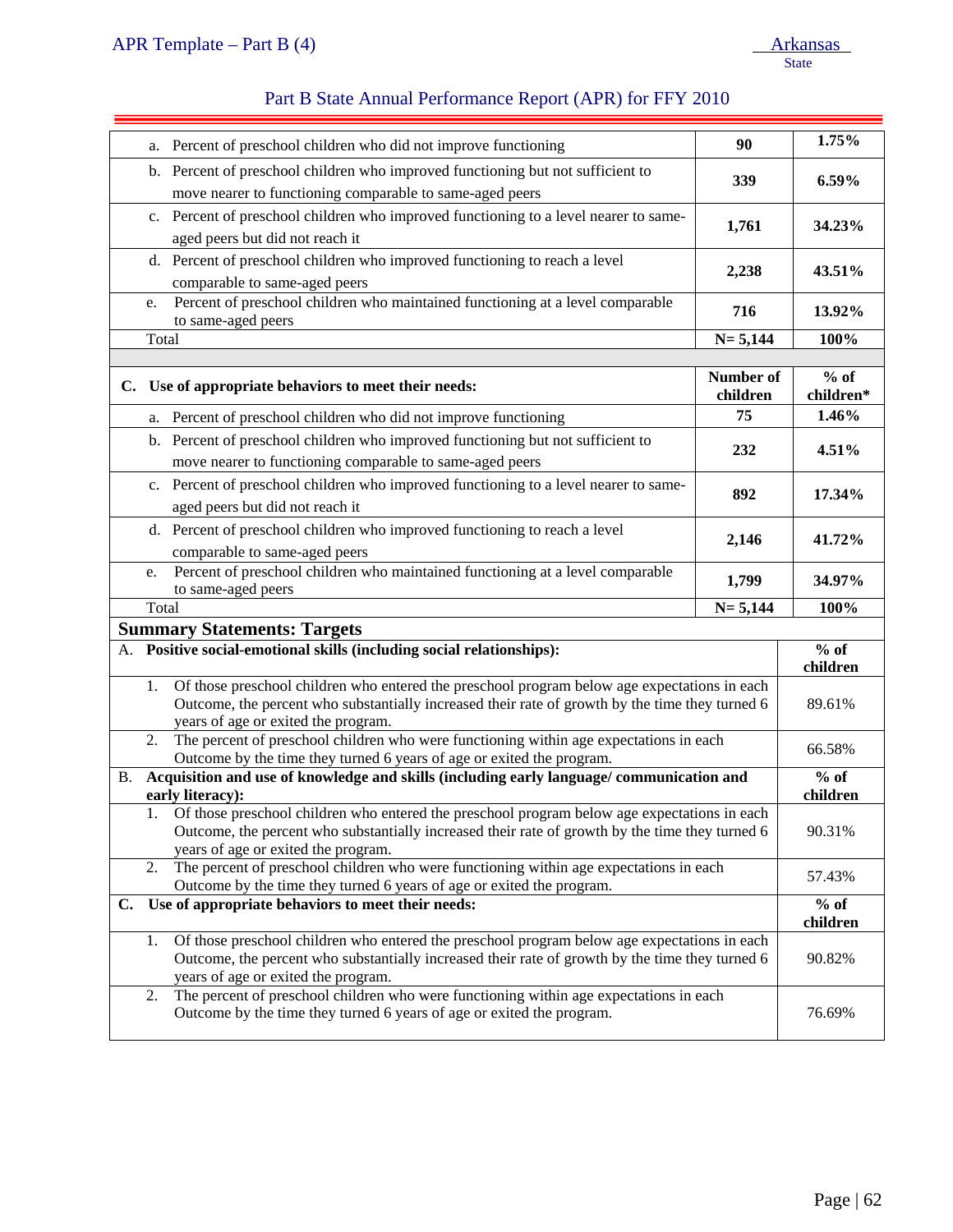#### Part B State Annual Performance Report (APR) for FFY 2010

# **Discussion of Improvement Activities Completed and Explanation of Progress or Slippage that occurred for FFY 2010:**

#### **Summary of Progress Data**

#### **Positive social-emotional skills (including social relationships)**

There were 5,114 children with entry and exit assessment data. Of those that entered the preschool program functioning below level of same-aged peers, 89.61% substantially increased their rate of growth by the time they turned 6 years of age or exited the program. This is a slight decrease from the FFY 2009 year of 89.68%, and it falls short of the 90.50% target by 0.89 percentage points.

Of the 5,114 children with entry and exit assessment data, 66.58% of children were functioning within age level by the time they turned six or exited the program. This represents a slippage for a second year from the FFY 2008 baseline of 68.61%; therefore, failing to meet the target of 69.50%.

Overall, 66.58% reached or maintained functioning at a level comparable to same-age peers. Additionally, 25.97% of children improved functioning nearer to same-age peers, an increase of 0.17 percentage points. The percentage of children making personal gains but failing to improve functioning nearer to same-age peers declined to 5.31%, and children who did not improve functioning rose 1.43% in 2009-10 to 2.14% in 2010/11.

# **Acquisition and use of knowledge and skills (including early language/communication and early literacy)**

There were 5,114 children with entry and exit assessment data. Of those that entered the preschool program functioning below level of same-aged peers, 90.31% substantially increased their rate of growth by the time they turned 6 years of age or exited the program. This is an increase from the FFY 2008 baseline of 89.64%, but a decrease of 1.03 percentage points from the FFY 2009. This represents a slippage from the FFY 2009 and a failure to meet the target of 90.50% by 0.19 percentage points.

Of the 5,114 children with entry and exit assessment data, 57.43% of children were functioning within age level by the time they turned six or exited the program. This represents a slippage from the FFY 2009 rate of 57.67% and a failure to meet the target of 60.50%.

Overall, 57.67% reached or maintained functioning at a level comparable to same-age peers. Additionally, 34.23% of children improved functioning nearer to same-age peers, a decrease of 0.62 percentage points. The percentage of children making personal gains but failing to improve functioning nearer to same-age peers rose slightly to 6.59% from 6.35%, and children who did not improve functioning increased to 1.75% from 1.13% in 2009-10.

## **Use of appropriate behaviors to meet their needs**

There were 5,114 children with entry and exit assessment data. Of those that entered the preschool program functioning below level of same-aged peers, 90.82% substantially increased their rate of growth by the time they turned 6 years of age or exited the program. This is a slight increase from the FFY 2009 rate of 90.32%, but falls short of the 92.50% target by 1.68 percentage points.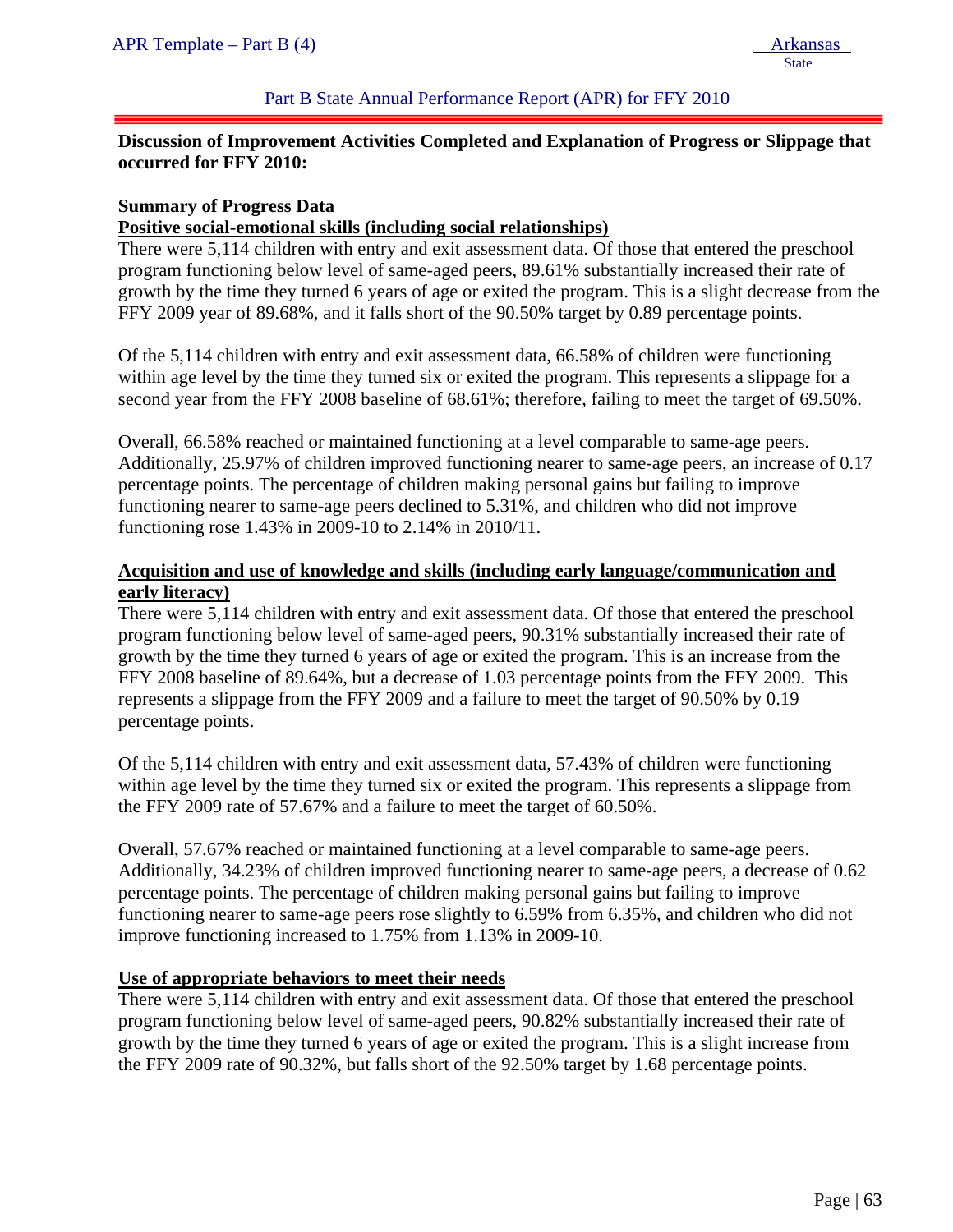# Part B State Annual Performance Report (APR) for FFY 2010

Of the 5,114 children with entry and exit assessment data, 76.69% of children were functioning within age level by the time they turned six or exited the program. This also represents a slight increase from the FFY 2009 rate of 76.23%.

Overall, 76.69% reached or maintained functioning at a level comparable to same-age peers. Additionally, 17.34% of children improved functioning nearer to same-age peers, a decrease of 0.11 percentage points. The percentage of children making personal gains but failing to improve functioning nearer to same-age peers decreased to 4.51% from 5.03%, and children who did not improve functioning increased to 1.46% from 1.41% in 2009-10.

The data reveals that children made the most gains in use of appropriate behaviors to meet their needs, followed by positive social-emotional skills (including social relationships). The least amount of progress was demonstrated in the acquisition and use of knowledge and skills (including early language/communication and early literacy).

#### **Targeted Activities:**

Targeted activities for this indicator are undertaken by the IDEA Data & Research Office, the Monitoring/Program Effectiveness (M/PE) Section, and AR-LEARN.

Monitoring/Program Effectiveness: In accordance with the monitoring cycle, the M/PE staff review child outcomes summary forms (COSF), child outcomes, and assessments. Program staff is expected to review their data to identify professional development needs relative to improving child outcomes.

Early Childhood Outcomes Training: The M/PE staff conducted individualized training for Early Childhood programs throughout the year on the Administration of the ECO 7 point scale.

ECO Reports: The IDEA Data & Research Office sent each early childhood program a summary of its outcomes data from the previous year. The reports reflect the APR reporting and show how the children in their program progressed within the five reporting categories and the two summary statements for each outcome.

Trainings: The IDEA Data & Research Office held web-based and face-to-face trainings throughout the year for early childhood programs on data collection, data entry, and reporting.

Special Education Data Summit: The IDEA Data & Research Office hosted the bi-annual meeting at the Embassy Suites in Little Rock in June 2011. Dr. Alan Coulter, the co-director of DAC was the keynote speaker. The Summit focused on data use for both school age programs and early childhood programs. The IDEA Data & Research staff worked with early childhood programs to analyze early childhood outcomes data across demographics including disabilities and environment. In addition, a preliminary look at the early childhood outcomes data matched to the kindergarten ready assessment (QUALS) was reviewed.

The Arkansas Local Education Agency Resource Network (AR-LEARN): AR-LEARN continued to expand its assistance to LEAs in meeting the challenges of providing quality special education services to address the needs of students. More than 1,000 teachers and administrators participated in workshops offered by AR-LEARN. AR-LEARN workshops addressed 13 of APR indicators.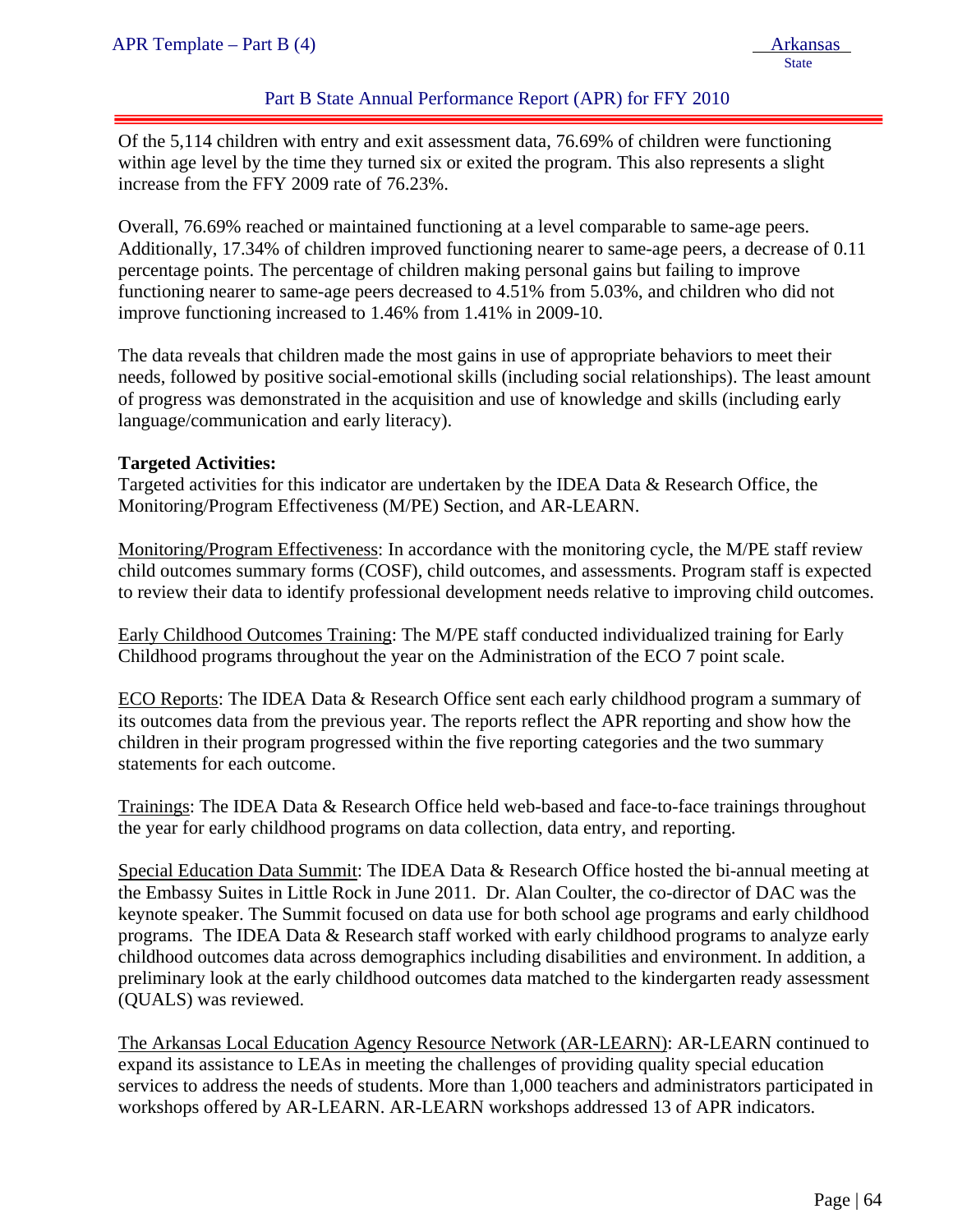# Part B State Annual Performance Report (APR) for FFY 2010

Autism Diagnostic Observation System (ADOS): AR-LEARN hosted a two-day clinical training course on using ADOS to identify people with an autism spectrum disorder (ASD). The ADOS is a structured interaction and interview session with the person suspected of having ASD to assess social and communication behaviors. There were 51 participants.

Picture Exchange Communication System (PECS) Basic: The PECS Basic training is a language training package that is used to teach communication skills rapidly to those with limited functional speech. Participants learn how to implement the six phases of PECS, including attributes, through presenter demonstrations, video examples and role-play opportunities. There were 35 participants.

Picture Exchange Communication System (PECS) Advanced: The PECS Advanced training is a two-day advanced picture exchange communication system (PECS) training package that teaches communication skills rapidly to those with limited functional speech. It promotes communication within a social context. The training focuses on a thorough review of how to implement PECS, such as implementation problems, discrimination difficulties and cutting edge problem solving strategies. There were 23 participants.

Structured Teaching for Students with Autism (TEACCH): TEACCH is a five-day workshop with five objectives: (1) Understand characteristics of ASD; (2) Understand and demonstrate structured teaching methods for beginning, moderate and higher level students with ASD; (3) Design visual schedules and work systems for students with ASD; (4) Understand the importance of visual structures in designing educational activities for ASD; and (5) Understand behavior management strategies effective with students who have ASD. There were 29 participants.

Using the VB-MAPP to Guide an Intervention Program for Children with Autism: Verbal Behavior Milestones Assessment & Placement Program (VB MAPP). Based on the branch of psychology known as Behavior Analysis, VB MAPP provided participants with a sound evidence-based assessment and intervention method. The workshop trained the participants on how to use the assessment results to set up and conduct daily language and social skills intervention programs. There were 42 participants.

## **Revisions, with Justification, to Proposed Targets/Improvement Activities/Timelines/ Resources for FFY 2010:**

Targets have been established in the SPP and improvement activities were updated to reflect activities across the State. See pages 107-108.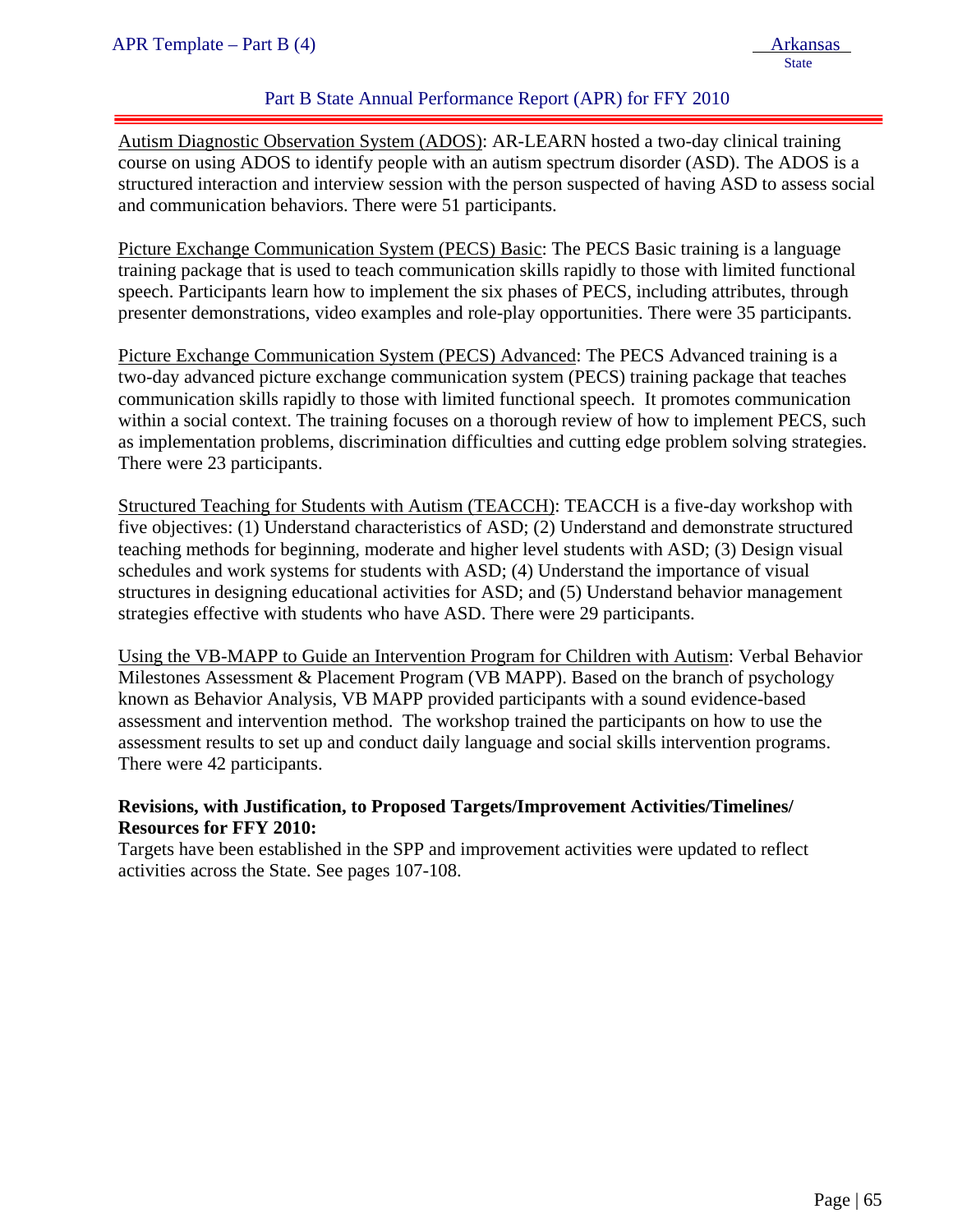Part B State Annual Performance Report (APR) for FFY 2010

# **Monitoring Priority: FAPE in the LRE**

#### **Indicator 08: Parent Involvement**

Percent of parents with a child receiving special education services who report that schools facilitated parent involvement as a means of improving services and results for children with disabilities (20 U.S.C.  $1416(a)(3)(A)$ 

|                                                                                                                                                            | <b>Measurement:</b>                                                                                                                                                                                                                                                                                                                                                                                                                                                                                |                                                                                                                                                                 |                                                                               |         |  |  |  |  |  |  |
|------------------------------------------------------------------------------------------------------------------------------------------------------------|----------------------------------------------------------------------------------------------------------------------------------------------------------------------------------------------------------------------------------------------------------------------------------------------------------------------------------------------------------------------------------------------------------------------------------------------------------------------------------------------------|-----------------------------------------------------------------------------------------------------------------------------------------------------------------|-------------------------------------------------------------------------------|---------|--|--|--|--|--|--|
|                                                                                                                                                            | $Percent = Number of respondent parents who report school facilitated parent$<br>involvement as a means of improving services and results for children with                                                                                                                                                                                                                                                                                                                                        |                                                                                                                                                                 |                                                                               |         |  |  |  |  |  |  |
|                                                                                                                                                            |                                                                                                                                                                                                                                                                                                                                                                                                                                                                                                    |                                                                                                                                                                 |                                                                               |         |  |  |  |  |  |  |
|                                                                                                                                                            |                                                                                                                                                                                                                                                                                                                                                                                                                                                                                                    | disabilities divided by the total number of respondent parents of children with                                                                                 |                                                                               |         |  |  |  |  |  |  |
|                                                                                                                                                            | disabilities times 100.                                                                                                                                                                                                                                                                                                                                                                                                                                                                            |                                                                                                                                                                 |                                                                               |         |  |  |  |  |  |  |
|                                                                                                                                                            |                                                                                                                                                                                                                                                                                                                                                                                                                                                                                                    |                                                                                                                                                                 |                                                                               |         |  |  |  |  |  |  |
| <b>FFY</b>                                                                                                                                                 |                                                                                                                                                                                                                                                                                                                                                                                                                                                                                                    |                                                                                                                                                                 | <b>Measurable and Rigorous Target</b>                                         |         |  |  |  |  |  |  |
|                                                                                                                                                            | <b>FFY 2010</b><br>Percent $=$ $[$ (# of respondent parents who report schools facilitated parent involvement<br>as a means of improving services and results for children with disabilities) divided by<br>the (total $#$ of respondent parents of children with disabilities)] times 100.<br>Early Childhood: 88.00%<br>School Age: 96.00%<br><b>Actual Target Data for FFY 2010:</b><br>Percent $=$ [ $#$ of respondent parents who report schools facilitated parent involvement as a means of |                                                                                                                                                                 |                                                                               |         |  |  |  |  |  |  |
| improving services and results for children with disabilities) divided by the (total # of respondent<br>parents of children with disabilities)] times 100. |                                                                                                                                                                                                                                                                                                                                                                                                                                                                                                    |                                                                                                                                                                 |                                                                               |         |  |  |  |  |  |  |
|                                                                                                                                                            |                                                                                                                                                                                                                                                                                                                                                                                                                                                                                                    | Number of respondent parents who report school<br>facilitated parent involvement as a means of improving<br>services and results for children with disabilities | <b>Total number of</b><br>respondent parents of<br>children with disabilities | Percent |  |  |  |  |  |  |
|                                                                                                                                                            | Early Childhood                                                                                                                                                                                                                                                                                                                                                                                                                                                                                    | 2,876                                                                                                                                                           | 3,179                                                                         | 90.47%  |  |  |  |  |  |  |
|                                                                                                                                                            | School Age                                                                                                                                                                                                                                                                                                                                                                                                                                                                                         | 16,922                                                                                                                                                          | 17,803                                                                        | 95.05%  |  |  |  |  |  |  |

# **Discussion of Improvement Activities Completed and Explanation of Progress or Slippage that Occurred for FFY 2010:**

## **Early Childhood**

Local education agencies and DHS-DDS sub-grantees with early childhood programs conducted family outcome surveys for the 2010-11 school year. Overall, 3,179 surveys were collected, three times the amount collected in 2009-10. Of those surveys, 2,876 respondents, or 90.47%, reported the school facilitated parent involvement as a means for improving services and results for children with disabilities; thus, exceeding the target rate of 88.00% by 2.47 percentage points. This is a significant progress from previous year for both response and performance rates.

## **School Age**

Local education agencies with special education school age programs conducted family outcome surveys for the 2010-11 school year. Overall, 17,803 surveys were collected, a response rate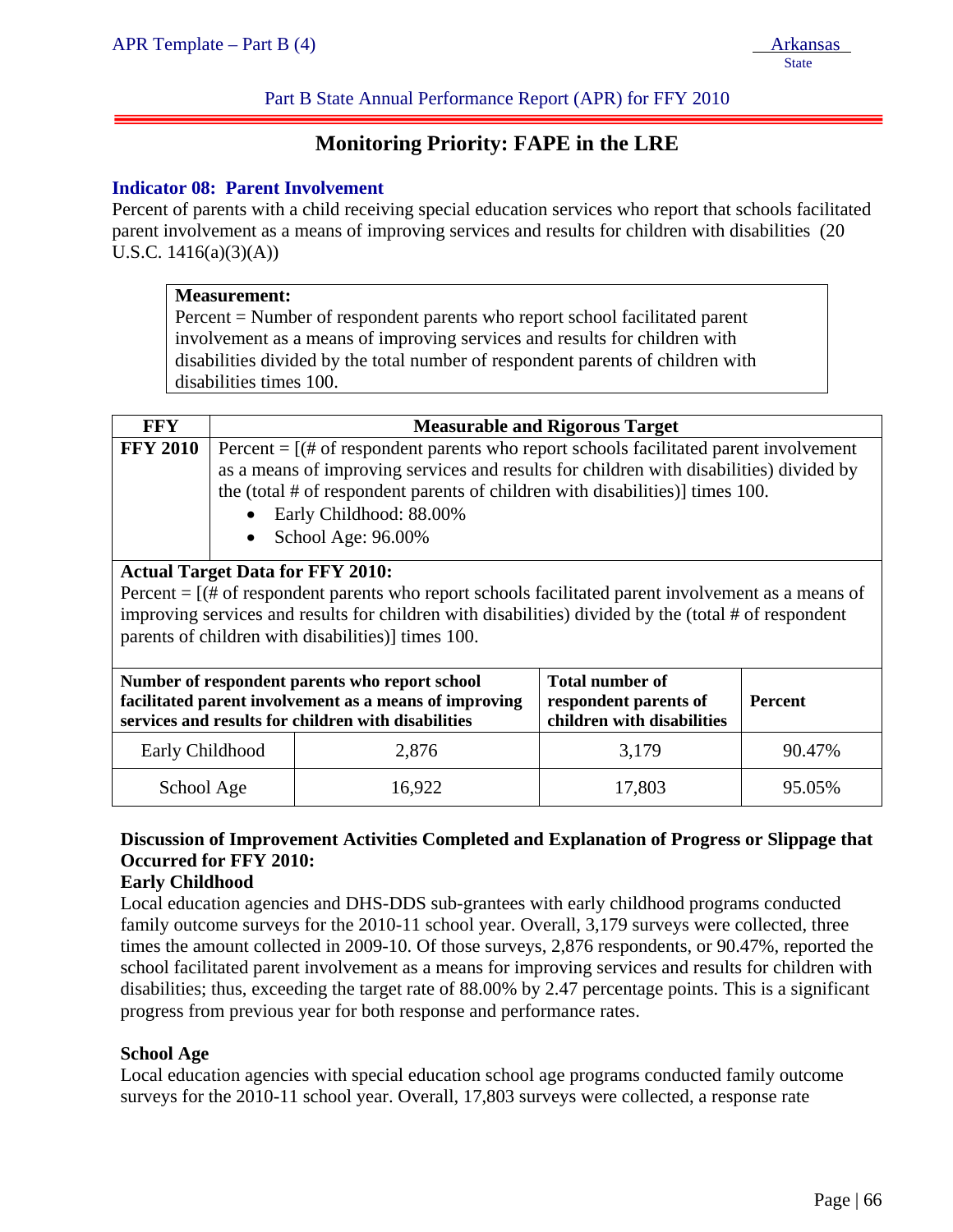## Part B State Annual Performance Report (APR) for FFY 2010

increase of more than 8,000 surveys. Of those surveys, 16, 922 respondents or 95.05% reported the school facilitated parent involvement as a means for improving services and results for children with disabilities.

In 2010-11 LEAs made the effort to insure that they submitted completed surveys in a timely manner. As a result there was a significant improvement from the previous year for both early childhood and school age response and performance rates. After the significant decrease in 2009-10, the SEU-ADE took steps to ensure that LEAs were offering parents the opportunity to participate; including SEA monitors reviewing student folders for documentation that the opportunity was extended. Each Spring the IDEA Data & Research Office in its monthly newsletter reminds LEAs that they are required to (1) offer every child's parent/guardian the opportunity to participate in the survey; (2) document the opportunity and maintain a record in the child's program folder; and (3) submit the data to the ADE-SEU no later than July  $15<sup>th</sup>$ . The surveys can be completed online via the secured website or by mailing all completed sealed scan forms to the IDEA Data & Research Office for scanning.

## **Representativeness of Respondents**

The number of responding parents/guardians increased in 2010-11 for both early childhood and school age. Although there is an increased response rate many racial/ethnic groups and disabilities remain under-represented when survey respondents are compared to December 1, 2010 child count. Part of the under-representation is associated with race/ethnic group and/or disability category not being indicated on the surveys.

As evident in Table I-8.1, families of children with disabilities (CWD) ages 3-21, who responded to the survey, is not representative of the December 1 child count for 2010-11. Families of CWD in early childhood programs are under-represented in three racial groups and over-represented in three racial groups as well as the ethnic group Hispanic. Additionally, families of CWD in school age programs are under-represented in all racial and ethnic groups.

| <u>WALWA AVUZ AVA WAANA LUWA LUL ANUDIZUWAANDA MT</u> |          |          |                 |                                          |                                             |                      |         |  |
|-------------------------------------------------------|----------|----------|-----------------|------------------------------------------|---------------------------------------------|----------------------|---------|--|
|                                                       | Asian    | Black    | <b>Hispanic</b> | <b>Native American/</b><br>Alaska Native | Native Hawaiian/<br><b>Pacific Islander</b> | Two or<br>more races | White   |  |
| Early<br>Childhood                                    | $-30.57$ | $-25.71$ | .94             | 240.08                                   | 31.91                                       | 222.48               | $-5.01$ |  |
| <b>School Age</b>                                     | $-28.15$ | $-32.76$ | -36.56          | $-28.42$                                 | $-52.81$                                    | $-40.23$             | $-0.95$ |  |

**Table I-8.1 Percentage Difference in Racial and Ethnic groups in December 2009 Child Count and 2009-10 Family Survey Respondents by Program Type** 

These findings will result in additional training on the family surveys in the second half of 2011-12 with an emphasis on completing the race and disability portion of the survey. The M/PE section will continue to verify that LEAs are offering families the opportunity to participate in the survey. If the LEA (1) has failed to offer parents the opportunity to participate in the survey annually or (2) had a zero response rate in the most recent survey year, the LEA will have to develop and implement strategies and activities to improve family participation and representation which must be reflected in the LEA's ACSIP or deficiency plan.

## **Early Childhood**

The 2010-11 representativeness by race and disability reflects a marked improvement, however;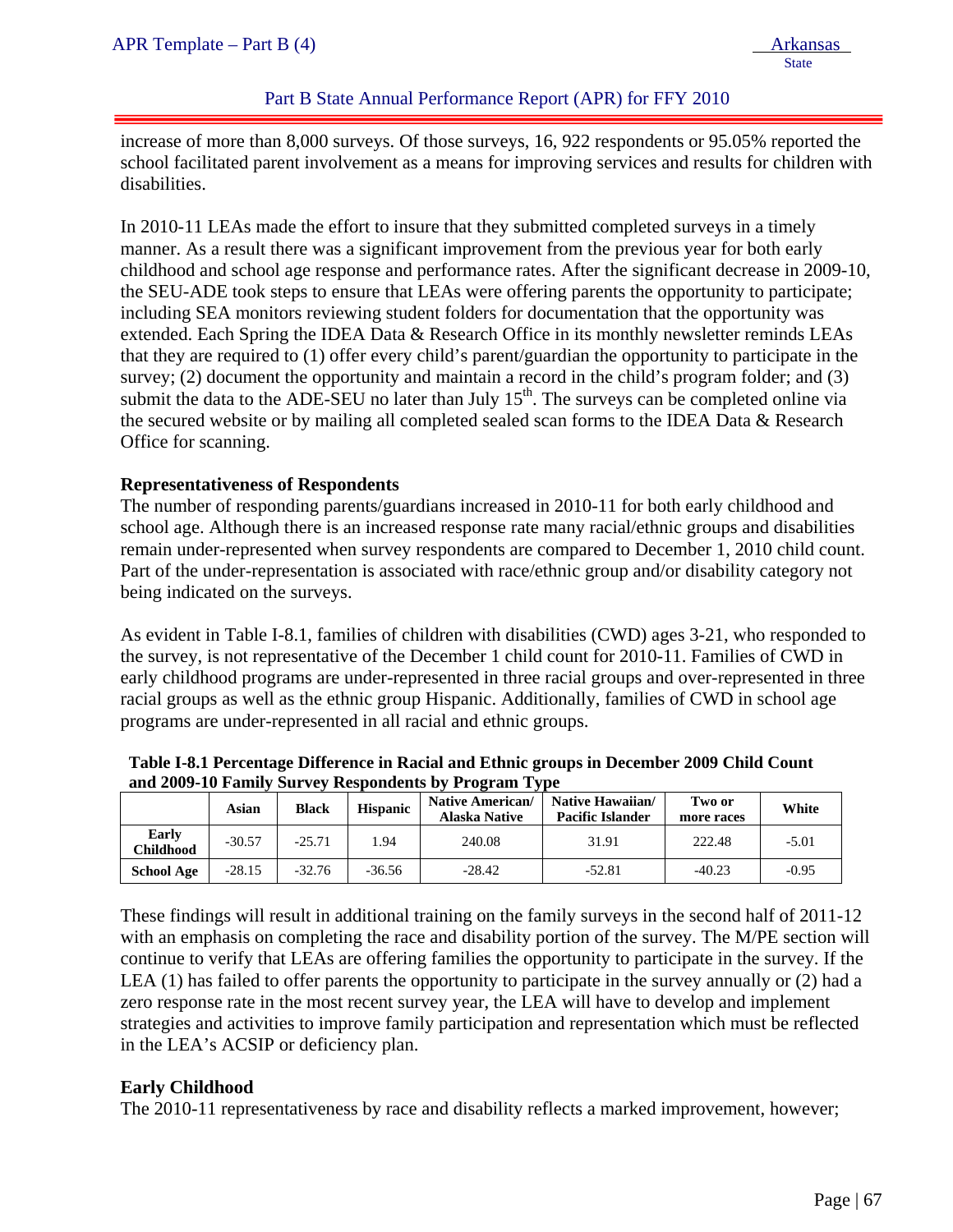## Part B State Annual Performance Report (APR) for FFY 2010

most categories are still under-represented. The relative difference of child count demographics to early childhood respondents shows a significant improvement from the 2009-10 slippages. These results indicate a need for continual training on the preparation, collection, and submission of the family surveys. A breakdown of early childhood demographics for child count and survey respondents is presented in Exhibit I-8.2

|                                | <b>Not Reported</b> |                                      | Asian    |       |                                         | <b>Black</b> |             |                   | <b>Hispanic</b> |             |        |           |
|--------------------------------|---------------------|--------------------------------------|----------|-------|-----------------------------------------|--------------|-------------|-------------------|-----------------|-------------|--------|-----------|
|                                | $_{\rm CC}$         | SR                                   | D        | cc    | SR                                      | D            | $_{\rm CC}$ | $_{SR}$           | D               | cc          | SR     | D         |
| <b>Not Reported</b>            | 0.00%               | 4.32%                                | 4.32%    | 0.00% | 0.03%                                   | 0.03%        | 0.00%       | 2.95%             | 2.95%           | 0.00%       | 0.72%  | 0.72%     |
| Autism                         | 0.00%               | 0.00%                                | 0.00%    | 0.03% | 0.03%                                   | 0.00%        | 0.17%       | 0.19%             | 0.02%           | 0.10%       | 0.16%  | 0.06%     |
| Deaf/Blind                     | 0.00%               | 0.00%                                | 0.00%    | 0.00% | 0.00%                                   | 0.00%        | 0.00%       | 0.00%             | 0.00%           | 0.00%       | 0.03%  | 0.03%     |
| <b>Hearing Impaired</b>        | 0.00%               | 1.32%                                | 1.32%    | 0.01% | 0.09%                                   | 0.08%        | 0.04%       | 11.16%            | 11.12%          | 0.04%       | 3.42%  | 3.38%     |
| <b>Multiple Disabilities</b>   | 0.00%               | 0.06%                                | 0.06%    | 0.01% | 0.00%                                   | $-0.01%$     | 0.26%       | 0.16%             | $-0.10%$        | 0.05%       | 1.25%  | 1.21%     |
| <b>Other Health Impairment</b> | 0.00%               | 0.00%                                | 0.00%    | 0.00% | 0.00%                                   | 0.00%        | 0.09%       | 0.00%             | $-0.09%$        | 0.02%       | 0.03%  | 0.01%     |
| <b>Orthopedic Impaired</b>     | 0.00%               | 0.25%                                | 0.25%    | 0.00% | 0.25%                                   | 0.25%        | 0.03%       | 3.07%             | 3.04%           | 0.00%       | 0.75%  | 0.75%     |
| <b>Developmental Delay</b>     | 0.00%               | 0.09%                                | 0.09%    | 0.47% | 0.09%                                   | $-0.37%$     | 24.47%      | 4.32%             | $-20.15%$       | 7.30%       | 2.23%  | $-5.07%$  |
| <b>Speech Impaired</b>         | 0.00%               | 0.00%                                | 0.00%    | 0.20% | 0.00%                                   | $-0.20%$     | 4.61%       | 0.22%             | $-4.39%$        | 1.11%       | 0.22%  | $-0.89%$  |
| <b>Traumatic Brain Injury</b>  | 0.00%               | 0.00%                                | 0.00%    | 0.00% | 0.00%                                   | 0.00%        | 0.01%       | 0.00%             | $-0.01%$        | 0.00%       | 0.00%  | 0.00%     |
| <b>Vision Impaired</b>         | 0.00%               | 0.00%                                | 0.00%    | 0.01% | 0.00%                                   | $-0.01%$     | 0.03%       | 0.00%             | $-0.03%$        | 0.03%       | 0.00%  | $-0.03%$  |
| Total*                         | 0.00%               | 1.72%                                | 1.72%    | 0.72% | 0.47%                                   | $-0.25%$     | 29.70%      | 19.12%            | $-10.58\%$      | 8.64%       | 8.09%  | $-0.55\%$ |
|                                |                     | <b>Native American/Alaska Native</b> |          |       | <b>Native Hawaiian/Pacific Islander</b> |              |             | Two or more races |                 |             | White  |           |
|                                | $_{\rm CC}$         | SR                                   | D        | cc    | SR                                      | D            | $_{\rm cc}$ | SR                | D               | $_{\rm cc}$ | SR     | D         |
| <b>Not Reported</b>            | 0.00%               | 0.25%                                | 0.25%    | 0.00% | 0.00%                                   | 0.00%        | 0.00%       | 0.28%             | 0.28%           | 0.00%       | 3.17%  | 3.17%     |
| Autism                         | 0.01%               | 0.00%                                | $-0.01%$ | 0.00% | 0.00%                                   | 0.00%        | 0.03%       | 0.25%             | 0.22%           | 0.85%       | 1.16%  | 0.31%     |
| Deaf/Blind                     | 0.00%               | 0.00%                                | 0.00%    | 0.00% | 0.00%                                   | 0.00%        | 0.00%       | 0.00%             | 0.00%           | 0.00%       | 0.00%  | 0.00%     |
| <b>Hearing Impaired</b>        | 0.00%               | 0.31%                                | 0.31%    | 0.01% | 0.00%                                   | $-0.01%$     | 0.00%       | 2.66%             | 2.66%           | 0.22%       | 18.36% | 18.15%    |
| <b>Multiple Disabilities</b>   | 0.00%               | 0.00%                                | 0.00%    | 0.00% | 0.00%                                   | 0.00%        | 0.00%       | 0.13%             | 0.13%           | 0.65%       | 0.34%  | $-0.30%$  |
| <b>Other Health Impairment</b> | 0.00%               | 0.00%                                | 0.00%    | 0.00% | 0.00%                                   | 0.00%        | 0.01%       | 0.00%             | $-0.01%$        | 0.41%       | 0.41%  | 0.00%     |
| <b>Orthopedic Impaired</b>     | 0.00%               | 0.28%                                | 0.28%    | 0.00% | 0.00%                                   | 0.00%        | 0.00%       | 2.07%             | 2.07%           | 0.18%       | 13.88% | 13.70%    |
| <b>Developmental Delay</b>     | 0.22%               | 0.13%                                | $-0.09%$ | 0.08% | 0.09%                                   | 0.02%        | 1.06%       | 0.09%             | $-0.97%$        | 39.79%      | 14.07% | $-25.72%$ |
| <b>Speech Impaired</b>         | 0.08%               | 0.06%                                | $-0.01%$ | 0.01% | 0.03%                                   | 0.02%        | 0.61%       | 0.06%             | $-0.55%$        | 16.69%      | 4.45%  | $-12.24%$ |
| <b>Traumatic Brain Injury</b>  | 0.00%               | 0.00%                                | 0.00%    | 0.00% | 0.00%                                   | 0.00%        | 0.00%       | 0.00%             | 0.00%           | 0.01%       | 0.00%  | $-0.01%$  |
| <b>Vision Impaired</b>         | 0.00%               | 0.00%                                | 0.00%    | 0.00% | 0.00%                                   | 0.00%        | 0.01%       | 0.00%             | $-0.01%$        | 0.04%       | 0.03%  | $-0.01%$  |
|                                | 0.30%               | 0.78%                                | 0.48%    | 0.10% | 0.13%                                   | 0.03%        | 1.72%       | 5.26%             | 3.54%           | 58.82%      | 52.71% | $-6.11\%$ |

#### **Exhibit I-8.2: Early Childhood Family Survey Representativeness**

Code CC – December 1 count; SR – Survey Respondents; D – Difference (SR-CC) : \*Total excludes not reported

#### **School Age**

While school age respondents tend to be more under-represented than early childhood, there is marked improvement. The relative difference of child count demographics to school age respondents shows a significant improvement in the representativeness of all disability categories. These results indicate a continual need for training on the preparation, collection, and submission of the family surveys. A breakdown of school age demographics for child count and survey respondents is presented in Exhibit I-8.3.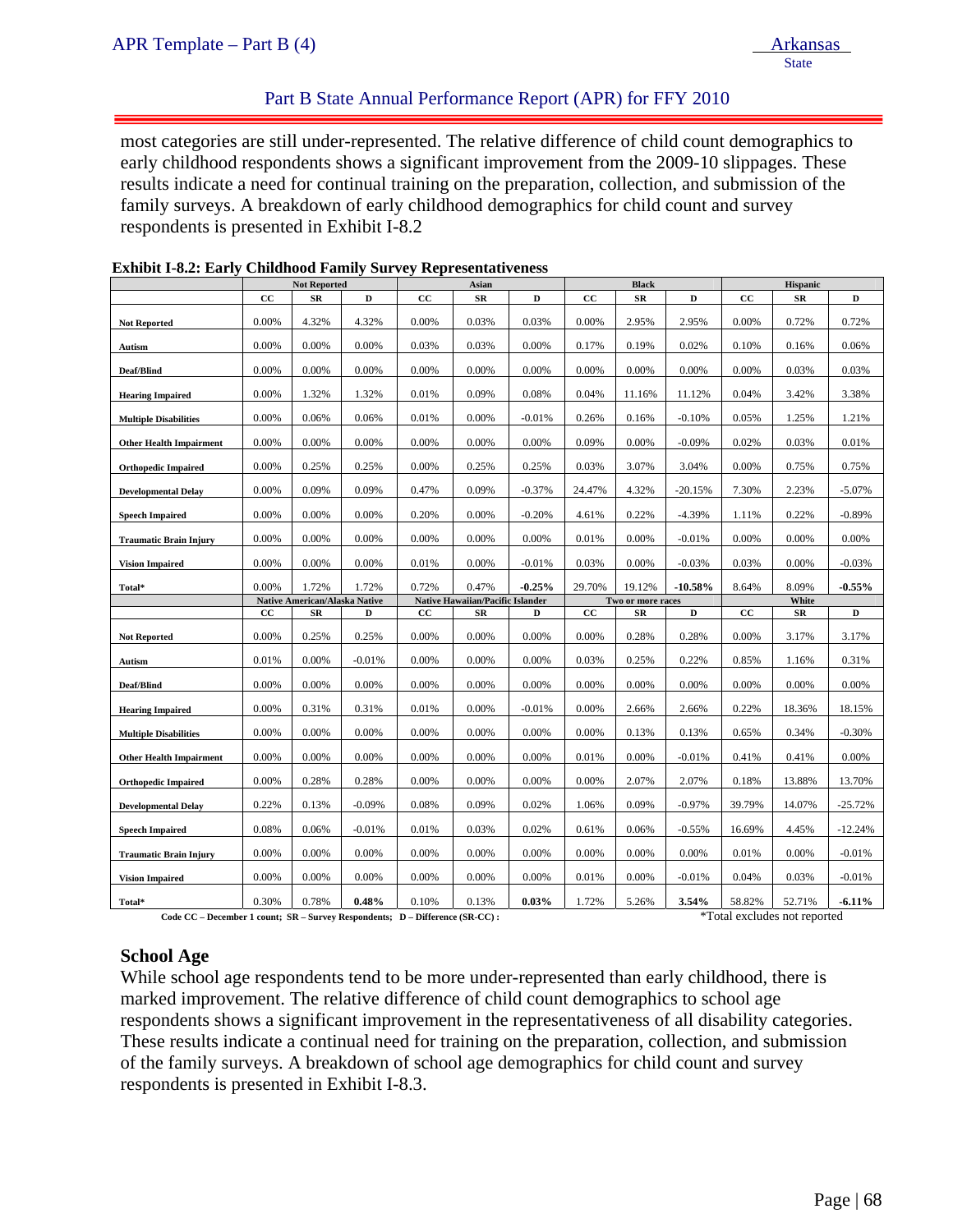| APR Template – Part B $(4)$ | <b>Arkansas</b> |
|-----------------------------|-----------------|
|                             | State           |

#### Part B State Annual Performance Report (APR) for FFY 2010

#### **Exhibit I-8.3: School Age Family Survey Representativeness**

| <b>EXILIDI</b> 1-0.3. SCHOOL Age Failing Survey Representativeness |                               | <b>Not Reported</b> |              |                                         | Asian |             |                   | <b>Black</b> |             |             | Hispanic   |          |
|--------------------------------------------------------------------|-------------------------------|---------------------|--------------|-----------------------------------------|-------|-------------|-------------------|--------------|-------------|-------------|------------|----------|
|                                                                    | cc                            | SR                  | $\mathbf{D}$ | cc                                      | SR    | $\mathbf D$ | cc                | ${\bf SR}$   | $\mathbf D$ | $_{\rm CC}$ | SR         | D        |
| <b>Not Reported</b>                                                | 0.00%                         | 5.74%               | 5.74%        | 0.00%                                   | 0.03% | 0.03%       | 0.00%             | 1.62%        | 1.62%       | 0.00%       | 0.66%      | 0.66%    |
| Autism                                                             | 0.00%                         | 0.32%               | 0.32%        | 0.09%                                   | 0.07% | $-0.02%$    | 0.69%             | 0.56%        | $-0.13%$    | 0.29%       | 0.22%      | $-0.07%$ |
| Deaf/Blind                                                         | 0.00%                         | 0.01%               | 0.01%        | 0.00%                                   | 0.00% | $0.00\%$    | 0.00%             | 0.02%        | 0.01%       | 0.00%       | 0.01%      | 0.00%    |
| <b>Emotional Disturbance</b>                                       | 0.00%                         | 0.08%               | 0.08%        | 0.01%                                   | 0.00% | $-0.01%$    | 0.27%             | 0.12%        | $-0.15%$    | 0.06%       | 0.02%      | $-0.04%$ |
| <b>Hearing Impaired</b>                                            | 0.00%                         | 0.08%               | 0.08%        | 0.01%                                   | 0.03% | 0.01%       | 0.20%             | 0.11%        | $-0.09%$    | 0.13%       | 0.09%      | $-0.04%$ |
| <b>Multiple Disabilities</b>                                       | 0.00%                         | 0.15%               | 0.15%        | 0.03%                                   | 0.02% | 0.00%       | 0.65%             | 0.56%        | $-0.09%$    | 0.20%       | 0.16%      | $-0.04%$ |
| <b>Mental Retardation</b>                                          | 0.00%                         | 0.78%               | 0.78%        | 0.04%                                   | 0.03% | $-0.02%$    | 4.28%             | 2.77%        | $-1.51%$    | 0.75%       | 0.42%      | $-0.33%$ |
| <b>Other Health Impairment</b>                                     | 0.00%                         | 1.11%               | 1.11%        | 0.05%                                   | 0.03% | $-0.02%$    | 3.39%             | 1.80%        | $-1.59%$    | 0.52%       | 0.28%      | $-0.24%$ |
| <b>Orthopedic Impaired</b>                                         | 0.00%                         | 0.03%               | 0.03%        | 0.01%                                   | 0.01% | 0.00%       | 0.06%             | 0.03%        | $-0.03%$    | 0.02%       | 0.01%      | $-0.01%$ |
| <b>Speech Impaired</b>                                             | 0.00%                         | 1.45%               | 1.45%        | 0.28%                                   | 0.15% | $-0.13%$    | 5.47%             | 2.89%        | $-2.58%$    | 2.53%       | 1.13%      | $-1.40%$ |
| <b>Specific Learning Disability</b>                                | 0.00%                         | 2.65%               | 2.65%        | 0.12%                                   | 0.10% | $-0.02%$    | 9.21%             | 5.78%        | $-3.43%$    | 3.04%       | 1.77%      | $-1.26%$ |
| <b>Traumatic Brain Injury</b>                                      | 0.00%                         | 0.01%               | 0.01%        | 0.00%                                   | 0.00% | 0.00%       | 0.07%             | 0.05%        | $-0.02%$    | 0.01%       | 0.01%      | 0.00%    |
| <b>Vision Impaired</b>                                             | 0.00%                         | 0.03%               | 0.03%        | 0.01%                                   | 0.00% | $-0.01%$    | 0.11%             | 0.11%        | 0.00%       | 0.03%       | 0.02%      | 0.00%    |
| Total*                                                             | 0.00%                         | 6.70%               | 6.70%        | 0.65%                                   | 0.44% | $-0.22%$    | 24.41%            | 14.79%       | $-9.62%$    | 7.59%       | 4.16%      | $-3.43%$ |
|                                                                    | Native American/Alaska Native |                     |              | <b>Native Hawaiian/Pacific Islander</b> |       |             | Two or more races |              |             | White       |            |          |
|                                                                    |                               |                     |              |                                         |       |             |                   |              |             |             |            |          |
|                                                                    | cc                            | SR                  | D            | cc                                      | SR    | D           | cc                | SR           | D           | cc          | ${\bf SR}$ | D        |
| <b>Not Reported</b>                                                | 0.00%                         | 0.06%               | 0.06%        | 0.00%                                   | 0.02% | 0.02%       | 0.00%             | 0.10%        | 0.10%       | 0.00%       | 4.16%      | 4.16%    |
| Autism                                                             | 0.03%                         | 0.06%               | 0.02%        | 0.01%                                   | 0.01% | 0.00%       | 0.07%             | 0.05%        | $-0.02%$    | 3.85%       | 4.02%      | 0.17%    |
| Deaf/Blind                                                         | 0.00%                         | 0.00%               | 0.00%        | 0.00%                                   | 0.01% | 0.01%       | 0.00%             | 0.01%        | 0.01%       | 0.01%       | 0.05%      | 0.04%    |
| <b>Emotional Disturbance</b>                                       | 0.02%                         | 0.01%               | $-0.01%$     | 0.00%                                   | 0.00% | 0.00%       | 0.03%             | 0.01%        | $-0.03%$    | 1.02%       | 0.63%      | $-0.39%$ |
| <b>Hearing Impaired</b>                                            | 0.01%                         | 0.00%               | $-0.01%$     | 0.02%                                   | 0.01% | $-0.01%$    | 0.01%             | 0.01%        | 0.00%       | 0.63%       | 0.53%      | $-0.10%$ |
| <b>Multiple Disabilities</b>                                       | 0.01%                         | 0.01%               | 0.00%        | 0.00%                                   | 0.01% | 0.00%       | 0.02%             | 0.03%        | 0.01%       | 1.68%       | 1.92%      | 0.24%    |
| <b>Mental Retardation</b>                                          | 0.06%                         | 0.03%               | $-0.03%$     | 0.04%                                   | 0.02% | $-0.02%$    | 0.08%             | 0.06%        | $-0.03%$    | 5.73%       | 5.26%      | $-0.46%$ |
| <b>Other Health Impairment</b>                                     | 0.12%                         | 0.07%               | $-0.05%$     | 0.02%                                   | 0.01% | $-0.01%$    | 0.22%             | 0.11%        | $-0.12%$    | 11.33%      | 9.45%      | $-1.88%$ |
| <b>Orthopedic Impaired</b>                                         | 0.01%                         | 0.00%               | $-0.01%$     | 0.00%                                   | 0.00% | 0.00%       | 0.00%             | 0.01%        | 0.01%       | 0.27%       | 0.23%      | $-0.04%$ |
| <b>Speech Impaired</b>                                             | 0.19%                         | 0.08%               | $-0.11%$     | 0.07%                                   | 0.01% | $-0.07%$    | 0.46%             | 0.17%        | $-0.29%$    | 17.98%      | 15.65%     | $-2.33%$ |
| <b>Specific Learning Disability</b>                                | 0.29%                         | 0.22%               | $-0.07%$     | 0.11%                                   | 0.04% | $-0.07%$    | 0.38%             | 0.21%        | $-0.17%$    | 22.12%      | 21.99%     | $-0.13%$ |
| <b>Traumatic Brain Injury</b>                                      | 0.00%                         | 0.00%               | 0.00%        | 0.00%                                   | 0.00% | 0.00%       | 0.00%             | 0.01%        | 0.01%       | 0.19%       | 0.25%      | 0.06%    |
| <b>Vision Impaired</b>                                             | 0.00%                         | 0.00%               | 0.00%        | 0.00%                                   | 0.00% | 0.00%       | 0.00%             | 0.01%        | 0.00%       | 0.25%       | 0.30%      | 0.05%    |

Code CC – December 1 count; SR – Survey Respondents; D – Difference (SR-CC) : \*Total excludes not reported

#### **Targeted Activities:**

Targeted activities for this indicator are provided by the SPDG, IDEA Data & Research, and M/PE Section.

Home-Based Literacy: A subcontract with the state's two U.S. Department of Education-funded parent training centers in the state (the PTI and CPRC) was finalized in January, 2011 giving them the responsibility to identify and train Parent Mentors in schools and districts across the state over the course of the next four years. As part of this process, an implementation work plan was developed with agreed-upon goals, outcomes, activities, and timelines.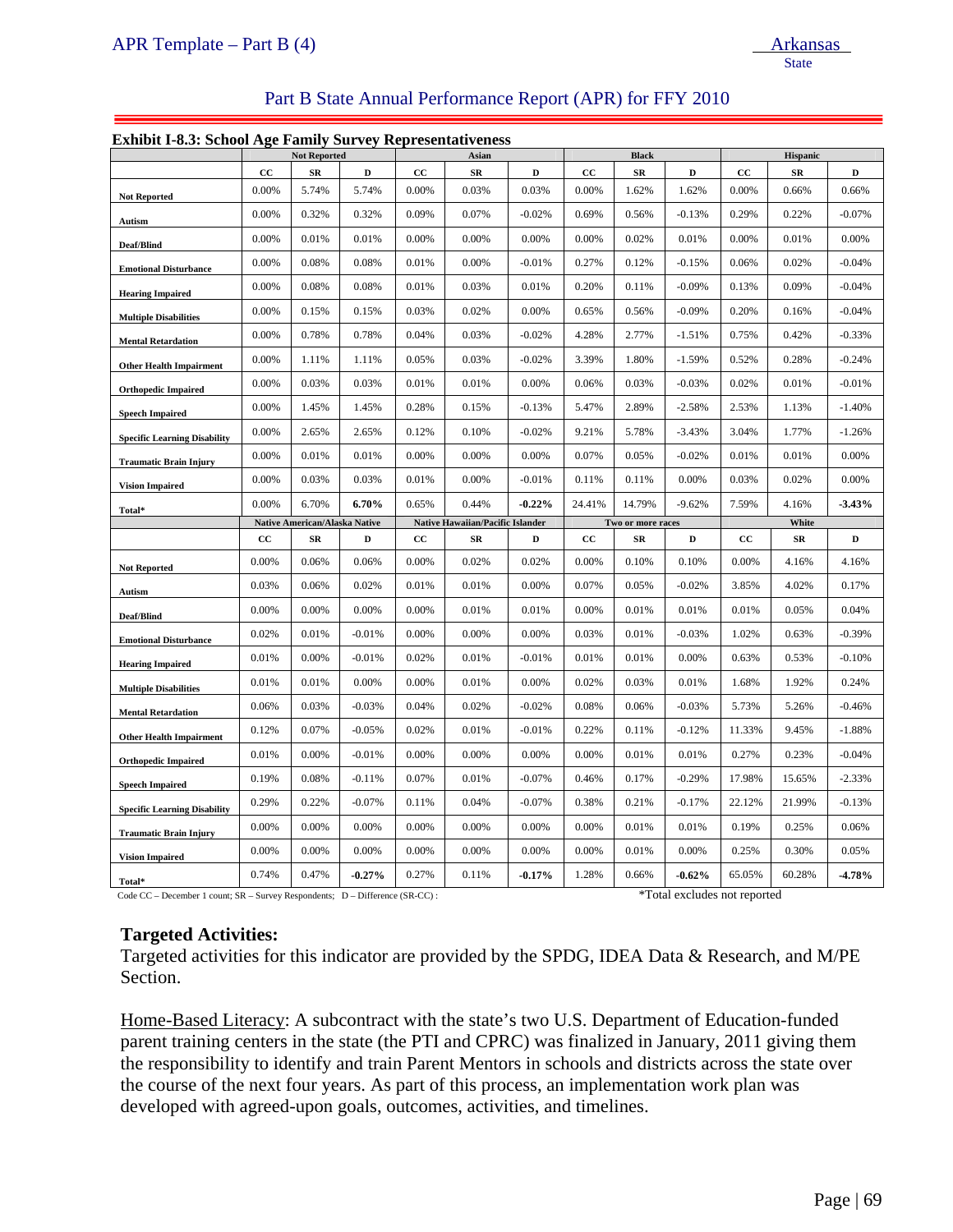# Part B State Annual Performance Report (APR) for FFY 2010

The Home-Based Literacy and PBSS/Social Skills parent training guides are the foundation of the PTI/CPRC training for the next four years. They were developed, field-tested, and used in trainings during Years 3 through 5 of the first Arkansas SIG/SPDG. SPDG staff trained PTI and CPRC staff in February, 2011 on these guides so that these staff members could in turn train Parent Mentors to deliver the same training to parents in targeted schools across Arkansas. The schools were chosen based on their AYP school improvement status as well as performance on special education indicators.

Survey Participation: The ADE-SEU continued to use parent involvement surveys and results to evaluate local preschool and school age performance against state targets. In an attempt to increase the overall participation of parents, the ADE-SEU provided LEAs and EC Programs reminders of the need to survey parents as part of the Annual Review Conferences. Further, the IDEA Data  $\&$ Research Office dedicated the February 2011 newsletter to the family survey protocol. LEAs were reminded of their responsibilities in the collection and submitting of data, including deadlines, during web conferences held in August, November, and May.

Family Outcomes Report: The Arkansas IDEA Data & Research Office, in cooperation with the M/PE Section, analyzed the family survey results from 2010-11 and issued a report to each LEA and EC Program. The information assisted LEAs and EC Programs with enhancing their service delivery and interaction with family members.

Data Collection: LEAs conduct the data collection for this indicator throughout the school year. Surveys can be accessed online year round or LEAs can request scan forms from the IDEA Data & Research Office. The embedded scan form questionnaire allows parents who were unable to attend their child's Annual Review Conference to respond without needing internet access. Further, scan forms provide options for parents (1) attending an Annual Review Conference in a location where internet access is unavailable or (2) who are uncomfortable with using a computer.

Monitoring: As part of the monitoring process, M/PE staff review student folders for documentation that LEAs are offering parents/guardians the opportunity to participate in the survey annually. If the LEA (1) failed to offer parents the opportunity to participate in the survey or (2) had a zero response rate, the LEA was required to develop and implement strategies and activities to improve family participation and representation which were included in the LEA's ACSIP or deficiency plan.

The Arkansas Local Education Agency Resource Network (AR-LEARN): AR-LEARN continued to expand its assistance to LEAs in meeting the challenges of providing quality special education services to address the needs of students. More than 1,000 teachers and administrators participated in workshops offered by AR-LEARN. AR-LEARN workshops addressed 13 of APR indicators.

AR-LEARN Workshops: Many workshops offered by AR-LEARN were open to parents and parent liaison participants. These workshops included: *Using the VB-MAPP to Guide an Intervention Program for children with Autism* and *Feeding Issues*.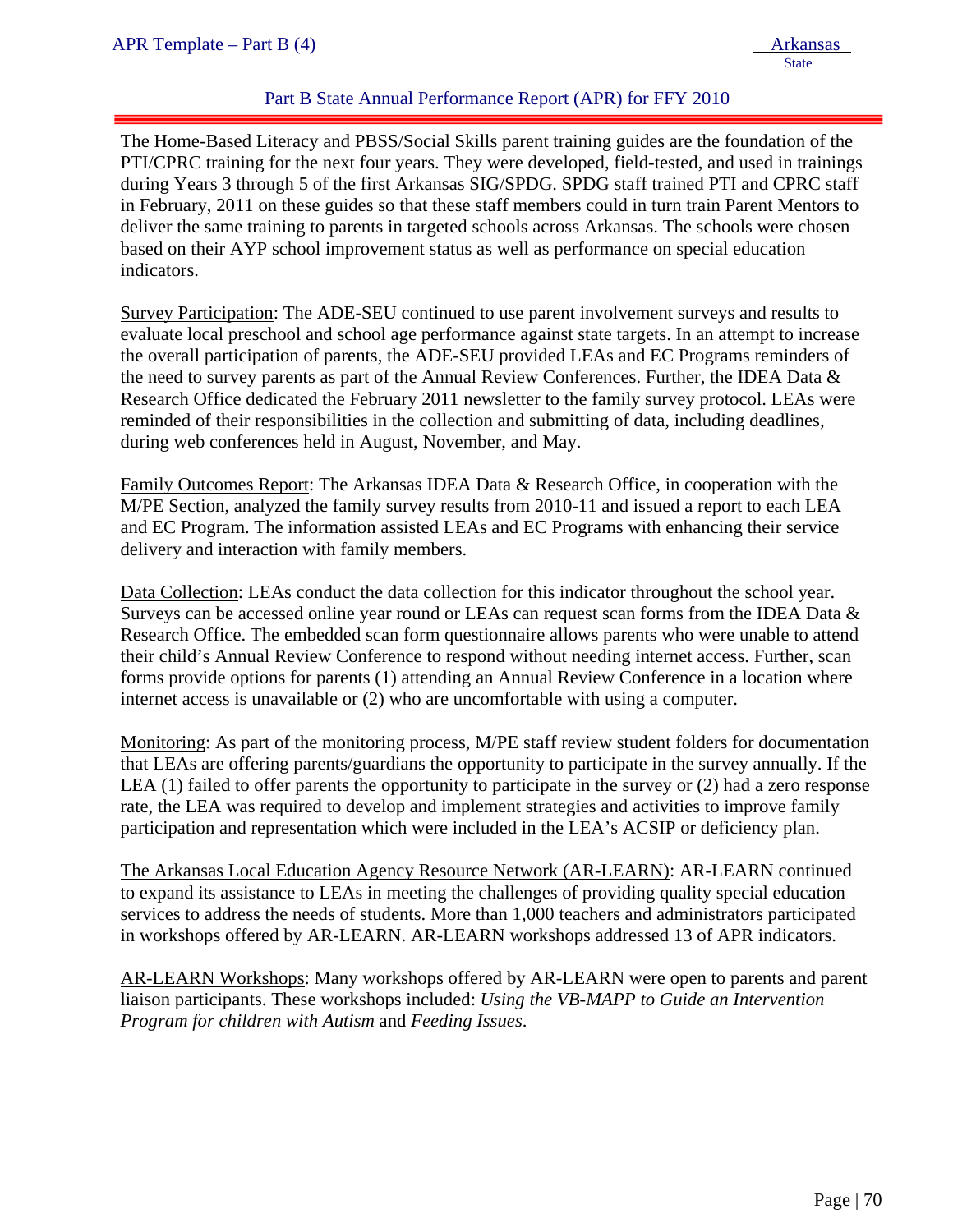# **Revisions, with Justification, to Proposed Targets/Improvement Activities/Timelines/ Resources for FFY 2010:**

No changes were made to the proposed targets. Revisions to improvement activities, timelines, and resources for FFY 2010 were updated in the SPP to reflect activities undertaken across the State. See pages 116-117 in the SPP.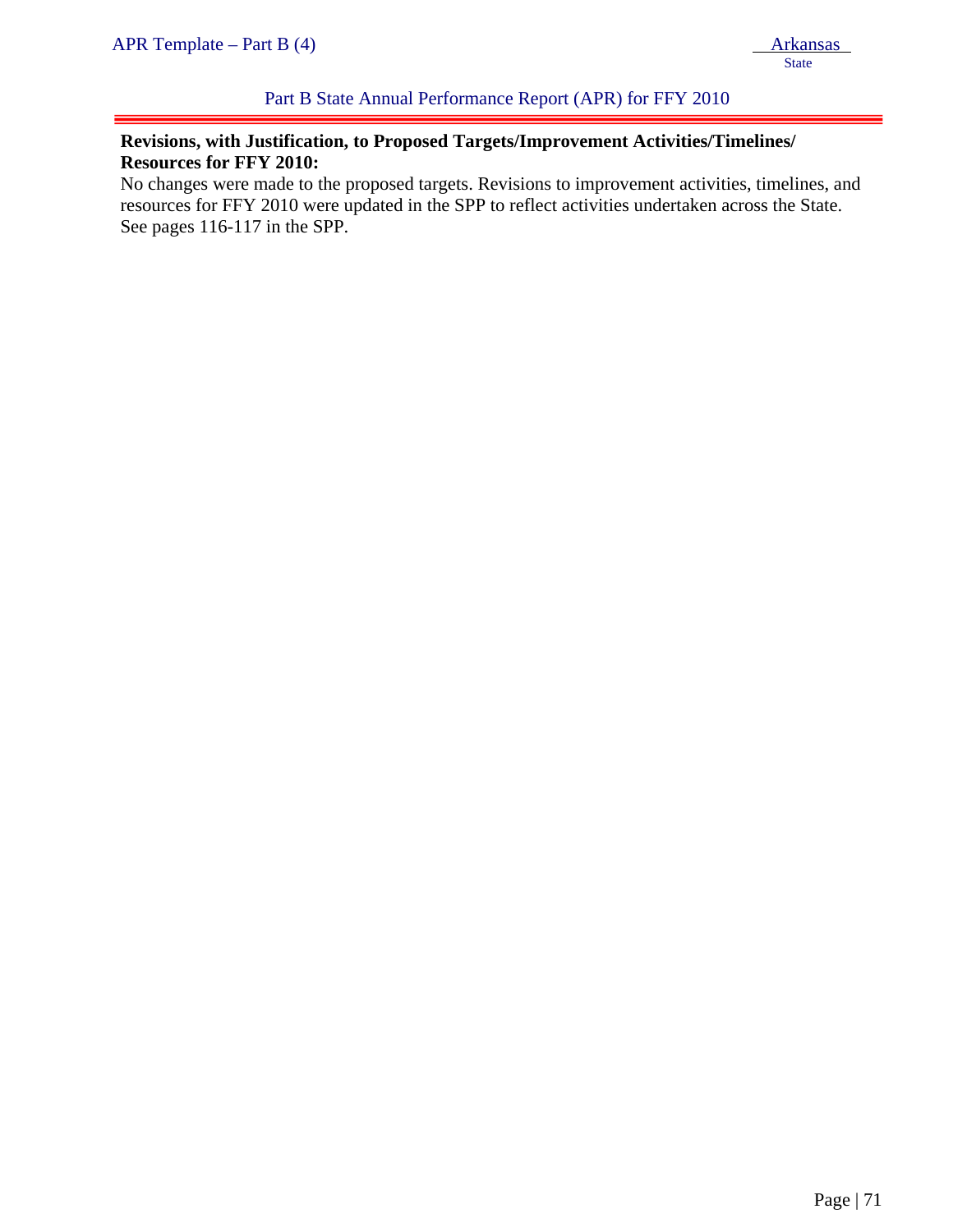Part B State Annual Performance Report (APR) for FFY 2010

# **Monitoring Priority: Disproportionality**

## **Indicator 09: Disproportionality**

Percent of districts with disproportionate representation of racial and ethnic groups in special education and related services that is the result of inappropriate identification (20 U.S.C.  $1416(a)(3)(C)$ 

#### **Measurement:**

ļ

Percent  $=$   $[$   $|$   $\#$  of districts with disproportionate representation of racial and ethnic groups in special education and related services that is the result of inappropriate identification) divided by the (# of districts in the State)] times 100.

Include State's definition of "disproportionate representation."

Based on its review of the 618 data for FFY 2010, describe how the State made its annual determination that the disproportionate representation it identified (consider both over- and underrepresentation) of racial and ethnic groups in special education and related services was the result of inappropriate identification as required by  $\S$ §300.600(d)(3) and 300.602(a), e.g., using monitoring data; reviewing policies, practices and procedures, etc. In determining disproportionate representation, analyze data, for each district, for all racial and ethnic groups in the district, or all racial and ethnic groups in the district that meet a minimum 'n' size set by the State. Report on the percent of districts in which disproportionate representation of racial and ethnic groups in special education and related services is the result of inappropriate identification, even if the determination of inappropriate identification was made after the end of the FFY 2010 reporting period, i.e., after June 30, 2011. If inappropriate identification is identified, report on corrective actions taken.

#### Disproportionality/Over- and Under-Representation

# **Identification –All Disabilities**

In order to demonstrate educational equity, relative to opportunity, services, and decision-making, the racial composition of students receiving special education services in a school district should be proportionally similar to the composition of students in the district. Thus, it is important to ensure that these students in a school district are not disproportionately represented in special education in contrast with other students in the district.

To identify disproportionate race/ethnic representation, Arkansas uses Westat's Risk Ratio application. However, the State has applied its own criteria in applying the risk ratio.

#### **Over- and Under-Representation**

A risk ratio methodology was used to determine if a district has disproportionate representation. District enrollment and special education child count data were examined and adjusted according to the following criteria.

1. Using the December 1 child count for the selected year, students were identified if they were receiving services in a private residential treatment program. These students were removed from the special education child count numbers and the district October 1 enrollment numbers for the selected year. The reason for excluding students in private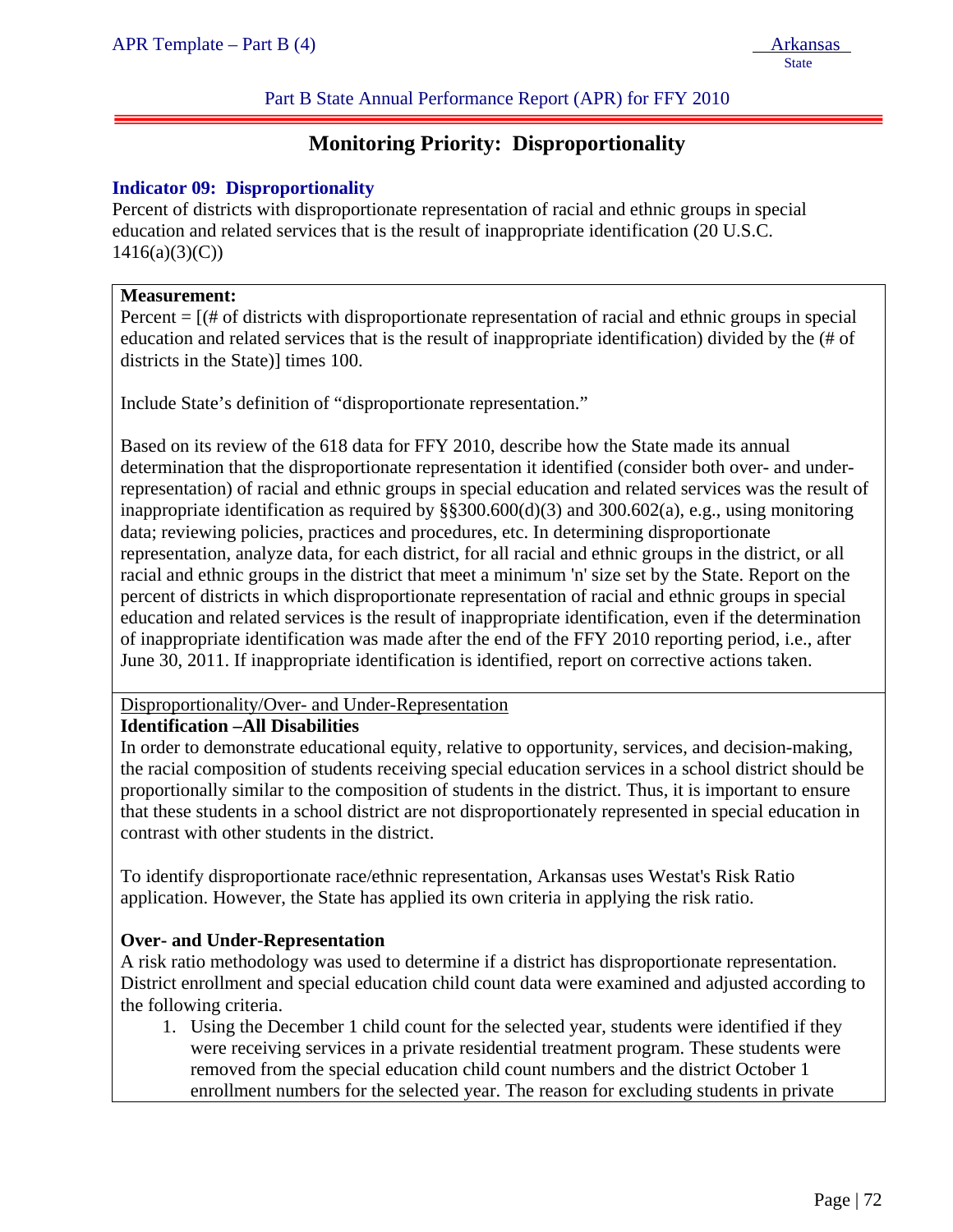# Part B State Annual Performance Report (APR) for FFY 2010

residential treatment facilities is in the State rules governing private residential treatment facilities. These rules state that a student belongs to the district where the facility is located; therefore, enrollment of such students artificially increases the district's special education child count and district wide enrollment.

- 2. After the October 1 enrollment and December 1 child count have been adjusted for private residential treatment students, weighted risk ratios were generated. Both risk ratios and weighted risk ratios are examined and the lowest value is selected as the districts risk for a particular race.
- 3. Some risk ratios are considered invalid if (1) the district enrollment of a racial/ethnic group is less than 5% or more than 95% of the district's enrollment or (2) the number of students in the district's child count is equal or less than 40.

Once adjusted under the above criteria, Disproportionate Representation is defined as a district that has risk ratios greater than 4.00 and less than the inverse 0.25 for over-representation and underrepresentation, respectively.

In 2010-11, 18 districts with an "N" size less than 40 were excluded from being identified for this indicator. Additionally, numerous districts were excluded using the 5% or 95% criteria for specific racial or ethnic categories. Zero districts were excluded from all categories. Exhibit I-9.1 provides the count of districts excluded per racial/ethnic category.

|                     | Exhibit I-9.1 Number of LEAs Excluded Based on the 5% and 95% of Enrollment Criteria |         |         |         |                            |         |                 |         |                         |         |         |         |                    |          |
|---------------------|--------------------------------------------------------------------------------------|---------|---------|---------|----------------------------|---------|-----------------|---------|-------------------------|---------|---------|---------|--------------------|----------|
| American<br>Indian/ |                                                                                      |         |         |         | <b>Native</b><br>Hawaiian/ |         |                 |         |                         |         |         |         |                    |          |
|                     | <b>Alaskan Native</b>                                                                |         | Asian   |         | <b>Black</b>               |         | <b>Hispanic</b> |         | <b>Pacific Islander</b> |         |         | White   | <b>Two or More</b> |          |
|                     | $< 5\%$                                                                              | $>95\%$ | $< 5\%$ | $>95\%$ | $< 5\%$                    | $>95\%$ | $< 5\%$         | $>95\%$ | $< 5\%$                 | $>95\%$ | $< 5\%$ | $>95\%$ | $< 5\%$            | $>95\%$  |
|                     | 252                                                                                  |         | 249     |         | 143                        |         | 184             |         | 249                     |         |         | 48      | 241                | $\Omega$ |

| <b>FFY</b>                                                                                               | <b>Measurable and Rigorous Target</b>                                                                 |  |  |  |  |  |  |  |
|----------------------------------------------------------------------------------------------------------|-------------------------------------------------------------------------------------------------------|--|--|--|--|--|--|--|
| <b>FFY 2010</b>                                                                                          | Zero (0) percent of districts will have disproportionate representation of racial and                 |  |  |  |  |  |  |  |
|                                                                                                          | ethnic groups in special education and related services as a result of inappropriate                  |  |  |  |  |  |  |  |
|                                                                                                          | identification.                                                                                       |  |  |  |  |  |  |  |
|                                                                                                          | <b>Actual Target Data for FFY 2010:</b>                                                               |  |  |  |  |  |  |  |
|                                                                                                          | Zero (0) percent of districts were identified as having disproportionate representation of racial and |  |  |  |  |  |  |  |
|                                                                                                          | ethnic groups in special education and related services as a result of inappropriate identification.  |  |  |  |  |  |  |  |
|                                                                                                          |                                                                                                       |  |  |  |  |  |  |  |
|                                                                                                          | Number of districts with disproportionate representation of<br><b>Total number of</b>                 |  |  |  |  |  |  |  |
| racial and/or ethnic groups in special education and related<br><b>Percent</b><br>districts in the State |                                                                                                       |  |  |  |  |  |  |  |
| services that is the result of inappropriate identification                                              |                                                                                                       |  |  |  |  |  |  |  |
| 256<br>$0\%$                                                                                             |                                                                                                       |  |  |  |  |  |  |  |

# **Discussion of Improvement Activities Completed and Explanation of Progress or Slippage that Occurred for FFY 2010:**

In 2010-11, Arkansas changed its methodology for Indicator 9 from a state developed method to using the Westat Risk Ratio spreadsheet. Zero LEAs were found to have inappropriate policies, procedures, and practices resulting in disproportionality.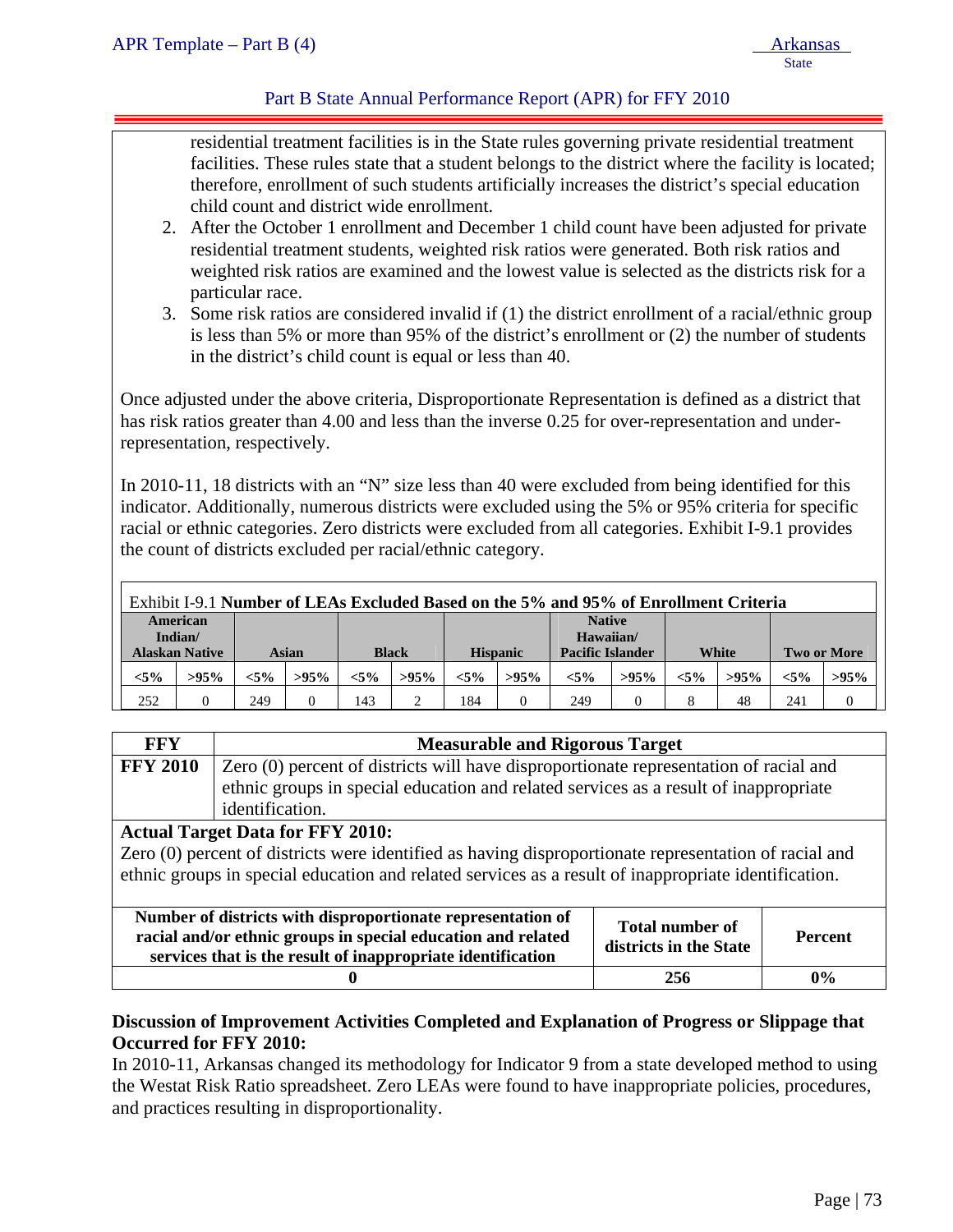# Part B State Annual Performance Report (APR) for FFY 2010

The Disproportionality Self-Assessment is a combination of a state developed document and the National Center for Culturally Responsive Education Systems (NCCRESt) document presented at the 2007 OSEP Leadership Conference. Districts identified for disproportionate representation are required to submit self-assessments. The Disproportionality Self-Assessment is available on the special education website at

http://arksped.k12.ar.us/documents/data\_n\_research/Dispro\_self\_assessment.doc.

The self-assessments and supporting evidence documents were submitted to the ADE-SEU and reviewed by ADE-SEU staff. The district special education supervisor was contacted by phone and/or e-mail for follow up during the review process if components were not addressed or the responses were deemed insufficient. The district was then required to submit written clarification addressing the component(s) in question before the self-assessment review was finalized. Once finalized, the Associate Director's office sent letters informing districts of their status.

For the 2010-11 school year, three (3) of 256 districts were identified with under-representation of racial/ethnic groups and zero districts were identified with over-representation, when applying the State's criteria. The three (3) districts determined to have an under-identification completed and submitted the required self-assessment. Using the risk ratio methodology reduced the number of districts identified to complete the self-assessment significantly.

The ADE-SEU examined the district's Disproportionality Self-Assessment and supporting evidence documents on five procedural areas: intervention, referral, evaluation, placement, and procedural safeguards as well as policies, procedures, and practices specific to disproportionality. The verification process resulted in zero (0) percent of districts having disproportionate representation of racial and ethnic groups in special education and related services as a result of inappropriate identification.

#### **Targeted Activities:**

Improvement activities undertaken in 2010-11 for this indicator included:

- The ADE-SEU M/PE Section continued to implement the protocol for identifying inappropriate policies, procedures, and practices.
- The ADE-SEU M/PE Section continued to use a district disproportionality self-assessment in the monitoring process for the identification of inappropriate policies, procedures, and practices leading to disproportionality.
- The IDEA Data & Research Office worked with the Associate Director of Special Education and the educational consultant reviewing the self-assessments to update the disproportionality self-assessment to insure all necessary components were included in the document.
- The ADE-SEU continued to monitor districts for disproportionate representation using data reviews and analysis including child count and the monitoring priority indicators on the Monitoring Profiles.
- The IDEA Data & Research Office worked with the Associate Director of Special Education to revise the disproportionality calculations by reviewing multiple methodologies. The methodology was changed to the risk- and weighted risk –ratios with post-analysis criteria applied.
- SPDG staff continued to work with the ADE Professional Development Office/Smart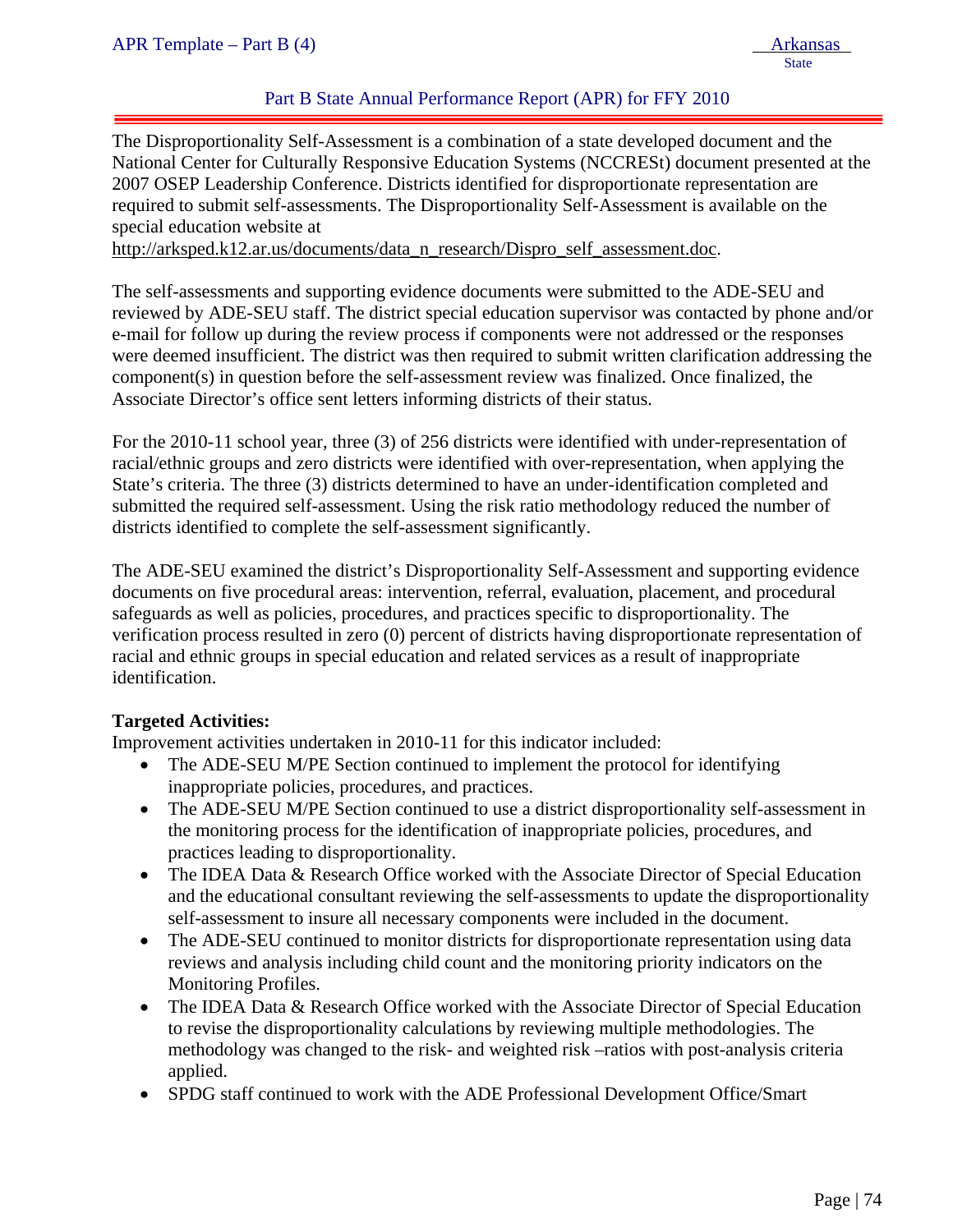# Part B State Annual Performance Report (APR) for FFY 2010

Accountability Initiative to provide a series of professional development/trainings on school leadership, strategic planning, and organizational development, RtI/Closing the Achievement Gap (CTAG—the state's RtI process) and Positive Behavioral Support Systems. This professional development was provided primarily through compressed interactive video (CIV).

#### **Revisions, with Justification, to Proposed Targets/Improvement Activities/Timelines/Resources for FFY 2010:**

No revisions were made to the proposed targets. Improvement activities, timelines, or resources were updated to reflect activities across the State. See pages 119-120 and 123-124 in the SPP.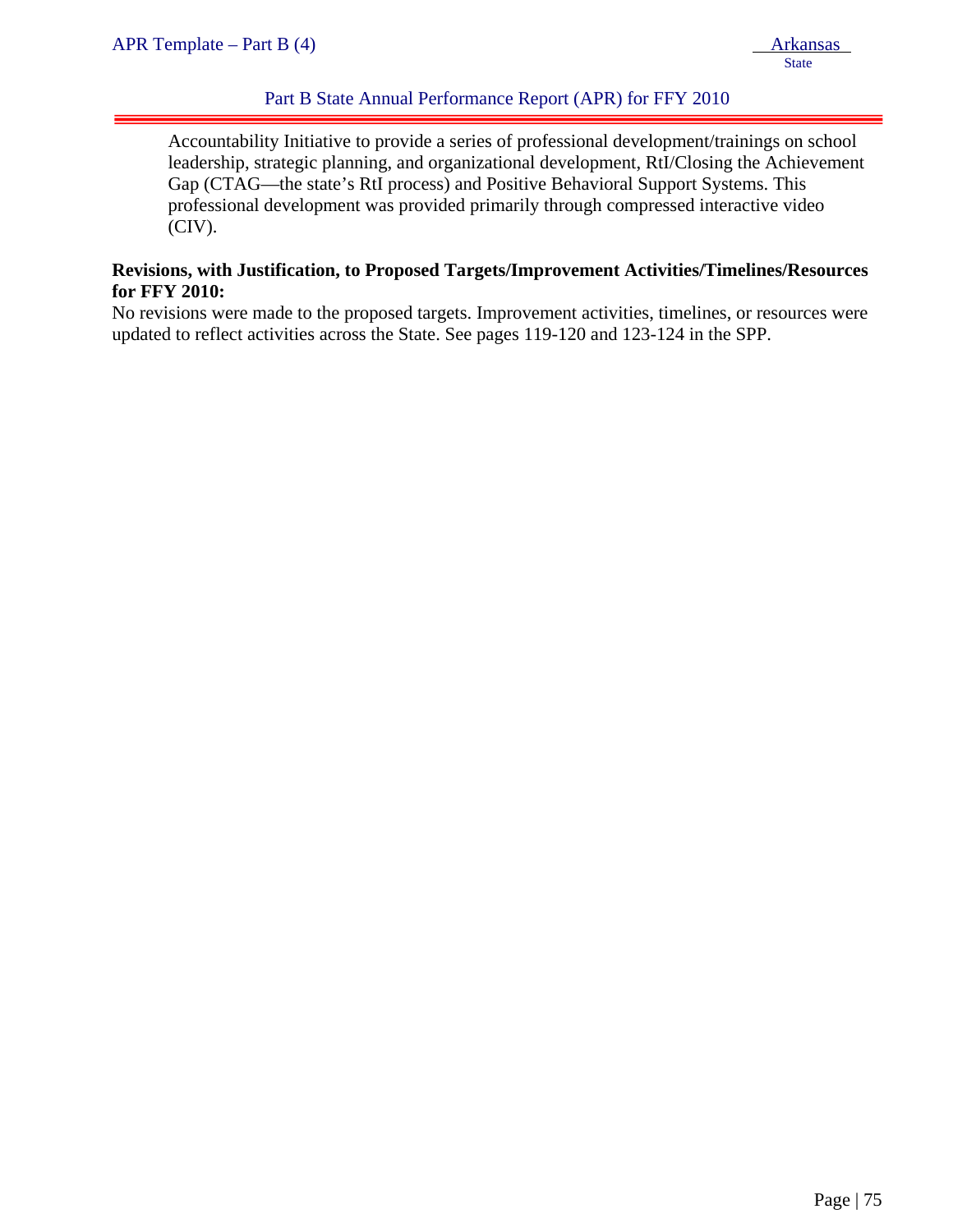Part B State Annual Performance Report (APR) for FFY 2010

# **Monitoring Priority: Disproportionality**

#### **Indicator 10: Disproportionality—Child with a Disability**

Percent of districts with disproportionate representation of racial and ethnic groups in specific disability categories that is the result of inappropriate identification  $(20 \text{ U.S.C. } 1416(a)(3)(C))$ 

#### **Measurement:**

ļ

Percent  $=$   $[$   $|$   $\#$  of districts with disproportionate representation of racial and ethnic groups in specific disability categories that is the result of inappropriate identification) divided by the (# of districts in the State)] times 100. Include State's definition of "disproportionate representation."

Based on its review of the 618 data for FFY 2009, describe how the State made its annual determination that the disproportionate representation it identified (consider both over- and underrepresentation) of racial and ethnic groups in specific disability categories was the result of inappropriate identification as required by  $\S$ §300.600(d)(3) and 30.602(a), e.g., using monitoring data; reviewing policies, practices and procedures, etc. In determining disproportionate representation, analyze data, for each district, for all racial and ethnic groups in the district, or all racial and ethnic groups in the district that meet a minimum 'n' size set by the State. Report on the percent of districts in which disproportionate representation of racial and ethnic groups in specific disability categories is the result of inappropriate identification, even if the determination of inappropriate identification was made after the end of the FFY 2009, i.e., after June 30, 2010. If inappropriate identification is identified, report on corrective actions taken.

To identify disproportionate racial and/or ethnic representation by disability category, Arkansas uses Westat's Weighted Risk Ratio application. However, the State has applied its own criteria in applying the weighted risk ratio.

#### **Over- and Under-Representation in a Disability Category**

There are six disability categories that must be examined under Indicator 10: Autism, Emotional Disturbance, Mental Retardation, Other Health Impairments, Specific Learning Disabilities, and Speech Language Impairment. A risk ratio methodology was used to determine if a district has disproportionate representation within the six disabilities. However, the district enrollment and special education child count data were examined and adjusted according to the following criteria.

- 1. Using the December 1 child count for the selected year, students were identified if they were receiving services in a private residential treatment program. These students were removed from the special education child count numbers and the district October 1 enrollment numbers for the selected year. The reason for excluding students in private residential treatment facilities is found in the State rules governing private residential treatment facilities. These rules state that a student belongs to the district where the facility is located; therefore, enrollment of such students artificially increases the district's special education child count and district wide enrollment.
- 2. After the October 1 enrollment and December 1 child count have been adjusted for private residential treatment students, risk ratios were generated for each of the six disability categories.
- 3. Further, risk ratios were considered invalid if (1) the district enrollment of a racial or ethnic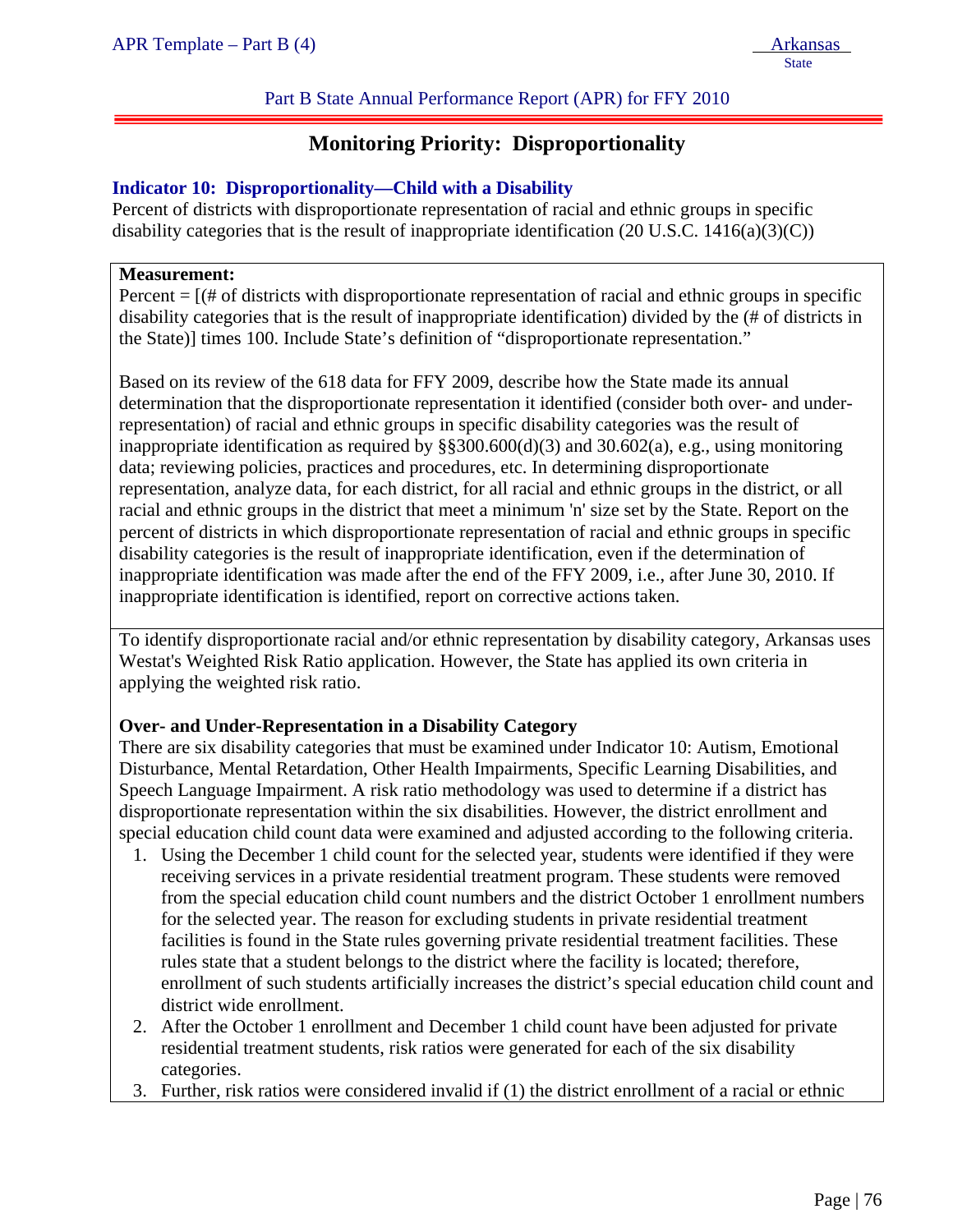# Part B State Annual Performance Report (APR) for FFY 2010

group is less than 5% or (2) the number of students in a disability category was below 40. The 5% criterion falls in line with Indicator 9 and an "n" of 40 is the same number used for adequate yearly progress (AYP) subgroups.

Once adjusted with the above criteria, weighted risk ratios greater than 4.00 and less than the inverse 0.25 were considered an over-representation and under-representation, respectively.

In 2010-11, 18 districts with an "N" size less than 40 were excluded from being identified for this indicator. Additionally, numerous districts were excluded using the 5% criteria for specific racial or ethnic categories. Zero districts were excluded from all categories. Exhibit I-10.1 provides the count of districts excluded per racial/ethnic category.

| <b>Exhibit I-10.1 Number of LEAs Excluded Based on the 5% of Enrollment Criteria</b> |       |              |                 |                         |       |                    |  |
|--------------------------------------------------------------------------------------|-------|--------------|-----------------|-------------------------|-------|--------------------|--|
| American                                                                             |       |              |                 | <b>Native</b>           |       |                    |  |
| Indian/                                                                              |       |              |                 | Hawaiian/               |       |                    |  |
| <b>Alaskan Native</b>                                                                | Asian | <b>Black</b> | <b>Hispanic</b> | <b>Pacific Islander</b> | White | <b>Two or More</b> |  |
| 252                                                                                  | 249   | 143          | 184             | 249                     |       | 241                |  |

| FFY                                                                                                      | <b>Measurable and Rigorous Target</b>                                                           |  |  |  |  |  |
|----------------------------------------------------------------------------------------------------------|-------------------------------------------------------------------------------------------------|--|--|--|--|--|
| <b>FFY 2010</b><br>Zero (0) percent of districts will have disproportionate representation of racial and |                                                                                                 |  |  |  |  |  |
|                                                                                                          | ethnic groups in specific disability categories as a result of inappropriate<br>identification. |  |  |  |  |  |

#### **Actual Target Data for FFY 2010:**

Zero (0) percent of districts were identified as having disproportionate representation of racial and ethnic groups in specific disability categories as a result of inappropriate identification.

| Number of districts identified as having disproportionate<br>representation of racial and ethnic groups in specific disability<br>categories as a result of inappropriate identification | Total number of<br>districts in the State | Percent |
|------------------------------------------------------------------------------------------------------------------------------------------------------------------------------------------|-------------------------------------------|---------|
|                                                                                                                                                                                          | 256                                       | $0\%$   |

#### **Discussion of Improvement Activities Completed and Explanation of Progress or Slippage that Occurred for FFY 2010:**

The Disproportionality Self-Assessment is a combination of a state developed document and the National Center for Culturally Responsive Education Systems (NCCRESt) document presented at the 2007 OSEP Leadership Conference. Districts identified for disproportionate representation are required to submit self-assessments. The Disproportionality Self-Assessment is available on the special education website at

http://arksped.k12.ar.us/documents/data\_n\_research/Dispro\_self\_assessment.doc.

The self-assessments and supporting evidence documents were submitted to the ADE-SEU and reviewed by ADE-SEU staff. The district special education supervisor was contacted by phone and/or e-mail for follow up during the review process if components were not addressed or the responses were deemed insufficient. The district was then required to submit written clarification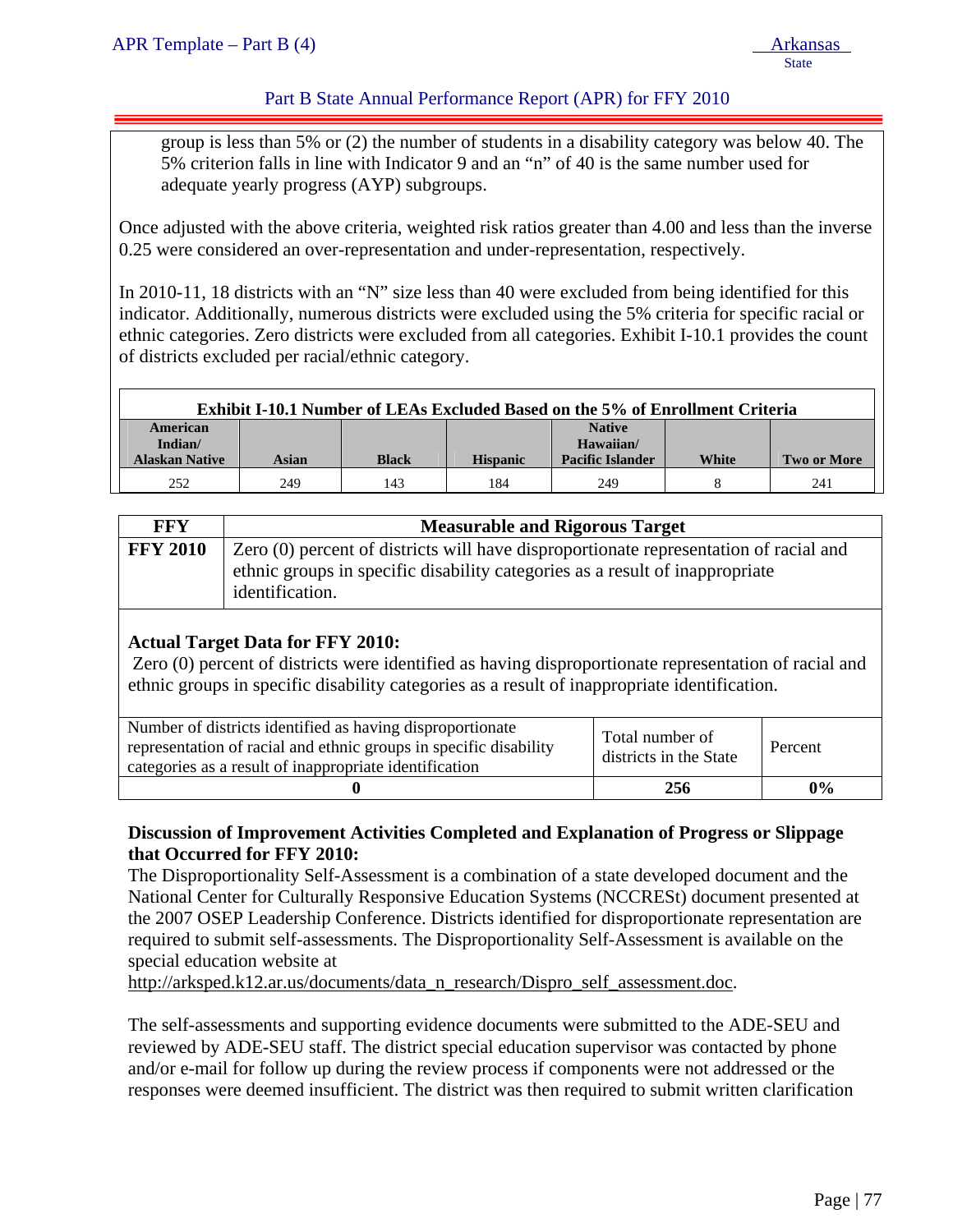# Part B State Annual Performance Report (APR) for FFY 2010

addressing the component(s) in question before the self-assessment review was finalized. Once finalized, the Associate Director's office sent letters informing districts of their status. For the 2010-11 school year, 31 of 256 districts were identified with over- and/or underrepresentation of racial and ethnic groups in specific disability categories when applying the State's criteria to the risk ratios. Districts with risk ratios greater than 4.00 were identified as having overrepresentation and districts with risk ratios lower than 0.25 were identified as having underrepresentation. Risk ratios for under-representation varied from 0.24 to 0.03. The variance in overrepresentation is more widely dispersed, with a low of 4.24 and a high of 7.49.

Each of the 31 identified districts was required to conduct and submitted a self-assessment. The ADE-SEU staff examined the district's Disproportionality Self-Assessment and supporting evidence documents on five procedural areas: intervention, referral, evaluation, placement, and procedural safeguards as well as policies, procedures, and practices specific to disproportionality. The verification process resulted in zero (0) percent of districts having disproportionate representation of racial and ethnic groups in specific disability categories that were the result of inappropriate identification.

As presented in Exhibit I-10.1, data for 2010-11 within the six primary disability categories reveals zero districts are identified as having over- or under-represented students in the racial groups of American Indian or two or more. This is similar to the 2009-10 analysis with American Indian being the only racial group with no over- or under-identification. Students in the racial group of Asian were under-represented in two disability categories, other health impaired and specific learning disability. Students in the racial group of Hawaiian/Pacific Islander were underrepresented in two disability categories, autism and other health impaired. The ethnic group Hispanic was under-represented in three disability categories: emotional disturbance, other health impaired, and specific learning disability, the same categories identified in 2009-10.

The two dominant racial groups in the state are the only two groups found to have overrepresentation, black and white. Students in the racial group of black are over-represented in the disability category of mental retardation in nine districts. Students in the racial group of white are over-represented in four categories: emotional disturbance, mental retardation, other health impaired, and speech language impairment. No over-representation was evident for specific learning disability. Additionally, students in the racial group of white are under-represented in five districts for the disability category of mental retardation, eight districts for specific learning disability, and in one district for speech language impairment.

Exhibits I-10.2 and I-10.3 provide a count of districts with disproportionate representation for specific disability categories by racial and ethnic groups for 2010-11 and 2009-10, respectively.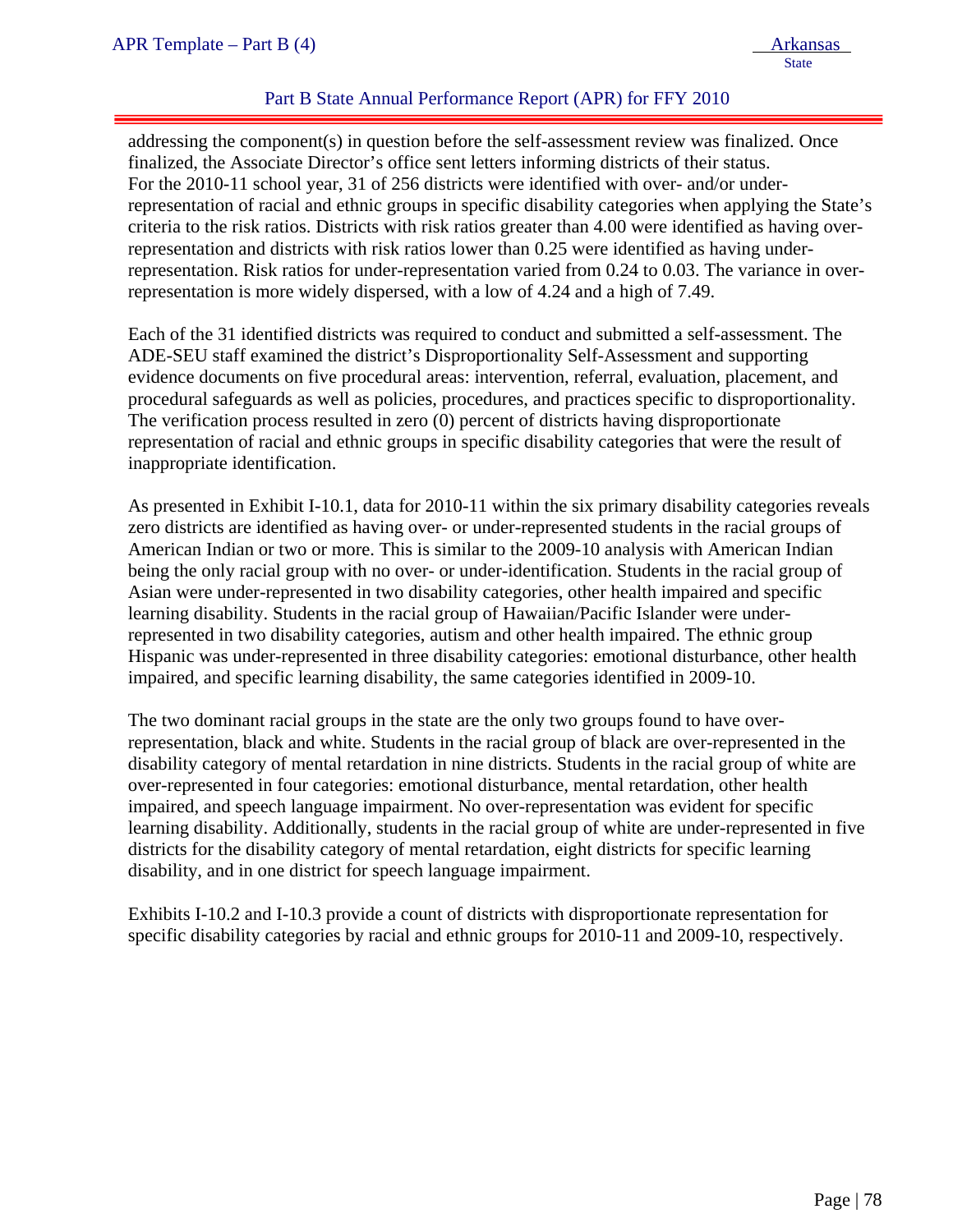# Part B State Annual Performance Report (APR) for FFY 2010

#### **Exhibit I-10.2: District Count of Disproportionate Representation for Specific Disability Categories by Racial and Ethnic Groups, 2010-11**

|                                             |      |               |      | Kacial and Ethnic Groups, 2010-11      |      |                                     |      |                                          |                                                         |       |      |                                    |
|---------------------------------------------|------|---------------|------|----------------------------------------|------|-------------------------------------|------|------------------------------------------|---------------------------------------------------------|-------|------|------------------------------------|
| <b>Disability</b><br>Category<br>Racial and |      | <b>Autism</b> |      | <b>Emotional</b><br><b>Disturbance</b> |      | <b>Mental</b><br><b>Retardation</b> |      | <b>Other Health</b><br><b>Impairment</b> | <b>Specific</b><br><b>Learning</b><br><b>Disability</b> |       |      | <b>Speech</b><br><b>Impairment</b> |
| <b>Ethnic Groups</b>                        | Over | Under         | Over | Under                                  | Over | Under                               | Over | Under                                    | Over                                                    | Under | Over | Under                              |
| <b>Hispanic</b>                             |      |               |      | 2                                      |      |                                     |      | 8                                        |                                                         | 2     |      |                                    |
| American Indian                             |      |               |      |                                        |      |                                     |      |                                          |                                                         |       |      |                                    |
| Asian                                       |      |               |      |                                        |      |                                     |      |                                          |                                                         |       |      |                                    |
| Black (non-Hispanic)                        |      |               |      |                                        | 9    |                                     |      |                                          |                                                         |       |      |                                    |
| Hawaiian/Pacific<br>Islander                |      |               |      |                                        |      |                                     |      |                                          |                                                         |       |      |                                    |
| White (non-Hispanic)                        |      |               | 2    |                                        |      | 5                                   |      |                                          |                                                         | 8     |      |                                    |
| Two or More                                 |      |               |      |                                        |      |                                     |      |                                          |                                                         |       |      |                                    |

#### **Exhibit I-10.3: District Count of Disproportionate Representation for Specific Disability Categories by Racial and Ethnic Groups, 2009-10**

| <b>Disability</b><br>Category<br><b>Racial and</b> |      | <b>Autism</b> |      | <b>Emotional</b><br><b>Disturbance</b> |      | <b>Mental</b><br><b>Retardation</b> |      | <b>Other Health</b><br><b>Impairment</b> | <b>Specific</b><br><b>Learning</b><br><b>Disability</b> |       |      | <b>Speech</b><br><b>Impairment</b> |
|----------------------------------------------------|------|---------------|------|----------------------------------------|------|-------------------------------------|------|------------------------------------------|---------------------------------------------------------|-------|------|------------------------------------|
| <b>Ethnic Groups</b>                               | Over | Under         | Over | Under                                  | Over | Under                               | Over | Under                                    | Over                                                    | Under | Over | Under                              |
| Hispanic                                           |      |               |      | 2                                      |      |                                     |      | 8                                        |                                                         | 2     |      |                                    |
| American Indian                                    |      |               |      |                                        |      |                                     |      |                                          |                                                         |       |      |                                    |
| Asian                                              |      |               |      |                                        |      |                                     |      |                                          |                                                         |       |      |                                    |
| Black (non-Hispanic)                               |      |               |      |                                        | 8    |                                     |      |                                          |                                                         |       |      |                                    |
| Hawaiian/Pacific<br>Islander                       |      |               |      |                                        |      |                                     |      |                                          |                                                         |       |      |                                    |
| White (non-Hispanic)                               |      |               | 2    |                                        |      | 6                                   |      |                                          |                                                         | 9     | 2    |                                    |
| Two or More                                        |      |               |      |                                        |      |                                     |      |                                          |                                                         |       |      |                                    |

#### **Targeted Activities:**

Improvement activities undertaken in 2010-11 for this indicator included:

- The ADE-SEU M/PE Section continued to implement the protocol for identifying inappropriate policies, procedures, and practices.
- The ADE-SEU M/PE Section continued to use a district disproportionality self-assessment in the monitoring process for the identification of inappropriate policies, procedures, and practices leading to disproportionality.
- The ADE-SEU continued to monitor districts for disproportionate representation using data reviews and analysis including child count and the monitoring priority indicators on the Monitoring Profiles.
- The IDEA Data & Research Office worked with the Associate Director of Special Education to revise the disproportionality calculations by reviewing multiple methodologies before making the determination to maintain the existing methodology.
- The IDEA Data & Research Office worked with the Associate Director of Special Education and the educational consultant reviewing the self-assessments to update the disproportionality self-assessment to insure all necessary components were included in the document.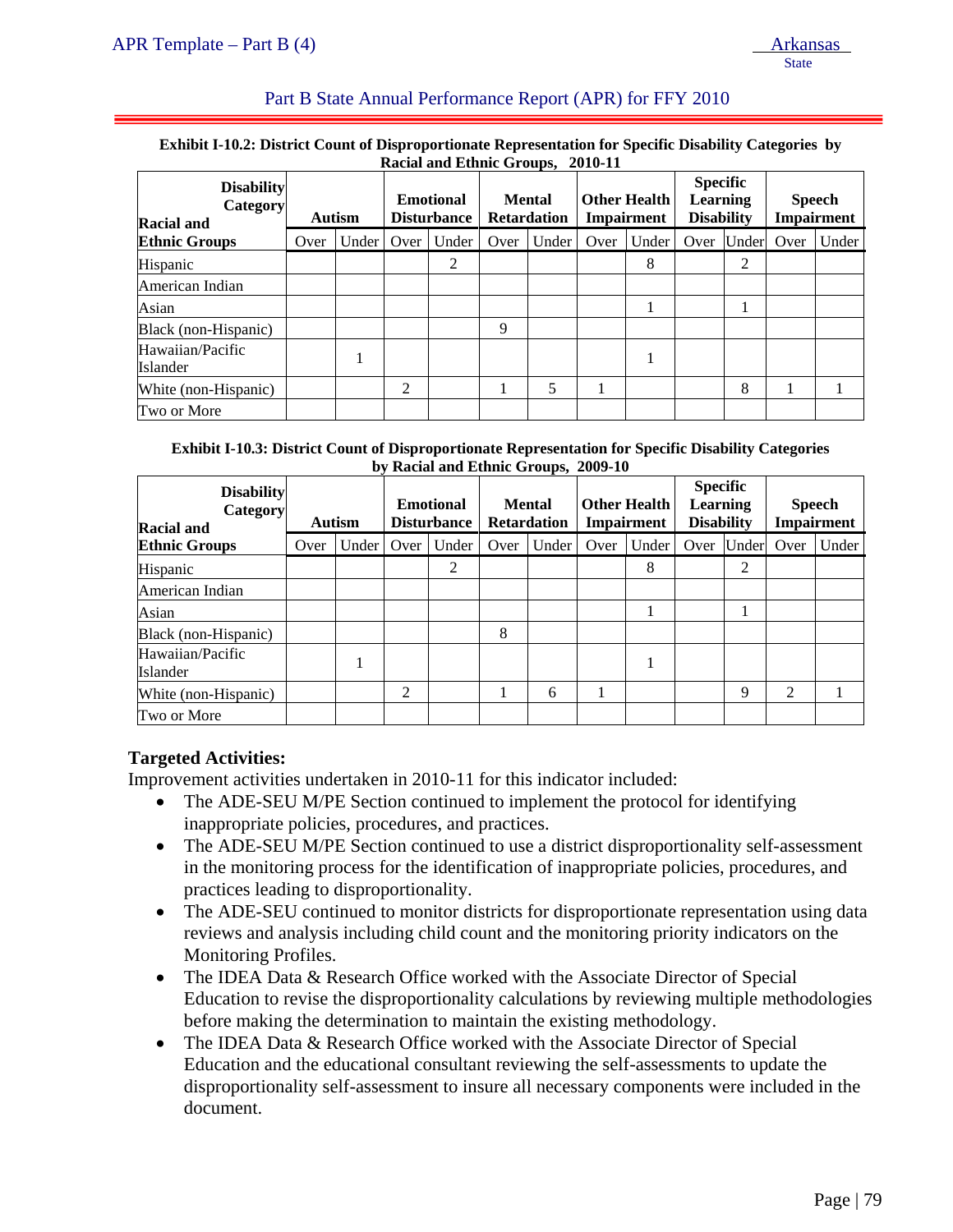# Part B State Annual Performance Report (APR) for FFY 2010

• SPDG staff continued to work with the ADE Professional Development Office/Smart Accountability Initiative to provide a series of professional development/trainings on school leadership, strategic planning, and organizational development, RtI/Closing the Achievement Gap (CTAG—the state's RtI process) and Positive Behavioral Support Systems. This professional development was provided primarily through compressed interactive video (CIV).

# **Revisions, with Justification, to Proposed Targets/Improvement Activities/Timelines/ Resources for FFY 2010:**

No revisions were made to the proposed targets. Improvement activities, timelines, or resources were updated to reflect activities across the State. See page 129-130 in the SPP.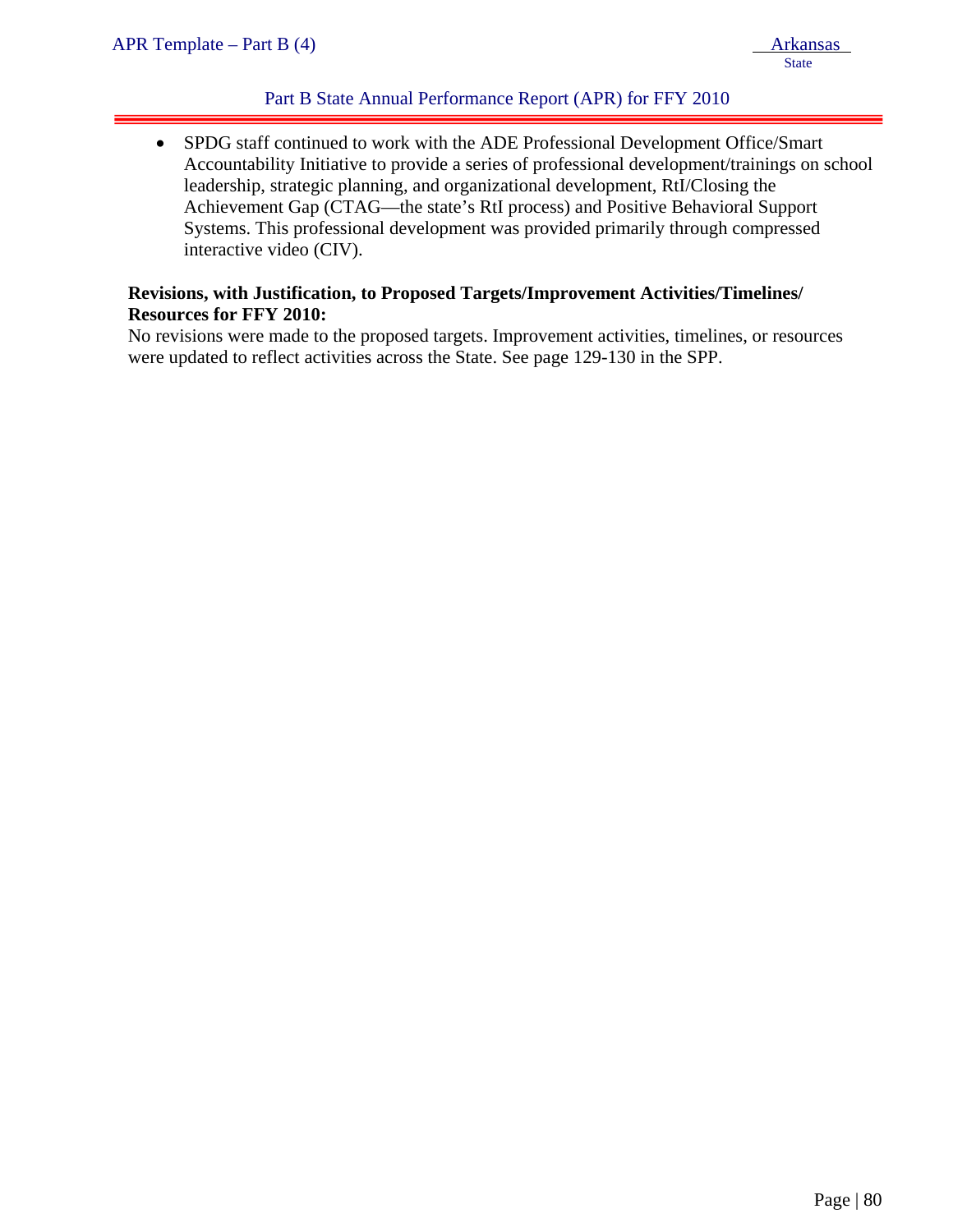Part B State Annual Performance Report (APR) for FFY 2010

# **Monitoring Priority: Effective General Supervision Part B/ Child Find**

# **Indicator 11: Effective General Supervision Part B/Child Find**

Percent of children who were evaluated within 60 days of receiving parental consent for initial evaluation or, if the State establishes a timeframe within which the evaluation must be conducted, within that timeframe.  $(20 U.S.C. 1416(a)(3)(B))$ 

#### **Measurement:**

- a. # of children for whom parental consent to evaluate was received.
- b. # of children whose evaluations were completed within 60 days (or Stateestablished timeline).

Account for children included in "a" but not included in "b". Indicate the range of days beyond the timeline when the evaluation was completed and any reasons for the delays.

Percent =  $[(b)$  divided by (a)] times 100.

| FFY             | <b>Measurable and Rigorous Target</b>                                                                                                                 |
|-----------------|-------------------------------------------------------------------------------------------------------------------------------------------------------|
| <b>FFY 2010</b> | 100% of children with parental consent to evaluate are evaluated within the State<br>established timeline of 60 days (or State established timeline). |

# **Actual Target Data for FFY 2010:**

In 2010-11, 99.41% of children with parental consent to evaluate were evaluated within the State established timeline of 60 days.

*Describe the method used to collect data:* The data for this indicator is collected through the special education referral tracking module in the statewide student management system and via MySped Resource on the special education website for non-education state agencies. The data is collected at the child/student level with specific dates and reasons for missing State established timelines.

|                                                                                                                                                                          | a. Number of children for whom parental consent to evaluate was received                                   | 15.487 |  |  |  |
|--------------------------------------------------------------------------------------------------------------------------------------------------------------------------|------------------------------------------------------------------------------------------------------------|--------|--|--|--|
|                                                                                                                                                                          | b. Number of children whose evaluations were completed within 60 days (or State-<br>established timelines) | 15,396 |  |  |  |
| Percent of children with parental consent to evaluate, who were evaluated within 60 days<br>(or State-established timeline) (Percent = $[(b)$ divided by (a)] times 100) |                                                                                                            |        |  |  |  |

# **Discussion of Improvement Activities Completed and Explanation of Progress or Slippage that Occurred for FFY 2010:**

In 2010-11, there were 15,487 children with parental consent to evaluate who were evaluated. The number of children evaluated within the State's 60-day timeline was 15,396 or 99.41%, an improvement from the 2009-10 rate of 99.00%. Of the 15,236 children, 4,172 or 27.10% were determined not eligible, while 11,224 or 72.90% were determined eligible. There were 91 children whose evaluations exceeded the 60 day timeline, an improvement from the 154 children reported in 2009-10. A verification of the 91 children showed 72 (79.12%) were determined eligible and 19 (20.88%) were found not eligible. The number of days beyond the 60-day timeline varied from 1 to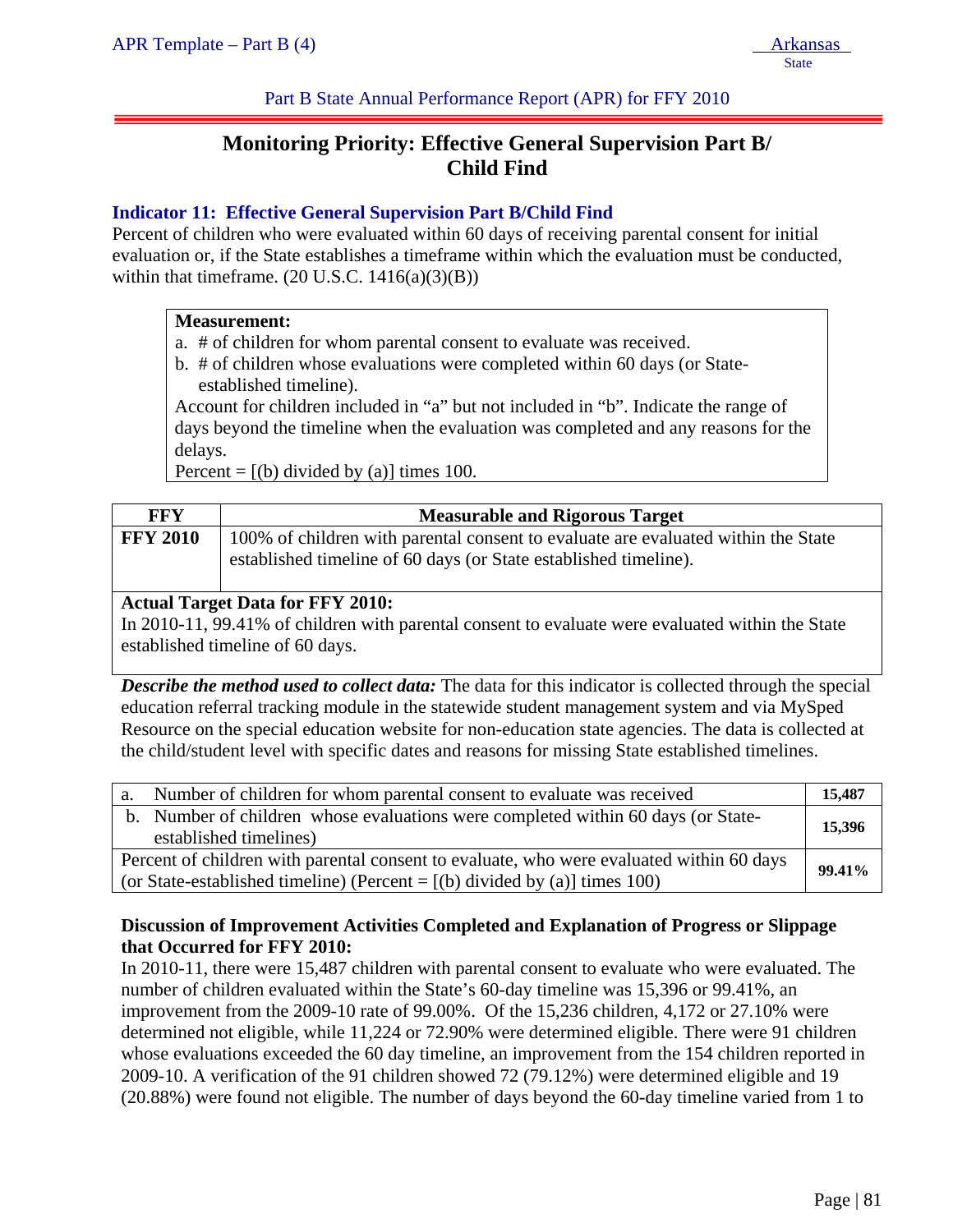#### Part B State Annual Performance Report (APR) for FFY 2010

37 days for students who were later found not eligible and 1 to 70 days for students found eligible. Reasons for exceeding the 60-day timeline included team error and contractor availability.

A root cause analysis of this indicator identified two key issues: (1) LEA team errors such as timeline calculations, and (2) availability of contracted evaluators. Arkansas regulations do not provide any exceptions for weekends, holidays, or school breaks including summer. State timelines are based on calendar days, not business days. The root cause analysis reflects this difficulty of LEAs to meet timelines during these non-school periods. In addition, Arkansas has many small districts which utilize contracted services. In discussions with LEAs the ADE-SEU has recommended a contractual statement which would address the contractor's responsibility related to timelines and the repercussions to the LEAs when timelines are missed.

Additionally, as of November 30, 2011 using current year data (statewide data system), verification of the correction of noncompliance did not yield any evidence of continuing noncompliance. Verification for LEAs where data was not available will be conducted in March 2012.

#### **Targeted Activities:**

Targeted activities undertaken during 2010-11 to improve the results for this indicator included activities of the IDEA Data & Research Office, Grants and Data Management Section, and the M/PE Section.

IDEA Data & Research Office: Activities of the IDEA Data & Research Office and Grants and Data Management Section included:

- Increasing the business rules in APSCN and MySped Resource
- Web-based and face-to-face training for the DHS-DDS 3-5 programs on using the MySped Resource DHS-DDS Application
- Web-based and face-to-face training for co-ops, school districts, and ADE-SEU staff on using the special education module in APSCN
- Web-based trainings and workshops on how to submit and review the required data elements
- Analysis of the timely evaluation data
- Hosting the Special Education Data Summit in June, 2011 in Little Rock

Monitoring/Program Effectiveness: Activities of the M/PE Section of the ADE-SEU included student file audits to ensure LEAs were meeting regulatory timelines. Districts failing to meet timelines were given a noncompliance citation requiring submission of a corrective action plan (CAP) to ensure correction of noncompliance as soon as possible and no later than one year following written notice. The SEA supervisor assigned to the LEA assisted in the development of the plan and verified corrections through submitted documentation, database review or on-site visits.

Interagency Collaboration: Activities conducted with the Department of Human Services/Division of Developmental Disability Services (DHS-DDS) Children Services Section included:

- General Supervision guidelines were implemented by the ADE-SEU concerning the oversight of the Developmental Day Treatment Service Clinics (DDTSC) serving children with disabilities ages 3-5.
- Quarterly meetings were conducted between the two agencies. These meetings included the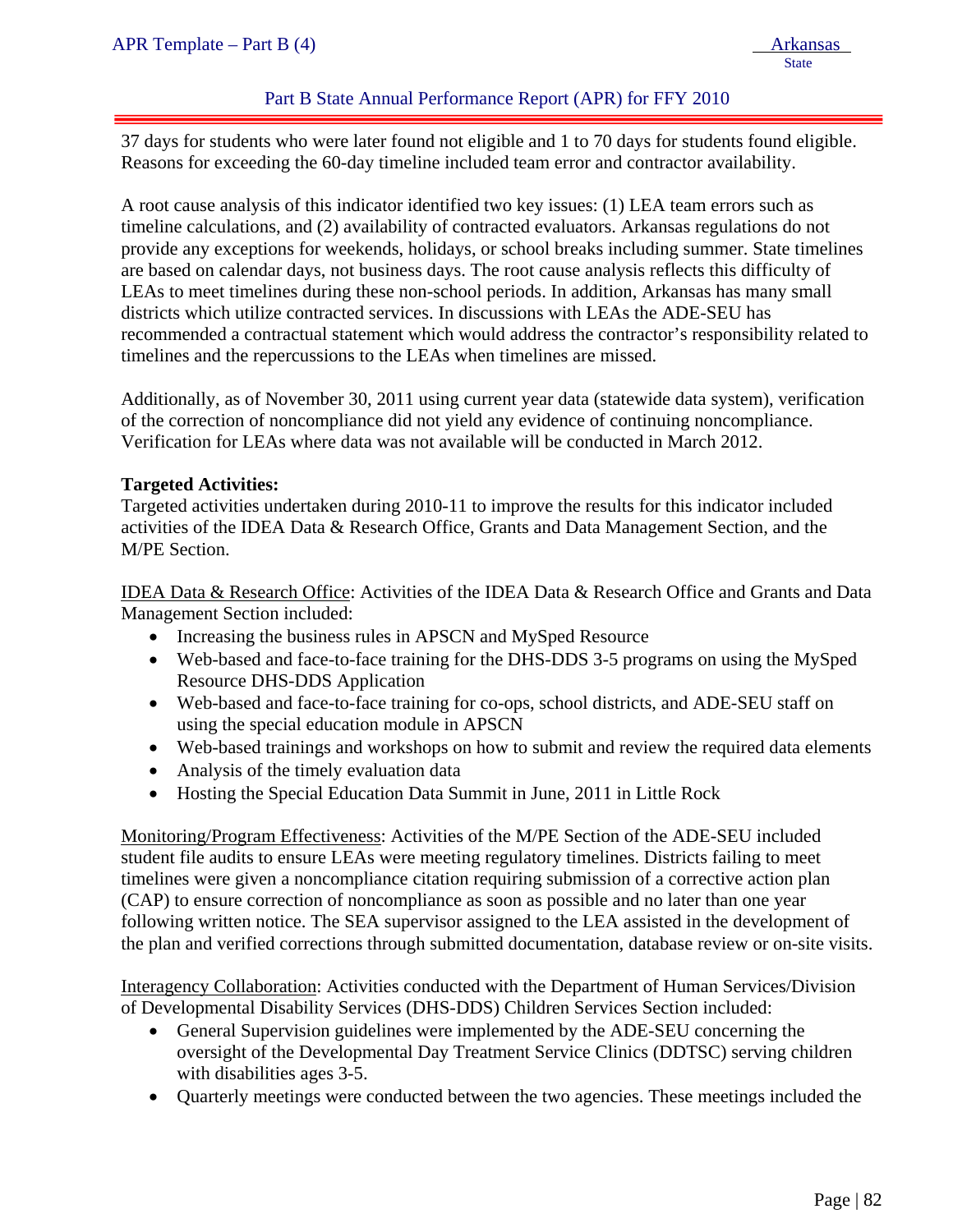# Part B State Annual Performance Report (APR) for FFY 2010

ADE-SEU 619 Coordinator, the Director of IDEA Data & Research, the ADE-SEU Finance Administrator, and DHS-DDS staff including Part C Staff.

The DDTSC programs were monitored, utilizing a new monitoring protocol and placed on a three-year monitoring cycle. The ADE-SEU 619 Coordinator assisted in the training and participated with the DHS-DDS/Children Services Staff in the monitoring of these programs.

The Arkansas Local Education Agency Resource Network (AR-LEARN): AR-LEARN continued to expand its assistance to LEAs in meeting the challenges of providing quality special education services to address the needs of students. More than 1,000 teachers and administrators participated in workshops offered by AR-LEARN. AR-LEARN workshops addressed 13 of APR indicators.

The Dirty Dozen: Twelve Legal Pitfalls IEP Teams: This session highlighted common mistakes, particularly those that may be fatal to a school's legal position, and strategies for avoiding these mistakes were explored. There were 128 participants.

Understanding the Complex Presentation of ASD: This professional development session included information on the etiological theory for autism consistent with promising genetic findings and the research on behavioral intervention. Special emphasis was placed on the importance of an objective, unified approach to measurement such as that provided by the ADI and ADOS. The presenter focused on how these assessments break down the complexities of autism into smaller behavioral units that are more easily identified and understood. Differentiating among these behavioral units provides clarity for conceptualizing behaviors associated with this complex developmental disorder. There were 153 participants.

# **Correction of FFY 2009 Findings of Noncompliance (if State reported less than 100% compliance):**

Level of compliance (actual target data) State reported for FFY 2009 for this indicator: 99.00%

| 1. Number of findings of noncompliance the State made during FFY 2009<br>(the period from July 1, 2009 through June 30, 2010)                                   | 53 |
|-----------------------------------------------------------------------------------------------------------------------------------------------------------------|----|
| 2. Number of FFY 2009 findings the State verified as timely corrected<br>(corrected within one year from the date of notification to the LEA of the<br>finding) | 53 |
| 3. Number of FFY 2009 findings not verified as corrected within one year<br>$[(1)$ minus $(2)]$                                                                 | 0  |

#### **Correction of FFY 2009 Findings of Noncompliance Not Timely Corrected (corrected more than one year from identification of the noncompliance):**

| 4. Number of FFY 2009 findings not timely corrected (same as the number<br>from $(3)$ above)                                 |  |
|------------------------------------------------------------------------------------------------------------------------------|--|
| 5. Number of FFY 2009 findings the State has verified as corrected beyond<br>the one-year timeline ("subsequent correction") |  |
| 6. Number of FFY 2009 findings <u>not</u> verified as corrected $[(4)$ minus (5)                                             |  |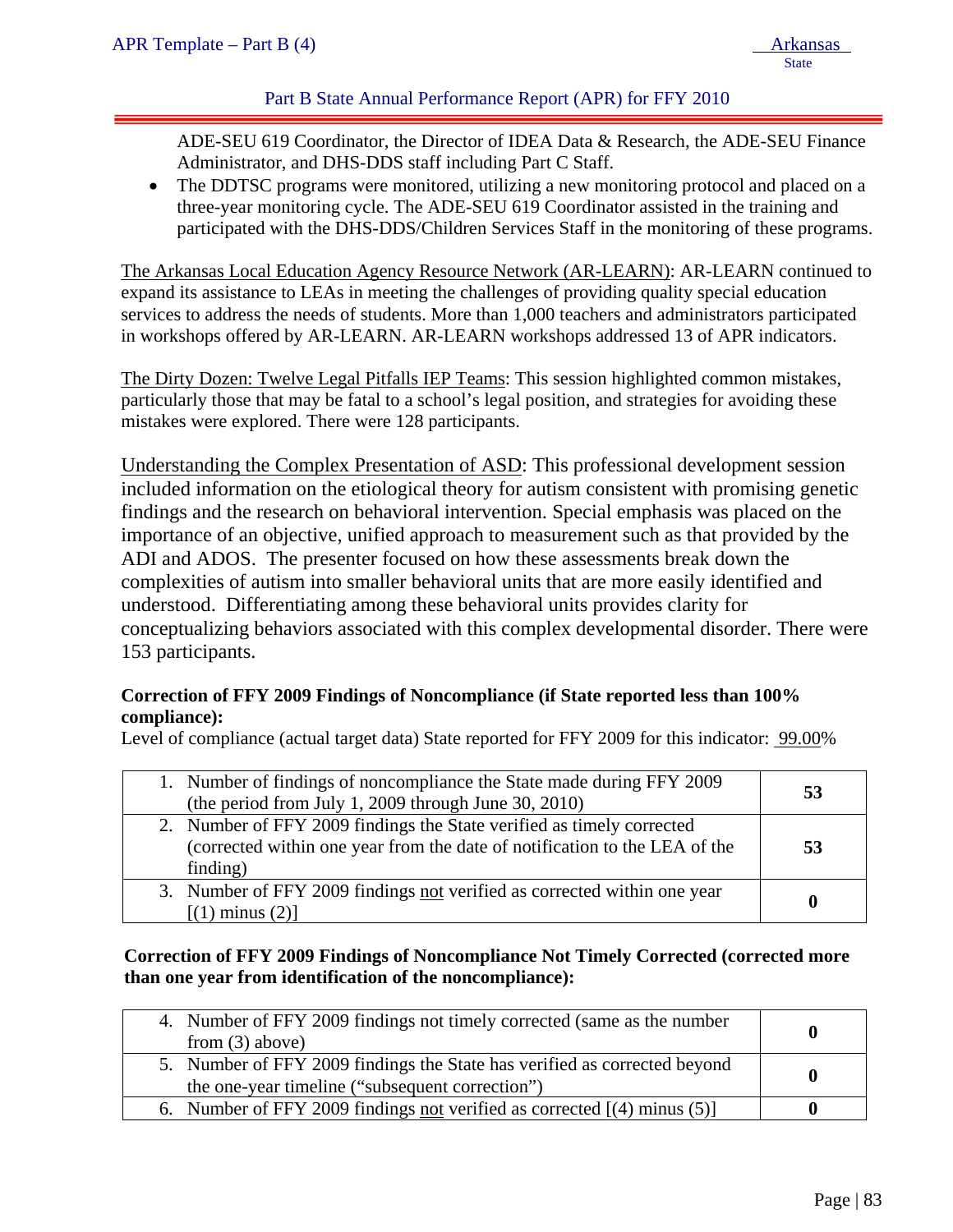#### **Actions Taken if Noncompliance Not Corrected:**

No action necessary

ļ

#### **Verification of Correction (either timely or subsequent):**

The ADE-SEU verified that each of the 53 LEAs with findings in FFY 2009 is correctly implementing the specific regulatory requirements. The verification process included on-site monitoring, the review and verification of LEA ACSIPs and/or early childhood deficiency correction plans, and the review of the special education modules of the student management system. Through the student management system and on-site monitoring, late initial evaluations were verified to have been completed and an IEP implemented if the child was eligible, unless the child is no longer within the jurisdiction of the LEA. Further review of the student management system examined current year referrals to verify if a systemic issue existed. The records reviewed in November and December 2010 by the IDEA Data & Research Office found no further evidence of noncompliance.

| <b>Statement from the Response Table</b>                                                                                                                                                                                                                                                                                                                                                                                                                                                                                                          | <b>State's Response</b>                                                                                                                                                                                                                                                                                                                                                                                                                                                                                                                                                        |
|---------------------------------------------------------------------------------------------------------------------------------------------------------------------------------------------------------------------------------------------------------------------------------------------------------------------------------------------------------------------------------------------------------------------------------------------------------------------------------------------------------------------------------------------------|--------------------------------------------------------------------------------------------------------------------------------------------------------------------------------------------------------------------------------------------------------------------------------------------------------------------------------------------------------------------------------------------------------------------------------------------------------------------------------------------------------------------------------------------------------------------------------|
| OSEP appreciates the State's efforts and looks<br>forward to reviewing in the FFY 2010 APR,<br>the State's data demonstrating that it is in<br>compliance with the timely initial evaluation<br>requirements in 34 CFR $\S 300.301(c)(1)$ .<br>Because the State reported less than 100%<br>compliance for FFY 2009, the State must<br>report on the status of correction of<br>noncompliance reflected in the data the State<br>reported for this indicator.<br>When reporting the correction of<br>noncompliance, the State must report, in its | The State has verified by conducting on-site<br>monitoring, reviewing and verifying the LEA<br>ACSIPs as well as the early childhood deficiency<br>correction plans that each of the 53 LEAs with<br>findings in FFY 2009 is correctly implementing<br>the specific regulatory requirements.<br>The State has verified through the student<br>management system and on-site monitoring that<br>initial evaluations, although late, unless the child<br>is no longer within the jurisdiction of the LEA,<br>were completed and an IEP implemented if the<br>child was eligible. |
| FFY 2010 APR, that it has verified that each<br>LEA with noncompliance reflected in the data<br>the State reported for this indicator: (1) is<br>correctly implementing 34 CFR<br>§300.301(c)(1) (i.e., achieved 100%<br>compliance) based on a review of updated data<br>such as data subsequently collected through<br>on-site monitoring or a State data system; and<br>(2) has completed the evaluation, although<br>late, for any child whose initial evaluation was                                                                         | Further review of the student management<br>system examined current year referrals to verify<br>if a systemic issue existed. The records reviewed<br>in November and December 2010 by the staff of<br>the IDEA Data & Research Office via the<br>student management system found no further<br>noncompliance.                                                                                                                                                                                                                                                                  |
| not timely, unless the child is no longer within<br>the jurisdiction of the LEA, consistent with<br>OSEP Memorandum 09-02, dated October 17,<br>2008 (OSEP Memo 09-02). In the FFY 2010<br>APR, the State must describe the specific                                                                                                                                                                                                                                                                                                              | The State will continue to implement and refine<br>verification protocols to ensure LEA compliance<br>with the requirements in 34 CFR $\S 300.301(c)(1)$ ,<br>including correction of noncompliance.                                                                                                                                                                                                                                                                                                                                                                           |

#### **Additional Information Required by the OSEP APR Response Table for this Indicator:**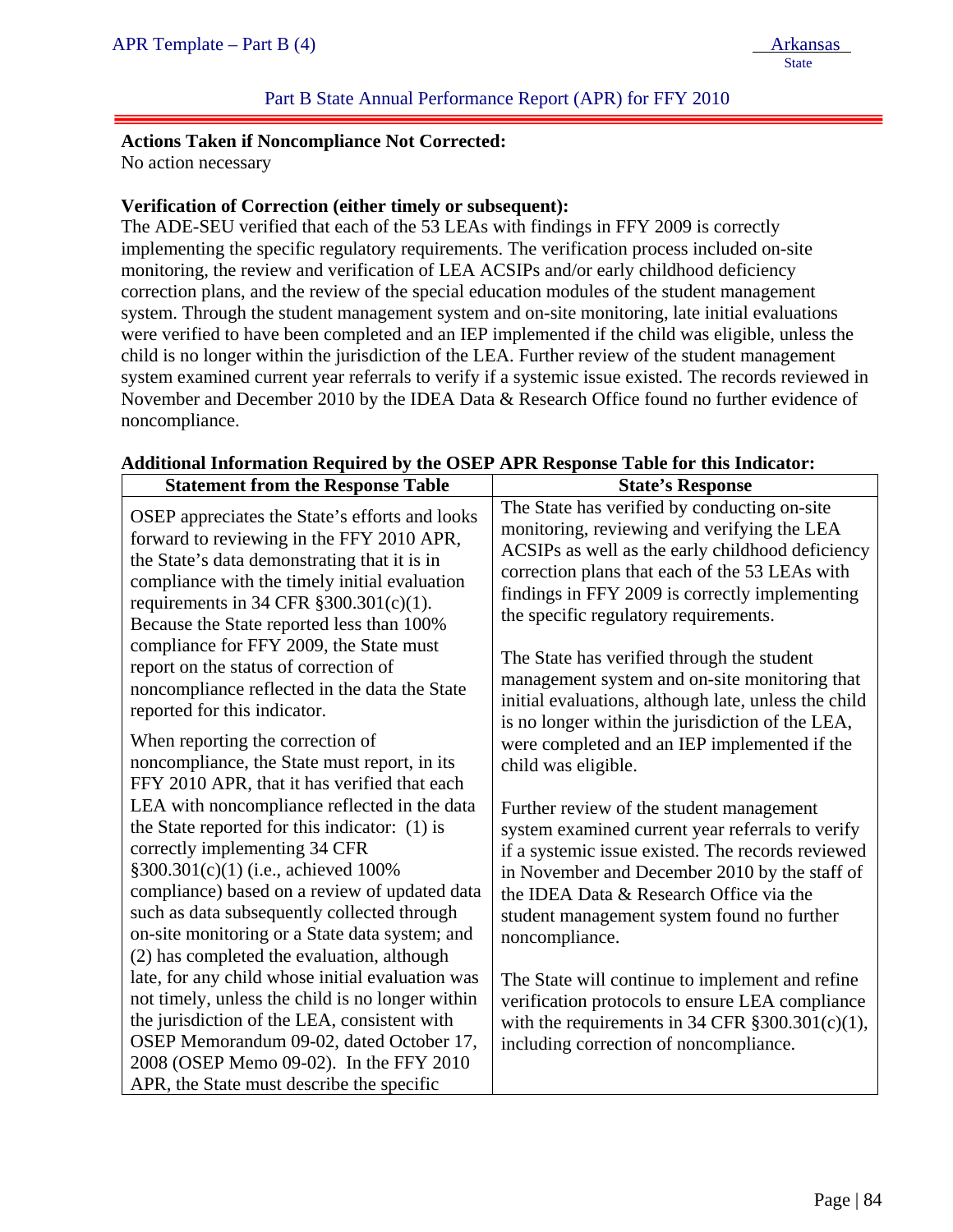necessary.

# Part B State Annual Performance Report (APR) for FFY 2010

| actions that were taken to verify the correction. |  |
|---------------------------------------------------|--|
|                                                   |  |
| If the State does not report 100% compliance      |  |
| in the FFY 2010 APR, the State must review        |  |
| its improvement activities and revise them, if    |  |

**Revisions, with Justification, to Proposed Targets/Improvement Activities/Timelines/ Resources for 2010-11:** 

No revisions were made to the proposed targets. However, improvement activities, timelines, and resources were updated in the SPP to reflect activities across the State. See pages 139-140 of the SPP.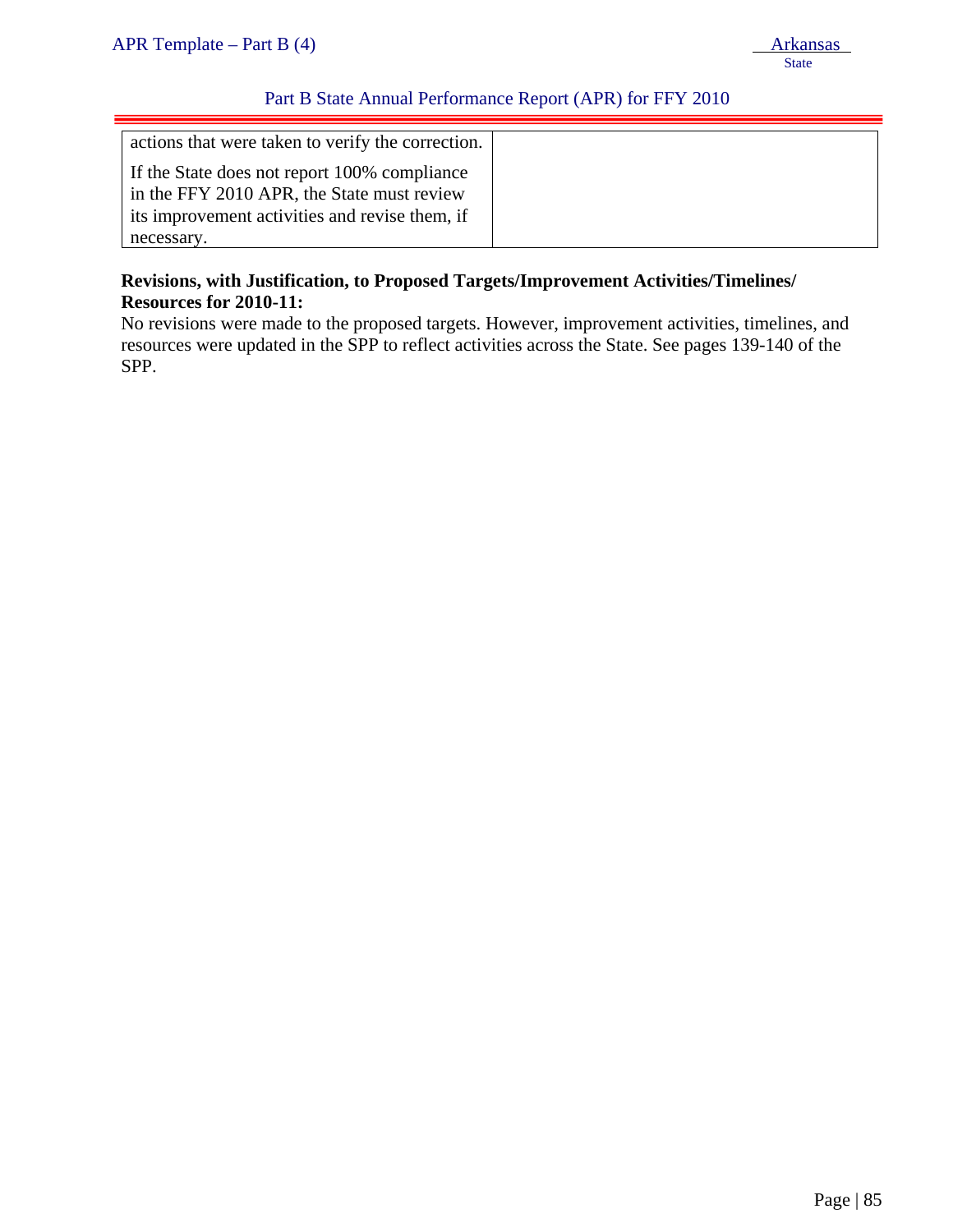Part B State Annual Performance Report (APR) for FFY 2010

# **Monitoring Priority: Effective General Supervision Part B — Effective Transition**

# **Indicator 12: Early Childhood Transition**

Percent of children referred by Part C prior to age 3, who are found eligible for Part B, and who have an IEP developed and implemented by their third birthdays (20 U.S.C. 1416(a)(3)(B))

#### **Measurement:**

- a. Number of children who have been served in Part C and referred to Part B for eligibility determination
- b. Number of those referred determined to be not eligible and whose eligibility was determined prior to their third birthdays
- c. Number of those found eligible who have an IEP developed and implemented by their third birthdays
- d. Number of children for whom parent refusal to provide consent caused delays in evaluation or initial services or to whom exceptions under §34 CFR 300.301(d) applied
- e. Number of children who were referred to Part C less than 90 days before their third birthdays

Account for children included in *a* but not included in *b*, *c, d* or *e*. Indicate the range of days beyond the third birthday when eligibility was determined and the IEP was developed, and the reasons for the delay.

Percent = *c* divided by  $(a - b - d - e)$  times 100.

| FFY                                     | <b>Measurable and Rigorous Target</b>                                                |  |  |
|-----------------------------------------|--------------------------------------------------------------------------------------|--|--|
| <b>FFY 2010</b>                         | The percent of children referred by Part C prior to age 3 who are found eligible for |  |  |
|                                         | Part B and who have an IEP developed and implemented by their third birthday was     |  |  |
|                                         | 100%.                                                                                |  |  |
| <b>Actual Target Data for FFY 2010:</b> |                                                                                      |  |  |
|                                         |                                                                                      |  |  |

The percent of children referred by Part C prior to age 3 who are found eligible for Part B, and who have an IEP developed and implemented by their third birthday was **99.21%**.

*Describe the method used to collect data:* The data for this indicator is collected through the special education referral tracking module in the statewide student management system and MySped Resource on the special education website for non-education state agencies. The data is collected at the child/student level with specific demographics including date of birth, eligibility determination date, and reasons for missing the third birthday requirement.

| a. # of children who have been served in Part C and referred to Part B (LEA notified  | 1,308 |
|---------------------------------------------------------------------------------------|-------|
| pursuant to IDEA.                                                                     |       |
| b. # of those referred determined to be NOT eligible and whose eligibility was        | 231   |
| determined prior to third birthday                                                    |       |
| c. # of those found eligible who have an IEP developed and implemented by their third | 1.004 |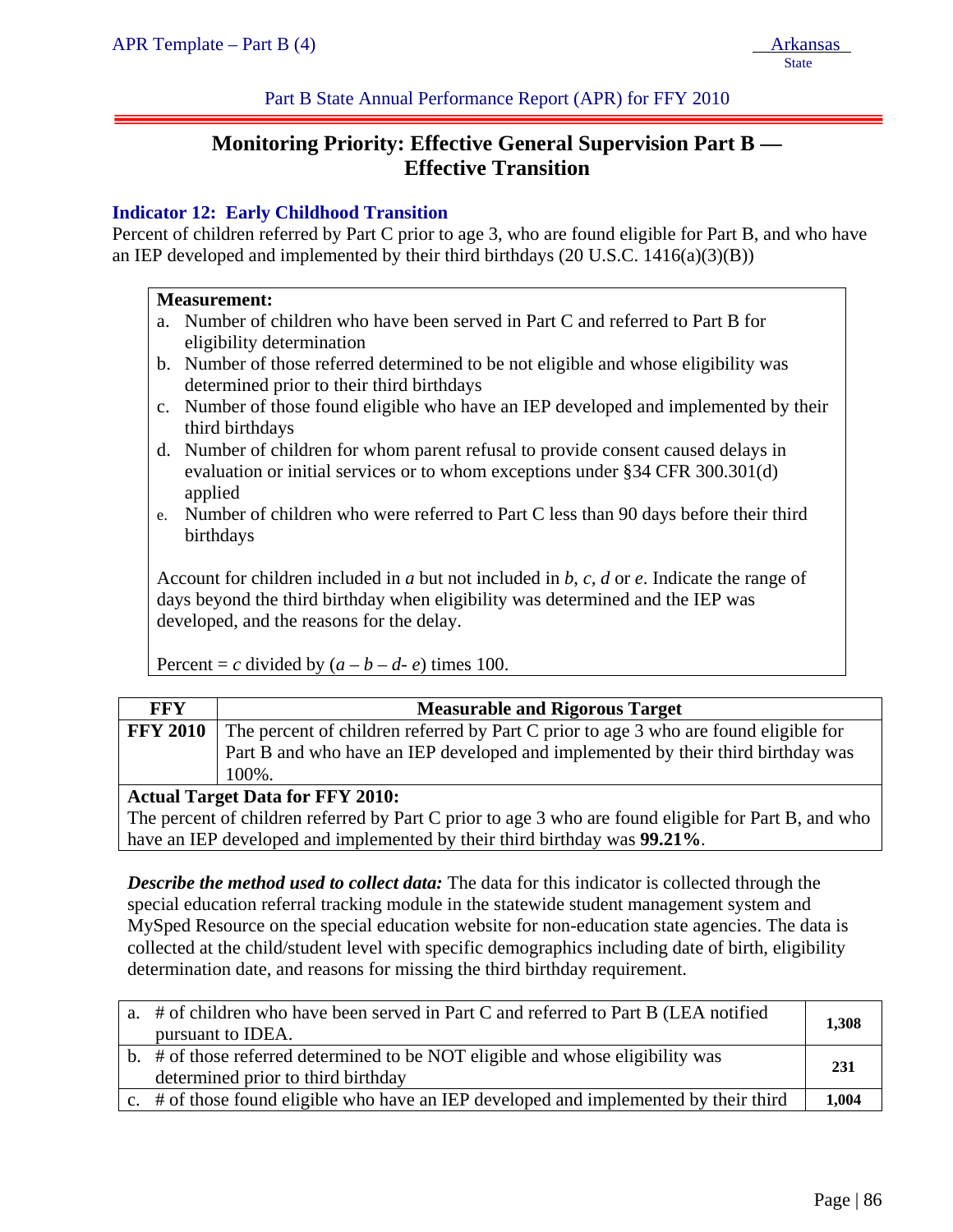#### Part B State Annual Performance Report (APR) for FFY 2010

| birthdays                                                                                                                                                                                                 |        |
|-----------------------------------------------------------------------------------------------------------------------------------------------------------------------------------------------------------|--------|
| d. # of children for whom parent refusals to provide consent caused delays in evaluation<br>or initial services or to whom exceptions under §34 CFR 300.301(d) applied.                                   | 23     |
| e. # of children who were referred to Part C less than 90 days before their third<br>birthdays                                                                                                            | 42     |
| $#$ in a but not in b, c, d, or e.                                                                                                                                                                        | х      |
| Percent of children referred by Part C prior to age 3 who are found eligible for Part B,<br>and who have an IEP developed and implemented by their third birthdays<br>Percent = $[(c) / (a-b-d-e)] * 100$ | 99.21% |

Account for children included in *a* but not included in *b*, *c,* or *d*. Indicate the range of days beyond the third birthday when eligibility was determined and the IEP was developed and the reasons for the delay.

#### **Discussion of Improvement Activities Completed and Explanation of Progress or Slippage that Occurred for FFY 2010:**

Arkansas is in substantial compliance with a rate of 99.21%; a 0.07 percentage points increase from the 2009-10 rate of 99.14%.

In 2010-11, 1,308 children being served in Part C were referred to Part B for eligibility determination. There were 1,235 children with eligibility determined by their third birthday:

- 231 children were determined not eligible, including 6 children for whom the parents and referral team decided not to test, and
- 1,004 children were found eligible.

Twenty-three (23) children had delays in evaluation or initial consent due to parental refusals to provide consent. Although late, all 23 children had eligibility determined. The reasons for the delays included:

- 2 families refused consent for Part B evaluation at the transition conference;
- 17 children's evaluations were delayed due to child/family illness making the child unavailable;
- 2 children transferred between programs during the transition process causing a delay in evaluations;
- 2 parents failed to respond to conference request delaying the eligibility determination conference and initial consent for services.

Additionally, 42 children had concurrent referrals for Part C and B.

Eight (8) of the Part C to B referrals did not have eligibility determined prior to the third birthday, of which seven (7) were found eligible and one (1) was found ineligible. The number of days beyond the third birthday ranged from one (1) to 21. A root cause analysis found one reason for eligibility determination delays. All eight (8) children did not have eligibility determined by their third birthday due to LEA error. Further, the seven (7) children who received services from the Arkansas Department of Human Services' Division of Developmental Disabilities Services (DHS-DDS) had eligibility determined and IEPs implemented.

Arkansas regulations do not provide any exceptions for weekends, holidays, or school breaks including summer. State timelines are based on calendar days, not business days. The root cause analysis of the LEA error found that: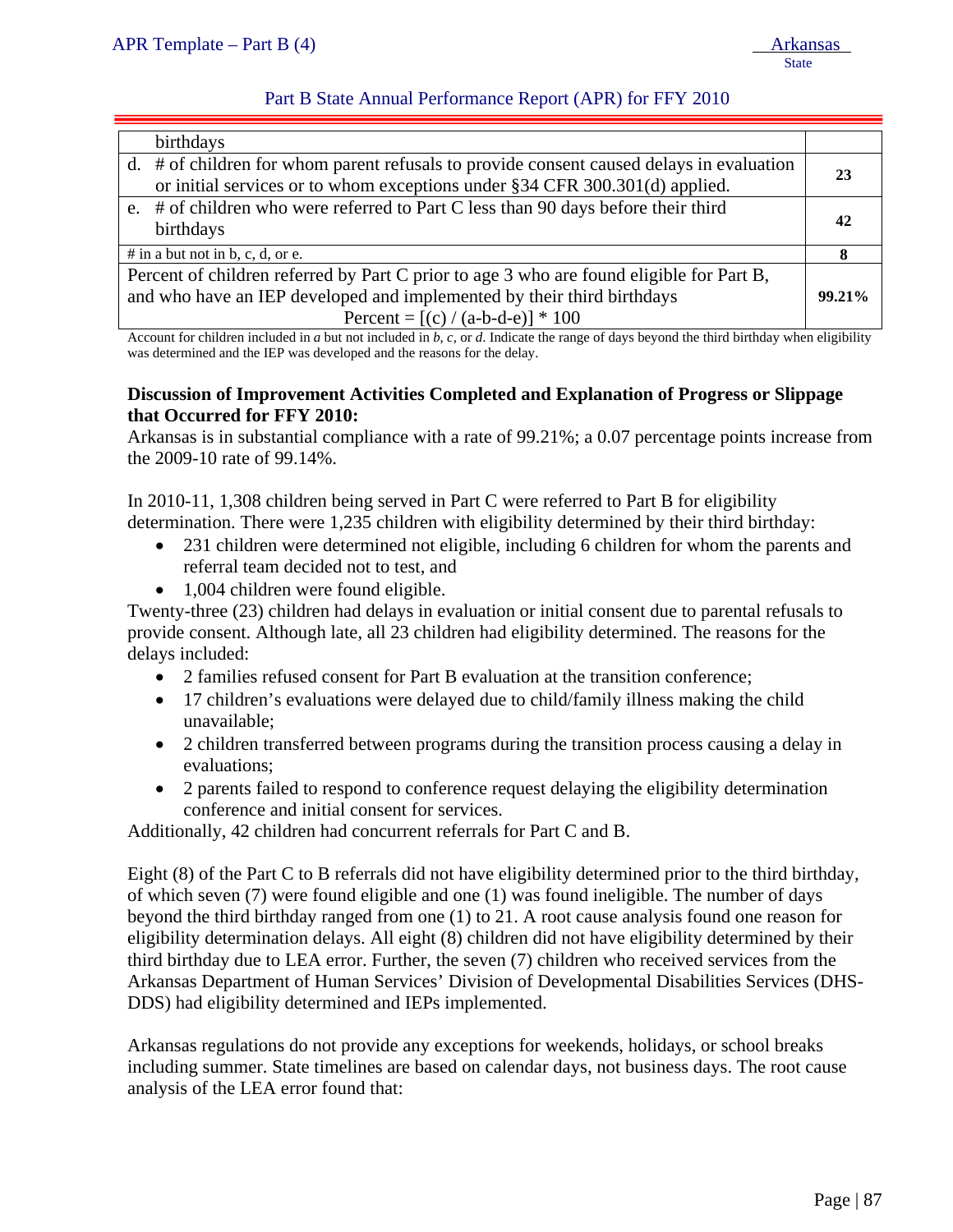# Part B State Annual Performance Report (APR) for FFY 2010

- (1) LEAs failed to meet timelines when timelines overlap with non-school days, and
- (2) LEAs failed to count the actual number of days. Programs often use day of month to day of month to reflect the timeline.

These are the most common errors for this indicator.

The DHS-DDS compliance rate for 2010-11 is 99.12% (903 of 911). This is an increase from a compliance rate of 99.05% in 2009-10, but is below the State's rate of 99.21%. The challenge with this program is the high number of sub-grantees (approximately 75) which tend to have high staff turnover. Even with staffing challenges, DHS-DDS has made great gains. A review of data showed that sub-grantees noncompliant in FFY 2009 corrected their noncompliance within one year and continued to be in compliance with the Part C to B requirements in FFY 2010. The improvement is linked to the aggressive transition trainings held across the State with Part C and Part B providers by the 619 Coordinator and DHS-DDS Part C and Part B staff during 2010-11.

#### **Targeted Activities:**

Targeted activities undertaken during 2010-11 to improve the results for this indicator included activities of the M/PE Section and IDEA Data & Research Office.

Interagency Collaboration: Activities conducted with the Department of Human Services/Division of Developmental Disability Services (DHS-DDS) Children Services Section included:

- The ADE-SEU and DHS-DDS implemented an updated Memorandum of Understanding (MOU).
- General Supervision guidelines were implemented by the ADE-SEU concerning the oversight of the Developmental Day Treatment Service Clinics (DDTSC) serving children with disabilities ages 3-5.
- Quarterly meetings were conducted between the two agencies. These meetings included the State 619 Coordinator, the Director of IDEA Data & Research, the ADE-SEU Finance Administrator, and DHS-DDS staff including Part C Staff.
- The DDTSC program three-year monitoring system was implemented, utilizing a new monitoring protocol in the 2009-10 school year. The ADE-SEU EC Program Director assisted in the training and participated with the DHS-DDS/Children Services staff in the monitoring of these programs.

Technical Assistance: M/PE staff provided technical assistance to Early Intervention (Part C) and Early Childhood (Part B) programs on the requirements related to transitioning from Part C to Part B in the new interagency agreement.

IDEA Data & Research Office: The IDEA Data & Research Office in partnership with the ADE-SEU Grants and Data Management (G/DM) section further refined and updated technology solutions for preschool education programs.

Special Education Data Summit: The IDEA Data & Research Office hosted the bi-annual meeting at the Embassy Suites in Little Rock in June 2011. Dr. Alan Coulter, the co-director of DAC was the keynote speaker. The Summit focused on data use for both school age programs and early childhood programs. The IDEA Data & Research staff worked with early childhood programs to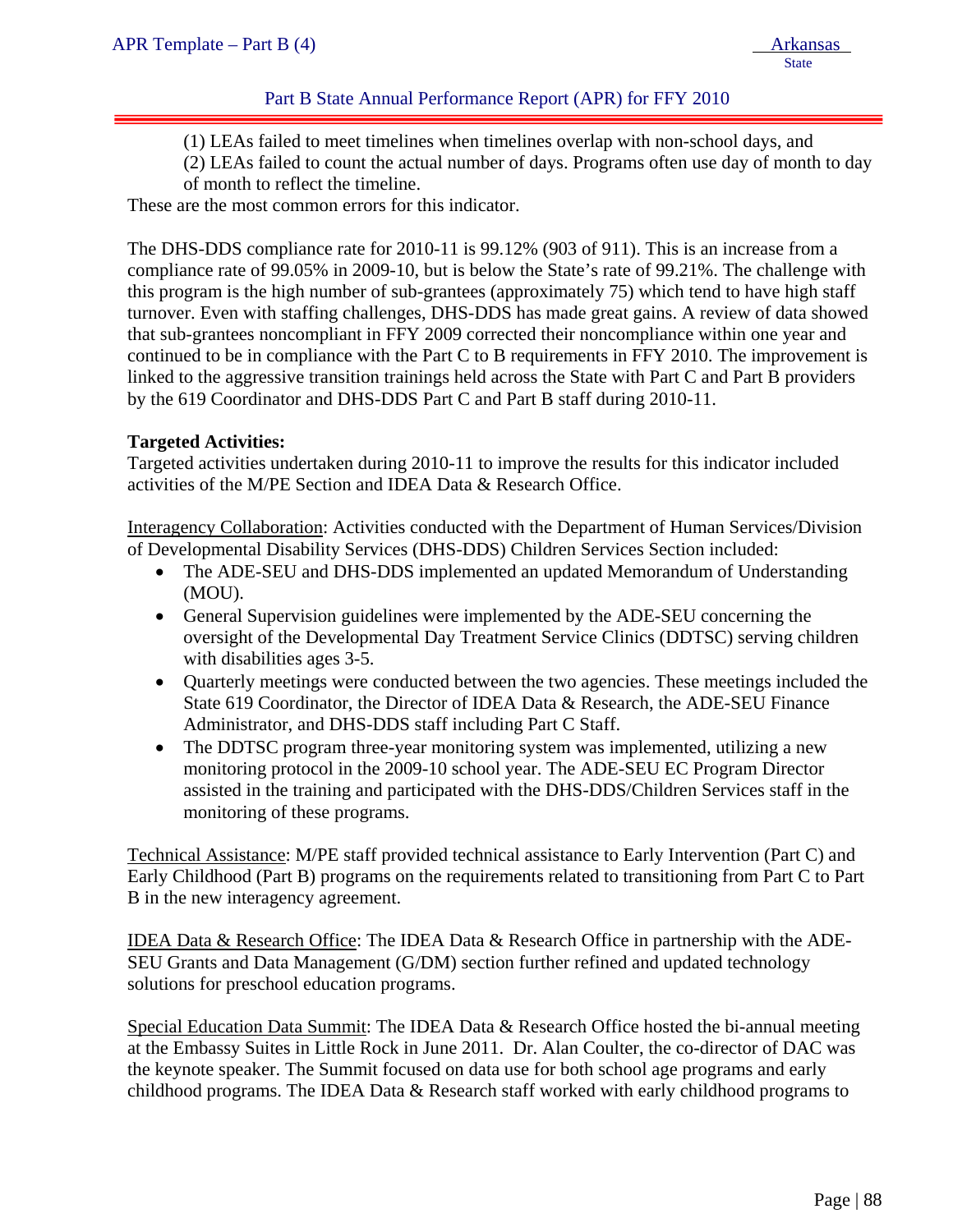## Part B State Annual Performance Report (APR) for FFY 2010

analyze early childhood outcomes data across demographics including disabilities and environment. In addition, a preliminary look at the early childhood outcomes data matched to the kindergarten ready assessment (QUALS) was reviewed.

IDEA Data & Research Office: The IDEA Data & Research Office provided training on collecting and submitting the required information for this indicator.

- Ten web conferencing sessions were held for early childhood staff related to reporting requirements and how to review data for accuracy. The sessions included 216 participants representing 75 DHS-DDS programs, 16 education service cooperatives (ESC), and 20 school districts.
- Staff from eight ESCs and school districts attended *Hands-on Data Entry* training. The training, which includes the Referral Tracking Module, is held for new data entry staff that is unfamiliar with the special education portion of the student management system.
- There were four opportunities for DHS-DDS 3-5 program staff to participate in *Hands-on Data Entry* training on MySped Resource. The training, which includes the Referral Tracking, is held for new data entry staff that is unfamiliar the MySped Resource DHS-DDS application. There were a total of 35 participants across the four sessions.
- Technical assistance was provided throughout the year via telephone and e-mail.

# **Correction of FFY 2009 Findings of Noncompliance (if State reported less than 100% compliance)**

Level of compliance (actual target data) State reported for FFY 2009 for this indicator: 99.14%

| 1. Number of findings of noncompliance the State made during FFY 2009 (the<br>period from July 1, 2009 through June 30, 2010)                                   |  |
|-----------------------------------------------------------------------------------------------------------------------------------------------------------------|--|
| 2. Number of FFY 2009 findings the State verified as timely corrected<br>(corrected within one year from the date of notification to the LEA of the<br>finding) |  |
| 3. Number of FFY 2009 findings not verified as corrected within one year $[(1)$<br>minus $(2)$ ]                                                                |  |

#### **Correction of FFY 2009 Findings of Noncompliance Not Timely Corrected (corrected more than one year from identification of the noncompliance):**

| 4. Number of FFY 2009 findings not timely corrected (same as the number from<br>$(3)$ above)                                 | $\Omega$ |
|------------------------------------------------------------------------------------------------------------------------------|----------|
| 5. Number of FFY 2009 findings the State has verified as corrected beyond the<br>one-year timeline ("subsequent correction") | $\Omega$ |
| 6. Number of FFY 2009 findings not yet verified as corrected [(4) minus (5)]                                                 |          |

#### **Actions taken if Noncompliance Not Corrected**

No action was taken by the SEA; all noncompliance was corrected.

#### **Verification of Correction (either timely or subsequent)**

Children identified as not having eligibility determined by their  $3<sup>rd</sup>$  birthday, in the one LEA found to be noncompliant, were confirmed to have had eligibility determined and placed in special education and related services, if eligible. The ADE-SEU verified by conducting on-site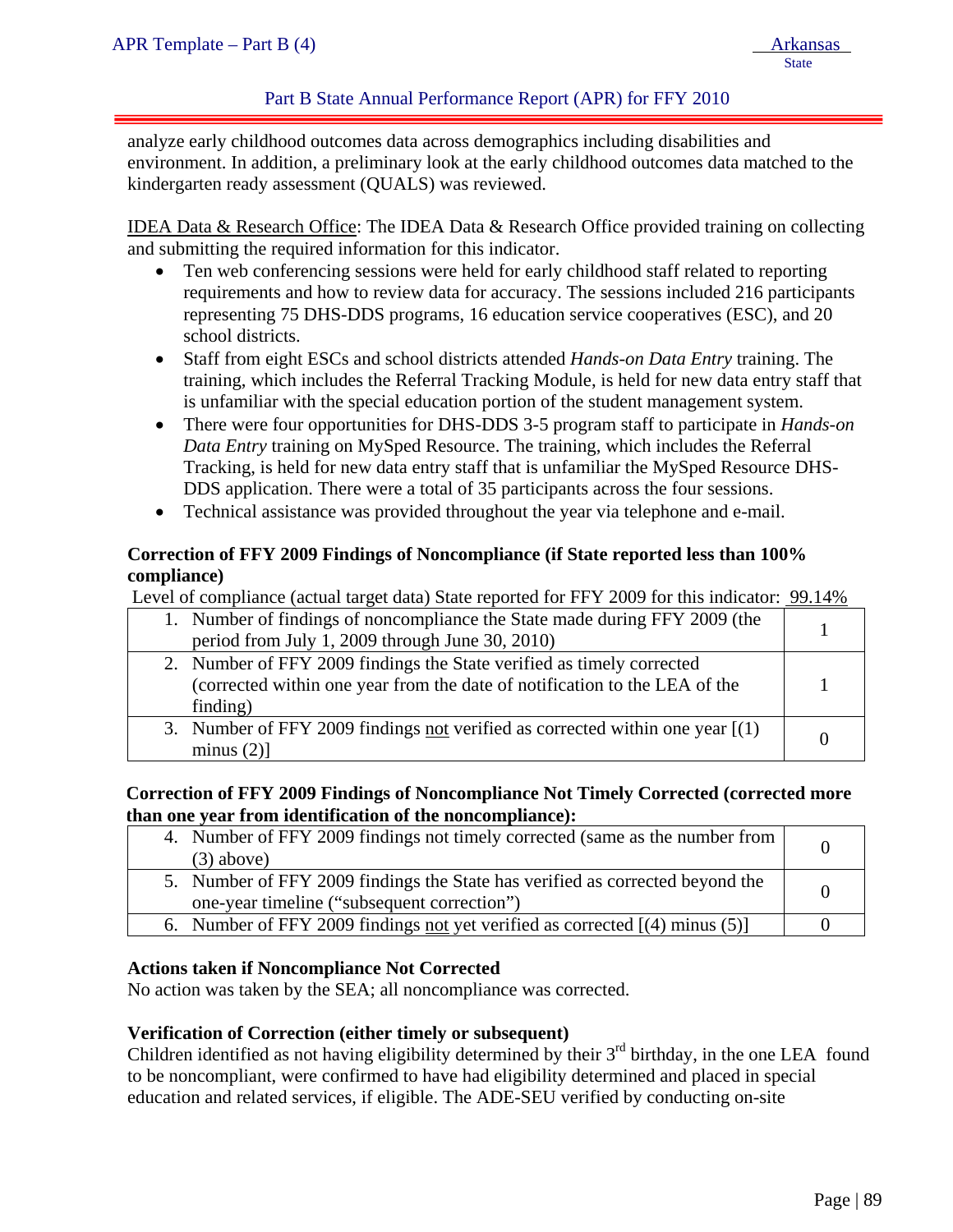monitoring, review and verification of the early childhood deficiency correction plans, and the provision of trainings on regulatory requirements that the one (1) LEA with findings in FFY 2009 is correctly implementing the specific regulatory requirements.

Additionally, through the student management system and on-site monitoring, the LEA developed and implemented the IEPs, although late, unless the child was no longer within the jurisdiction of the LEA. Trainings were held in conjunction with Part C to ensure all parties understand their responsibilities in implementing the requirements of 34 CFR §300.124, including correction of noncompliance.

| <b>Statement from the Response Table</b>                                                                                                                                                                                                                                                                                                                                                                                                                                       | <b>State's Response</b>                                                                                                                                                                                                                                                                                                                                                                                                                                                                                                                            |
|--------------------------------------------------------------------------------------------------------------------------------------------------------------------------------------------------------------------------------------------------------------------------------------------------------------------------------------------------------------------------------------------------------------------------------------------------------------------------------|----------------------------------------------------------------------------------------------------------------------------------------------------------------------------------------------------------------------------------------------------------------------------------------------------------------------------------------------------------------------------------------------------------------------------------------------------------------------------------------------------------------------------------------------------|
| OSEP appreciates the State's efforts and looks<br>forward to reviewing in the FFY 2010 APR the<br>State's data demonstrating that it is in<br>compliance with the early childhood transition<br>requirements in 34 CFR §300.124(b). Because<br>the State reported less than 100% compliance for<br>FFY 2009, the State must report on the status of<br>correction of noncompliance reflected in the data<br>the State reported for this indicator.                             | All children identified as not having eligibility<br>determined by their $3rd$ birthday, in FFY 2009, were<br>confirmed to have had eligibility determined and<br>placed in special education and related services, if<br>eligible. The ADE-SEU has conducted on-site<br>monitoring, review and verification of the early<br>childhood deficiency correction plans, and by the<br>provision of trainings on regulatory requirements, that<br>each LEA with findings in FFY 2009 is correctly<br>implementing the specific regulatory requirements. |
| When reporting the correction of noncompliance,<br>the State must report, in its FFY 2010 APR, that<br>it has verified that each LEA with<br>noncompliance reflected in the data the State<br>reported for this indicator: (1) is correctly<br>implementing 34 CFR §300.124(b) (i.e.,<br>achieved 100% compliance) based on a review<br>of updated data such as data subsequently<br>collected through on-site monitoring or a State<br>data system; and (2) has developed and | Additionally, through the student management system<br>and on-site monitoring, LEAs developed and<br>implemented the IEPs, although late, unless the child<br>was no longer within the jurisdiction of the LEA.<br>Trainings were held in conjunction with Part C to<br>ensure all parties understand their responsibilities in<br>implementing the requirements of 34 CFR<br>§300.124(b), including correction of noncompliance.                                                                                                                  |
| implemented the IEP, although late, for any child<br>for whom implementation of the IEP was not<br>timely, unless the child is no longer within the<br>jurisdiction of the LEA, consistent with OSEP<br>Memo 09-02. In the FFY 2010 APR, the State<br>must describe the specific actions that were<br>taken to verify the correction.                                                                                                                                          | Further review of the student management system<br>examined current year referrals to verify if a systemic<br>issue existed. The records reviewed in November and<br>December 2011, by the IDEA Data & Research<br>Office, found no further noncompliance.<br>The State will continue to refine and implement the                                                                                                                                                                                                                                  |
| If the State does not report 100% compliance in<br>the FFY 2010 APR, the State must review its<br>improvement activities and revise them, if<br>necessary.                                                                                                                                                                                                                                                                                                                     | verification protocols to ensure LEA compliance with<br>the requirements in 34 CFR $\S 300.301(c)(1)$ , including<br>correction of noncompliance.                                                                                                                                                                                                                                                                                                                                                                                                  |

# **Additional Information Required by the OSEP APR Response Table (if applicable)**

# **Revisions, with Justification, to Proposed Targets/Improvement Activities/Timelines/ Resources for FFY 2010:**

No revisions were made to the proposed targets. Improvement activities, timelines, and resources were updated to reflect activities across the State. See pages150-151 in the SPP.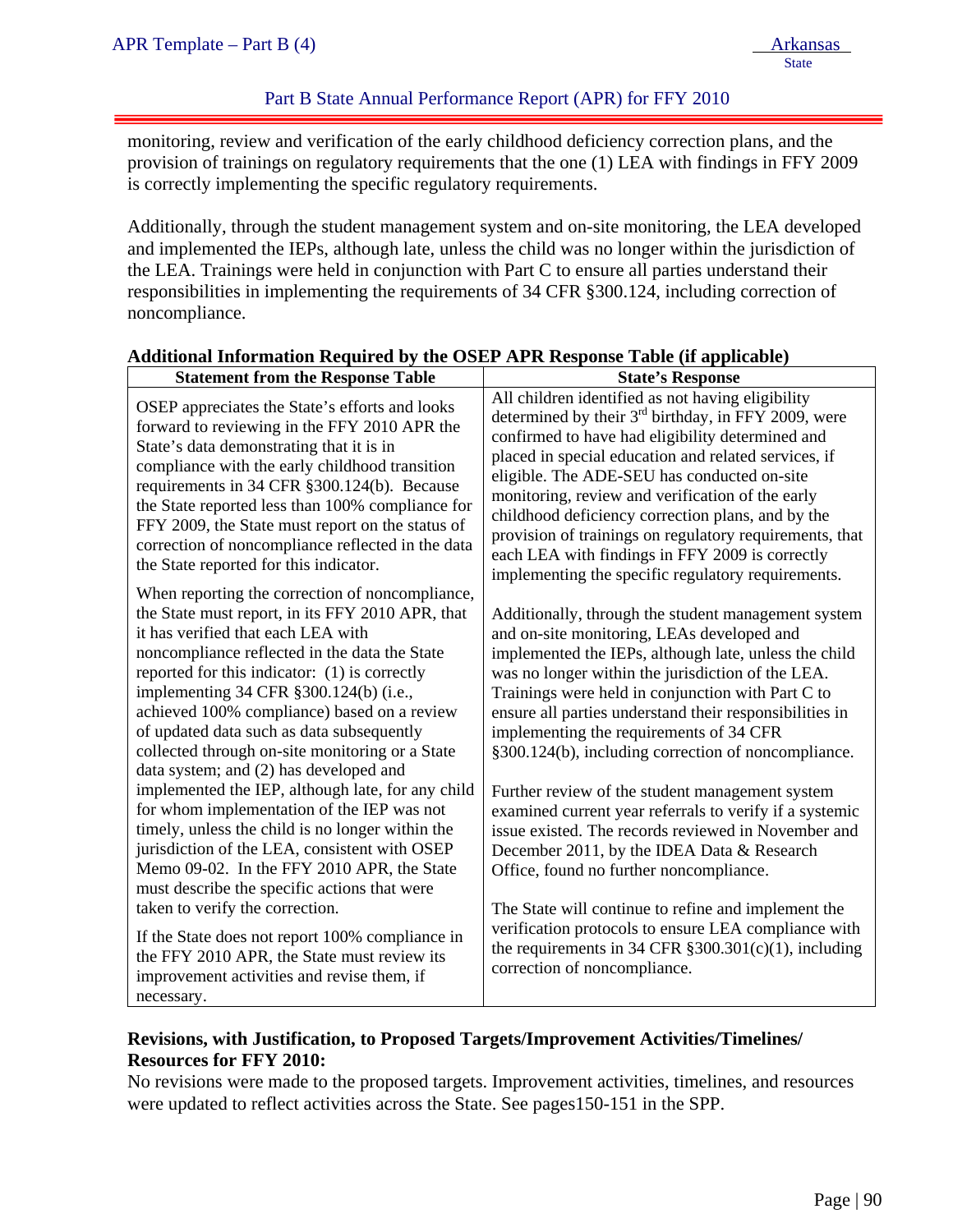Part B State Annual Performance Report (APR) for FFY 2010

# **Monitoring Priority: Effective General Supervision Part B — Effective Transition**

# **Indicator 13: Secondary Transition**

Percent of youth with IEPs aged 16 and above with an IEP that includes appropriate measurable postsecondary goals that are annually updated and based upon an age appropriate transition assessment, transition services, including courses of study, that will reasonably enable the student to meet those postsecondary goals, and annual IEP goals related to the student's transition service needs. There also must be evidence that the student was invited to the IEP Team meeting where transition services are to be discussed and evidence that, if appropriate, a representative of any participating agency was invited to the IEP Team meeting with the prior consent of the parent or student who has reached the age of majority.  $(20 U.S.C. 1416(a)(3)(B))$ 

**Measurement:** Percent  $=$   $[(# of youth with IEPs aged 16 and above with an IEP that$ includes appropriate measurable postsecondary goals that are annually updated and based upon an age appropriate transition assessment, transition services, including courses of study, that will reasonably enable the student to meet those postsecondary goals, and annual IEP goals related to the student's transition service needs. There also must be evidence that the student was invited to the IEP Team meeting where transition services are to be discussed and evidence that, if appropriate, a representative of any participating agency was invited to the IEP Team meeting with the prior consent of the parent or student who has reached the age of majority) divided by the (# of youth with an IEP age 16 and above)] times 100.

| <b>FFY</b>      | <b>Measurable and Rigorous Target</b>                                                                                                                                                                                                                                                                                                                                                                                                                                                                                                                                                                                                                                                                                                                                                                                                                                        |     |        |
|-----------------|------------------------------------------------------------------------------------------------------------------------------------------------------------------------------------------------------------------------------------------------------------------------------------------------------------------------------------------------------------------------------------------------------------------------------------------------------------------------------------------------------------------------------------------------------------------------------------------------------------------------------------------------------------------------------------------------------------------------------------------------------------------------------------------------------------------------------------------------------------------------------|-----|--------|
| <b>FFY 2010</b> | <b>Measurement:</b> Percent = $[(# of youth with IEPs aged 16 and above with an IEP that$<br>includes appropriate measurable postsecondary goals that are annually updated and<br>based upon an age appropriate transition assessment, transition services, including<br>courses of study, that will reasonably enable the student to meet those postsecondary<br>goals, and annual IEP goals related to the student's transition service needs. There also<br>must be evidence that the student was invited to the IEP Team meeting where transition<br>services are to be discussed and evidence that, if appropriate, a representative of any<br>participating agency was invited to the IEP Team meeting with the prior consent of the<br>parent or student who has reached the age of majority) divided by the (# of youth with<br>an IEP age 16 and above)] times 100. |     |        |
|                 | <b>Actual Target Data for FFY 2010:</b><br># of youth with IEPs<br># of youth with IEPs aged 16 and above with an IEP that<br>Percent<br>aged 16 and above<br>includes appropriate measurable postsecondary goals that are<br>whose IEPs were<br>annually updated and based upon an age appropriate transition<br>assessment, transition services, including courses of study that<br>reviewed during on-<br>site monitoring<br>will reasonably                                                                                                                                                                                                                                                                                                                                                                                                                              |     |        |
|                 | 278                                                                                                                                                                                                                                                                                                                                                                                                                                                                                                                                                                                                                                                                                                                                                                                                                                                                          | 289 | 96.19% |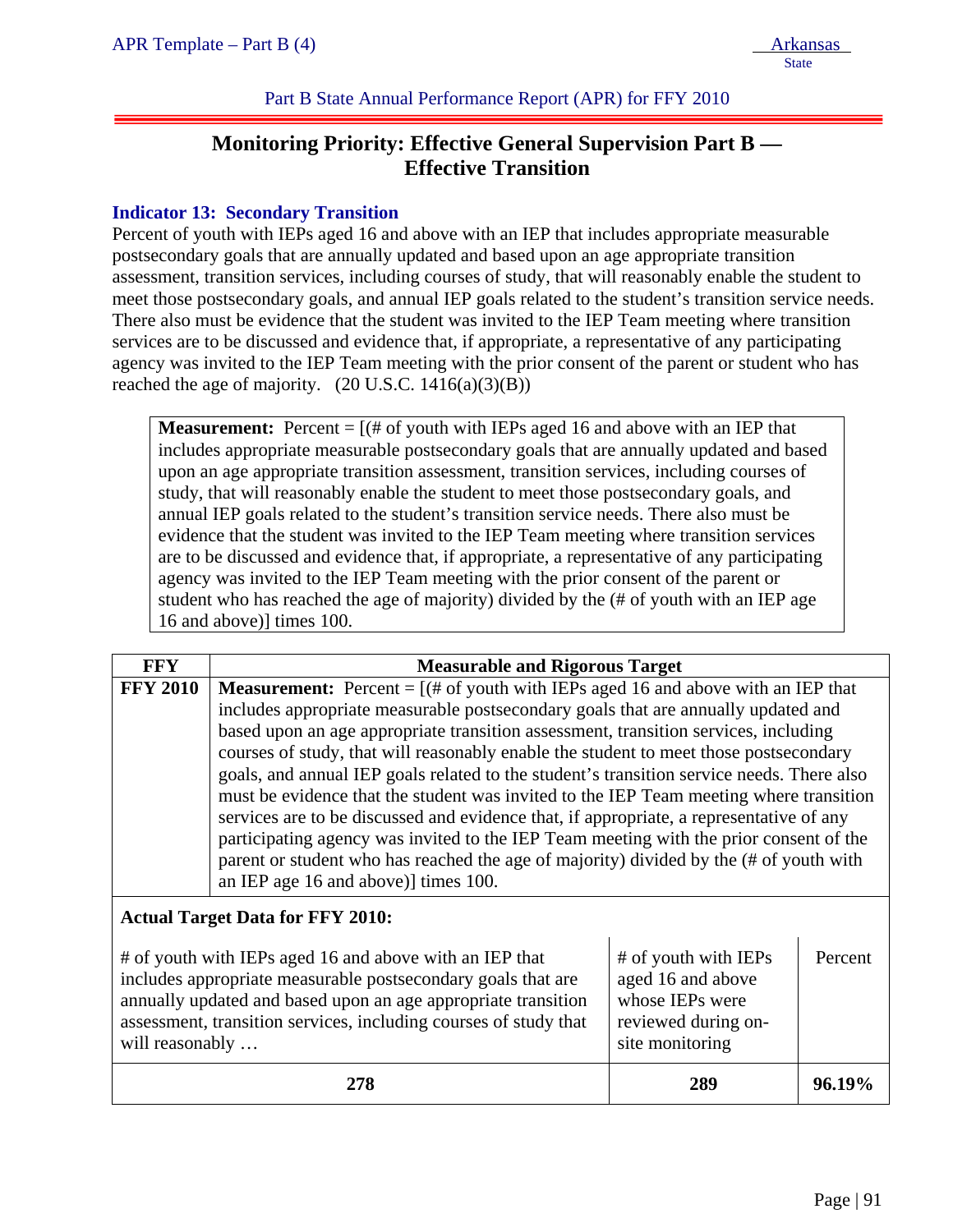## Part B State Annual Performance Report (APR) for FFY 2010

## **Discussion of Improvement Activities Completed and Explanation of Progress or Slippage that Occurred for FFY 2010:**

During the 2010-11 monitoring cycle, 289 IEPs were reviewed for compliance in 65 school districts. There were 12 IEPs found to be out of compliance in relation to secondary transition in four (4) school districts. As of December 15, 2011 all findings of non-compliance issued during the 2010-11 school year have been corrected. Onsite verification of current IEPs in these districts has been conducted by the Monitoring and Program Effectiveness (M/PE) staff and no evidence of continual non-compliance was found.

#### Correction of FFY 2009 Noncompliance

The State verified that the 8 findings of noncompliance from FFY 2009 were corrected as soon as possible but in no case later than one year from identification. A review of policy, procedures, and practices for each LEA with identified noncompliance was conducted to insure that the specific regulatory requirements were being correctly implemented. The ADE-SEU Monitoring/ Program Effectiveness Section (M/PE) verified the correction of noncompliance via desk audits of LEA submitted documentation, ACSIP, and/or on-site visits to the LEAs in question.

#### **Targeted Activities:**

Indicator 13 activities included technical assistance opportunities through the Arkansas Transition Services (ATS), Post-school Outcomes Intervention for Special Education (P.O.I.S.E.), ADE-SEU Monitoring and Program Effectiveness Unit (M/PE), and the Arkansas Local Education Agency Resource Network (AR-LEARN).

State partners in secondary and postsecondary education continue to implement the NASET Self-Assessment Tool planning priorities. Other strategies centering on state-level integration will be refined and maintained. The Partners in Transition effort is being implemented statewide.

Centralized Intake and Referral/Consultant Unified Intervention Team (CIRCUIT): The Individuals with Disabilities Education Act (IDEA) of 2004 (Public Law 108-446) authorizes State activities to Local Education Agencies, including direct and supportive service activities, to improve results for children with disabilities, ages 3 to 21, by ensuring a free, appropriate public education in the least restrictive environment. For this purpose, a regional cadre of special education consultants is available who can assist in interventions for students with sensory disabilities, multiple physical disabilities, behavior, and autism spectrum disorders.

CIRCUIT Services can be requested by parents, guardians, caregivers, school personnel, or any other concerned party.

- Request for services will automatically generate a confirmation that the request has been received.
- Service requests warranting the involvement of state consultant resources will generate a service referral to the appropriate CIRCUIT Unit.
- Request for services will result in a follow-up telephone call or email from a CIRCUIT resource within 2 weeks. Depending on the results for the follow up, additional information may be required.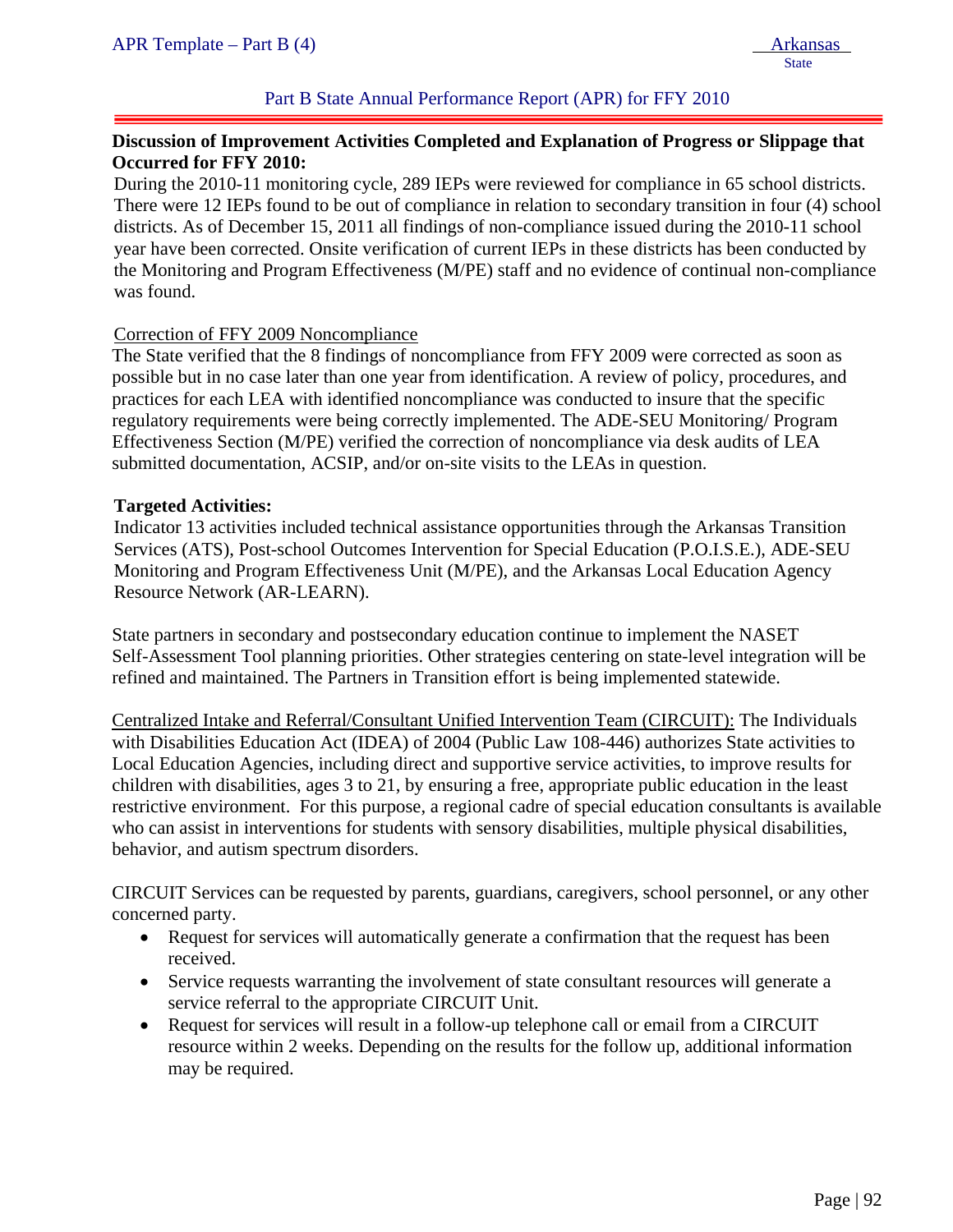# Part B State Annual Performance Report (APR) for FFY 2010

A breakdown of CIRCUIT referrals for the 2010-11 school year is presented below.

| <b>Consulting Group</b>                                    | <b>CIRCUIT</b><br><b>Referrals</b> | <b>Consulting Group</b>                                   | <b>CIRCUIT</b><br><b>Referrals</b> |
|------------------------------------------------------------|------------------------------------|-----------------------------------------------------------|------------------------------------|
| <b>Arkansas Transition Services</b>                        |                                    | <b>Behavioral Intervention Consultants</b>                | 258                                |
| Children and Youth with Sensory<br>Impairments             | 4                                  | <b>Educational Audiology Resources</b><br>Services (EARS) | 12                                 |
| Easter Seals Arkansas Outreach<br>Program                  | 205                                | <b>Educational Services for the Visually</b><br>Impaired  | 203                                |
| Post-school Outcome Interventions<br>for Special Education | 28                                 | <b>TBI</b> Consultant                                     | 6                                  |
| Arkansas Technology & Curriculum<br><b>Access Center</b>   | 15                                 | <b>Total</b>                                              | 738                                |

P.O.I.S.E activities related to this indicator were:

Arkansas Greater Graduation Initiative: P.O.I.S.E. participated in the Arkansas Greater Graduation Initiative Phase II process to implement dropout prevention programs in 10 targeted local school districts.

Ninth Grade Academies: Arkansas Department of Career Education and P.O.I.S.E. continued the collaboration to implement 9th grade redesign statewide. A joint training to support Ninth Grade Academies for dropout prevention was established with curricular funds being provided by Career education for schools that volunteer to complete the training requirements.

Arkansas Transition Services activities related to this indicator were:

In 2010-2011, Arkansas Transition Services (ATS) provided professional development opportunities to more than 1,000 participants from across the State. The following is a partial list of trainings with outcomes measures and the percent change in knowledge and skills as a result of the training.

| # of<br><b>Trainings</b> | <b>Name of Activity</b>                                           | <b>Participants</b> | # of district's<br>that attended | % improvement from<br>pre- and post-test |
|--------------------------|-------------------------------------------------------------------|---------------------|----------------------------------|------------------------------------------|
|                          | Person Centered Planning                                          | 13                  |                                  | 66%                                      |
|                          | Self-Advocacy Strategy                                            | 3                   | 3                                | n/a                                      |
|                          | Take OFF                                                          |                     |                                  | n/a                                      |
| 3                        | <b>Transition Class: Getting Started</b>                          | 57                  | 34                               | 64%                                      |
| 3                        | <b>Transition Class: Integrating Ideas</b>                        | 52                  | 31                               | 80%                                      |
|                          | Transition Class: Getting the Job                                 | 26                  | 16                               | 77%                                      |
| 44                       | <b>Transition Toolkit</b>                                         | 533                 | 59                               | 55%                                      |
|                          | Customized training: Transition<br><b>Activities and Services</b> | 9                   |                                  | 57%                                      |
| $\mathfrak{D}$           | <b>Customized training: Transition Retreat</b>                    | 23                  | 5                                | n/a                                      |
|                          | Customized training: Toolkit                                      | 94                  | 5                                | 64%                                      |
|                          | Customized training: Self-<br>Advocacy/Transition Assessment      | 13                  |                                  | n/a                                      |

Arkansas Transition Services Interagency Agreements with School Districts**:** Effective working relationships were established with 156 districts through signed Interagency ATS agreements.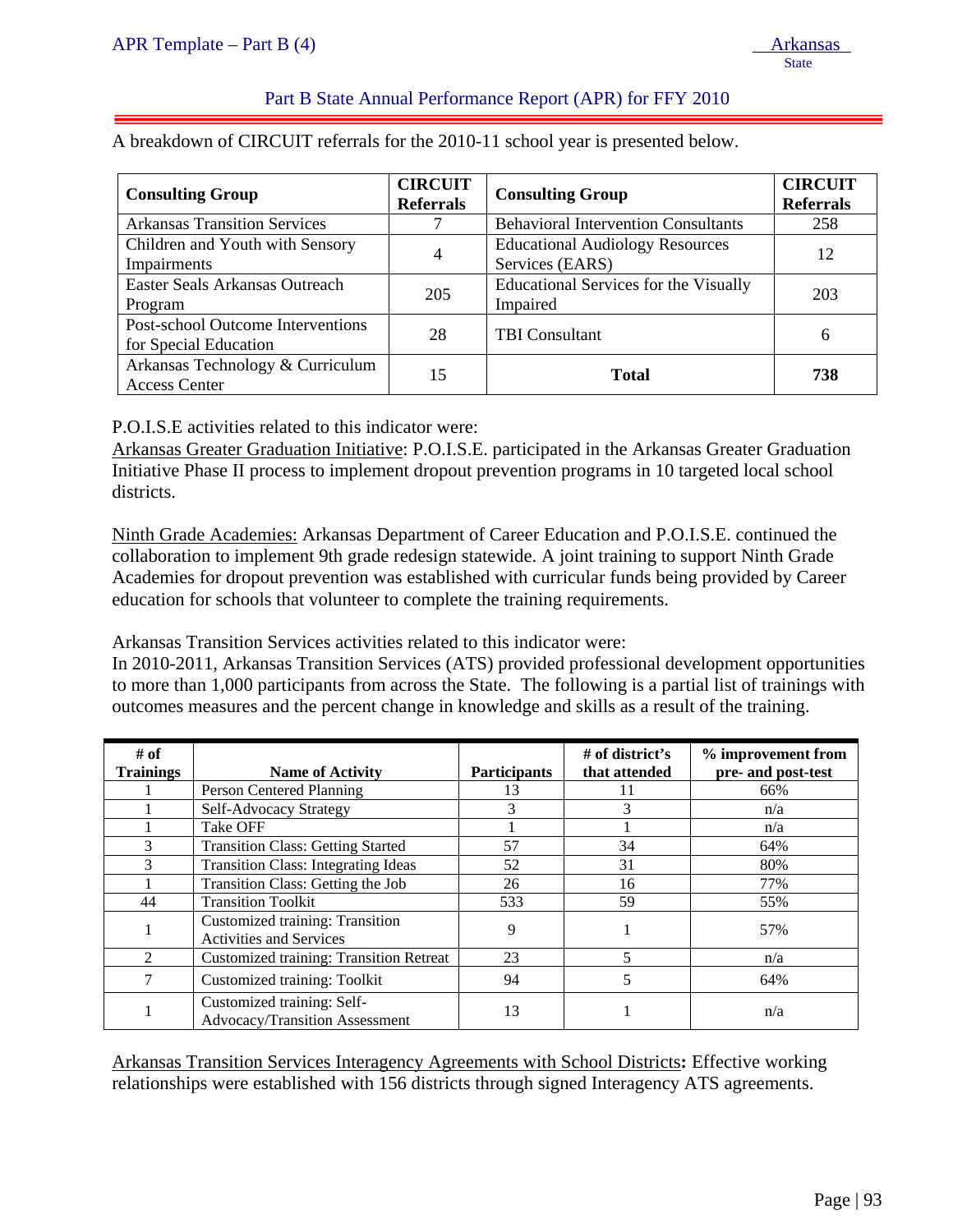#### Part B State Annual Performance Report (APR) for FFY 2010

National Secondary Transition and Technical Assistance Center (NSSTAC)**:** Arkansas continues its partnership with NSTTAC to improve transition services and student post-school outcomes across the state.

NSTTAC Focus School Partnership: ATS works collaboratively at West Memphis High School, a NSTTAC "Focus" school. NSTTAC working closely with the LEA Supervisor, the Transition Coordinator for West Memphis High School and a Special Education teacher in implementing a Transitions Class. NSTTAC is providing financial and technical assistance along with ATS. Data is being collected to ascertain what tools, assessments, curricula and practices are most effective.

National Post-School Outcome Center Collaboration: An Arkansas team comprised of Arkansas Transition Services, IDEA Data & Research and a local education agency attended the National Post School Outcome Data Use Toolkit Training hosted in Denver, CO March, 2011.

National Post-School Outcomes (NPSO) Center: The Arkansas Department of Education (via ATS) is working with NPSO, which provides intensive technical assistance (TA) to the State, for the purpose of improving the State's collection, analysis, and use of post-school outcomes data for students with disabilities. The NPSO assists the State's efforts to improve collection, analysis, reporting, and use of post-school outcome data by identifying suitable evidence-based interventions designed to improve the response rate, representativeness of respondents, and employment and or postsecondary school outcomes of former students with disabilities one year out of school. ATS and the IDEA Data & Research office are currently working on a new data collection system for Indicator 14: Post-school Outcomes.

National Dropout Prevention Center for Students with Disabilities: Arkansas (via Arkansas Transition Services and IDEA Data & Research Office) applied for and was awarded a technical assistance (TA) grant from the National Dropout Prevention Center for Students with Disabilities (NDPC-SD) located at Clemson University. As one of five state recipients, ATS, IDEA Data & Research Office and interested school districts in partnership with NDPC-SD will develop or enhance dropout-prevention and re-entry practices in an effort to increase graduation rates and post-school opportunities for students with disabilities. Currently seven districts are involved in the project.

Arkansas Interagency Transition Partnership (AITP): The AITP is an interagency team established to improve transition outcomes for students with disabilities through collaboration of agencies that provide services and resources to those students. A meeting was held on August 26, 2010 with the partnership agencies to establish goals and training needs for the group as a whole. At the NSTTAC Institute in May 2011, members of AITP agreed that restructuring was needed to improve the effectiveness of the AITP and plans for that are in place.

Person-Centered Planning (PCP): Training for PCP was provided to 13 individuals from 11 charter schools. There were PCP meetings at two school districts were facilitated by ATS Consultants. There is anecdotal knowledge of teacher-facilitated PCP meetings taking place within those two districts after the ATS technical assistance.

Check and Connect Program: Check and Connect Training opportunities and professional development for local school districts is being supported by Arkansas Transition Services.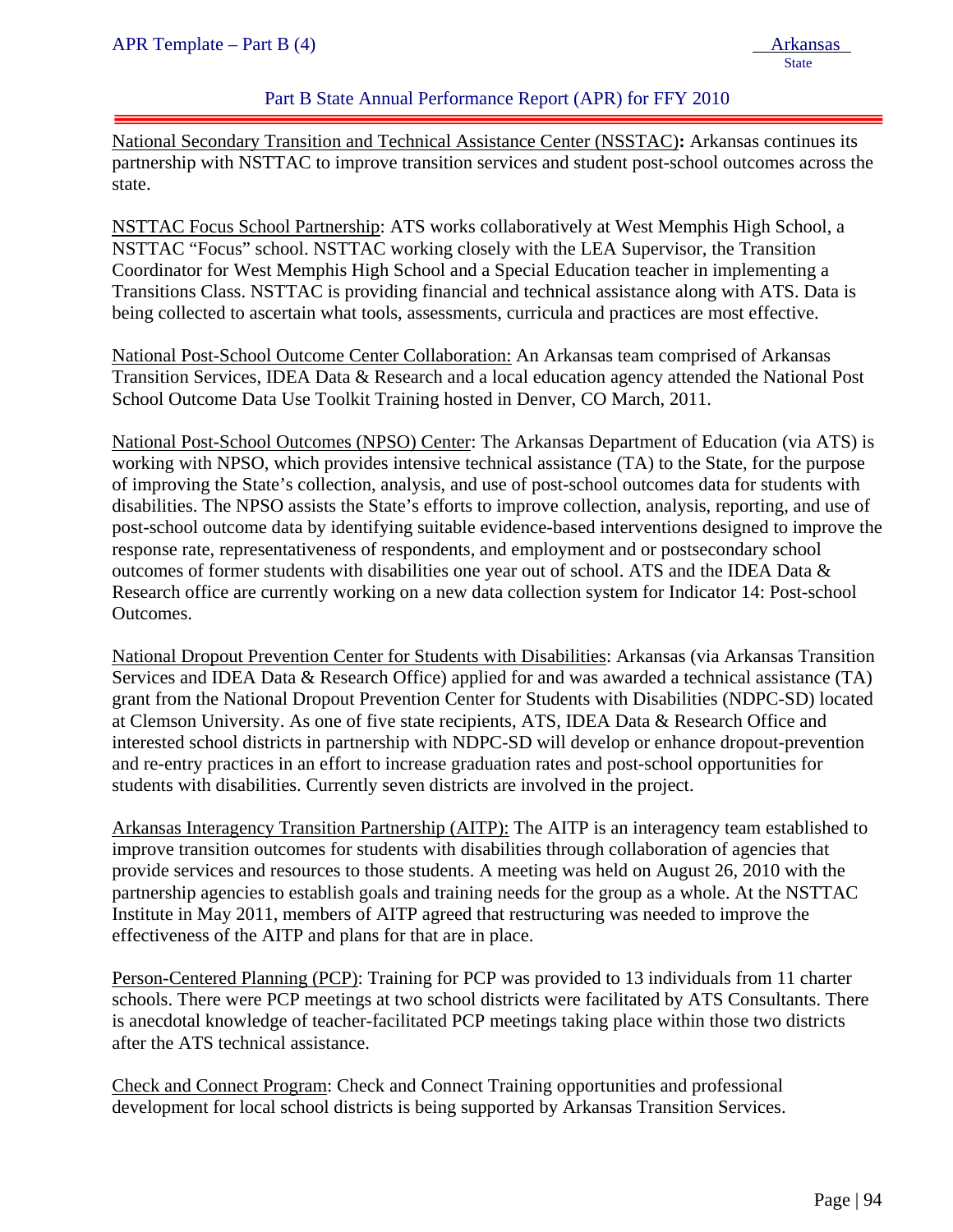# Part B State Annual Performance Report (APR) for FFY 2010

Transitions Class: *Getting Started*: In 2010-11, 57 teachers and supervisors received the *Getting Started* training. The training provided attendees with tools and instructions needed to start a Transitions Class. Attendees learned about Transitions Classes, how they benefit the students, and all forms necessary to get one started. Important components such as using assessments, agency linkage, incorporating life skills, self-determination, and employment possibilities for students with disabilities were discussed. All attendees received a manual to initiate a class which included resources and tools to use in the classroom. There are approximately 150 transition classes in school districts at this time. ATS is currently working on a way to collect more accurate information about these classes, number of districts offering the courses, the teachers providing instruction and the students enrolled.

Transitions Class: *Integrating Ideas*: Three *Integrating Ideas* trainings were held in 2010-2011 with 52 participants from 31 school districts attending. This training is for teachers that have attended the *Getting Started* training. This training provides attendees with a comprehensive overview of a Transitions Class. Attendees receive a general scope and sequence of the class as well as a preview of possible materials and suggestions for use in the classroom. A variety of lesson plans are presented to help the class run smoothly and accomplish the goal of improving post school outcomes. There is also a Q & A time for teachers and a "share" time to gather strategies and ideas from other teachers teaching a Transitions Class. Statewide trainings are offered two to three times a year.

Transitions Class: *Getting the Job*: In 2010-2011, one *Getting the Job* training was held with 26 participants from 16 districts. This training focused on establishing the employment part of a Transitions Class to improve post-school outcomes of students in special education. It is for teachers who have been trained in *Getting Started* and *Integrating Ideas*. It includes an in-depth review of the *Getting Started* manual, plus information on the components involved in providing work experience to students. Teachers receive templates for pamphlets, power points, and other resources to assist in gaining community and school level support for implementing employment into the Transitions Class.

Self-Advocacy Strategy Training: Self-Advocacy Strategy Training was provided to three individuals representing three districts. This is a motivation and self-determination strategy designed to prepare students to participate in education or transition planning conferences. The strategy consists of 5 steps which are taught over a series of seven acquisition and generalization stages. The five steps are presented using the acronym "I PLAN" to help cue students to remember the steps of the strategy.

Self-Determination in the Middle School**:** ATS worked with NSTTAC to implement selfdetermination curriculum for students with disabilities in two middle schools. Glen Rose Middle School had 15 student participants and Arkansas School for the Deaf had 24 student participants from grades 6-8. In comparing the pre- and post-scores of the *American Institute for Research (AIR) Self-Determination Assessments* from student and educator forms, overall gains in knowledge of selfdetermination were found. Plans to extend promoting self-determination in the middle school are currently in progress.

Local Consults: ATS consultants provided 38 consults to districts within their regions. These consults consisted of information sharing, file reviews, classroom set up and general planning for the transition process. Some consultants provided ongoing technical assistance on a monthly basis.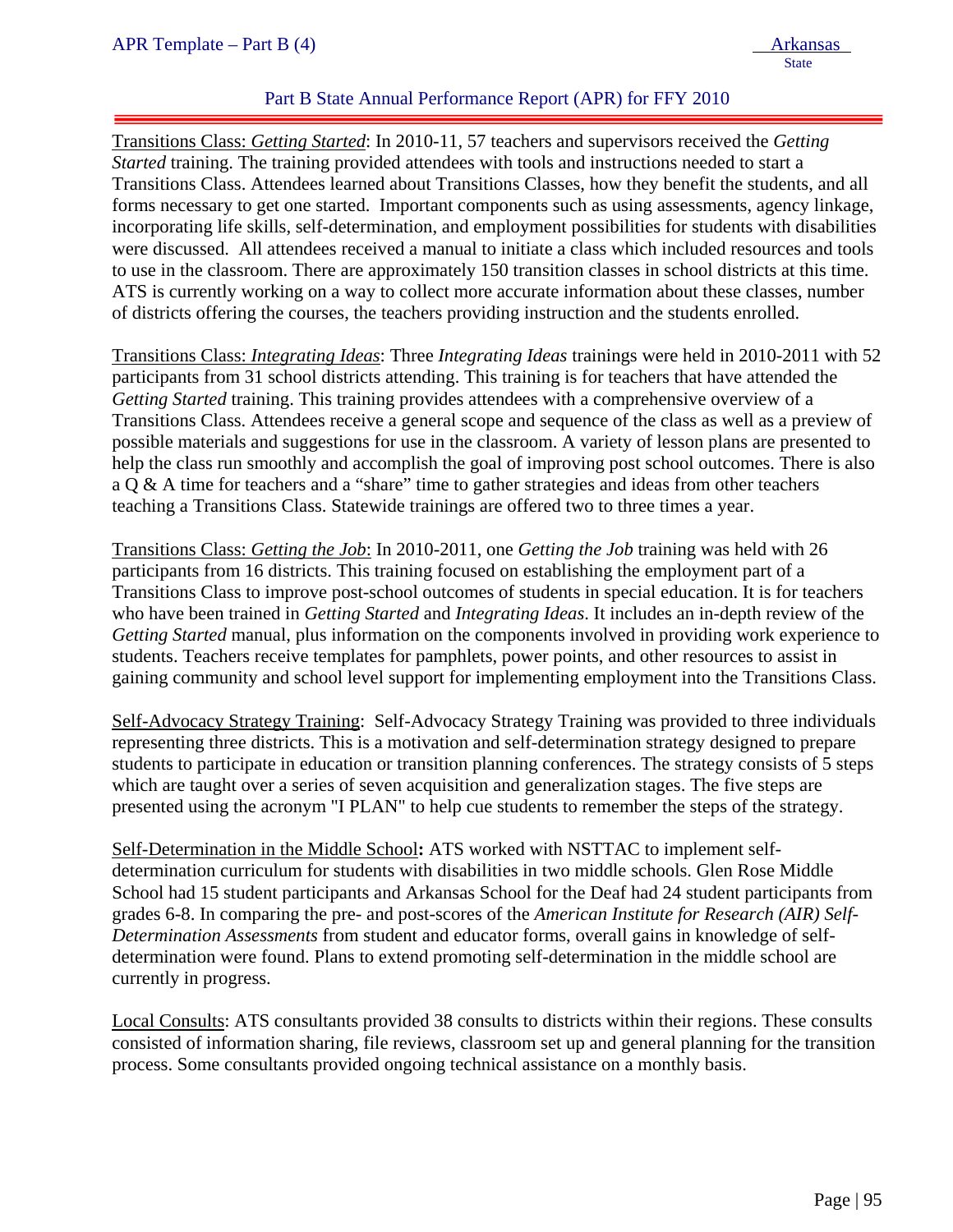# Part B State Annual Performance Report (APR) for FFY 2010

TAKE OFF! (Transition Activities Keeping Effective Options First and Foremost): This training provides teachers with information on how to implement an exit portfolio for senior students with IEPs. It includes having the students help write their own Summary of Performance (SOP), keeping all agency contacts and correspondence in a portfolio, taking and keeping results of qualifying assessments for enrollment in post-secondary schools, and parental involvement activities to become knowledgeable and agreeable with the focus of the portfolio. This culminates with a portfolio overview for use at the exit conference. Districts have the opportunity to purchase student, parent and teacher manuals. Since TAKE OFF was introduced, over 100 parent manuals and teacher manuals have been distributed and approximately 1000 student graduation packets have been distributed.

Arkansas Transition Summit, October 11-13, 2010: The fifth Transition Summit provided new and existing teams an opportunity to come together to focus on student centered planning in an effort to improve post school outcomes for youth with IEPs. National speakers with expertise in these areas presented during general and breakout sessions. Arkansas teachers and agency personnel also presented on successful local programs that other teachers could replicate in their schools. Each team had four different planning sessions during which they assessed their needs, set goals and developed an action plan. There were 35 teams comprised of more than 200 participants. ATS encourages local teams to continue work on their plans in the district. ATS Cadre meetings will also help facilitate this effort. Follow-up with these teams was provided by regional transition consultants. Dates for the next Arkansas Transition Summit will be October 1-3, 2012. The focus area will be student development with an emphasis on employment.

College Bound 2011: College Bound was held June 15-17, 2011 at the University of Central Arkansas (UCA) in Conway, AR. There were 16 students and 12 parents/professionals who attended and participated in team activities. Sessions were presented on self-determination, organizational skills, assistive technology, academic advising, faculty expectations, disability support services, financial aid, rights and responsibilities, campus resources, and study aids/habits. In an effort to gain information about its effectiveness and to make improvements for College Bound 2012, a post College Bound survey will go out to 2011 participants. College Bound 2012 is scheduled for June 12-14, 2012 at UCA.

CASSP Teams: Arkansas Transition Services consultants will continue to participate on Child and Adolescent Service System Program (CASSP) teams.

Arkansas Rehabilitation Services' Arkansas Transition Program: ATS worked to assist Transition Vocational Rehabilitation Counselors established in six high schools in Arkansas. These counselors were included on local transition teams, dropout prevention teams and frequently attend trainings, Cadre meetings, and Transition Fairs.

Transition Orientation Nights for Parents: General information on the transition process was presented to parents at the orientation nights. The events gave them an opportunity to ask questions and complete parent inventories to aid in development of the student's transition plan. Representatives from outside agencies were available to provide information on post-school services. Approximately seven events have taken place.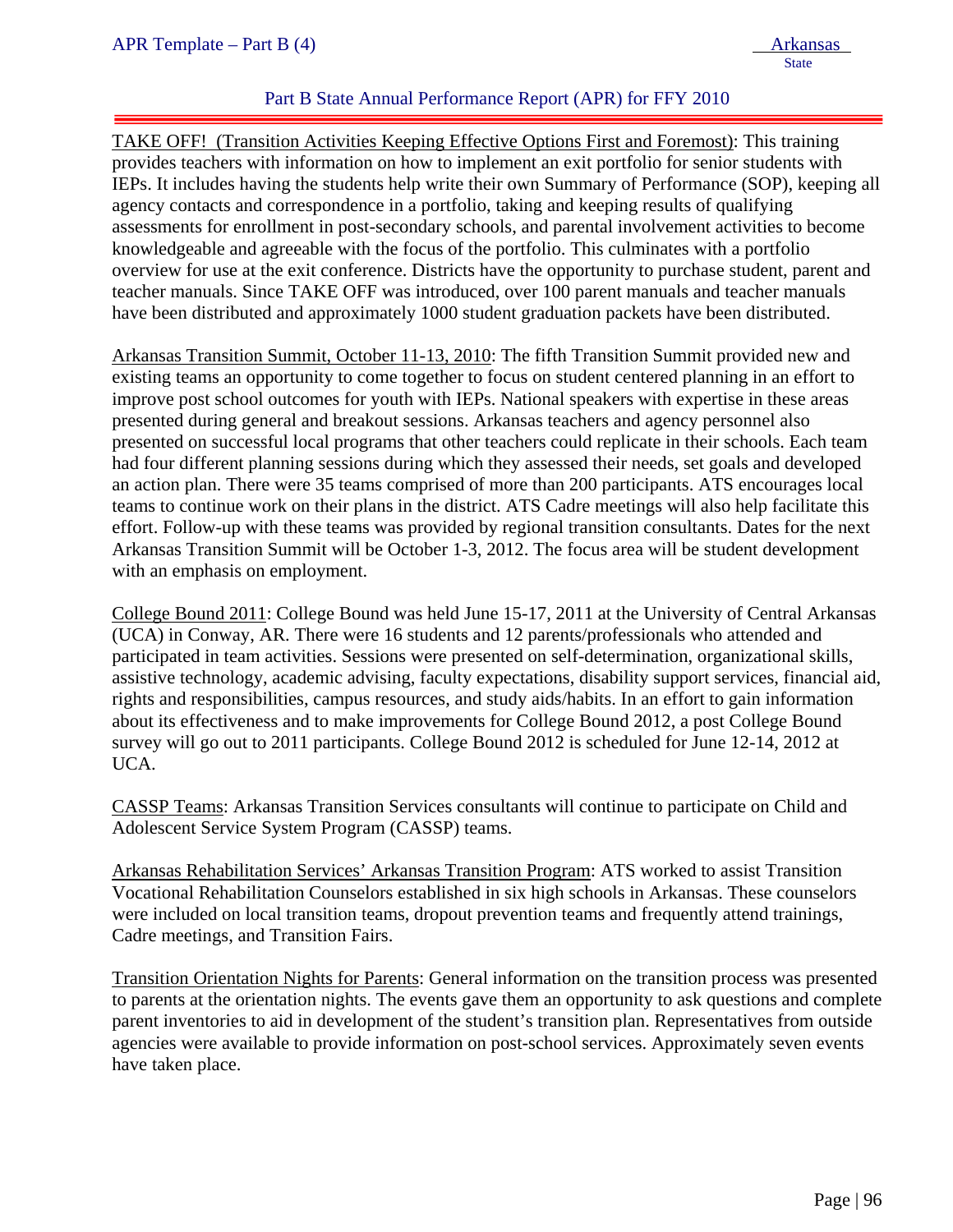#### Part B State Annual Performance Report (APR) for FFY 2010

Transition Fairs: Transition Fairs were held for students and families to learn about area agencies and their services. Approximately 20 fairs were held with 44 districts participating.

Transition Youth Conferences: The annual Youth Conference was held in Hope, AR in Oct. 2010. Approximately 280 students with disabilities from school districts within the Educational Cooperative region were in attendance.

Presentations: Arkansas Transition Services personnel presented various transition topics at several state and national conferences:

- Arkansas Council for Exceptional Children
- SEAS Forum
- Special Education Data Summit
- ARS' Youth Leadership Forum
- NSTTAC's National State Planning Institute.

Proposals have been submitted to present at the National State Planning Institute in May 2012 and at future national DCDT conferences.

Cadre Meetings: A cadre meeting for leaders and co-leaders of local transition teams around the state was held in December 2010 and February 2011 in Little Rock. The December meetings provided teams with professional development on *Student Directed Transition Planning* (SDTP) and *ME! Lessons in Self Advocacy*. Jim Martin presented information to participants on initiation and implementation of these self-determination curricula. Each team received a copy of each curriculum. The February meetings focused on Agency Services and Transition Fairs. Teams received an agency resource notebook and instruction on connecting with agencies in their areas.

Secondary Transition State Planning Institute: An Arkansas team comprised of Arkansas Transition Services, IDEA Data & Research, a local education agency, Arkansas Rehabilitation Services, and Arkansas PTI attended the annual meeting in May 2011. The team's main goal was to reorganize the state team, the Arkansas Interagency Transition Partnership (AITP) and to continue work with the NPSO and the NDPC-SD. The team continued work on the state plan to improve indicator outcomes.

Transition Retreat: In December 2010 and June 2011, 23 teachers from five school districts along with their Special Education Supervisor attended the second Transition Retreat at the Winthrop Rockefeller Institute. This retreat afforded the schools the opportunity to learn about and get hands-on exposure to age appropriate Transition assessments. The teachers were shown how to use the results of the assessments in the development of practical and beneficial transition plans.

College Camp: In collaboration with PEPNet, Arkansas Transition Services provided assistance in recruiting students with hearing impairments for this four day college camp held at the University of Arkansas at Little Rock in July 2010. The camp provided a real-life picture of college campus living. Students attended workshops and stayed in dormitories. Arkansas Transition Services provided an interactive workshop on self-determination as well as sponsoring the attendance of one student.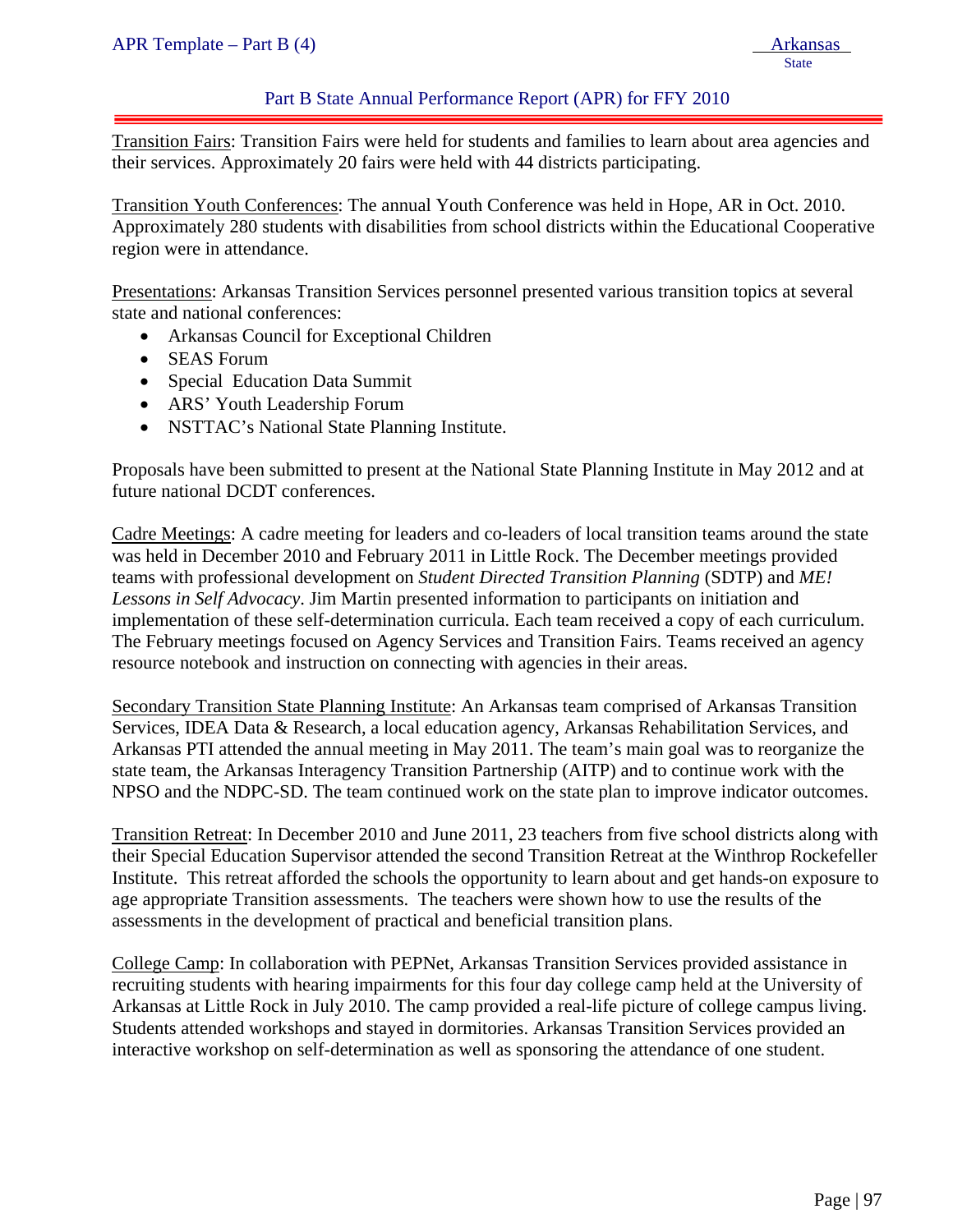# Part B State Annual Performance Report (APR) for FFY 2010

ļ Special Education Data Summit: The IDEA Data & Research Office hosted the bi-annual meeting at the Embassy Suites in Little Rock in June 2011. Dr. Alan Coulter, the co-director of DAC was the keynote speaker. The Summit focused on the use of data for both school age programs and early childhood programs. Ms. Charlotte Alverson of the National Post School Outcomes Center conducted a one-day workshop with school age programs on the use of the PSO Toolkit. The PSO Toolkit focuses on the graduation, dropout, secondary transition and post school outcomes data.

#### **Correction of FFY 2009 Findings of Noncompliance:**

Level of compliance (actual target data) State reported for FFY 2009 for this indicator:  $96.34\%$ 

| 1. Number of findings of noncompliance the State made during FFY 2009 (the period<br>from July 1, 2009 through June 30, 2010)                                |  |
|--------------------------------------------------------------------------------------------------------------------------------------------------------------|--|
| 2. Number of FFY 2009 findings the State verified as timely corrected (corrected within<br>one year from the date of notification to the LEA of the finding) |  |
| 3. Number of FFY 2009 findings not verified as corrected within one year $[(1)$ minus<br>2) 1                                                                |  |

Correction of FFY 2009 Findings of Noncompliance Not Timely Corrected (corrected more than one year from identification of the noncompliance):

| 4. Number of FFY 2009 findings not timely corrected (same as the number from (3)       |  |
|----------------------------------------------------------------------------------------|--|
| above)                                                                                 |  |
| 5. Number of FFY 2009 findings the State has verified as corrected beyond the one-year |  |
| timeline ("subsequent correction")                                                     |  |
| 6. Number of FFY 2009 findings not yet verified as corrected $[(4)$ minus $(5)]$       |  |

#### **Actions Taken if Noncompliance Not Corrected:**

No action required

#### **Verification of Correction (either timely or subsequent):**

In FFY 2009, there were 8 findings of noncompliance identified through monitoring for Indicator 13. All corrections were completed as soon as possible but in no case later than one year from identification. The LEA count of findings may be duplicated for LEAs found noncompliant in more than one General Supervision System Component (On-site visits, self-assessment, local APR, desk audit, etc.).

The State verified the correction of noncompliance by conducting on-site monitoring and reviewing and verifying the LEA ACSIPs that each LEA with findings of non-compliance in FFY 2009 is correctly implementing the specific regulatory requirements. The State further verified through the student management system as well as on-site monitoring that all individual cases of child specific noncompliance were corrected unless the child was no longer within the jurisdiction of the LEA. An additional review of the student management system examined current year referrals to verify if systemic issues existed. As required under Memo 09-02, the records reviewed in November and December 2011 as a point in time by the staff of the IDEA Data & Research Office via the student management system found no further noncompliance.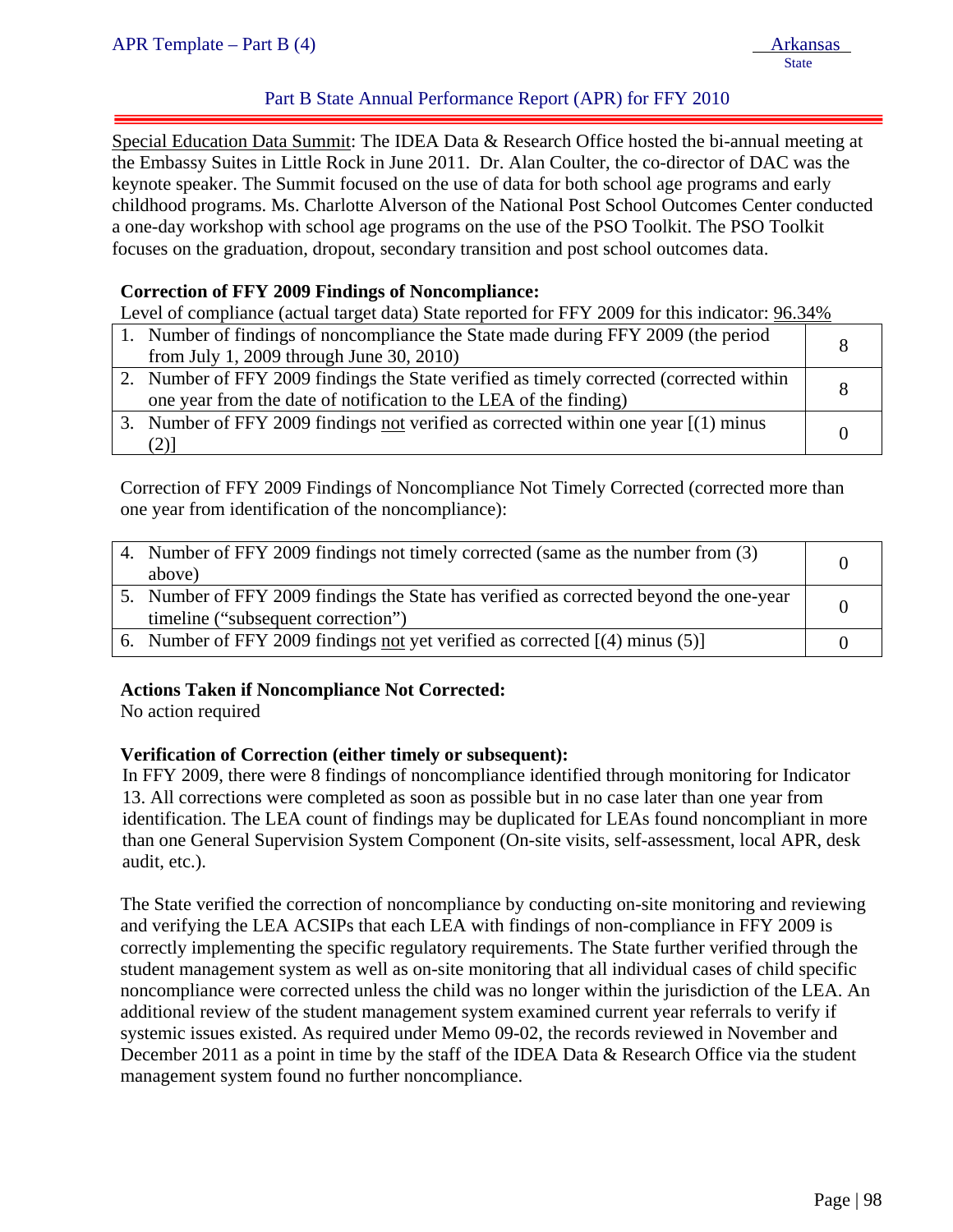# Part B State Annual Performance Report (APR) for FFY 2010

The State will continue to develop verification protocols to ensure LEA compliance with all requirements of IDEA, including correction of noncompliance.

| <b>Statement from the Response Table</b>                                                                                                                                                                                                                                                                                                                                                                                                                                                                                                                                                                                                                                                                                                                                                                                                                                                                                                                                                                                                                                                                                                                                                                                                                                                                                                                                                                                                    | $A$ uunonai mioi manon Kequn eu $\sigma y$ uie Obert Art K Kesponse Table for uns mureaur .<br><b>State's Response</b>                                                                                                                                                                                                                                                                                                                                                                                                                                                                                                                                                                                                                                                                                                                                                                                                                                                              |
|---------------------------------------------------------------------------------------------------------------------------------------------------------------------------------------------------------------------------------------------------------------------------------------------------------------------------------------------------------------------------------------------------------------------------------------------------------------------------------------------------------------------------------------------------------------------------------------------------------------------------------------------------------------------------------------------------------------------------------------------------------------------------------------------------------------------------------------------------------------------------------------------------------------------------------------------------------------------------------------------------------------------------------------------------------------------------------------------------------------------------------------------------------------------------------------------------------------------------------------------------------------------------------------------------------------------------------------------------------------------------------------------------------------------------------------------|-------------------------------------------------------------------------------------------------------------------------------------------------------------------------------------------------------------------------------------------------------------------------------------------------------------------------------------------------------------------------------------------------------------------------------------------------------------------------------------------------------------------------------------------------------------------------------------------------------------------------------------------------------------------------------------------------------------------------------------------------------------------------------------------------------------------------------------------------------------------------------------------------------------------------------------------------------------------------------------|
| OSEP appreciates the State's efforts and looks<br>forward to reviewing in the FFY 2010 APR,<br>due February 1, 2012, the State's data<br>demonstrating that it is in compliance with the<br>secondary transition requirements in 34 CFR<br>§§300.320(b) and 300.321(b). Because the<br>State reported less than 100% compliance for<br>FFY 2009, the State must report on the status<br>of correction of noncompliance reflected in the<br>data the State reported for this indicator.<br>When reporting on the correction of<br>noncompliance, the State must report, in its<br>FFY 2010 APR, that it has verified that each<br>LEA with noncompliance reflected in the FFY<br>2009 data the State reported for this indicator:<br>$(1)$ is correctly implementing 34 CFR<br>§§300.320(b) and 300.321(b) (i.e., achieved<br>100% compliance) based on a review of<br>updated data such as data subsequently<br>collected through on-site monitoring or a State<br>data system; and (2) has corrected each<br>individual case of noncompliance, unless the<br>child is no longer within the jurisdiction of the<br>LEA, consistent with OSEP Memo 09-02. In<br>the FFY 2010 APR, the State must describe<br>the specific actions that were taken to verify<br>the correction.<br>If the State does not report 100% compliance<br>in the FFY 2010 APR, the State must review<br>its improvement activities and revise them, if<br>necessary. | The State has verified that the 8 findings of noncompliance<br>have been corrected as soon as possible but in no case later<br>than one year from identification. The ADE-SEU<br>Monitoring/ Program Effectiveness Section (M/PE) verified<br>the correction of noncompliance via desk audits of LEA<br>submitted documentation, ACSIP, and/or on-site visits to<br>the LEAs in question. Reviews resulted in the clearance of<br>the noncompliance within the one-year timeline.<br>A review of policy, procedures, and practices for each LEA<br>with identified noncompliance was conducted to insure that<br>the specific regulatory requirements were being correctly<br>implemented. The review included on-site visits, desk<br>audits, and/or self-assessments.<br>The State will continue to refine and implement the<br>verification protocols to ensure LEA compliance with the<br>requirements in 34 CFR $\S 300.301(c)(1)$ , including<br>correction of noncompliance. |

# **Additional Information Required by the OSEP APR Response Table for this Indicator:**

# **Revisions, with Justification, to Proposed Targets/Improvement Activities/Timelines/ Resources for 2010-11:**

Targets were established to align with the new baseline. Improvement activities, timelines, and resources were updated to reflect activities across the State. See pages 175-177 in the SPP.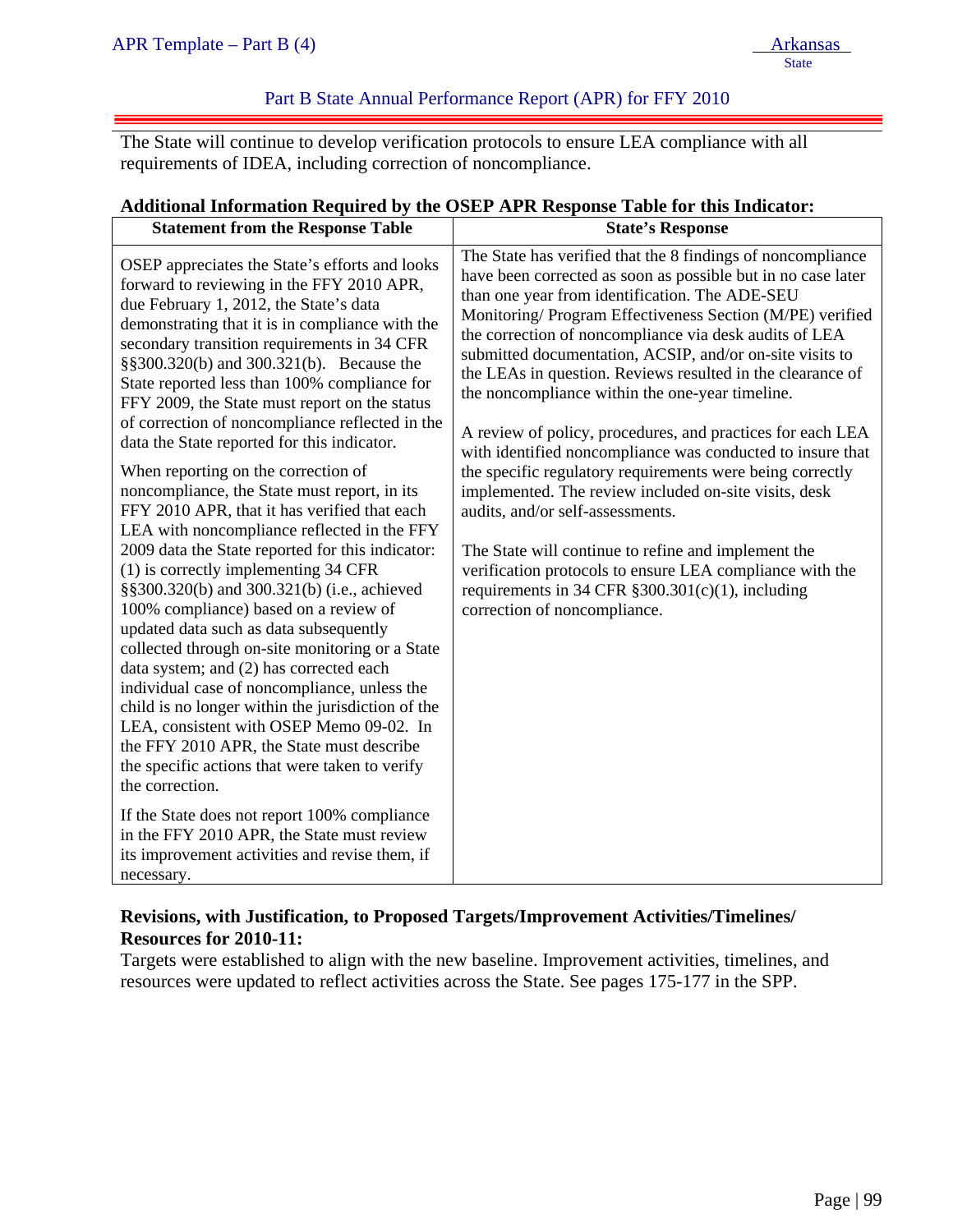Part B State Annual Performance Report (APR) for FFY 2010

# **Monitoring Priority: Effective General Supervision Part B — Effective Transition**

#### **Indicator 14: Post-school Outcomes**

Percent of youth who are no longer in secondary school, had IEPs in effect at the time they left school, and were:

- A. Enrolled in higher education within one year of leaving high school.
- B. Enrolled in higher education or competitively employed within one year of leaving high school.
- C. Enrolled in higher education or in some other postsecondary education or training program; or competitively employed or in some other employment within one year of leaving high school.  $(20 \text{ U.S.C. } 1416(a)(3)(B))$

# **Measurement:**

- A. Percent enrolled in higher education  $=$  [(# of youth who are no longer in secondary school, had IEPs in effect at the time they left school and were enrolled in higher education within one year of leaving high school) divided by the (# of respondent youth who are no longer in secondary school and had IEPs in effect at the time they left school)] times 100.
- B. Percent enrolled in higher education or competitively employed within one year of leaving high school  $=$   $[(# of$  youth who are no longer in secondary school, had IEPs in effect at the time they left school and were enrolled in higher education or competitively employed within one year of leaving high school) divided by the (# of respondent youth who are no longer in secondary school and had IEPs in effect at the time they left school)] times 100.
- C. Percent enrolled in higher education, or in some other postsecondary education or training program; or competitively employed or in some other employment  $=$   $[(#$ of youth who are no longer in secondary school, had IEPs in effect at the time they left school and were enrolled in higher education, or in some other postsecondary education or training program; or competitively employed or in some other employment) divided by the (# of respondent youth who are no longer in secondary school and had IEPs in effect at the time they left school)] times 100.

| <b>FFY</b>      | <b>Measurable and Rigorous Target</b>                                                                                                                                                                                                                                                                                                                                                     |
|-----------------|-------------------------------------------------------------------------------------------------------------------------------------------------------------------------------------------------------------------------------------------------------------------------------------------------------------------------------------------------------------------------------------------|
| <b>FFY 2010</b> | A. 13% will be enrolled in higher education = $[(# of youth who are no longer$<br>in secondary school, had IEPs in effect at the time they left school and were<br>enrolled in higher education within one year of leaving high school) divided<br>by the (# of respondent youth who are no longer in secondary school and<br>had IEPs in effect at the time they left school) times 100. |
|                 | B. 49% will be enrolled in higher education or competitively employed within<br>one year of leaving high school = $[(# of youth who are no longer in$                                                                                                                                                                                                                                     |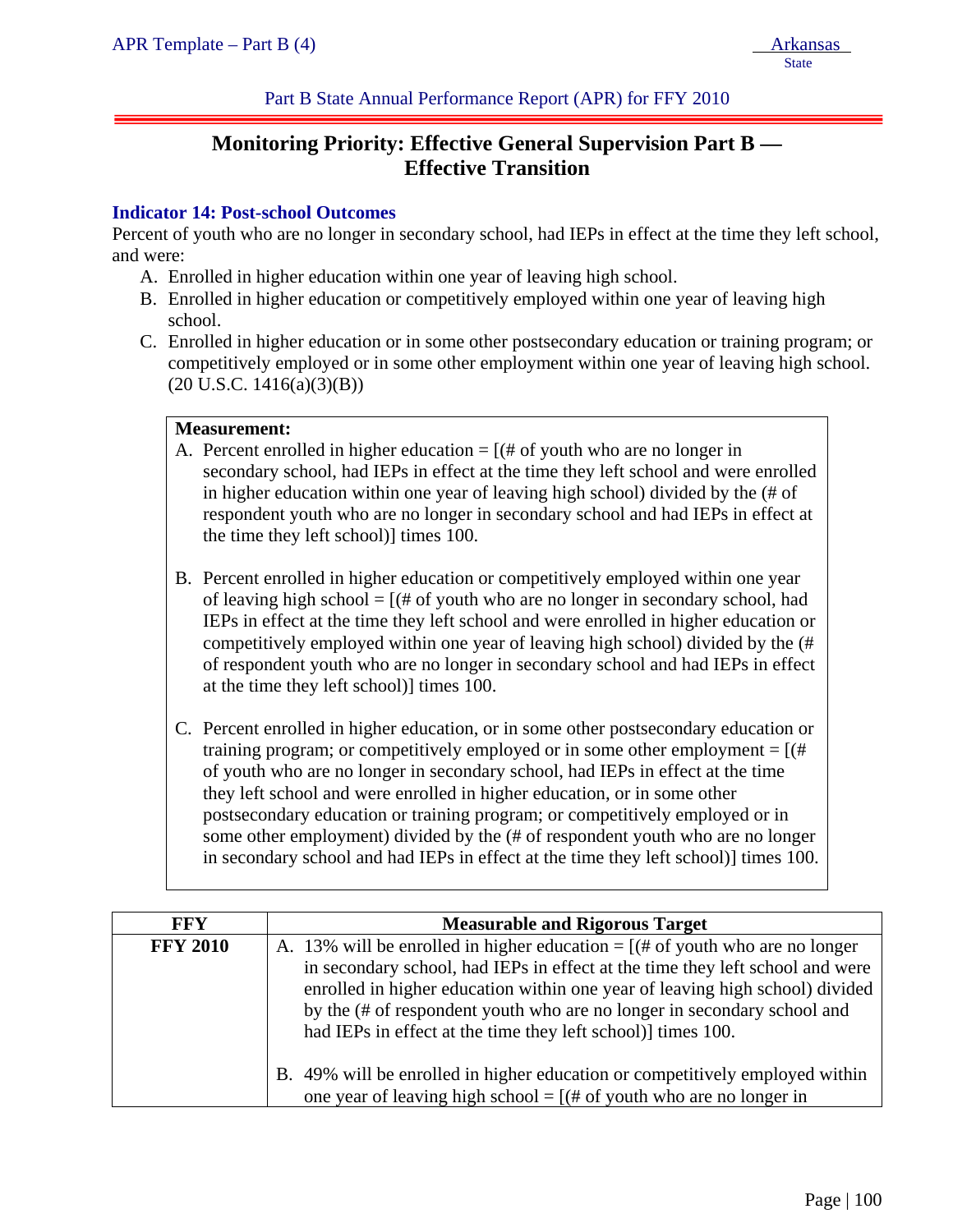# Part B State Annual Performance Report (APR) for FFY 2010

| secondary school, had IEPs in effect at the time they left school and were<br>enrolled in higher education or competitively employed within one year of<br>leaving high school) divided by the (# of respondent youth who are no<br>longer in secondary school and had IEPs in effect at the time they left<br>school)] times 100.                                                                                                                                                                                                                                                                     |
|--------------------------------------------------------------------------------------------------------------------------------------------------------------------------------------------------------------------------------------------------------------------------------------------------------------------------------------------------------------------------------------------------------------------------------------------------------------------------------------------------------------------------------------------------------------------------------------------------------|
| C. 60% will be enrolled in higher education, or in some other postsecondary<br>education or training program; or competitively employed or in some other<br>employment = $[(# of youth who are no longer in secondary school, had$<br>IEPs in effect at the time they left school and were enrolled in higher<br>education, or in some other postsecondary education or training program; or<br>competitively employed or in some other employment) divided by the (# of<br>respondent youth who are no longer in secondary school and had IEPs in<br>effect at the time they left school)] times 100. |
|                                                                                                                                                                                                                                                                                                                                                                                                                                                                                                                                                                                                        |

# **Actual Target Data for FFY 2010:**

- A. Percent enrolled in higher education  $=$   $[$  (# of youth who are no longer in secondary school, had IEPs in effect at the time they left school and were enrolled in higher education within one year of leaving high school) divided by the (# of respondent youth who are no longer in secondary school and had IEPs in effect at the time they left school)] times 100.  $25/172 = 14.53\%$
- B. Percent enrolled in higher education or competitively employed within one year of leaving high  $school = [(# of youth who are no longer in secondary school, had IEPs in effect at the time they$ left school and were enrolled in higher education or competitively employed within one year of leaving high school) divided by the (# of respondent youth who are no longer in secondary school and had IEPs in effect at the time they left school)] times  $100. 85/172 = 49.42\%$
- C. Percent enrolled in higher education, or in some other postsecondary education or training program; or competitively employed or in some other employment  $=$  [ $#$  of youth who are no longer in secondary school, had IEPs in effect at the time they left school and were enrolled in higher education, or in some other postsecondary education or training program; or competitively employed or in some other employment) divided by the (# of respondent youth who are no longer in secondary school and had IEPs in effect at the time they left school)] times 100.  $93/172 = 54.07\%$

# **Discussion of Improvement Activities Completed and Explanation of Progress or Slippage that Occurred for FFY 2010:**

Of the 567 leavers in 2009-10, 172 former students completed the survey. The analysis of completed surveys found that 14.53% of former students were enrolled in higher education and completed a semester; which is above the state target of 13%. Additionally, 46.5% of respondents were enrolled in other post-secondary education and 34.88% of indicated that they were competitively employed. The combination of other post-secondary education and competitive employment resulted in a rate of 49.42%; slightly above the 49% target. Former students enrolled in higher education, other post-secondary education and/or competitively employed represent 54.07%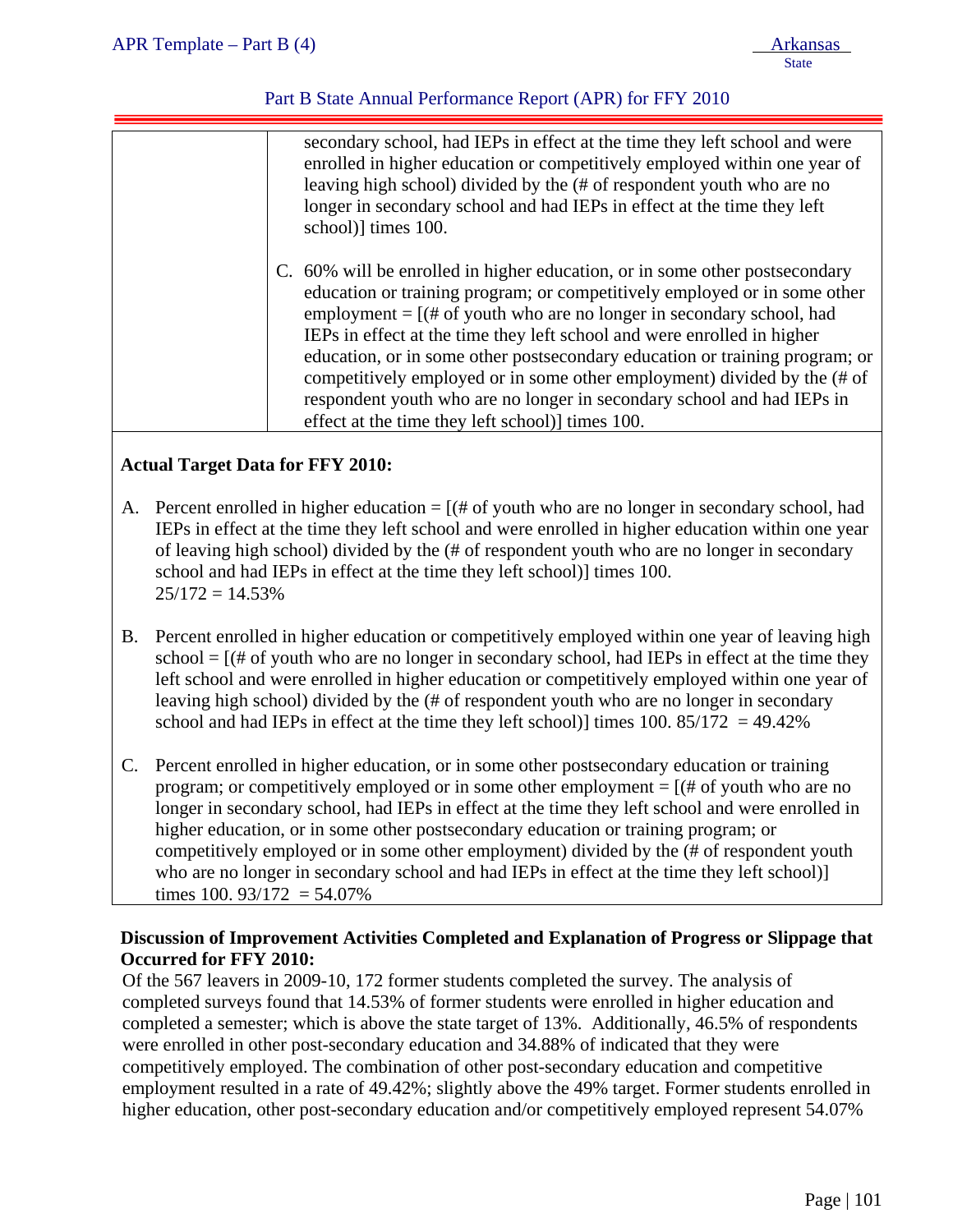# Part B State Annual Performance Report (APR) for FFY 2010

of respondents. The 54.07% rate is lower than the target of 60%.

The remaining 45.93 were either otherwise employed, other or not engaged. Exhibit I-14.1 provides the numbers and rate for each category of postsecondary education and employment.

|  | <b>Exhibit I-14.1: The Number and Rate of Responses by Post-Secondary Activity</b> |  |
|--|------------------------------------------------------------------------------------|--|
|  |                                                                                    |  |

| Enrolled in<br><b>Higher Education</b> | 2. Competitively<br><b>Employed</b> | 3. Post-secondary<br><b>Education or</b><br>Training | 4. Other<br><b>Employed</b> | 5. Other or not<br><b>Engaged</b> | <b>Total</b> |
|----------------------------------------|-------------------------------------|------------------------------------------------------|-----------------------------|-----------------------------------|--------------|
|                                        | 60                                  |                                                      |                             | 66                                | 172          |
| $14.53\%)$                             | $(34.88\%)$                         | $(4.65\%)$                                           | $(6.98\%)$                  | (38.37%)                          | 100%)        |

Of the five (5) categories presented above, the first three (3) are used to calculate the Indicator measurements. The calculation with baseline data is presented below.

> A:  $(25/172)*100 = 14.53%$ B:  $((25+60)/172)*100 = 49.42%$ C:  $((25+60+8)/172)*100 = 54.07%$

LifeTrack began contacting former students in May 2011 and continued with phone surveys through July 2011. Although steps were taken to verify contact information, 68.61% (389/567) of telephone numbers were either disconnected or had changed resulting in wrong numbers. Contact information was valid for 178 or 31.39% of leavers. Exhibit I-14.2 provides an overview of the outcome of student contact information.

| <b>Exhibit I-14.2: Outcome of Student Contact Information</b> |  |  |  |  |
|---------------------------------------------------------------|--|--|--|--|
|---------------------------------------------------------------|--|--|--|--|

| Number of      | <b>Invalid Contact</b> | <b>Valid Contact</b> | Completed | <b>Response Rate Based on</b>    | <b>Response Rate Based</b> |
|----------------|------------------------|----------------------|-----------|----------------------------------|----------------------------|
| <b>Leavers</b> | <b>Information</b>     | <b>Information</b>   | Survey's  | <b>Valid Contact Information</b> | on Number of Leavers       |
| 567            | 389                    | '78.                 |           | 96.63%                           | 30.34%                     |

An analysis of representativeness was conducted, by the IDEA Data & Research Office, on the characteristics of disability type, ethnicity, and exit code on the respondent group to determine whether the youth who responded to the surveys were similar to or different from the total population of youth with an IEP who exited school in 2009-10.

A significant difference between the respondent group and the target leaver group is measured by a difference of  $\pm 3\%$ . The rate of difference was adopted from the National Post-School Outcomes Center calculator. The negative differences indicate an under-representativeness of the group and positive differences indicate over-representativeness.

The analysis revealed that responders were under-represented in the racial group black and were over-represented in the racial group white. Disability representativeness is relatively similar to the composition of leavers over all for racial/ethnic groups and disability categories. Responders were over-represented in the exit category *graduating with a regular diploma* and *graduated with a certificate*; but under-represented for *dropped out*. These findings are presented in Exhibit I-14.3, Exhibit I-14.4, and Exhibit I-14.5 and the categories with a  $\pm 3\%$  difference are in bold.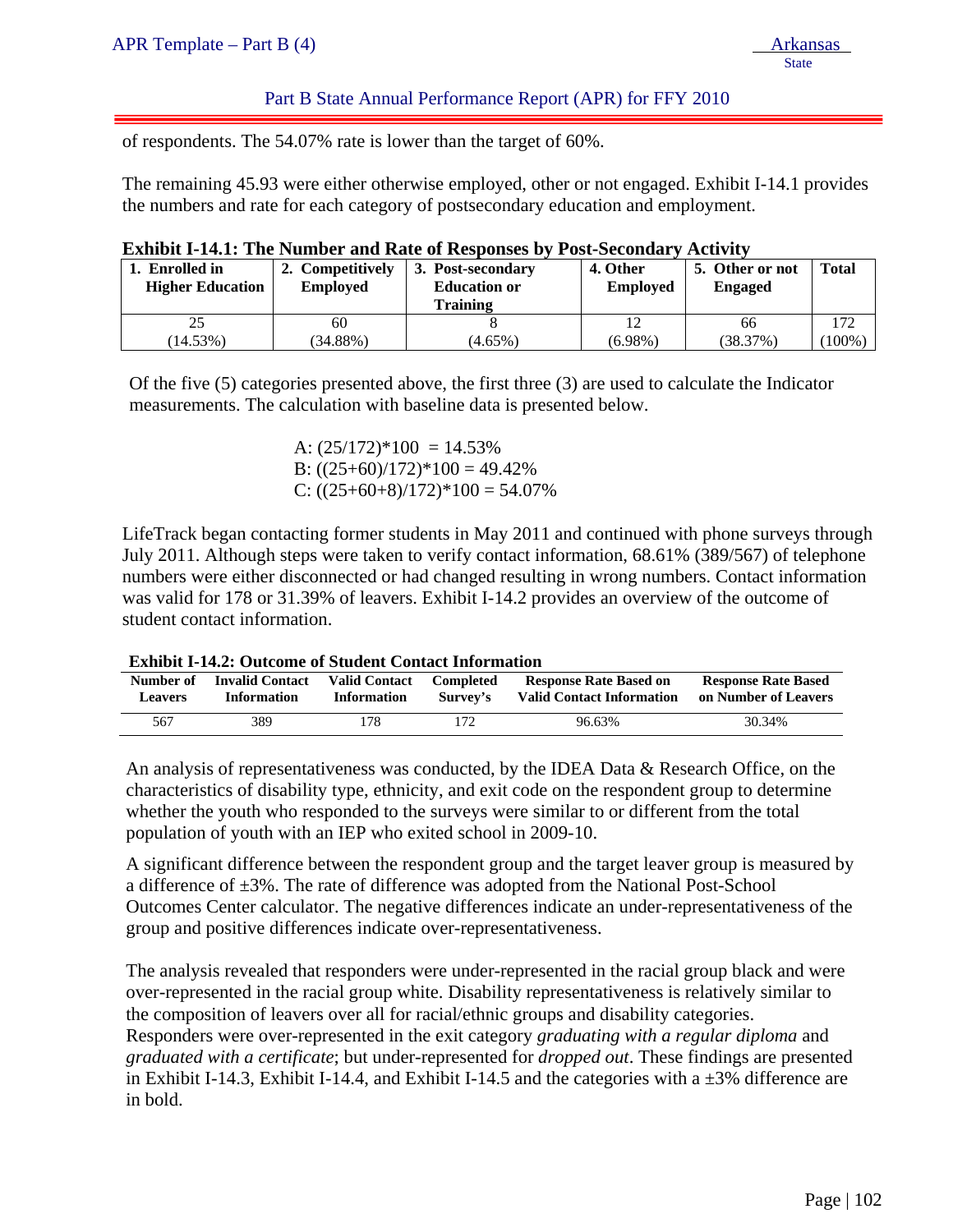|                   | <b>Exhibit I-14.3: Racial/Ethnic Representativeness of Survey Responders by Percentage</b>  |       |                                      |                                               |                                            |                                         |                |  |
|-------------------|---------------------------------------------------------------------------------------------|-------|--------------------------------------|-----------------------------------------------|--------------------------------------------|-----------------------------------------|----------------|--|
|                   | <b>American Indian/</b><br><b>Alaskan Native</b>                                            | Asian | <b>Black</b><br>(non-Hispanic)       | <b>Hispanic</b>                               | <b>Hawaiian Pacific</b><br><b>Islander</b> | White<br>(non-Hispanic)                 | Two or<br>More |  |
| <b>Leavers</b>    | 0.13%                                                                                       | 0.53% | 34.39%                               | 2.65%                                         | 0.18%                                      | 60.49%                                  | 0.53%          |  |
| <b>Responders</b> | 0.00%                                                                                       | 0.00% | 26.74%                               | 2.33%                                         | 0.00%                                      | 70.93%                                  | 0.0            |  |
| <b>Difference</b> | $-0.13%$                                                                                    | 0.53% | $-7.65\%$                            | $-0.32%$                                      | $-0.18%$                                   | 10.44%                                  | $-0.53%$       |  |
|                   | <b>Exhibit I-14.4: Disability Representativeness of Survey Responders by Percentages</b>    |       |                                      |                                               |                                            |                                         |                |  |
|                   | <b>Emotional</b><br><b>Autism</b><br><b>Disturbance</b>                                     |       | <b>Hearing Impaired</b>              | <b>Multiple</b><br><b>Disabilities</b>        |                                            | <b>Mental</b><br><b>Retardation</b>     |                |  |
| <b>Leavers</b>    | 2.65%                                                                                       |       | 1.59%                                | 0.35%                                         | 1.94%                                      |                                         | 21.16%         |  |
| <b>Responders</b> | 2.33%                                                                                       |       | 0.00%                                | 0.00%                                         | 1.16%                                      |                                         | 23.26%         |  |
| <b>Difference</b> | $-0.32%$                                                                                    |       | $-1.59\%$                            | $-0.35%$                                      | $-0.78%$                                   |                                         | 2.10%          |  |
|                   |                                                                                             |       |                                      |                                               |                                            |                                         |                |  |
|                   | <b>Other Health</b><br>Orthopedic<br><b>Impairment</b><br><b>Impairment</b>                 |       | Speech/Language<br><b>Impairment</b> | <b>Specific Learning</b><br><b>Disability</b> |                                            | <b>Traumatic Brain</b><br><b>Injury</b> |                |  |
| <b>Leavers</b>    | 14.64%                                                                                      |       | 0.35%                                | 2.82%                                         | 53.79%                                     |                                         | 0.71%          |  |
| <b>Responders</b> | 15.12%                                                                                      |       | 1.16%                                | 3.49%                                         | 52.91%                                     |                                         | 0.58%          |  |
| Difference        | 0.48%                                                                                       |       | 0.81%                                | 0.67%                                         | $-0.88%$                                   |                                         | $-0.13%$       |  |
|                   | <b>Exhibit I-14.5: Reason of Exit Representativeness of Survey Responders by Percentage</b> |       |                                      |                                               |                                            |                                         |                |  |

#### Part B State Annual Performance Report (APR) for FFY 2010

|                   | <b>Graduated with a Regular Diploma</b> | <b>Graduated with a Certificate</b> | <b>Dropped Out</b> | <b>Reached</b><br><b>Maximum Age</b> |
|-------------------|-----------------------------------------|-------------------------------------|--------------------|--------------------------------------|
| <b>Leavers</b>    | 78.13%                                  | 4.94%                               | 16.75%             | 0.18                                 |
| <b>Responders</b> | 81.40%                                  | 8.14%                               | 10.47%             | $0.0\%$                              |
| <b>Difference</b> | $3.27\%$                                | $3.2\%$                             | $-6.28%$           | $-0.18%$                             |

# **Selection Bias**

As in the previous data collection efforts, Arkansas is under-represented in the racial/ethnic category of black and the exit category of dropout.

#### **Missing Data**

The overall response rate was 30.34%, which means out of 567 students who left school last year, the state is missing post-school outcome information for  $69.66\%$  (n = 395) of former students in the sample. The contractor contacting the students reported that the contact information was invalid for the majority of these youth and therefore these youth could not be contacted. An analysis of the missing data was conducted to determine patterns of missing information (i.e., did missing data vary across districts and disability categories).

In March 2011, Arkansas sent a team to the National Post-School Outcomes Center's meeting in Denver, Colorado. At the meeting Maryland discussed their pilot of administrative data mining for Indicator 14 data. Upon returning from the Denver meeting, Arkansas Transition Services and the IDEA Data & research Office contacted Arkansas Research Center (ARC) about conducting an administrative data collection. To address the missing and invalid contact information, Arkansas began work with the ARC, an Institute of Education Science funded center, to explore using administrative data mining instead of a phone survey.

The IDEA Data & Research provided the ARC with the indicator measurement table and the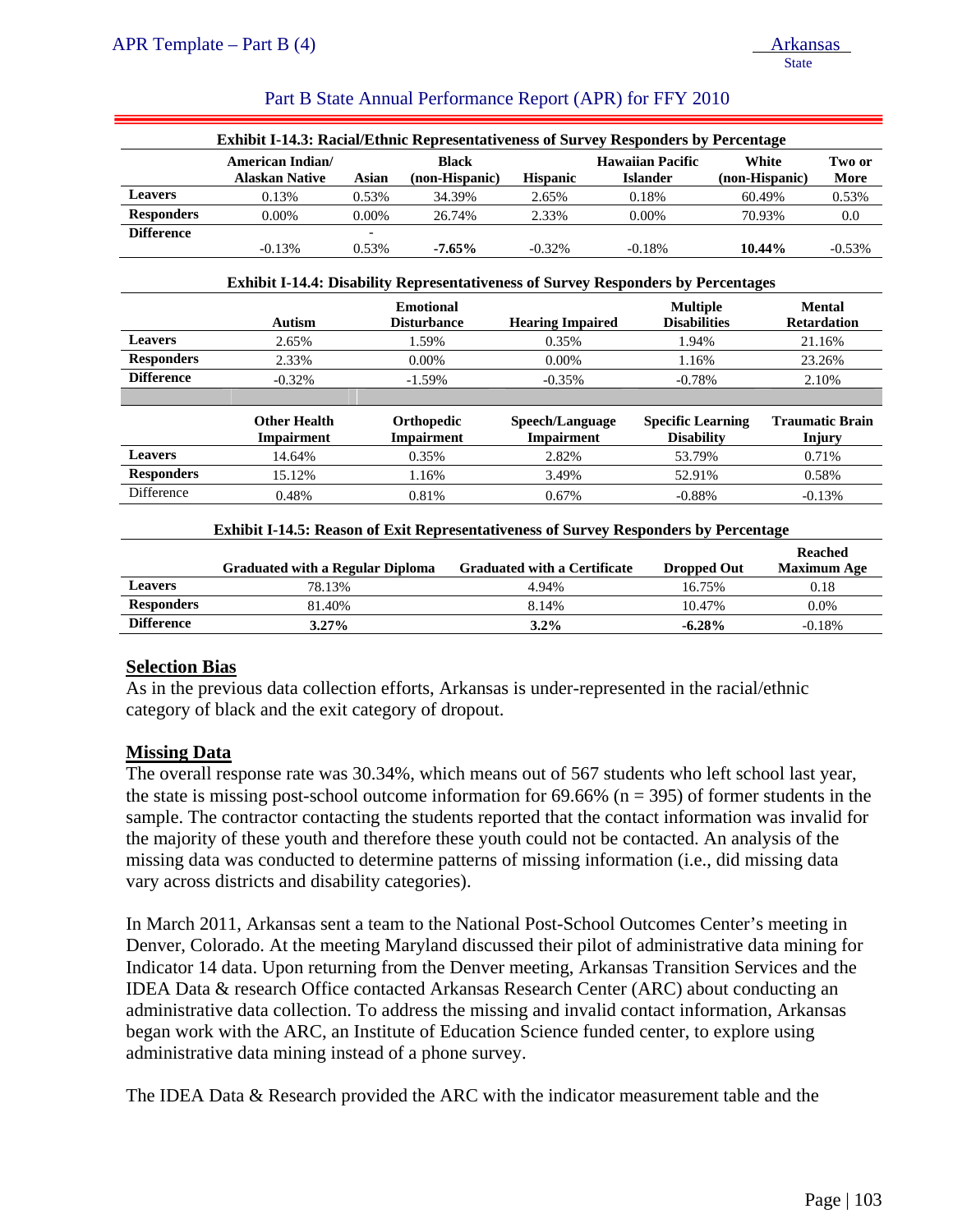# Part B State Annual Performance Report (APR) for FFY 2010

technical assistance documents from the National Post-School Outcomes Center. Additionally, ARC began working with other state agencies to establish inter-agency agreements for data sharing. Many of these agreements were already in place, but a few needed to be added such as vocational rehabilitation. IDEA Data & Research, ATS, and ARC are working closely to finalize all agreements by the end of the 2011-12 school year. The data collection was limited in scope to the Arkansas Department of Higher Education and Arkansas Department of Workforce Services. Arkansas does have an agreement with the National Student Clearinghouse but due to time constraints, this preliminary collection did not access the clearinghouse.

Preliminary analysis of the administrative data collection was conducted against the same sample of districts to allow a comparison to the LifeTrack survey results. The administrative data collection for Indicator 14 was able to locate education and employment data on 345 of 567 (60.85%) special education leavers. This represents a 100% improvement in identifying post- school outcomes for leavers.

The analysis revealed of the 345 students for which data was collected; the percentage of students who enrolled in higher education and completed a full semester is twice as high as the phone survey rate reported, 31.01% and 14.53%, respectively. The rate of students who were competitively employed or attending another type of post-secondary education program was 45.22% which is slightly below the phone survey rate of 49.42%. Overall, 76.23% of students were either in some form of post-secondary education or competitively employed.

Another 23.77% of students were engaged in some other forms of employment. It is unclear as to how many of the 222 students with missing data are employed in another manner, attending school or employed out of state, or involved in other state agency programs. The collection did not include the Arkansas Department of Corrections incarcerated employment data or the Arkansas Department of Career Education's Division of Rehabilitation Services. These are two of the Interagency agreements still in development. A summation of the administrative data collection analysis is presented in Exhibit I-14.6.

| Enrolled in<br><b>Higher</b><br><b>Education</b> | 2. Competitively<br><b>Employed</b> | 3. Post-secondary<br><b>Education or</b><br><b>Training</b> | 4. Other<br><b>Employed</b> | 5. Other or not<br><b>Engaged</b> | <b>Total</b> |
|--------------------------------------------------|-------------------------------------|-------------------------------------------------------------|-----------------------------|-----------------------------------|--------------|
| 107                                              | 149                                 |                                                             |                             | unknown                           | 345          |
| 31.01%                                           | 43.19%                              | $2.03\%$                                                    | 23.77%                      | $0.00\%$                          | 100.00%      |

**Exhibit I-14.6: The Number and Rate of Responses by Post-Secondary Activity via the Administrative Data Collection** 

Of the five (5) categories presented above, the first three (3) are used to calculate the Indicator measurements. The calculation with baseline data is presented below.

A. 
$$
(107/345) = 31.01\%
$$
  
B.  $((149+7)/345) = 45.22\%$   
C.  $((107+149+7)/345) = 76.23\%$ 

The representative analysis of the administrative data collection revealed the racial/ethnic group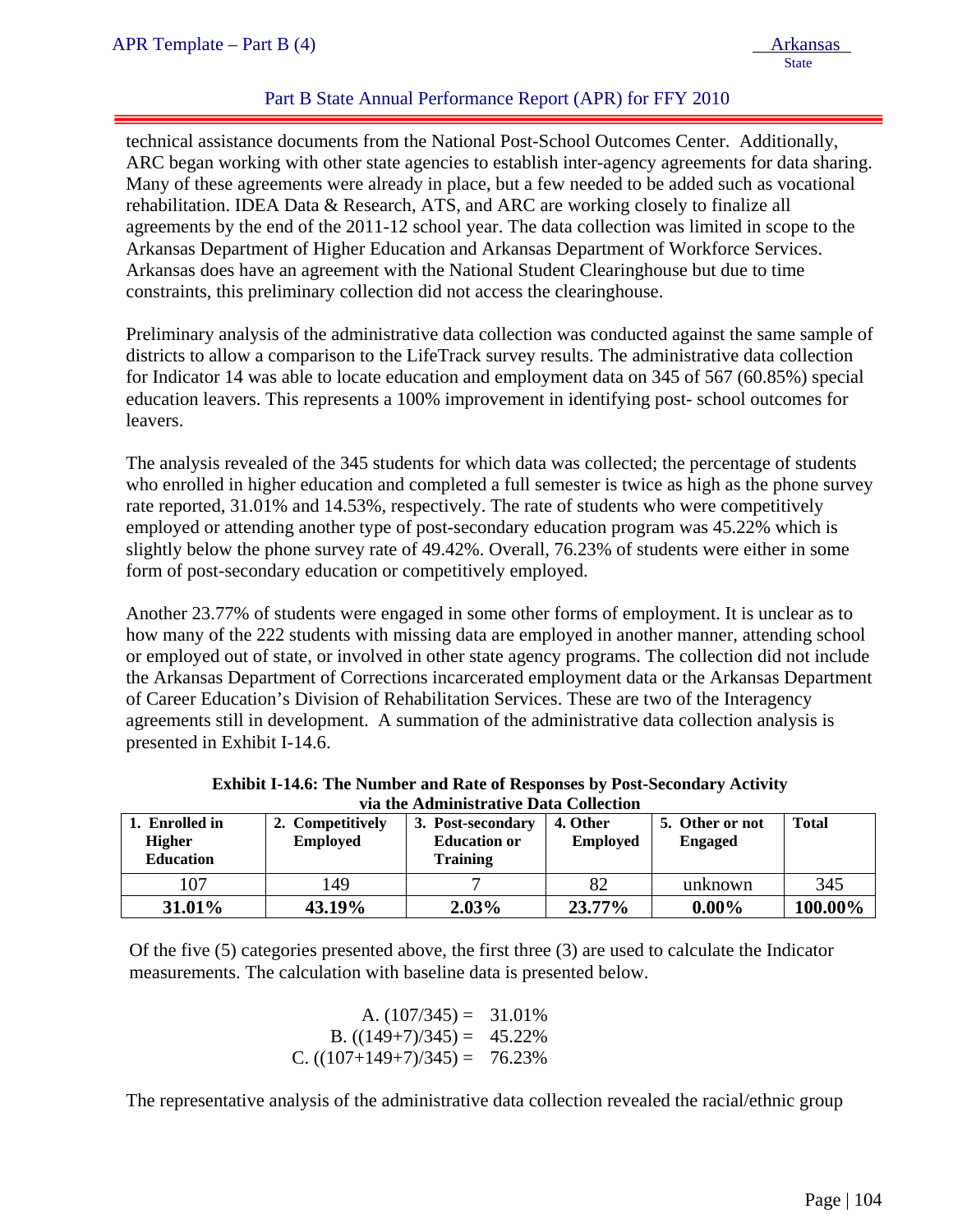## Part B State Annual Performance Report (APR) for FFY 2010

of black remains under-represented at 4.82%; however the rate of under-representation is 2.83 percentage points lower than the survey respondents. Respondents in the racial/ethnic group of white remains over-represented but it also shifted to a lower rate of over-representation from 10.44% to 5.31%. These two shifts reflect a more accurate representation of leaver's activities.

A significant difference between the respondent group and the target leaver group is measured by a difference of  $\pm 3\%$ . The rate of difference was adopted from the National Post-School Outcomes Center calculator. The negative differences indicate an under-representativeness of the group and positive differences indicate over-representativeness. The analysis of leavers and responders based on the administrative data collection is presented in Exhibit I-14.7.

|                   | Data Collection by Percentage                                                                                                                                                 |       |           |           |          |        |                |
|-------------------|-------------------------------------------------------------------------------------------------------------------------------------------------------------------------------|-------|-----------|-----------|----------|--------|----------------|
|                   | <b>Black</b><br>American Indian/<br>White<br>Hawaiian<br>(non-<br><b>Pacific Islander</b><br><b>Alaskan Native</b><br>Asian<br>Hispanic)<br>(non-Hispanic)<br><b>Hispanic</b> |       |           |           |          |        | Two or<br>More |
| <b>Leavers</b>    | 0.13%                                                                                                                                                                         | 0.53% | 34.39%    | 2.65%     | 0.18%    | 60.49% | 0.53%          |
| <b>Responders</b> | 1.16%                                                                                                                                                                         | 0.58% | 29.57%    | 2.61%     | $0.00\%$ | 65.80% | 0.29%          |
| <b>Difference</b> | 1.03%                                                                                                                                                                         | 0.05% | $-4.82\%$ | $-0.04\%$ | $-0.18%$ | 5.31%  | $-0.24%$       |

# **Exhibit I-14.7: Racial/Ethnic Representativeness of the Administrative**

#### **Targeted Activities:**

Indicator 14 activities include technical assistance opportunities through the Arkansas Transition Services (ATS), Post-school Outcomes Intervention for Special Education (P.O.I.S.E.), ADE-SEU Monitoring and Program Effectiveness Unit (M/PE), and the Arkansas Local Education Agency Resource Network (AR-LEARN).

State partners in secondary and postsecondary education continue to implement the NASET Self-Assessment Tool planning priorities. Other strategies centering on state-level integration will be refined and maintained. The Partners in Transition effort is being implemented statewide.

Centralized Intake and Referral/Consultant Unified Intervention Team (CIRCUIT): The Individuals with Disabilities Education Act (IDEA) of 2004 (Public Law 108-446) authorizes State activities to Local Education Agencies, including direct and supportive service activities, to improve results for children with disabilities, ages 3 to 21, by ensuring a free, appropriate public education in the least restrictive environment. For this purpose, a regional cadre of special education consultants is available who can assist in interventions for students with sensory disabilities, multiple physical disabilities, behavior, and autism spectrum disorders.

CIRCUIT Services can be requested by parents, guardians, caregivers, school personnel, or any other concerned party.

- Request for services will automatically generate a confirmation that the request has been received.
- Service requests warranting the involvement of state consultant resources will generate a service referral to the appropriate CIRCUIT Unit.
- Request for services will result in a follow-up telephone call or email from a CIRCUIT resource within 2 weeks. Depending on the results for the follow up, additional information may be required.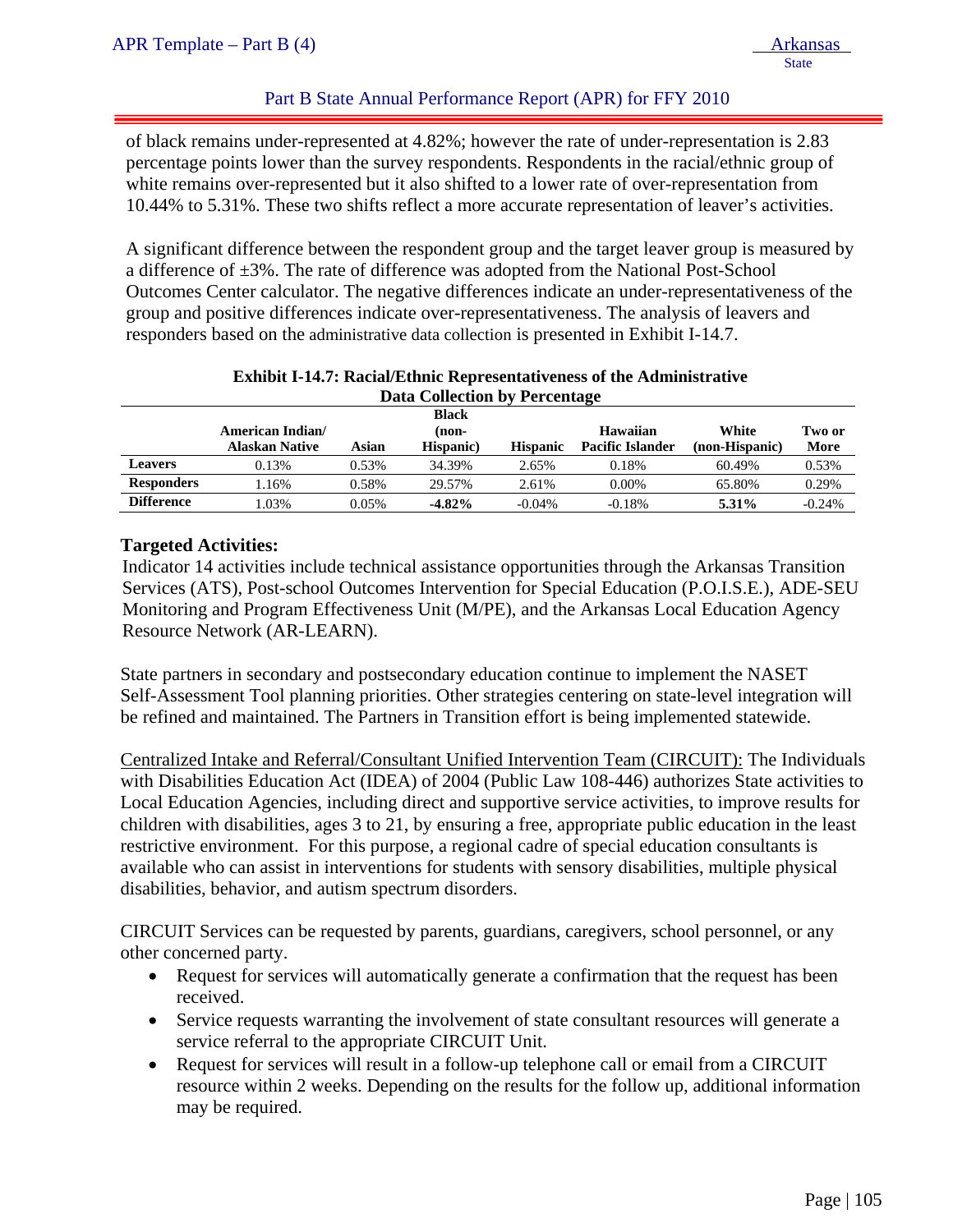## Part B State Annual Performance Report (APR) for FFY 2010

A breakdown of CIRCUIT referrals for the 2010-11 school year is presented below.

| <b>Consulting Group</b>                                    | <b>CIRCUIT</b><br><b>Referrals</b> | <b>Consulting Group</b>                                   | <b>CIRCUIT</b><br><b>Referrals</b> |
|------------------------------------------------------------|------------------------------------|-----------------------------------------------------------|------------------------------------|
| <b>Arkansas Transition Services</b>                        |                                    | <b>Behavioral Intervention Consultants</b>                | 258                                |
| Children and Youth with Sensory<br>Impairments             | 4                                  | <b>Educational Audiology Resources Services</b><br>(EARS) | 12                                 |
| Easter Seals Arkansas Outreach Program                     | 205                                | <b>Educational Services for the Visually</b><br>Impaired  | 203                                |
| Post-school Outcome Interventions for<br>Special Education | 28                                 | <b>TBI</b> Consultant                                     | 6                                  |
| Arkansas Technology & Curriculum Access<br>Center          | 15                                 | <b>Total</b>                                              | 738                                |

P.O.I.S.E activities related to this indicator were:

Arkansas Greater Graduation Initiative: P.O.I.S.E. participated in the Arkansas Greater Graduation Initiative Phase II process to implement dropout prevention programs in 10 targeted local school districts..

Ninth Grade Academies: Arkansas Department of Career Education and P.O.I.S.E. continued the collaboration to implement 9th grade redesign statewide. A joint training to support Ninth Grade Academies for dropout prevention was established with curricular funds being provided by Career education for schools that volunteer to complete the training requirements.

Arkansas Transition Services activities related to this indicator were:

In 2010-2011, Arkansas Transition Services (ATS) provided professional development opportunities to more than 1,000 participants from across the State. The following is a partial list of trainings with outcomes measures and the percent change in knowledge and skills as a result of the training.

| # of<br><b>Trainings</b> | <b>Name of Activity</b>                                           | <b>Participants</b> | # of district's<br>that attended | % improvement from<br>pre- and post-test |
|--------------------------|-------------------------------------------------------------------|---------------------|----------------------------------|------------------------------------------|
|                          | Person Centered Planning                                          | 13                  |                                  | 66%                                      |
|                          | Self-Advocacy Strategy                                            |                     |                                  | n/a                                      |
|                          | Take OFF                                                          |                     |                                  | n/a                                      |
| 3                        | <b>Transition Class: Getting Started</b>                          | 57                  | 34                               | 64%                                      |
| 3                        | <b>Transition Class: Integrating Ideas</b>                        | 52                  | 31                               | 80%                                      |
|                          | Transition Class: Getting the Job                                 | 26                  | 16                               | 77%                                      |
| 44                       | <b>Transition Toolkit</b>                                         | 533                 | 59                               | 55%                                      |
|                          | Customized training: Transition<br><b>Activities and Services</b> | 9                   |                                  | 57%                                      |
| $\mathfrak{D}$           | <b>Customized training: Transition Retreat</b>                    | 23                  | 5                                | n/a                                      |
| 7                        | Customized training: Toolkit                                      | 94                  | 5                                | 64%                                      |
|                          | Customized training: Self-<br>Advocacy/Transition Assessment      | 13                  |                                  | n/a                                      |

Arkansas Transition Services Interagency Agreements with School Districts**:** Effective working relationships were established with 156 districts through signed Interagency ATS agreements.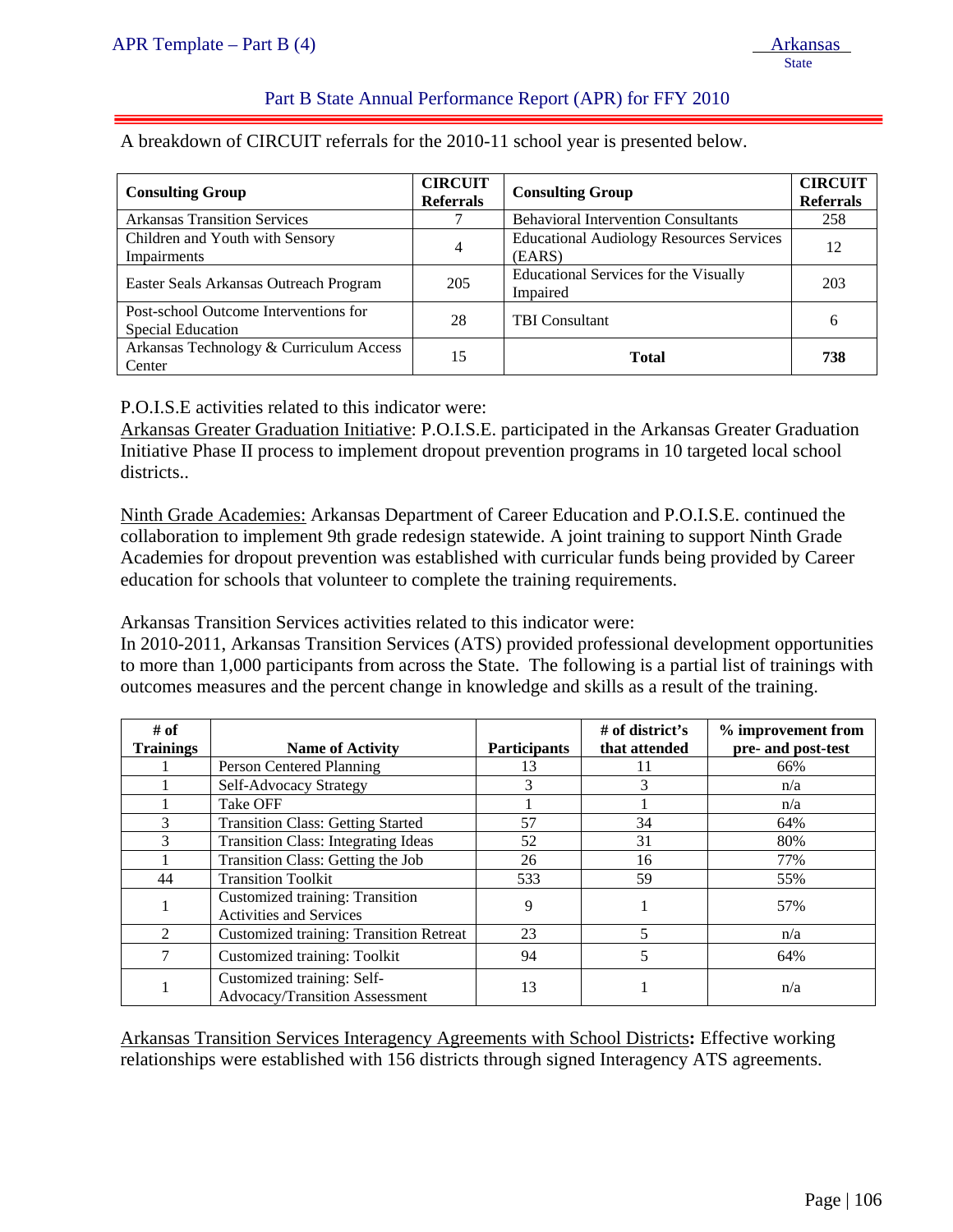### Part B State Annual Performance Report (APR) for FFY 2010

National Secondary Transition and Technical Assistance Center (NSSTAC)**:** Arkansas continues its partnership with NSTTAC to improve transition services and student post-school outcomes across the state.

NSTTAC Focus School Partnership: ATS works collaboratively at West Memphis High School, a NSTTAC "Focus" school. NSTTAC working closely with the LEA Supervisor, the Transition Coordinator for West Memphis High School and a Special Education teacher in implementing a Transitions Class. NSTTAC is providing financial and technical assistance along with ATS. Data is being collected to ascertain what tools, assessments, curricula and practices are most effective.

National Post-School Outcome Center Collaboration: An Arkansas team comprised of Arkansas Transition Services, IDEA Data & Research and a local education agency attended the National Post School Outcome Data Use Toolkit Training hosted in Denver, CO March, 2011.

National Post-School Outcomes (NPSO) Center: The Arkansas Department of Education (via ATS) is working with NPSO, which provides intensive technical assistance (TA) to the State, for the purpose of improving the State's collection, analysis, and use of post-school outcomes data for students with disabilities. The NPSO assists the State's efforts to improve collection, analysis, reporting, and use of post-school outcome data by identifying suitable evidence-based interventions designed to improve the response rate, representativeness of respondents, and employment and or postsecondary school outcomes of former students with disabilities one year out of school. ATS and the IDEA Data & Research office are currently working on a new data collection system for Indicator 14: Post-school Outcomes.

National Dropout Prevention Center for Students with Disabilities: Arkansas (via Arkansas Transition Services and IDEA Data & Research Office) applied for and was awarded a technical assistance (TA) grant from the National Dropout Prevention Center for Students with Disabilities (NDPC-SD) located at Clemson University. As one of five state recipients, ATS, IDEA Data & Research Office and interested school districts in partnership with NDPC-SD will develop or enhance dropout-prevention and re-entry practices in an effort to increase graduation rates and postschool opportunities for students with disabilities. Currently seven districts are involved in the project.

Arkansas Interagency Transition Partnership: The AITP is an interagency team established to improve transition outcomes for students with disabilities through collaboration of agencies that provide services and resources to those students. A meeting was held on August 26, 2010 with the partnership agencies to establish goals and training needs for the group as a whole. At the NSTTAC Institute in May 2011, members of AITP agreed that restructuring was needed to improve the effectiveness of the AITP and plans for that are in place.

Person-Centered Planning (PCP): Training for PCP was provided to 13 individuals from 11 charter schools. PCP meetings at two school districts were facilitated by ATS Consultants. There is anecdotal knowledge of teacher-facilitated PCP meetings taking place within those two districts after the ATS technical assistance.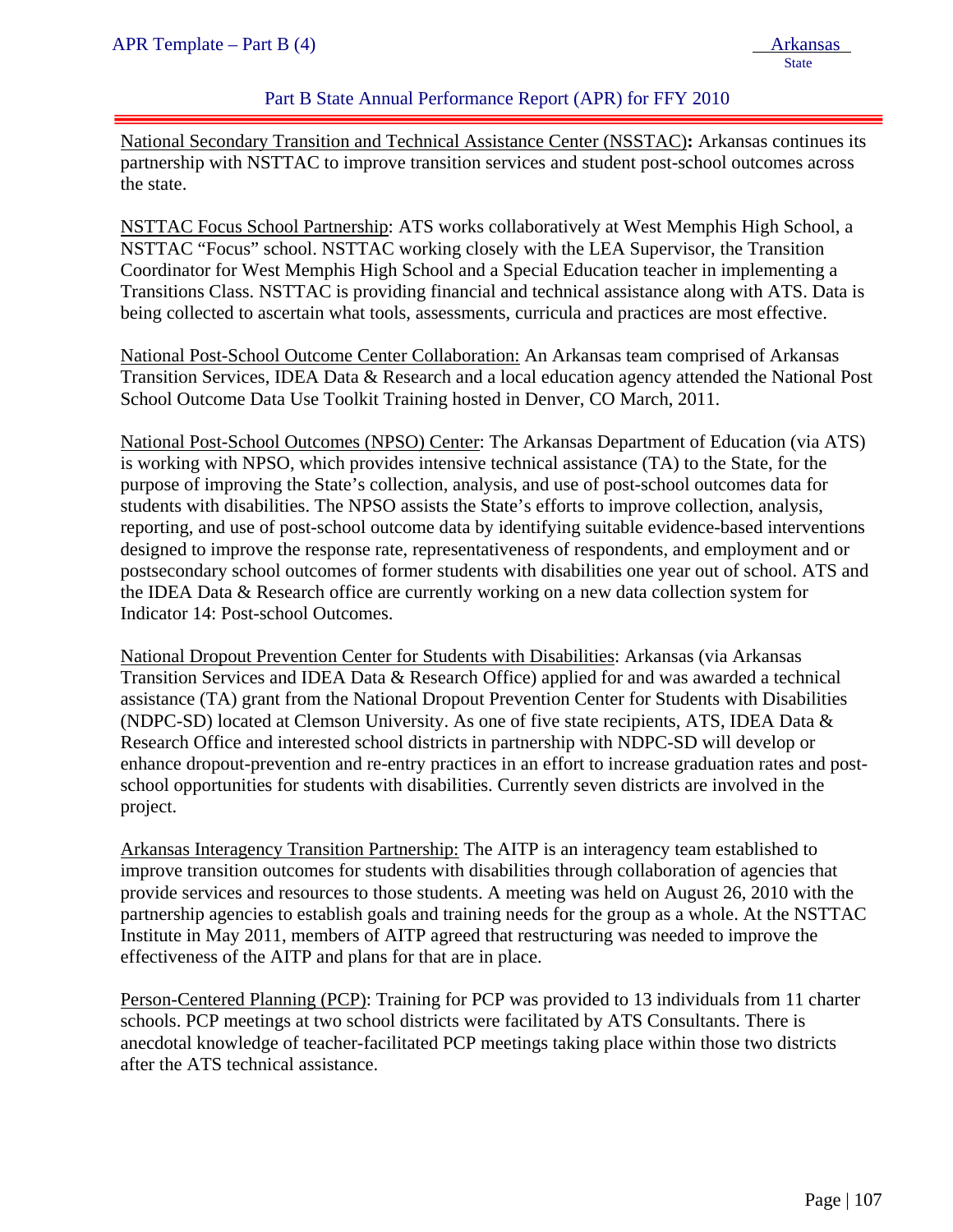### Part B State Annual Performance Report (APR) for FFY 2010

Check and Connect Program: Check and Connect Training opportunities and professional development for local school districts is being supported by Arkansas Transition Services.

Transitions Class: *Getting Started*: In 2010-11, 57 teachers and supervisors received the *Getting Started* training. The training provided attendees with tools and instructions needed to start a Transitions Class. Attendees learned about Transitions Classes, how they benefit the students, and all forms necessary to get one started. Important components such as using assessments, agency linkage, incorporating life skills, self-determination, and employment possibilities for students with disabilities were discussed. All attendees received a manual to initiate a class which included resources and tools to use in the classroom. There are approximately 150 transition classes in school districts at this time. ATS is currently working on a way to collect more accurate information about these classes, number of districts offering the courses, the teachers providing instruction and the students enrolled.

Transitions Class: *Integrating Ideas*: Three *Integrating Ideas* trainings were held in 2010-2011 with 52 participants from 31 school districts attending. This training is for teachers that have attended the *Getting Started* training. This training provides attendees with a comprehensive overview of a Transitions Class. Attendees receive a general scope and sequence of the class as well as a preview of possible materials and suggestions for use in the classroom. A variety of lesson plans are presented to help the class run smoothly and accomplish the goal of improving post school outcomes. There is also a Q & A time for teachers and a "share" time to gather strategies and ideas from other teachers teaching a Transitions Class. Statewide trainings are offered two to three times a year.

Transitions Class: *Getting the Job*: In 2010-2011, one *Getting the Job* training was held with 26 participants from 16 districts. This training focused on establishing the employment part of a Transitions Class to improve post-school outcomes of students in special education. It is for teachers who have been trained in *Getting Started* and *Integrating Ideas*. It includes an in-depth review of the *Getting Started* manual, plus information on the components involved in providing work experience to students. Teachers receive templates for pamphlets, power points, and other resources to assist in gaining community and school level support for implementing employment into the Transitions Class.

Self-Advocacy Strategy Training: Self-Advocacy Strategy Training was provided to three individuals representing three districts. This is a motivation and self-determination strategy designed to prepare students to participate in education or transition planning conferences. The strategy consists of 5 steps which are taught over a series of seven acquisition and generalization stages. The five steps are presented using the acronym "I PLAN" to help cue students to remember the steps of the strategy.

Self-Determination in the Middle School**:** ATS worked with NSTTAC to implement selfdetermination curriculum for students with disabilities in two middle schools. Glen Rose Middle School had 15 student participants and Arkansas School for the Deaf had 24 student participants from grades 6-8. In comparing the pre- and post-scores of the *American Institute for Research Self-Determination Assessments* from student and educator forms, overall gains in knowledge of selfdetermination were found. Plans to extend promoting self-determination in the middle school are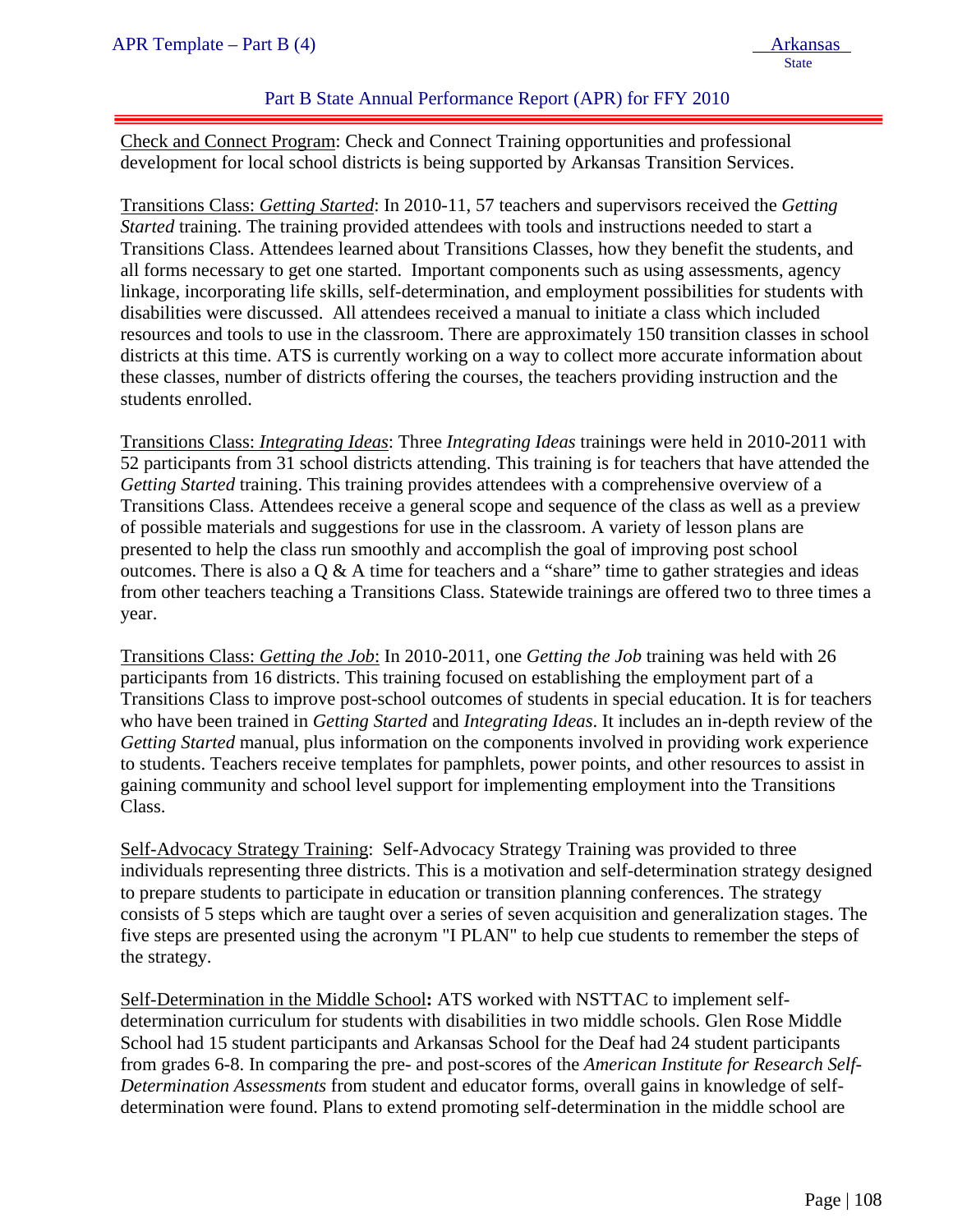**State** 

## Part B State Annual Performance Report (APR) for FFY 2010

currently in progress.

ļ

Local Consults: ATS consultants provided 38 consults to districts within their regions. These consults consisted of information sharing, file reviews, classroom set up and general planning for the transition process. Some consultants provided ongoing technical assistance on a monthly basis.

TAKE OFF! (Transition Activities Keeping Effective Options First and Foremost): This training provides teachers with information on how to implement an exit portfolio for senior students with IEPs. It includes having the students help write their own Summary of Performance (SOP), keeping all agency contacts and correspondence in a portfolio, taking and keeping results of qualifying assessments for enrollment in post-secondary schools, and parental involvement activities to become knowledgeable and agreeable with the focus of the portfolio. This culminates with a portfolio overview for use at the exit conference. Districts have the opportunity to purchase student, parent and teacher manuals. Since TAKE OFF was introduced, over 100 parent manuals and teacher manuals have been distributed and approximately 1000 student graduation packets have been distributed.

Arkansas Transition Summit, October 11-13, 2010: The fifth Transition Summit provided new and existing teams an opportunity to come together to focus on student centered planning in an effort to improve post school outcomes for youth with IEPs. National speakers with expertise in these areas presented general and breakout sessions. Arkansas teachers and agency personnel also presented on successful local programs that other teachers could replicate in their schools. Each team had four different planning sessions during which they assessed their needs, set goals and developed an action plan. There were 35 teams comprised of more than 200 participants. ATS encourages local teams to continue work on their plans in the district. ATS Cadre meetings will also help facilitate this effort. Follow-up with these teams was provided by regional transition consultants. Dates for the next Arkansas Transition Summit will be October 1-3, 2012. The focus area will be student development with an emphasis focus on employment.

College Bound 2011: College Bound was held June 15-17, 2011 at the University of Central Arkansas (UCA) in Conway, AR. There were 16 students and 12 parents/professionals who attended and participated in team activities. Sessions were presented on self-determination, organizational skills, assistive technology, academic advising, faculty expectations, disability support services, financial aid, rights and responsibilities, campus resources, and study aids/habits. In an effort to gain information about its effectiveness and to make improvements for College Bound 2012, a post College Bound survey will go out to 2011 participants. College Bound 2012 is scheduled for June 12-14, 2012 at UCA.

CASSP Teams: Arkansas Transition Services consultants will continue to participate on Child and Adolescent Service System Program (CASSP) teams.

Arkansas Rehabilitation Services' Arkansas Transition Program: ATS worked to assist Transition Vocational Rehabilitation Counselors established in six high schools in Arkansas. These counselors were included on local transition teams, dropout prevention teams and frequently attend trainings, Cadre meetings, and Transition Fairs.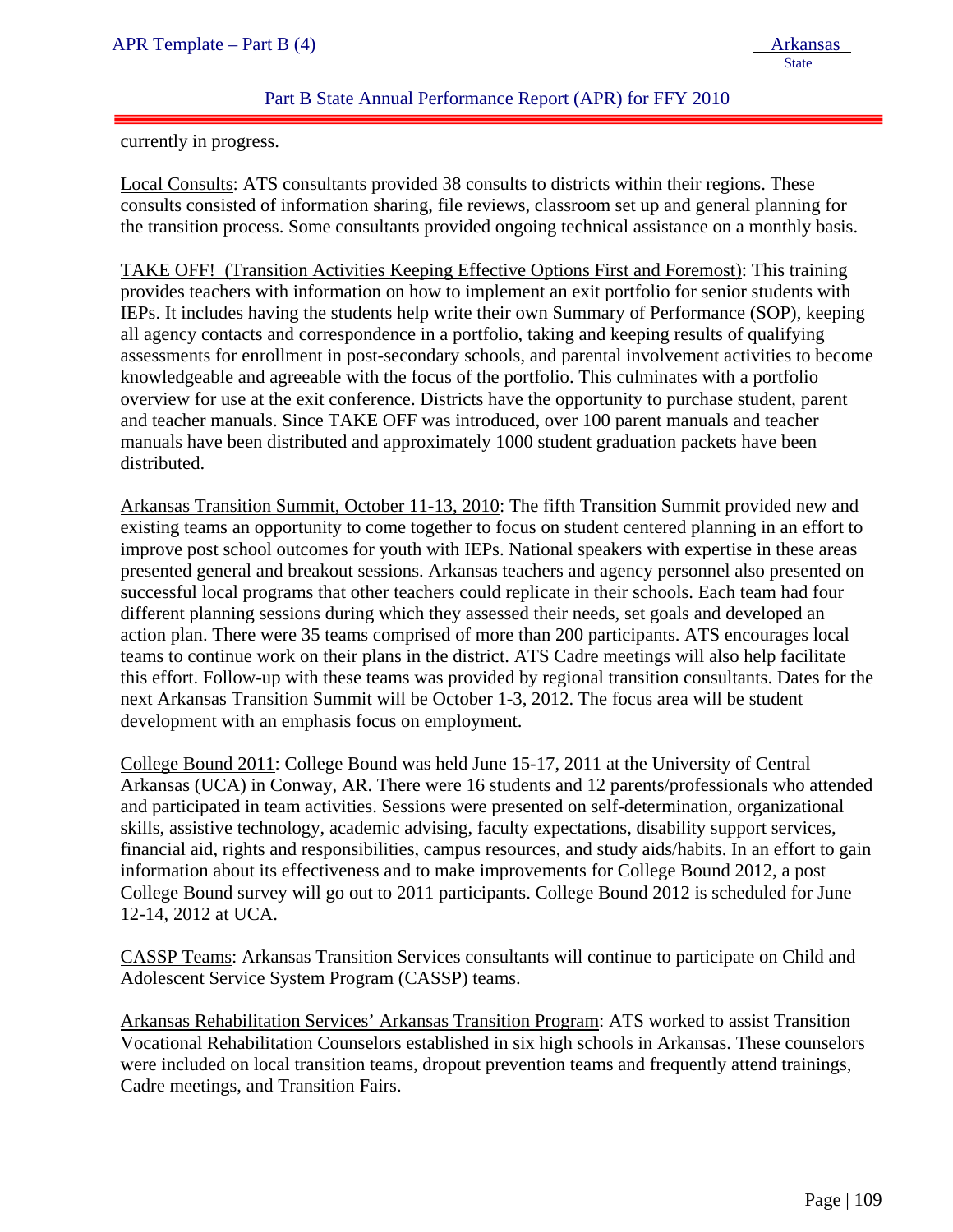## Part B State Annual Performance Report (APR) for FFY 2010

Transition Orientation Nights for Parents: General information on the transition process was presented to parents at the orientation nights. The events gave them an opportunity to ask questions and complete parent inventories to aid in development of the student's transition plan. Representatives from outside agencies were available to provide information on post-school services. Approximately seven events have taken place.

Transition Fairs: Transition Fairs were held for students and families to learn about area agencies and their services. Approximately 20 fairs were held with 44 districts participating.

Transition Youth Conferences: The annual Youth Conference was held in Hope, AR in Oct. 2010. Approximately 280 students with disabilities from school districts within the Educational Cooperative region were in attendance.

Presentations: Arkansas Transition Services personnel presented various transition topics at several state and national conferences:

- Arkansas Council for Exceptional Children
- SEAS Forum
- Special Education Data Summit
- ARS' Youth Leadership Forum
- NSTTAC's National State Planning Institute.

Proposals have been submitted to present at the National State Planning Institute in May 2012 and at future national DCDT conferences.

Cadre Meetings: A cadre meeting for leaders and co-leaders of local transition teams around the state was held in December 2010 and February 2011 in Little Rock. The December meetings provided teams with professional development on *Student Directed Transition Planning* (SDTP) and *ME! Lessons in Self Advocacy*. Jim Martin presented information to participants on initiation and implementation of these self-determination curricula. Each team received a copy of each curriculum. The February meetings focused on Agency Services and Transition Fairs. Teams received an agency resource notebook and instruction on connecting with agencies in their areas.

Secondary Transition State Planning Institute: An Arkansas team comprised of Arkansas Transition Services, IDEA Data & Research, a local education agency, Arkansas Rehabilitation Services, and Arkansas PTI attended the annual meeting in May 2011. The team's main goal was to reorganize the state team, the Arkansas Interagency Transition Partnership (AITP) and to continue work with the NPSO and the NDPC-SD. The team continued work on the state plan to improve indicator outcomes.

Transition Retreat: In December 2010 and June 2011, 23 teachers from five school districts along with their Special Education Supervisor attended the second Transition Retreat at the Winthrop Rockefeller Institute. This retreat afforded the schools the opportunity to learn about and get handson exposure to age appropriate Transition assessments. The teachers were shown how to use the results of the assessments in the development of practical and beneficial transition plans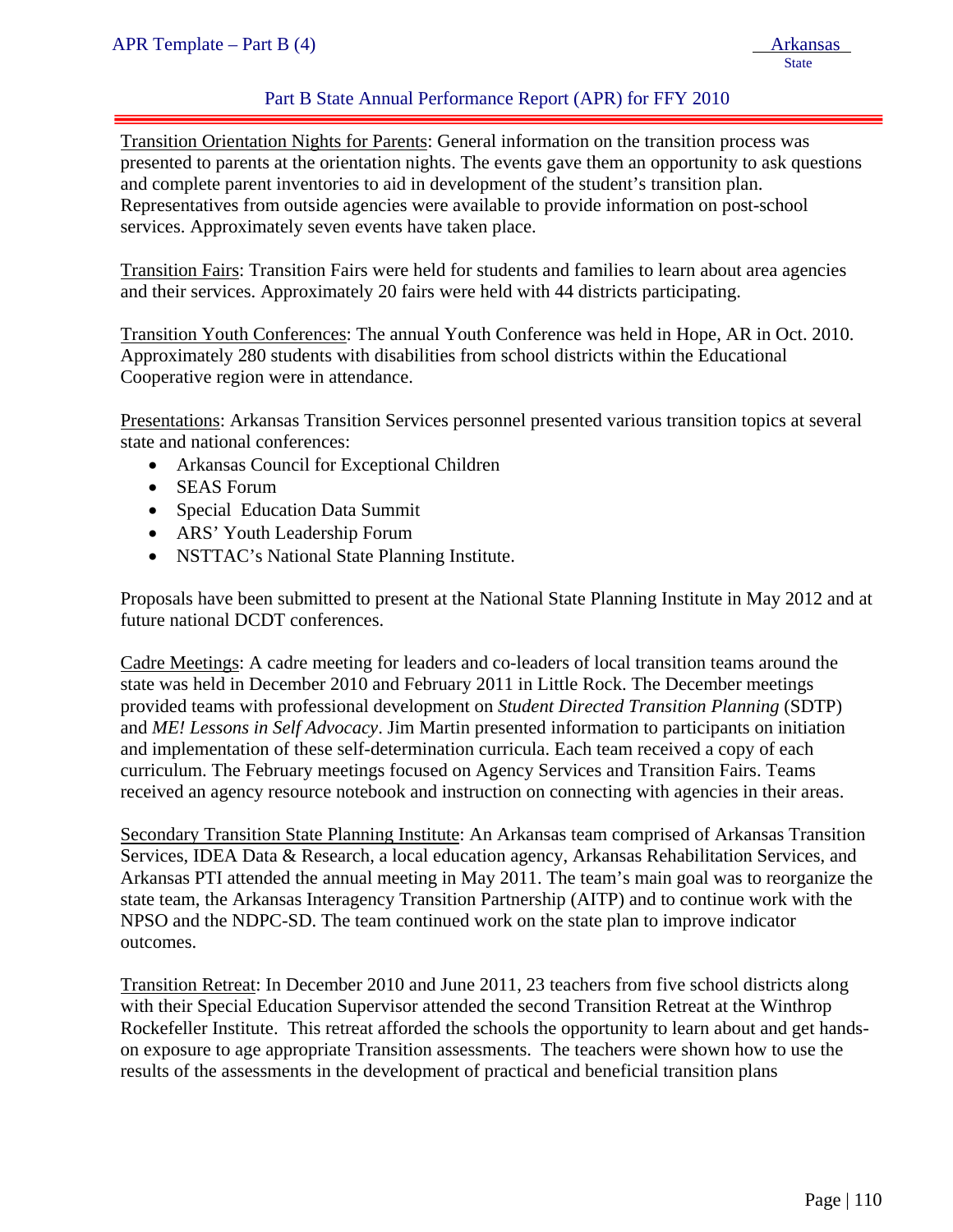## Part B State Annual Performance Report (APR) for FFY 2010

College Camp: In collaboration with PEPNet, Arkansas Transition Services provided assistance in recruiting students with hearing impairments for this four day college camp held at the University of Arkansas at Little Rock in July 2010. The camp provided a real-life picture of college campus living. Students attended workshops and stayed in dormitories. Arkansas Transition Services provided an interactive workshop on self-determination as well as sponsoring the attendance of one student.

LifeTrack Services: The ADE-SEU and the IDEA Data & Research office compiled the 2009-10 sampling data and forwarded it to LifeTrack Services to conduct the phone survey. LifeTrack began contacting former students in May 2011 and continued through July 2011. The ADE-SEU received a results analysis report from LifeTrack Services along with the raw data for additional analysis by the IDEA Data & Research Office.

Post-school Outcomes Reports: The Arkansas IDEA Data & Research Office provided each LEA in the Indicator sample a post-school outcomes report. The report is generated to give LEA's insight to their programs and assist in the development of activities that could improve post-school outcomes. Additionally, the reports are shared with the ADE-SEU and Arkansas Transition Services.

Special Education Data Summit: The IDEA Data & Research Office hosted the bi-annual meeting at the Embassy Suites in Little Rock in June 2011. Dr. Alan Coulter, the co-director of DAC was the keynote speaker. The Summit focused on data use for both school age programs and early childhood programs. Ms. Charlotte Alverson of the National Post School Outcomes Center conducted a oneday workshop with school age programs on the use of the PSO Toolkit. The PSO Toolkit focuses on the graduation, dropout, secondary transition and post school outcomes data.

### **Revisions, with Justification, to Proposed Targets/Improvement Activities/Timelines/ Resources for FFY 2010:**

Targets were established to align with the new baseline. Improvement activities, timelines, and resources have been updated to reflect activities across the State. See pages 212-214 in the SPP.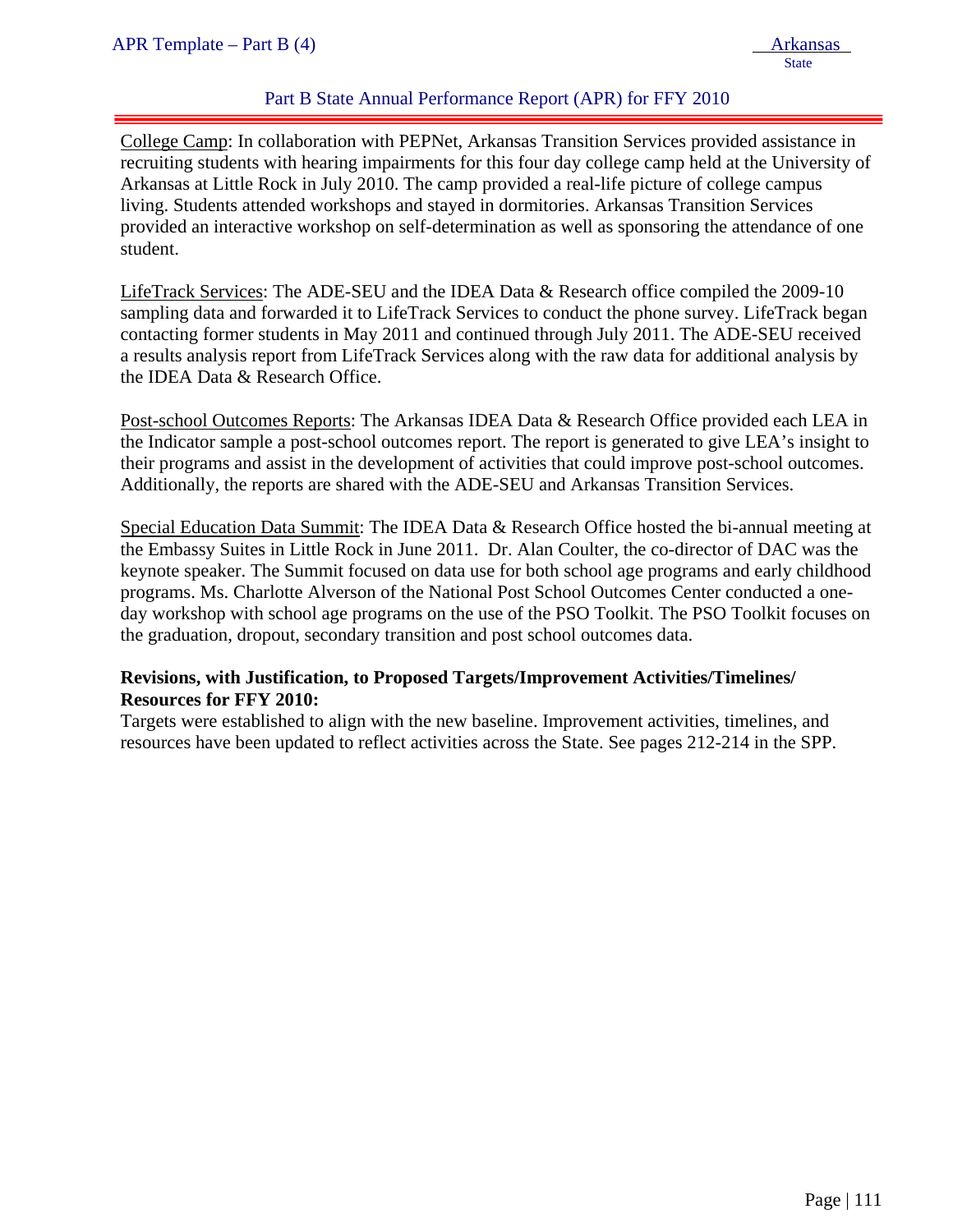Part B State Annual Performance Report (APR) for FFY 2010

# **Monitoring Priority: Effective General Supervision Part B — General Supervision**

### **Indicator 15: Identification and Correction of Noncompliance**

General supervision system (including monitoring, complaints, hearings, etc.) identifies and corrects noncompliance as soon as possible but in no case later than one year from identification.  $(20 U.S.C. 1416(a)(3)(B))$ 

#### **Measurement:**

Percent of noncompliance corrected within one year:

- a. Number of findings of noncompliance
- b. Number of corrections completed as soon as possible but in no case later than one year from identification

Percent =  $[(b)$  divided by  $(a)$ ] times 100.

For any noncompliance not corrected within one year of identification, describe what actions, including technical assistance and or enforcement that the State has taken.

| <b>FFY</b>                                                                                    | <b>Measurable and Rigorous Target</b> |                                                                                                               |         |  |
|-----------------------------------------------------------------------------------------------|---------------------------------------|---------------------------------------------------------------------------------------------------------------|---------|--|
| <b>FFY 2010</b>                                                                               |                                       | Percent of noncompliance corrected within one year: 100%                                                      |         |  |
| <b>Actual Target Data for FFY 2010:</b><br>Percent of noncompliance corrected within one year |                                       |                                                                                                               |         |  |
| Number of Findings of<br>noncompliance                                                        |                                       | Number of corrections completed as soon as possible but<br>in no case later than one year from identification | Percent |  |
| 408                                                                                           |                                       | 408                                                                                                           | 100%    |  |

### **Discussion of Improvement Activities Completed and Explanation of Progress or Slippage that Occurred for FFY 2010:**

The target for FFY 2010 (2010-11) was 100%. Overall there were 408 findings of noncompliance identified through monitoring, dispute resolution, APR, and data reviews in 2009-10. All corrections were completed as soon as possible but in no case later than one year from identification. The LEA count of findings may be duplicated for LEAs found noncompliant in more than one General Supervision System Component (On-site visits, selfassessment, local APR, desk audit, etc.).

The ADE-SEU Monitoring/Program Effectiveness Section (M/PE), Dispute Resolution Section and the IDEA Data & Research Office verified the correction of noncompliance via desk audits of LEA submitted documentation, ACSIP, on-site visits and the student management system. Reviews resulted in the clearance of the noncompliance within the one-year timeline. The areas of noncompliance identified in 2009-10 and cleared within one year are presented in Exhibit I-15.1.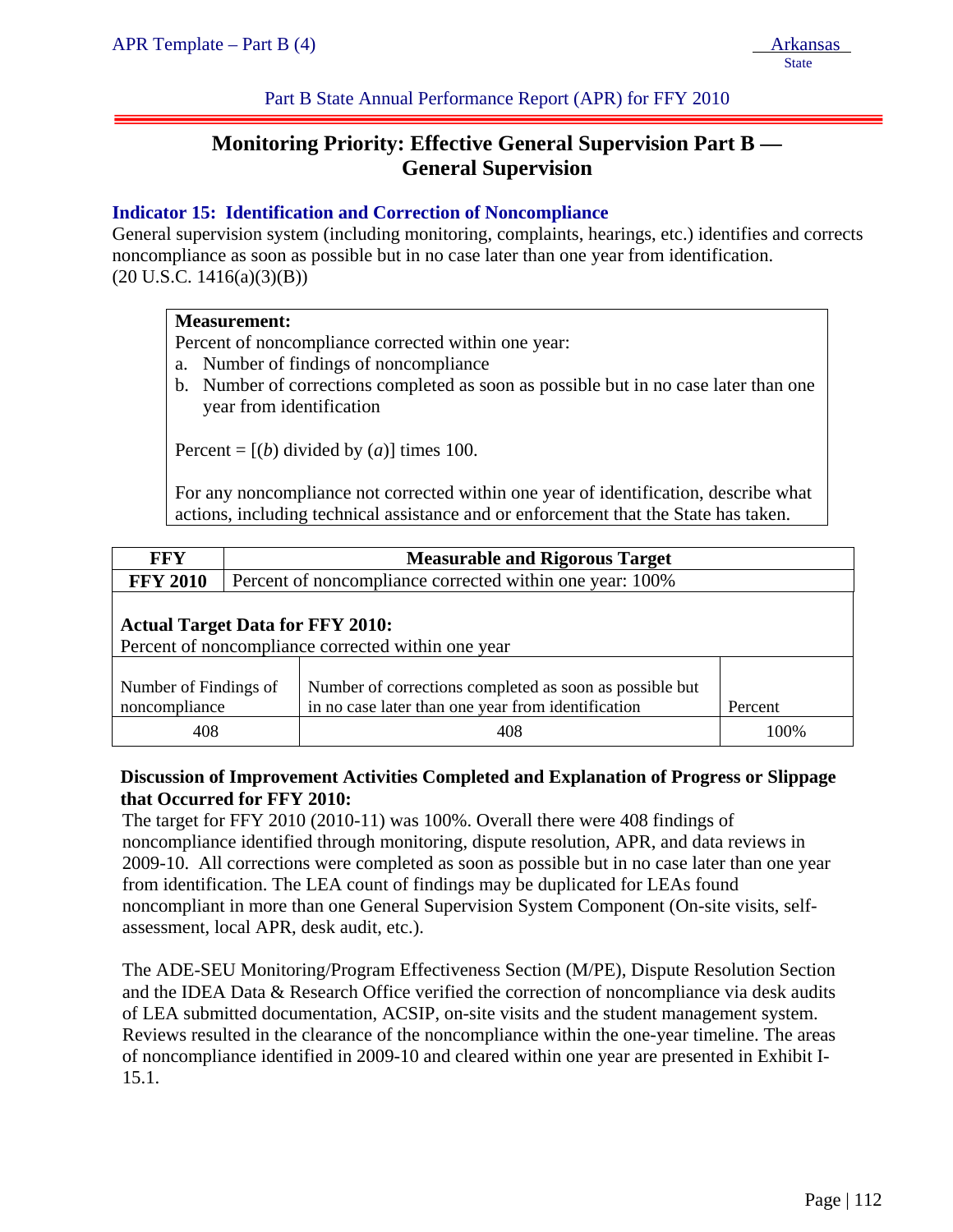ī

| <b>Exhibit I-15.1: Part B Indicator 15 Worksheet</b>                                                                                                                                                                                                                                                                                                                                                                                                                                                         |                                                                                                               |                                                                                |                                                                                            |                                                                                                                                        |  |  |
|--------------------------------------------------------------------------------------------------------------------------------------------------------------------------------------------------------------------------------------------------------------------------------------------------------------------------------------------------------------------------------------------------------------------------------------------------------------------------------------------------------------|---------------------------------------------------------------------------------------------------------------|--------------------------------------------------------------------------------|--------------------------------------------------------------------------------------------|----------------------------------------------------------------------------------------------------------------------------------------|--|--|
| <b>Indicator/Indicator Clusters</b>                                                                                                                                                                                                                                                                                                                                                                                                                                                                          | <b>General Supervision</b><br><b>System Components</b>                                                        | # of LEAs<br><b>Issued Findings</b><br>in FFY 2009<br>$(7/1/09)$ to<br>6/30/10 | $(a)$ # of Findings<br>of noncompliance<br>identified in FFY<br>2009 (7/1/09 to<br>6/30/10 | (b) $#$ of Findings of<br>noncompliance from (a)<br>for which correction was<br>verified no later than one<br>year from identification |  |  |
| 1. Percent of youth with IEPs graduating<br>from high school with a regular diploma.<br>2. Percent of youth with IEPs dropping out<br>of high school.                                                                                                                                                                                                                                                                                                                                                        | Monitoring Activities: Self-<br>Assessment/Local APR,<br>Data Review, Desk Audit,<br>On-Site Visits, or Other | $\boldsymbol{0}$                                                               | $\mathbf{0}$                                                                               | $\overline{0}$                                                                                                                         |  |  |
| 14. Percent of youth who had IEPs, are no<br>longer in secondary school and who have<br>been competitively employed, enrolled in<br>some type of postsecondary school or<br>training program, or both, within one year of<br>leaving high school.                                                                                                                                                                                                                                                            | Dispute Resolution:<br>Complaints, Hearings                                                                   | $\boldsymbol{0}$                                                               | $\mathbf{0}$                                                                               | $\mathbf{0}$                                                                                                                           |  |  |
| 3. Participation and performance of children<br>with disabilities on statewide assessments.<br>7. Percent of preschool children with IEPs                                                                                                                                                                                                                                                                                                                                                                    | Monitoring Activities: Self-<br>Assessment/Local APR,<br>Data Review, Desk Audit,<br>On-Site Visits, or Other | $\mathbf{0}$                                                                   | $\mathbf{0}$                                                                               | $\boldsymbol{0}$                                                                                                                       |  |  |
| who demonstrated improved outcomes.                                                                                                                                                                                                                                                                                                                                                                                                                                                                          | Dispute Resolution:<br>Complaints, Hearings                                                                   | $\overline{0}$                                                                 | $\boldsymbol{0}$                                                                           | $\mathbf{0}$                                                                                                                           |  |  |
| 4A. Percent of districts identified as having a<br>significant discrepancy in the rates of<br>suspensions and expulsions of children with<br>disabilities for greater than 10 days in a<br>school year.                                                                                                                                                                                                                                                                                                      | Monitoring Activities: Self-<br>Assessment/Local APR,<br>Data Review, Desk Audit,<br>On-Site Visits, or Other | 25                                                                             | 30                                                                                         | 30                                                                                                                                     |  |  |
| 4B. Percent of districts that have: (a) a<br>significant discrepancy, by race or ethnicity,<br>in the rate of suspensions and expulsions of<br>greater than 10 days in a school year for<br>children with IEPs; and (b) policies,<br>procedures or practices that contribute to the<br>significant discrepancy and do not comply<br>with requirements relating to the<br>development and implementation of IEPs,<br>the use of positive behavioral interventions<br>and supports, and procedural safeguards. | <b>Dispute Resolution:</b><br>Complaints, Hearings                                                            | $\overline{0}$                                                                 | $\boldsymbol{0}$                                                                           | $\overline{0}$                                                                                                                         |  |  |
| 5. Percent of children with IEPs aged 6<br>through 21 -educational placements.<br>6. Percent of preschool children aged 3                                                                                                                                                                                                                                                                                                                                                                                    | Monitoring Activities: Self-<br>Assessment/Local APR,<br>Data Review, Desk Audit,<br>On-Site Visits, or Other | 3                                                                              | $\overline{4}$                                                                             | 4                                                                                                                                      |  |  |
| through $5$ – early childhood placement.                                                                                                                                                                                                                                                                                                                                                                                                                                                                     | Dispute Resolution:<br>Complaints, Hearings                                                                   | 0                                                                              | $\mathbf{0}$                                                                               | $\boldsymbol{0}$                                                                                                                       |  |  |
| 8. Percent of parents with a child receiving<br>special education services who report that<br>schools facilitated parent involvement as a<br>means of improving services and results for                                                                                                                                                                                                                                                                                                                     | Monitoring Activities: Self-<br>Assessment/Local APR,<br>Data Review, Desk Audit,<br>On-Site Visits, or Other | 10                                                                             | 26                                                                                         | 26                                                                                                                                     |  |  |
| children with disabilities.                                                                                                                                                                                                                                                                                                                                                                                                                                                                                  | <b>Dispute Resolution:</b><br>Complaints, Hearings                                                            | $\overline{0}$                                                                 | $\overline{0}$                                                                             | $\overline{0}$                                                                                                                         |  |  |
| 9. Percent of districts with disproportionate<br>representation of racial and ethnic groups in<br>special education that is the result of<br>inappropriate identification.                                                                                                                                                                                                                                                                                                                                   | Monitoring Activities: Self-<br>Assessment/Local APR,<br>Data Review, Desk Audit,<br>On-Site Visits, or Other | $\boldsymbol{0}$                                                               | $\boldsymbol{0}$                                                                           | $\mathbf{0}$                                                                                                                           |  |  |
| 10. Percent of districts with disproportionate<br>representation of racial and ethnic groups in<br>specific disability categories that is the result<br>of inappropriate identification.                                                                                                                                                                                                                                                                                                                     | <b>Dispute Resolution:</b><br>Complaints, Hearings                                                            | $\mathbf{0}$                                                                   | $\mathbf{0}$                                                                               | $\overline{0}$                                                                                                                         |  |  |
| 11. Percent of children who were evaluated<br>within 60 days of receiving parental consent<br>for initial evaluation or, if the State<br>establishes a timeframe within which the<br>evaluation must be conducted, within that                                                                                                                                                                                                                                                                               | Monitoring Activities: Self-<br>Assessment/Local APR,<br>Data Review, Desk Audit,<br>On-Site Visits, or Other | 57                                                                             | 68                                                                                         | 68                                                                                                                                     |  |  |
| timeframe.                                                                                                                                                                                                                                                                                                                                                                                                                                                                                                   | <b>Dispute Resolution:</b><br>Complaints, Hearings                                                            | $\boldsymbol{0}$                                                               | $\boldsymbol{0}$                                                                           | $\mathbf{0}$                                                                                                                           |  |  |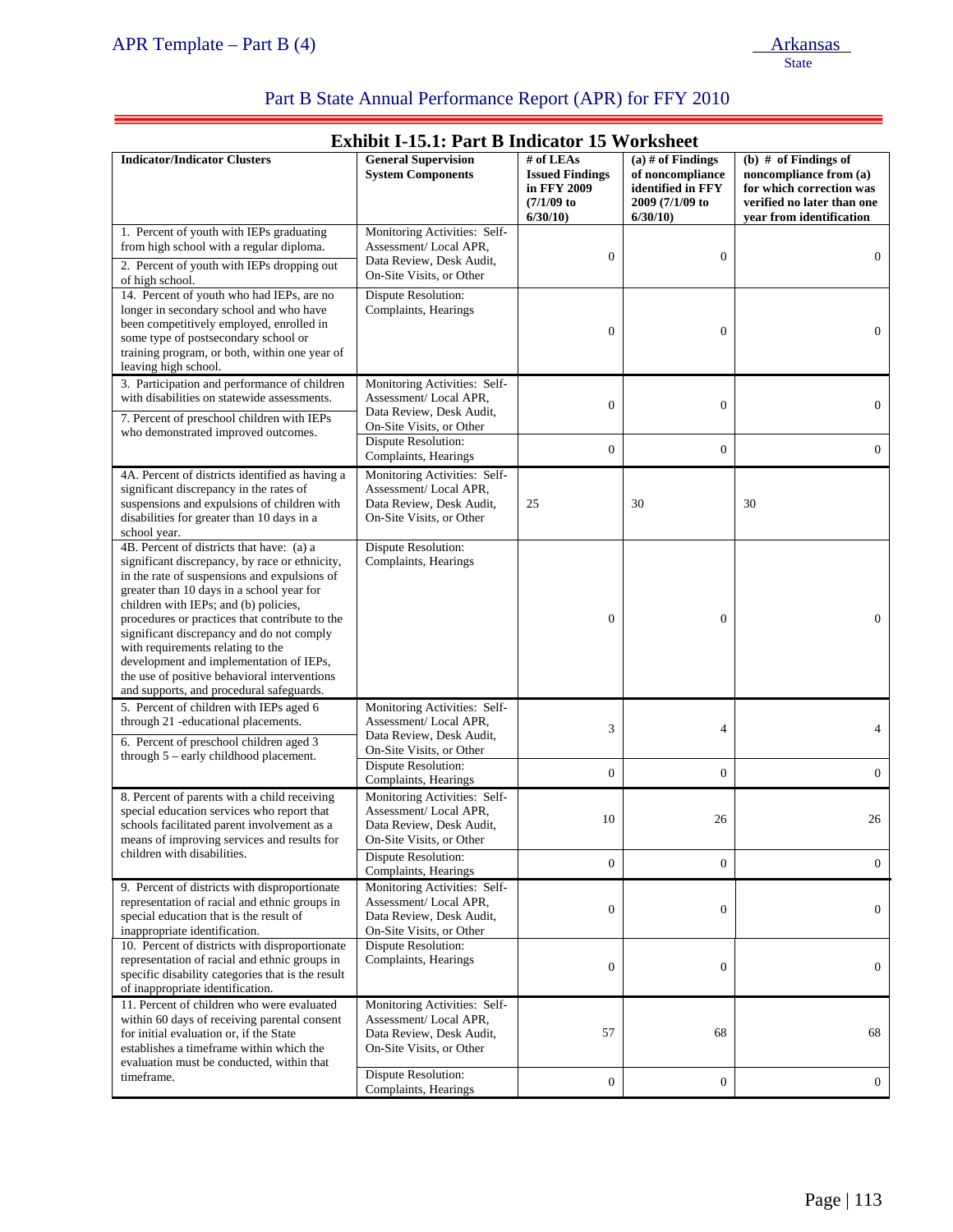# Part B State Annual Performance Report (APR) for FFY 2010

| 12. Percent of children referred by Part C<br>prior to age 3, who are found eligible for Part<br>B, and who have an IEP developed and<br>implemented by their third birthdays.                                               | Monitoring Activities: Self-<br>Assessment/Local APR,<br>Data Review, Desk Audit,<br>On-Site Visits, or Other   | $\overline{c}$   | $\overline{c}$      | $\overline{2}$   |
|------------------------------------------------------------------------------------------------------------------------------------------------------------------------------------------------------------------------------|-----------------------------------------------------------------------------------------------------------------|------------------|---------------------|------------------|
|                                                                                                                                                                                                                              | Dispute Resolution:<br>Complaints, Hearings                                                                     | $\boldsymbol{0}$ | $\overline{0}$      | $\overline{0}$   |
| 13. Percent of youth aged 16 and above with<br>IEP that includes appropriate measurable<br>postsecondary goals that are annually<br>updated and based upon an age appropriate<br>transition assessment, transition services, | Monitoring Activities: Self-<br>Assessment/Local APR,<br>Data Review, Desk Audit,<br>On-Site Visits, or Other   | 18               | 25                  | 25               |
| including courses of study, that will<br>reasonably enable the student to meet those<br>postsecondary goals, and annual IEP goals<br>related to the student's transition service<br>needs.                                   | <b>Dispute Resolution:</b><br>Complaints, Hearings                                                              | $\boldsymbol{0}$ | $\boldsymbol{0}$    | $\overline{0}$   |
| Other areas of noncompliance:<br>Child Find                                                                                                                                                                                  | Monitoring Activities: Self-<br>Assessment/Local APR,<br>Data Review, Desk Audit,<br>On-Site Visits, or Other   | 8                | 10                  | 10               |
|                                                                                                                                                                                                                              | <b>Dispute Resolution:</b><br>Complaints, Hearings                                                              | $\boldsymbol{0}$ | $\boldsymbol{0}$    | $\overline{0}$   |
| Other areas of noncompliance:<br>Due Process                                                                                                                                                                                 | Monitoring Activities: Self-<br>Assessment/Local APR,<br>Data Review, Desk Audit,<br>On-Site Visits, or Other   | 11               | 40                  | 40               |
|                                                                                                                                                                                                                              | <b>Dispute Resolution:</b><br>Complaints, Hearings                                                              | $\boldsymbol{0}$ | $\boldsymbol{0}$    | $\overline{0}$   |
| Other areas of noncompliance:<br>Protection in Evaluation and Procedures for<br><b>Evaluation of SLD</b>                                                                                                                     | Monitoring Activities: Self-<br>Assessment/Local APR,<br>Data Review, Desk Audit,<br>On-Site Visits, or Other   | 17               | 109                 | 109              |
|                                                                                                                                                                                                                              | Dispute Resolution:<br>Complaints, Hearings                                                                     | $\overline{0}$   | $\overline{0}$      | $\overline{0}$   |
| Other areas of noncompliance:<br><b>Individualized Education Programs</b>                                                                                                                                                    | Monitoring Activities:<br>Self-Assessment/Local<br>APR, Data Review, Desk<br>Audit, On-Site Visits, or<br>Other | 13               | 35                  | 35               |
|                                                                                                                                                                                                                              | <b>Dispute Resolution:</b><br>Complaints, Hearings                                                              |                  | $\mathbf{0}$        | $\boldsymbol{0}$ |
| Other areas of noncompliance: FAPE and<br><b>LRE</b>                                                                                                                                                                         | Monitoring Activities:<br>Self-Assessment/Local<br>APR, Data Review, Desk<br>Audit, On-Site Visits, or<br>Other | 6                | 26                  | 26               |
|                                                                                                                                                                                                                              | Dispute Resolution:<br>Complaints, Hearings                                                                     | 11               | 22                  | 22               |
| Other areas of noncompliance:<br>Confidentiality and Personnel Development                                                                                                                                                   | Monitoring Activities:<br>Self-Assessment/Local<br>APR, Data Review, Desk<br>Audit, On-Site Visits, or<br>Other | 5                | 11                  | 11               |
|                                                                                                                                                                                                                              | Dispute Resolution:<br>Complaints, Hearings                                                                     | $\boldsymbol{0}$ | $\overline{0}$      | $\mathbf{0}$     |
| Sum the numbers down Column a and Column b                                                                                                                                                                                   |                                                                                                                 |                  | 408                 | 408              |
| Percent of noncompliance corrected within one year of identification =<br>(column (b) sum divided by column (a) sum) times 100.                                                                                              |                                                                                                                 |                  | (b) $/$ (a) X 100 = | 100.00%          |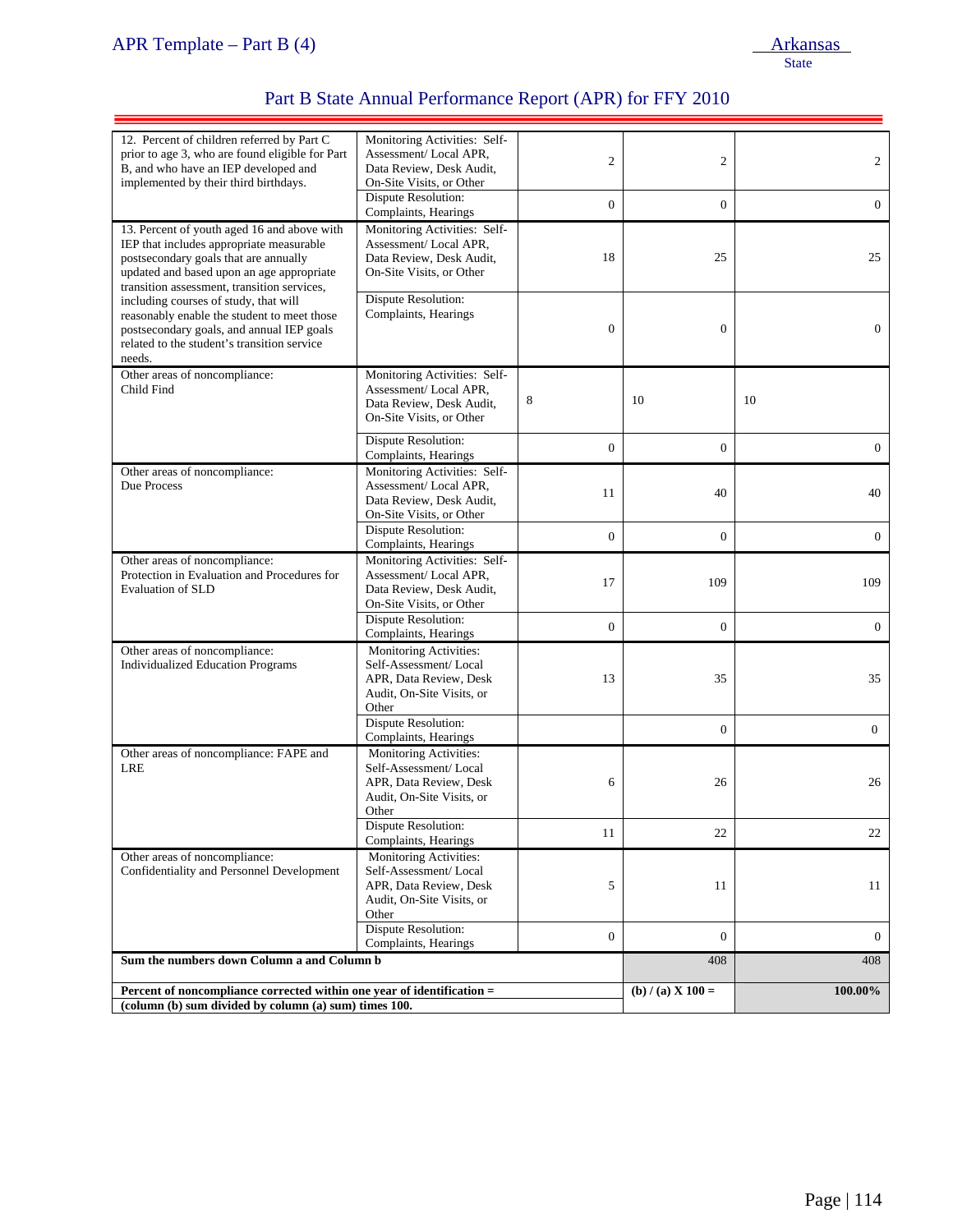### Part B State Annual Performance Report (APR) for FFY 2010

#### **Correction of FFY 2009 Findings of Noncompliance:**

Level of compliance (actual target data) State reported for FFY 2009 for this indicator:

| 1. Number of findings of noncompliance the State made during FFY 2009 (the period<br>from July 1, 2009 through June 30, 2010) (Sum of Column a on the Indicator B15 | 408 |
|---------------------------------------------------------------------------------------------------------------------------------------------------------------------|-----|
| Worksheet)                                                                                                                                                          |     |
| 2. Number of FFY 2009 findings the State verified as timely corrected (corrected)                                                                                   |     |
| within one year from the date of notification to the LEA of the finding) (Sum of                                                                                    | 408 |
| Column a on the Indicator B15 Worksheet)                                                                                                                            |     |
| 3. Number of FFY 2009 findings not verified as corrected within one year [(1) minus                                                                                 |     |
|                                                                                                                                                                     |     |

Correction of FFY 2009 Findings of Noncompliance Not Timely Corrected (corrected more than one year from identification of the noncompliance):

| 4. Number of FFY 2009 findings not timely corrected (same as the number from (3)   |  |
|------------------------------------------------------------------------------------|--|
| above)                                                                             |  |
| 5. Number of FFY 2009 findings the State has verified as corrected beyond the one- |  |
| year timeline ("subsequent correction")                                            |  |
| 6. Number of FFY 2009 findings not yet verified as corrected $[(4)$ minus (5)      |  |

### **Actions Taken if Noncompliance Not Corrected:**

No action was required; all noncompliance was corrected

### **Verification of Correction (either timely or subsequent):**

There were 408 findings of noncompliance identified through monitoring, dispute resolution, APR, and data reviews in the 2009-10 school year. All corrections were completed as soon as possible but in no case later than one year from identification. The LEA count of findings may be duplicated for LEAs found noncompliant in more than one General Supervision System Component (On-site visits, self-assessment, local APR, desk audit, etc.).

The State verified the correction of noncompliance by conducting on-site monitoring, reviewing and verifying the ACSIPs as well as the early childhood deficiency correction plans for each LEA with findings of noncompliance. The State further verified through the student management system as well as on-site monitoring that all individual cases of child specific noncompliance were corrected unless the child was no longer within the jurisdiction of the LEA. An additional review of the student management system examined current year referrals to verify there were no systemic issues. As required under Memo 09-02, the records reviewed in November and December 2011 (as a point in time) by the staff of the IDEA Data & Research Office via the student management system found no further noncompliance.

The State will continue to utilize and refine verification protocols to ensure LEA compliance with all requirements of IDEA, including correction of noncompliance.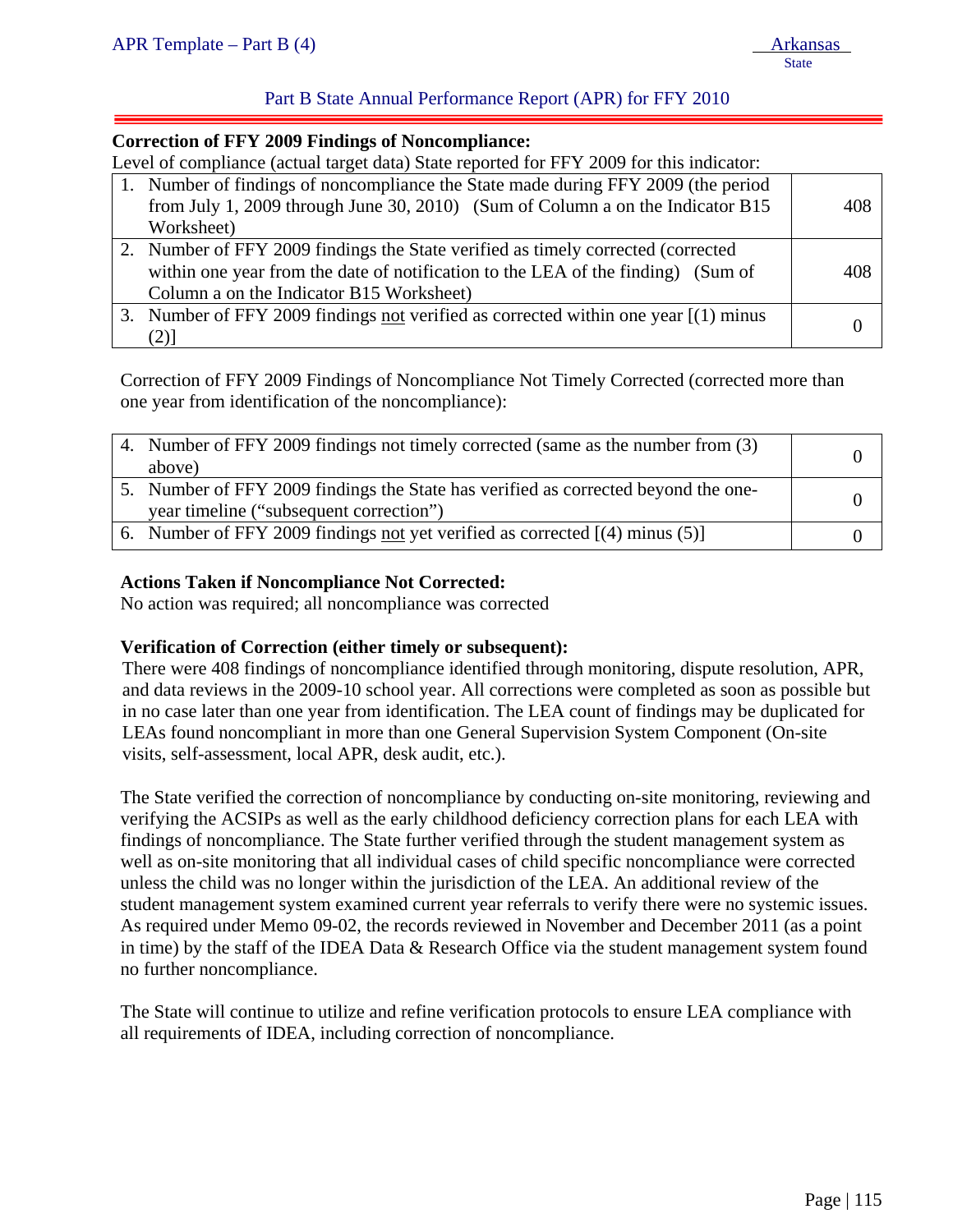### Part B State Annual Performance Report (APR) for FFY 2010

#### **Additional Information Required by the OSEP APR Response Table for this Indicator:**

| <b>Statement from the Response Table</b>          | <b>State's Response</b>                                    |
|---------------------------------------------------|------------------------------------------------------------|
| In reporting on correction of findings of         | The State has verified that the 408 findings of            |
| noncompliance in the FFY 2010 APR, due            | noncompliance have been corrected as soon as possible but  |
| February 1, 2012, the State must report that it   | in no case later than one year from identification. The    |
| verified that each LEA with noncompliance         | ADE-SEU Monitoring/ Program Effectiveness Section          |
| identified in FFY 2009: (1) is correctly          | (M/PE), Dispute Resolution Section (DRS), and the Grants   |
| implementing the specific regulatory              | and Data Management Section (G/DM) which includes          |
| requirements (i.e., achieved 100% compliance)     | finance and/or the IDEA Data & Research Office verified    |
| based on a review of updated data such as data    | the correction of noncompliance via desk audits of LEA     |
| subsequently collected through on-site            | submitted documentation, ACSIP, and/or on-site visits to   |
| monitoring or a State data system; and (2) has    | the LEAs in question. Reviews resulted in the clearance of |
| corrected each individual case of                 | the noncompliance within the one-year timeline.            |
| noncompliance, unless the child is no longer      |                                                            |
| within the jurisdiction of the LEA, consistent    | A review of policy, procedures, and practices for each LEA |
| with OSEP Memo 09-02. In the FFY 2010             | with identified noncompliance was conducted to insure that |
| APR, the State must describe the specific         | the specific regulatory requirements were being correctly  |
| actions that were taken to verify the correction. | implemented. The review included on-site visits, desk      |
| In reporting on Indicator 15 in the FFY 2010      | audits, and/or self-assessments.                           |
| APR, the State must use the Indicator 15          |                                                            |
| Worksheet.                                        | Correction of noncompliance related to other indicators as |
|                                                   | reported in Indicator 15 was addressed under the           |
| In addition, in responding to Indicators 4A, 11,  | corresponding indicators.                                  |
| 12, and 13 in the FFY 2010 APR, the State         |                                                            |
| must report on correction of the noncompliance    |                                                            |
| described in this table under those indicators.   |                                                            |

### **Targeted Activities:**

Activities surrounding Indicator 15 were:

- The ADE-SEU continued the development of tools to assist LEAs with data integrity, compliance, and implementation of corrective actions.
- The ADE-SEU continued to monitor IDEA compliance through review of trigger and fiscal data as well as the four-year cyclical monitoring of LEAs.
- Internal reviews of LEA policies, procedure, and practice were ongoing.
- ADE-SEU M/PE staff continued to implement and refine the verification procedures for correction of noncompliance.

### **Revisions, with Justification, to Proposed Targets/Improvement Activities/Timelines/ Resources for FFY 2010:**

No changes have been made to the proposed targets. Improvement activities, timelines, and resources have been updated to reflect activities across the State. See page 230 in the SPP.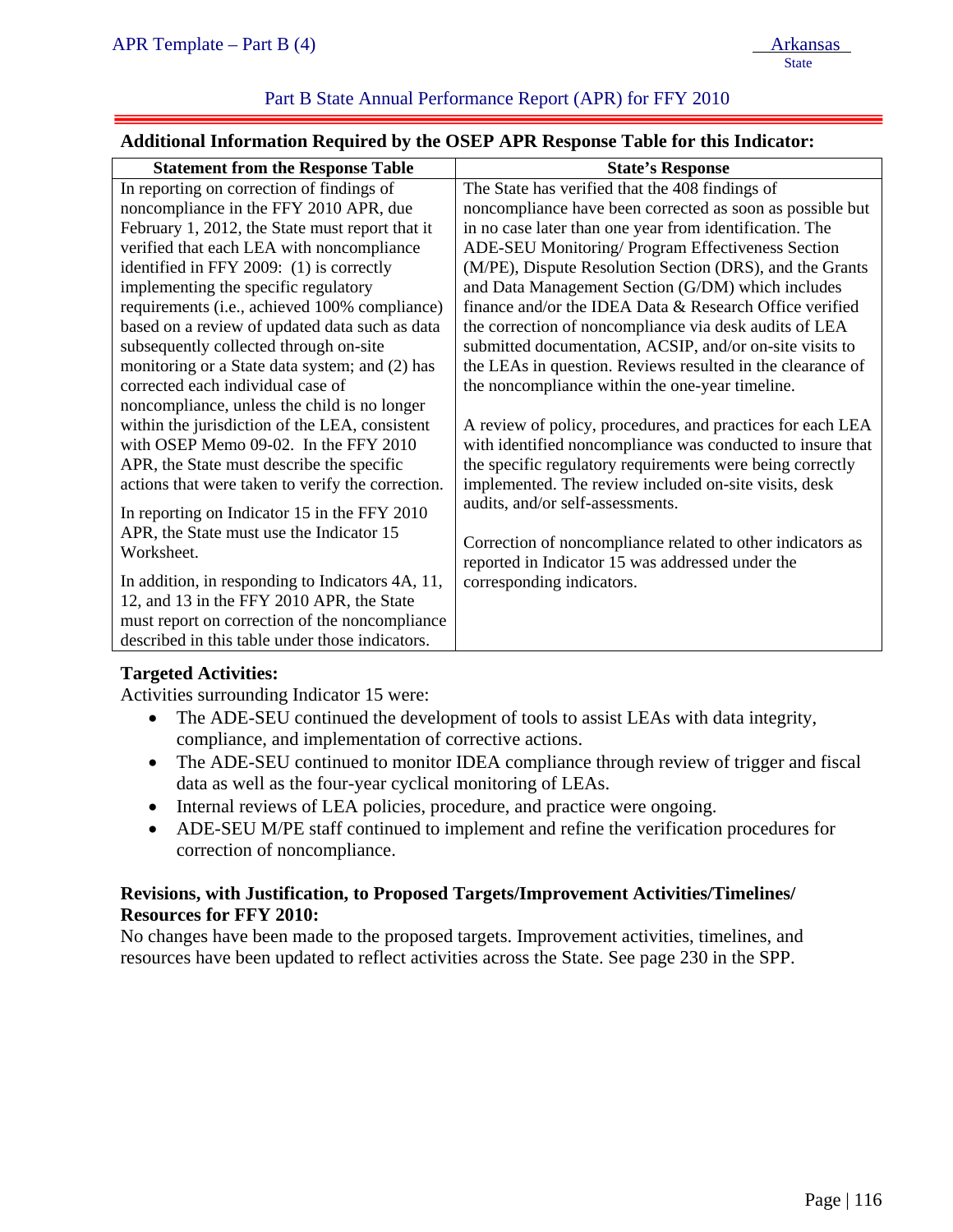Part B State Annual Performance Report (APR) for FFY 2010

# **Monitoring Priority: Effective General Supervision Part B — General Supervision**

## **Indicator 16: Complaint Timelines**

Percent of signed written complaints with reports issued that were resolved within 60-day timeline or a timeline extended for exceptional circumstances with respect to a particular complaint, or because the parent (or individual or organization) and the public agency agree to extend the time to engage in mediation or other alternative means of dispute resolution, if available in the State. (20 U.S.C.  $1416(a)(3)(B)$ 

#### **Measurement:**

Percent =  $[(1.1(b) + 1.1(c))$  divided by 1.1] times 100.

| <b>FFY</b>                     | <b>Measurable and Rigorous Target</b>                                                                                                                                                                      |  |
|--------------------------------|------------------------------------------------------------------------------------------------------------------------------------------------------------------------------------------------------------|--|
| <b>FFY 2010</b>                | Percent of signed written complaints with reports issued that were resolved within<br>60-day timeline or a timeline extended for exceptional circumstances with respect to<br>a particular complaint: 100% |  |
| <b>Actual Target Data for:</b> |                                                                                                                                                                                                            |  |

Percent of signed written complaints with reports issued that were resolved within 60-day timeline or a timeline extended for exceptional circumstances with respect to a particular complaint was **100%**.

 $(23/23)*100 = 100\%$ 

## **Discussion of Improvement Activities Completed and Explanation of Progress or Slippage that Occurred for FFY 2010:**

Arkansas had 100% of signed written complaints with reports issued that were resolved within the 60-day timeline or a timeline extended for exceptional circumstances with respect to a particular complaint.

Of 49 signed written complaints received in 2010-2011, investigations were conducted and reports were issued for 23 complaints. Twenty (20) reports were issued within timelines, three (3) reports were issued within extended timelines, and 19 reports had findings. A total of 26 complaints of the 49 filed were withdrawn or dismissed. There were zero complaints pending at the end of the state fiscal year.

### **Targeted Activities:**

Targeted activities for this indicator were undertaken by the ADE-SEU Dispute Resolution Section and AR-LEARN.

Dispute Resolution Section (DRS): The DRS participated in the following meetings:

- July 2010 9<sup>th</sup> Annual National Academy for Administrative Law Judges (Seattle, WA): o 2 Hearing Officers attended
- Oct. 2010 Due Process Hearing Training by Dr. Perry Zirkel:
	- o ADE-SEU staff and 3 Hearing Officers attended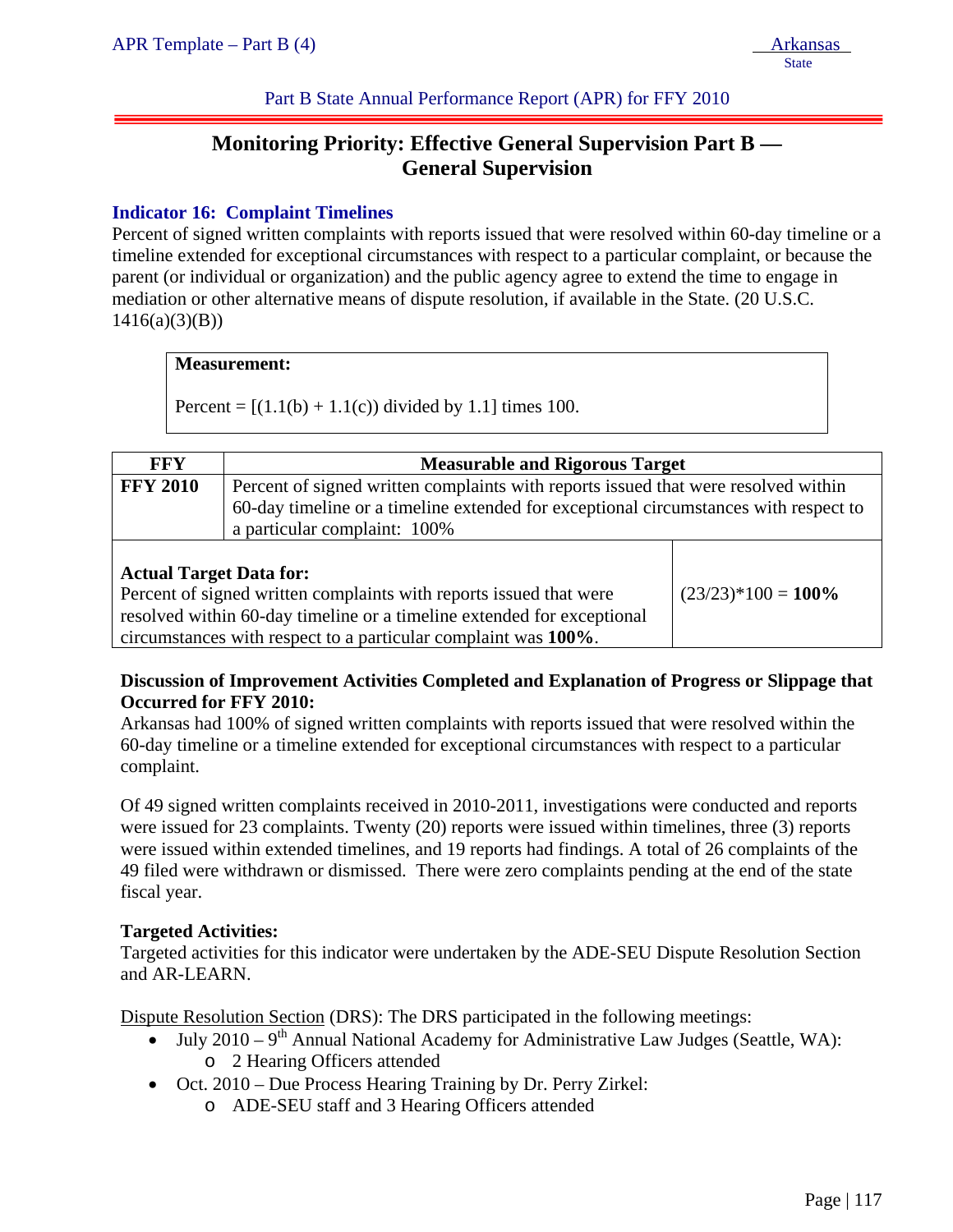## Part B State Annual Performance Report (APR) for FFY 2010

- Jan. 2011  $17<sup>th</sup>$  Annual LRP Special Education School Attorney's Conference (Las Vegas, NV):
	- o ADE-SEU Dispute Resolution Administrator attended
- May 2011 AAEA School Law Review (Little Rock and Rogers):
	- o ADE-SEU Dispute Resolution Administrator presented on special education discipline
- May 2011  $32<sup>nd</sup>$  Annual LRP National Institute (Phoenix, AZ):
	- o ADE-SEU Dispute Resolution Administrator, the compliance specialist and an attorney representing the Arkansas Attorney General's Office attended

ADE-SEU Staff Professional Development: The Dispute Resolution Administrator provided training for the ADE-SEU staff on the compliant investigation procedure guide.

The Arkansas Local Education Agency Resource Network (AR-LEARN): AR-LEARN continued to expand its assistance to LEAs in meeting the challenges of providing quality special education services to address the needs of students. More than 1,000 teachers and administrators participated in workshops offered by AR-LEARN. AR-LEARN workshops addressed 13 of APR indicators.

Lessons Learned from State Compliance Investigations: Due Process Hearings and Case Law: The ADE-SEU Dispute Resolution Administrator and Compliance Specialist presented on Hearings and Complaints.

Restraint & Seclusion: This professional development session focused on the legalities of restraint and seclusion, the problems arising from those actions over the past few years, pending legislation, potential issues for schools, and policies and procedures that schools might establish as related to restraint and seclusion. Work time was allotted throughout the day to discuss and draft potential policies/procedures. There were 104 participants.

### **Revisions, with Justification, to Proposed Targets/Improvement Activities/Timelines/ Resources for FFY 2010:**

No revisions were made to the proposed targets. Improvement activities, timelines, and resources for 2010-11 have been updated in the SPP to reflect activities across the State. See page 237 in the SPP.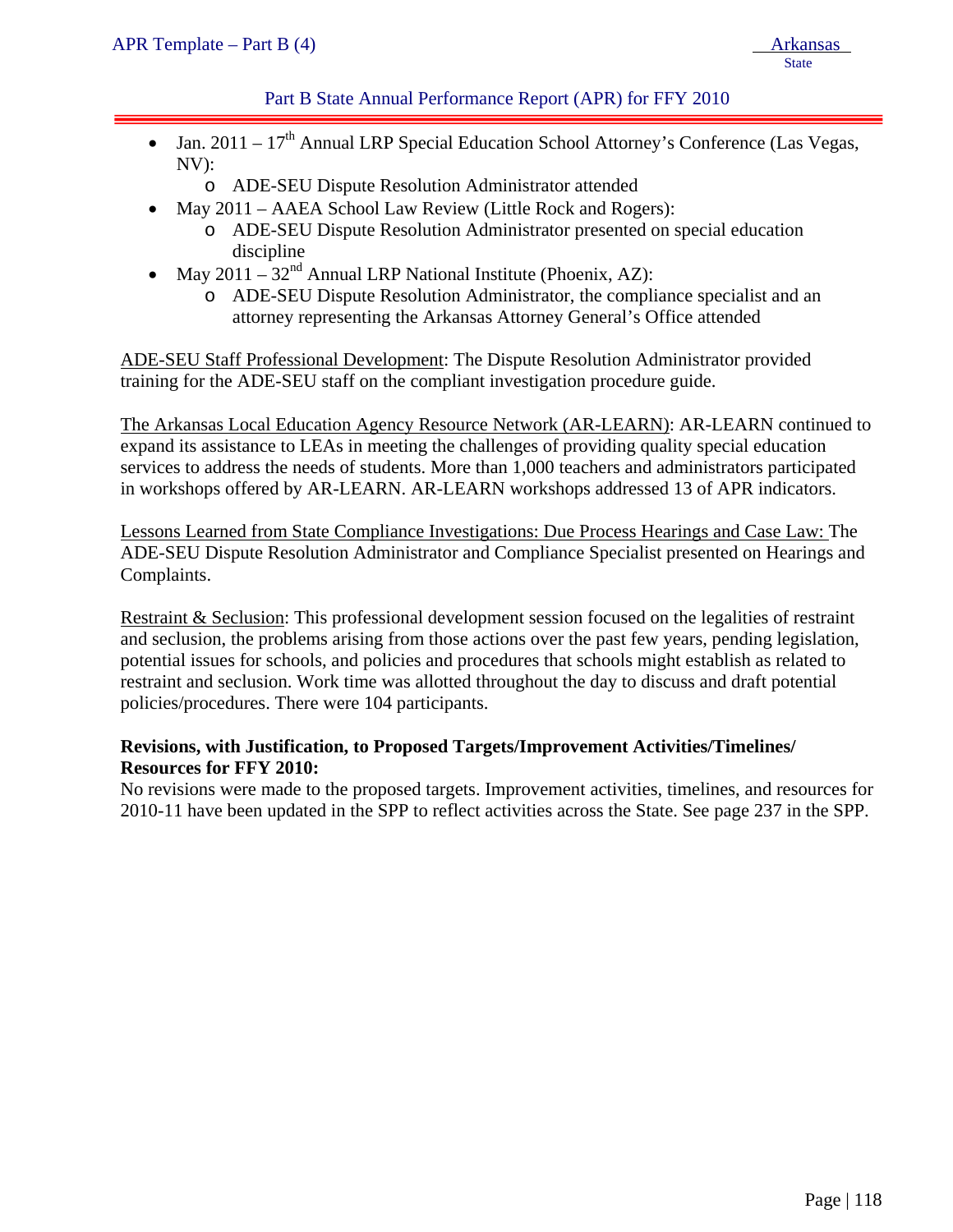Part B State Annual Performance Report (APR) for FFY 2010

# **Monitoring Priority: Effective General Supervision Part B — General Supervision**

## **Indicator 17: Due Process Timelines**

Percent of adjudicated due process hearing requests that were adjudicated within the 45-day timeline or a timeline that is properly extended by the hearing officer at the request of either party or in the case of an expedited hearing, within the required timelines.  $(20 \text{ U.S.C. } 1416(a)(3)(B))$ 

#### **Measurement:**

Percent =  $[3.2(a) + 3.2(b)]$  divided by (3.2) times 100.

by the hearing officer at the request of either party was **100%**.

| <b>FFY</b>      | <b>Measurable and Rigorous Target</b>                                                                                                                                                                                      |                     |
|-----------------|----------------------------------------------------------------------------------------------------------------------------------------------------------------------------------------------------------------------------|---------------------|
| <b>FFY 2010</b> | Percent of fully adjudicated due process hearing requests that were fully adjudicated<br>within the 45-day timeline or a timeline that is properly extended by the hearing officer<br>at the request of either party: 100% |                     |
|                 | <b>Actual Target Data for 2010-11:</b><br>Percent of fully adjudicated due process hearing requests that were fully<br>adjudicated within the 45-day timeline or a timeline that is properly extended                      | $(4/4)*100 = 100\%$ |

# **Discussion of Improvement Activities Completed and Explanation of Progress or Slippage that Occurred for FFY 2010:**

In 2010-11, there were 30 hearing requests, none of which were an expedited hearing request. Four (4) hearing requests were fully adjudicated within the 45-day timeline or a timeline that was properly extended. Of the remaining 26 requests, 23 were resolved without a hearing and three (3) were withdrawn or dismissed.

### **Targeted Activities:**

Targeted activities for this indicator were undertaken by the ADE-SEU Dispute Resolution Section and AR-LEARN.

Dispute Resolution Section (DRS): The DRS participated in the following meetings:

- July 2010 9<sup>th</sup> Annual National Academy for Administrative Law Judges (Seattle, WA): o 2 Hearing Officers attended
- Oct. 2010 Due Process Hearing Training by Dr. Perry Zirkel: o ADE-SEU staff and 3 Hearing Officers attended
- Jan.  $2011 17<sup>th</sup>$  Annual LRP Special Education School Attorney's Conference (Las Vegas, NV):
	- o ADE-SEU Dispute Resolution Administrator attended
- May 2011 AAEA School Law Review (Little Rock and Rogers):
	- o ADE-SEU Dispute Resolution Administrator presented on special education discipline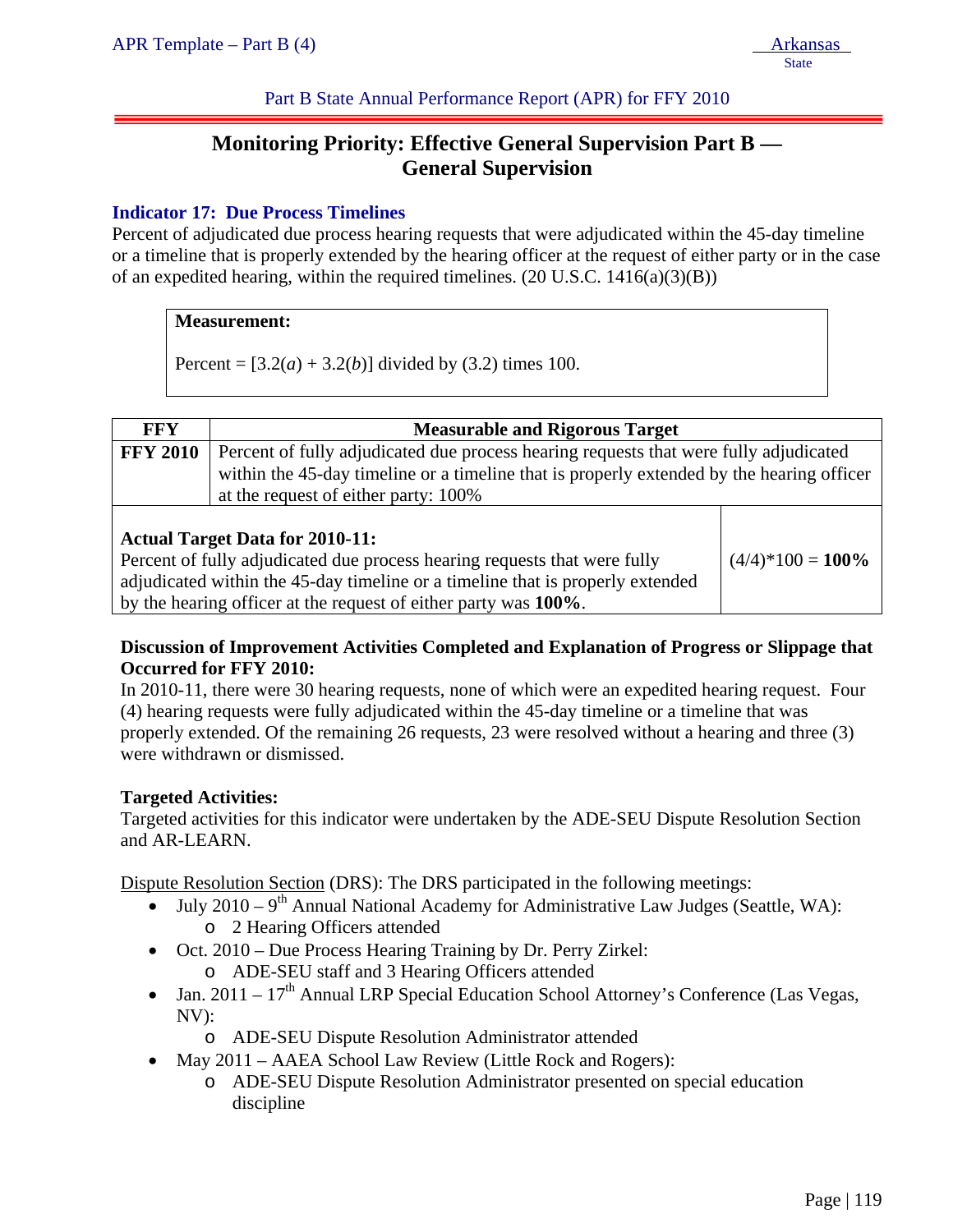## Part B State Annual Performance Report (APR) for FFY 2010

- May  $2011 32<sup>nd</sup>$  Annual LRP National Institute (Phoenix, AZ):
	- o ADE-SEU Dispute Resolution Administrator, the compliance specialist and an attorney representing the Arkansas Attorney General's Office attended

ADE-SEU Staff Professional Development: The Dispute Resolution Administrator provided training for the ADE-SEU staff on the compliant investigation procedure guide.

The Arkansas Local Education Agency Resource Network (AR-LEARN): AR-LEARN continued to expand its assistance to LEAs in meeting the challenges of providing quality special education services to address the needs of students. More than 1,000 teachers and administrators participated in workshops offered by AR-LEARN. AR-LEARN workshops addressed 13 of APR indicators.

Lessons Learned from State Compliance Investigations: Due Process Hearings and Case Law: The ADE-SEU Dispute Resolution Administrator and Compliance Specialist presented on Hearings and Complaints.

Restraint & Seclusion: This professional development session focused on the legalities of restraint and seclusion, the problems arising from those actions over the past few years, pending legislation, potential issues for schools, and policies and procedures that schools might establish as related to restraint and seclusion. Work time was allotted throughout the day to discuss and draft potential policies/procedures. There were 104 participants.

**Revisions, with Justification, to Proposed Targets/Improvement Activities/Timelines/** de to the proposed targets. Improvement activities, timelines, and resources for 2009-10 were updated in the SPP to reflect activities across the State. See page 244 in the SPP.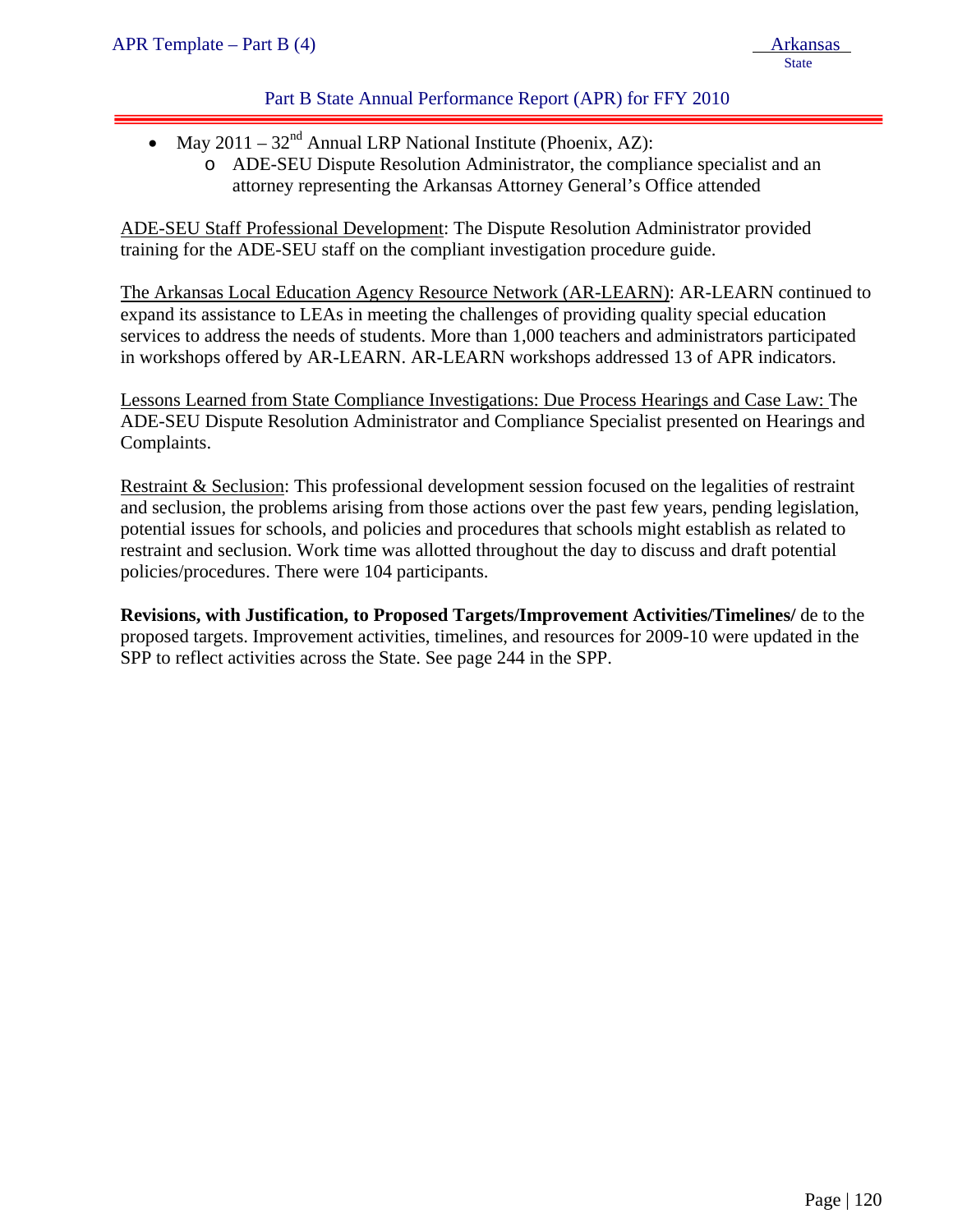Part B State Annual Performance Report (APR) for FFY 2010

# **Monitoring Priority: Effective General Supervision Part B — General Supervision**

### **Indicator 18: Hearing Requests Resolved by Resolution Sessions**

Percent of hearing requests that went to resolution sessions that were resolved through resolution session settlement agreements (20 U.S.C. 1416(a)(3)(B))

#### **Measurement:**

Percent of hearing requests that went to resolution sessions that were resolved through resolution session settlement agreements.

Percent =  $[3.1(a)]$  divided by  $(3.1)$  times 100.

| <b>FFY</b>                                                                                                                          | <b>Measurable and Rigorous Target</b>                                                                                                    |  |  |
|-------------------------------------------------------------------------------------------------------------------------------------|------------------------------------------------------------------------------------------------------------------------------------------|--|--|
| <b>FFY 2010</b>                                                                                                                     | Percent of hearing requests that went to resolution sessions that were resolved<br>through resolution session settlement agreements: 55% |  |  |
| <b>Actual Target Data for:</b><br>Percent of hearing requests that went to resolution sessions that were<br>$(23/30)*100 = 76.67\%$ |                                                                                                                                          |  |  |

resolved through resolution session settlement agreements: **76.67%**

### **Discussion of Improvement Activities Completed and Explanation of Progress or Slippage that Occurred for FFY 2010:**

Arkansas had 30 hearing requests, none of which was an expedited hearing request, throughout 2010-11.Thirty (30) of the hearing requests went to resolution sessions with 23 resulting in settlement agreements. The resolution session settlement agreements rate of 76.67% exceeds the target of 55.00%. Of the remaining seven (7) hearing requests four (4) were fully adjudicated and three (3) were withdrawn or dismissed.

### **Targeted Activities:**

Targeted activities for this indicator were undertaken by the ADE-SEU Dispute Resolution Section and AR-LEARN.

Dispute Resolution Section (DRS): The DRS participated in the following meetings:

- July  $2010 9$ <sup>th</sup> Annual National Academy for Administrative Law Judges (Seattle, WA):
	- o 2 Hearing Officers attended
- Oct. 2010 Due Process Hearing Training by Dr. Perry Zirkel:
	- o ADE-SEU staff and 3 Hearing Officers attended
- Jan.  $2011 17$ <sup>th</sup> Annual LRP Special Education School Attorney's Conference (Las Vegas, NV):
	- o ADE-SEU Dispute Resolution Administrator attended
- May 2011 AAEA School Law Review (Little Rock and Rogers):
	- o ADE-SEU Dispute Resolution Administrator presented on special education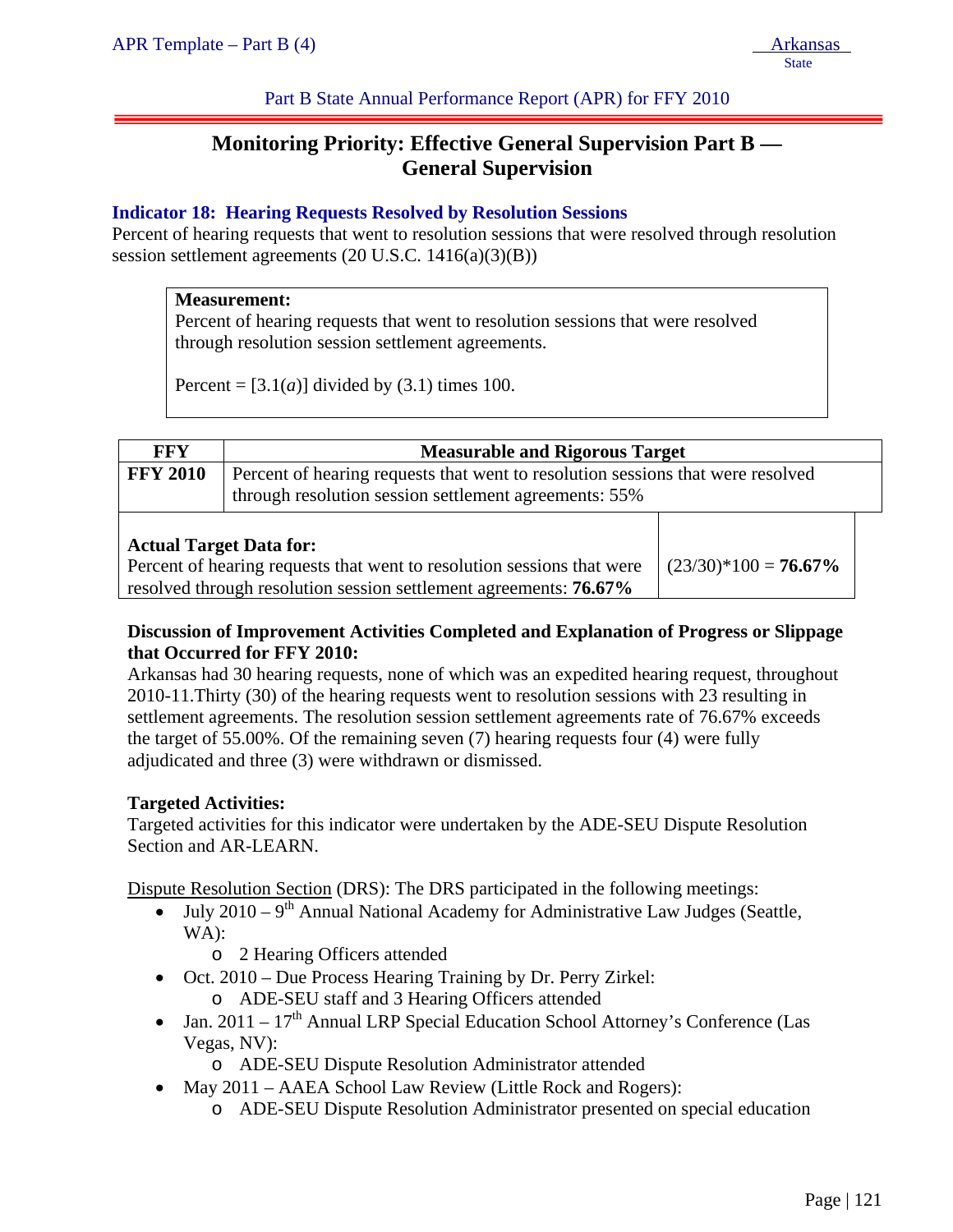## Part B State Annual Performance Report (APR) for FFY 2010

discipline

- May  $2011 32<sup>nd</sup>$  Annual LRP National Institute (Phoenix, AZ):
	- o ADE-SEU Dispute Resolution Administrator, the compliance specialist and an attorney representing the Arkansas Attorney General's Office attended

ADE-SEU Staff Professional Development: The Dispute Resolution Administrator provided training for the ADE-SEU staff on the compliant investigation procedure guide.

The Arkansas Local Education Agency Resource Network (AR-LEARN): AR-LEARN continued to expand its assistance to LEAs in meeting the challenges of providing quality special education services to address the needs of students. More than 1,000 teachers and administrators participated in workshops offered by AR-LEARN. AR-LEARN workshops addressed 13 of APR indicators.

Lessons Learned from State Compliance Investigations: Due Process Hearings and Case Law: The ADE-SEU Dispute Resolution Administrator and Compliance Specialist presented on Hearings and Complaints.

Restraint & Seclusion: This professional development session focused on the legalities of restraint and seclusion, the problems arising from those actions over the past few years, pending legislation, potential issues for schools, and policies and procedures that schools might establish as related to restraint and seclusion. Work time was allotted throughout the day to discuss and draft potential policies/procedures. There were 104 participants.

### **Revisions, with Justification, to Proposed Targets/Improvement Activities/Timelines/ Resources for FFY 2010:**

No revisions were made to the proposed targets. Improvement activities, timelines, and resources for 2009-10 were updated in the SPP to reflect activities across the State. See page 249 in the SPP.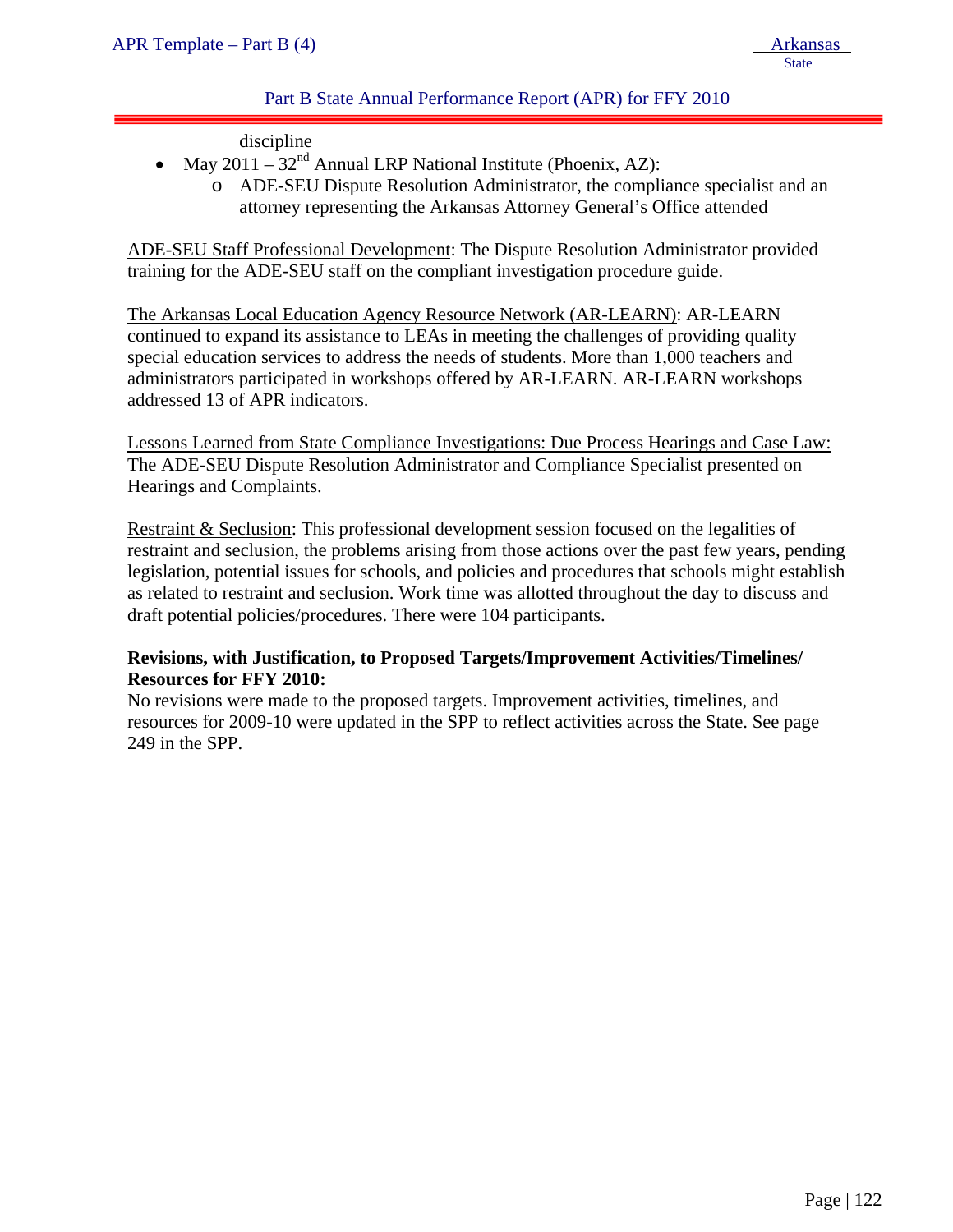Part B State Annual Performance Report (APR) for FFY 2010

# **Monitoring Priority: Effective General Supervision Part B — General Supervision**

### **Indicator 19: Mediation Agreements**

Percent of mediations held that resulted in mediation agreements (20 U.S.C. 1416(a)(3)(B))

### **Measurement:**

Percent =  $[2.1(a)(i) + 2.1(b)(i)]$  divided by (2.1) times 100

| <b>FFY</b>            | <b>Measurable and Rigorous Target</b>                                                                     |                          |  |
|-----------------------|-----------------------------------------------------------------------------------------------------------|--------------------------|--|
| <b>FFY 2010</b>       | Percent of mediations held that resulted in mediation agreements: 75.00%                                  |                          |  |
| mediation agreements. | <b>Actual Target Data for FFY 2010:</b><br>One-hundred percent (100%) of mediations requested resulted in | $((1+9)/10)*100 = 100\%$ |  |

**Discussion of Improvement Activities Completed and Explanation of Progress or Slippage that Occurred for FFY 2010:** The ADE and the University of Arkansas at Little Rock Bowen School of Law Mediation Project had 12 mediation requests in 2010-11. One mediation request was related to due process with a mediation agreement reached. There were nine mediations held not related to due process and all nine reached agreements. Additionally, two mediations were withdrawn or not held and no mediation sessions were pending as of June 30, 2011. The mediation agreement rate of 100% exceeds the target of 75%. Exhibit I-19.1 illustrates the mediation agreement rates over the past nine years.



### **Targeted Activities:**

Targeted activities for this indicator were undertaken by the ADE-SEU Dispute Resolution Section and AR-LEARN.

Dispute Resolution Section (DRS): The DRS participated in the following meetings:

• July 2010 – 9<sup>th</sup> Annual National Academy for Administrative Law Judges (Seattle, WA):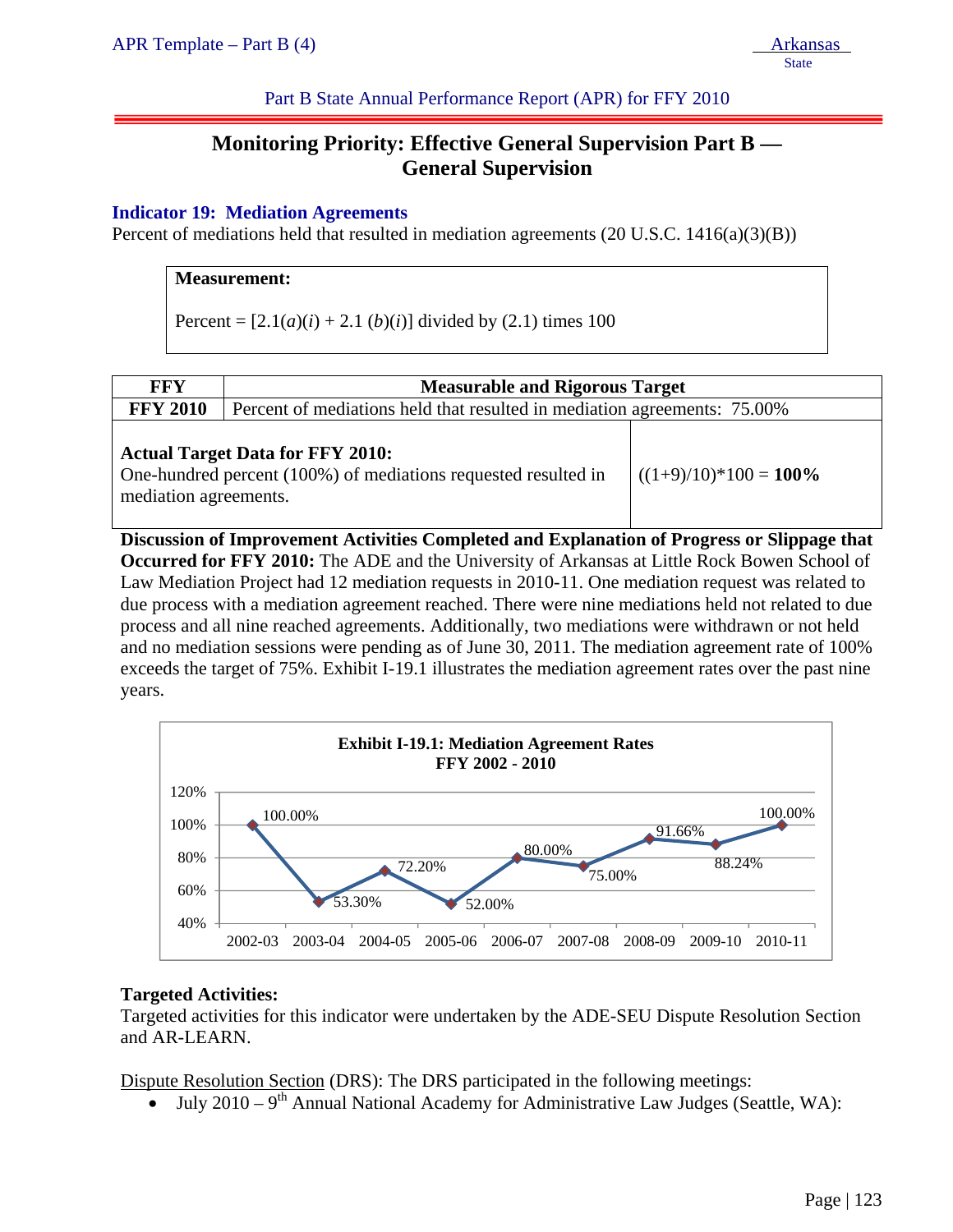### Part B State Annual Performance Report (APR) for FFY 2010

- o 2 Hearing Officers attended
- Oct. 2010 Due Process Hearing Training by Dr. Perry Zirkel: o ADE-SEU staff and 3 Hearing Officers attended
- Jan.  $2011 17<sup>th</sup>$  Annual LRP Special Education School Attorney's Conference (Las Vegas, NV):
	- o ADE-SEU Dispute Resolution Administrator attended
	- May 2011 AAEA School Law Review (Little Rock and Rogers):
		- o ADE-SEU Dispute Resolution Administrator presented on special education discipline
- May 2011  $32<sup>nd</sup>$  Annual LRP National Institute (Phoenix, AZ):
	- o ADE-SEU Dispute Resolution Administrator, the compliance specialist and an attorney representing the Arkansas Attorney General's Office attended

ADE-SEU Staff Professional Development: The Dispute Resolution Administrator provided training for the ADE-SEU staff on the compliant investigation procedure guide.

The Arkansas Local Education Agency Resource Network (AR-LEARN): AR-LEARN continued to expand its assistance to LEAs in meeting the challenges of providing quality special education services to address the needs of students. More than 1,000 teachers and administrators participated in workshops offered by AR-LEARN. AR-LEARN workshops addressed 13 of APR indicators.

Lessons Learned from State Compliance Investigations: Due Process Hearings and Case Law: The ADE-SEU Dispute Resolution Administrator and Compliance Specialist presented on Hearings and Complaints.

Restraint & Seclusion: This professional development session focused on the legalities of restraint and seclusion, the problems arising from those actions over the past few years, pending legislation, potential issues for schools, and policies and procedures that schools might establish as related to restraint and seclusion. Work time was allotted throughout the day to discuss and draft potential policies/procedures. There were 104 participants.

### **Revisions, with Justification, to Proposed Targets/Improvement Activities/ Timelines/ Resources for FFY 2010:**

No revisions were made to the proposed targets. Improvement activities, timelines, and resources for 2009-10 were updated in the SPP to reflect activities across the State. See page 252 in the SPP.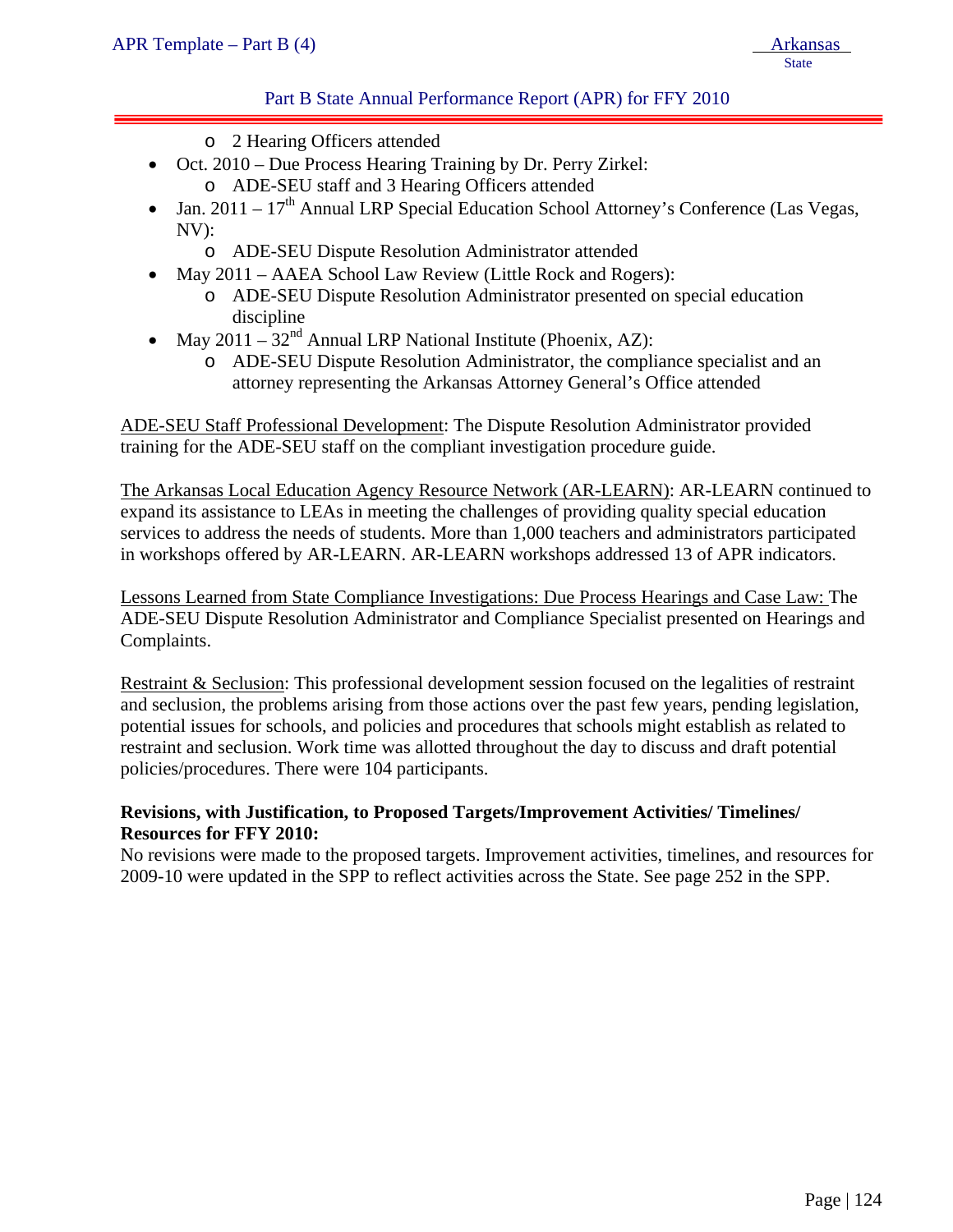Part B State Annual Performance Report (APR) for FFY 2010

# **Monitoring Priority: Effective General Supervision Part B— General Supervision**

### **Indicator 20: State Reported Data**

State reported data (618 and State Performance Plan and Annual Performance Report) are timely and accurate. (20 U.S.C. 1416(a)(3)(B))

#### **Measurement:**

State reported data, including 618 data, State Performance Plan, and Annual Performance Reports, are:

- A. Submitted on or before due dates (February 1 for child count, including race and ethnicity; placement; November 1 for exiting, discipline, personnel and dispute resolution; and February 1 for Annual Performance Reports and assessment); and
- B. Accurate, including covering the correct year and following the correct measurement.

States are required to use the "Indicator 20 Scoring Rubric" for reporting data for this indicator (see Attachment B).

| FFY             | <b>Measurable and Rigorous Target</b>                                                                                                                                                                                                                                      |
|-----------------|----------------------------------------------------------------------------------------------------------------------------------------------------------------------------------------------------------------------------------------------------------------------------|
| <b>FFY 2010</b> | Submitted on or before due dates (February 1 for child count, including race and<br>A.<br>ethnicity; placement; November 1 for exiting, discipline, personnel and dispute<br>resolution; and February 1 for Annual Performance Reports and assessment):<br>100% compliance |
|                 | B. Accurate, including covering the correct year and following the correct<br>measurement: 100% compliance.                                                                                                                                                                |

### **Actual Target Data for FFY 2010:**

In 2010-11, Arkansas was 100% compliant with timely and accurate data reporting. All reports were submitted to OSEP on or before the due dates.

Arkansas submits data via EDFacts for six of six reports: child count, environment, exiting, personnel, discipline, and Assessment. Dispute Resolution and the MOE/CEIS tables were submitted to the DANS system at DAC.

The data tables loaded into EDFacts and the DANS system with no errors. Requests for data notes were submitted to DAC.

The SPP/APR was submitted electronically and hard copy sent to OSEP on or before the due date. The data used in the SPP/APR were examined for validity and reliability at the time of the submission. Calculations and directions were reviewed to ensure proper application.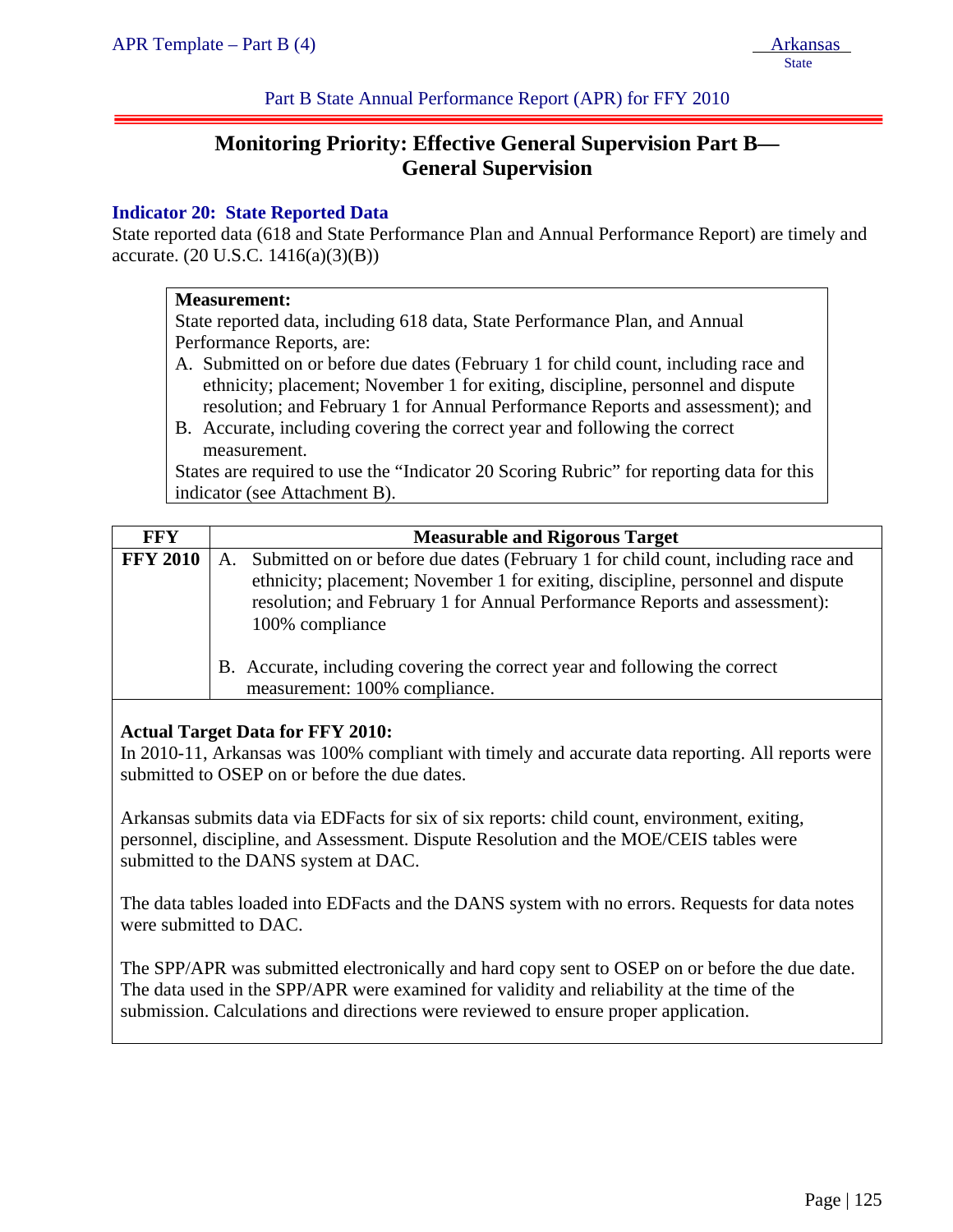# Part B State Annual Performance Report (APR) for FFY 2010

#### **Part B Indicator 20 Data Rubric**

ļ

| <b>SPP/APR Data - Indicator 20</b> |                                                                                                                          |                            |                |
|------------------------------------|--------------------------------------------------------------------------------------------------------------------------|----------------------------|----------------|
| <b>APR</b> Indicator               | <b>Valid and Reliable</b>                                                                                                | <b>Correct Calculation</b> | <b>Total</b>   |
| $\mathbf{1}$                       | $\mathbf{1}$                                                                                                             |                            | $\mathbf{1}$   |
| $\overline{2}$                     | 1                                                                                                                        |                            | $\mathbf{1}$   |
| 3A                                 | 1                                                                                                                        | 1                          | $\overline{2}$ |
| 3B                                 | 1                                                                                                                        | 1                          | $\overline{2}$ |
| 3C                                 | 1                                                                                                                        | 1                          | $\overline{2}$ |
| 4A                                 | 1                                                                                                                        | 1                          | $\overline{2}$ |
| 4B                                 | 1                                                                                                                        | 1                          | $\overline{2}$ |
| $\sqrt{5}$                         | 1                                                                                                                        | 1                          | $\overline{2}$ |
| $\overline{7}$                     | 1                                                                                                                        | 1                          | $\overline{2}$ |
| ${\bf 8}$                          | 1                                                                                                                        | 1                          | $\overline{2}$ |
| $\boldsymbol{9}$                   | 1                                                                                                                        | 1                          | $\overline{2}$ |
| 10                                 | 1                                                                                                                        | 1                          | $\overline{2}$ |
| 11                                 | 1                                                                                                                        | 1                          | $\overline{2}$ |
| 12                                 | 1                                                                                                                        | 1                          | $\overline{2}$ |
| 13                                 | 1                                                                                                                        | 1                          | $\overline{2}$ |
| 14                                 | 1                                                                                                                        | 1                          | $\overline{2}$ |
| 15                                 | 1                                                                                                                        | 1                          | $\overline{2}$ |
| 16                                 | 1                                                                                                                        | 1                          | $\overline{2}$ |
| 17                                 | 1                                                                                                                        | 1                          | $\overline{2}$ |
| 18                                 | 1                                                                                                                        | 1                          | $\overline{2}$ |
| 19                                 | 1                                                                                                                        | 1                          | $\overline{2}$ |
|                                    |                                                                                                                          | <b>Subtotal</b>            | 40             |
| <b>APR Score Calculation</b>       | Timely Submission Points - If the FFY 2010<br>APR was submitted on-time, place the<br>number 5 in the cell on the right. |                            | 5              |
|                                    | <b>Grand Total - (Sum of subtotal and Timely</b><br>Submission Points $) =$                                              |                            | 45.00          |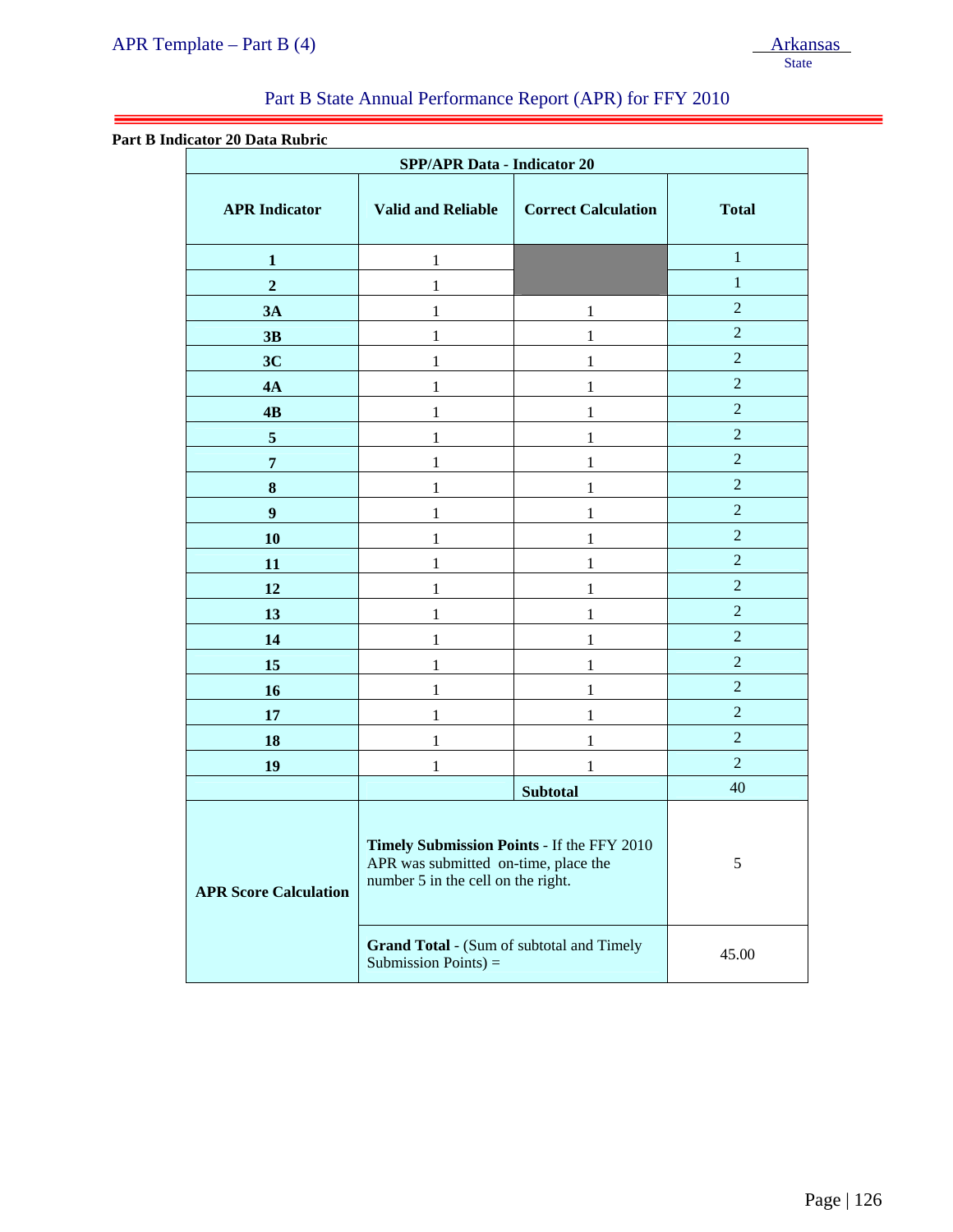**618 Score Calculation** 

|                                                                 |               |                         |                                    |                                                  | <b>State</b>   |
|-----------------------------------------------------------------|---------------|-------------------------|------------------------------------|--------------------------------------------------|----------------|
| Part B State Annual Performance Report (APR) for FFY 2010       |               |                         |                                    |                                                  |                |
| 618 Data - Indicator 20                                         |               |                         |                                    |                                                  |                |
| <b>Table</b>                                                    | <b>Timely</b> | <b>Complete</b><br>Data | <b>Passed Edit</b><br><b>Check</b> | <b>Responded to Data</b><br><b>Note Requests</b> | <b>Total</b>   |
| <b>Table 1 - Child Count</b><br><b>Due Date: 2/2/11</b>         |               | 1                       |                                    |                                                  | $\overline{4}$ |
| <b>Table 2 - Personnel</b><br><b>Due Date: 11/2/11</b>          | 1             | 1                       | 1                                  | N/A                                              | 3              |
| <b>Table 3 - Ed. Environments</b><br><b>Due Date: 2/2/11</b>    | 1             |                         |                                    | 1                                                | $\overline{4}$ |
| Table 4 - Exiting<br>Due Date: 11/2/11                          | 1             |                         |                                    | N/A                                              | 3              |
| Table 5 - Discipline<br><b>Due Date: 11/2/11</b>                | 1             |                         |                                    | N/A                                              | 3              |
| <b>Table 6 - State Assessment</b><br><b>Due Date: 12/15/11</b>  | 1             | N/A                     | N/A                                | N/A                                              | 1              |
| <b>Table 7 - Dispute Resolution</b><br><b>Due Date: 11/2/11</b> | 1             | 1                       | 1                                  | N/A                                              | 3              |
| <b>Table 8 - MOE/CEIS Due Date:</b><br>5/1/11                   | 1             | N/A                     | N/A                                | N/A                                              | 1              |
|                                                                 |               |                         |                                    | <b>Subtotal</b>                                  | 22             |

**Grand Total**  (Subtotal X

 $2.045$ ) = 45.00

| <b>Indicator #20 Calculation</b>                   |        |  |  |
|----------------------------------------------------|--------|--|--|
| A. APR Grand Total                                 | 45.00  |  |  |
| B. 618 Grand Total                                 | 45.00  |  |  |
| C. APR Grand Total $(A)$ + 618 Grand Total $(B)$ = | 90.00  |  |  |
| Total N/A in APR                                   |        |  |  |
| Total N/A in 618                                   |        |  |  |
| <b>Base</b>                                        | 90.00  |  |  |
| D. Subtotal (C divided by Base*) $=$               | 1.000  |  |  |
| E. Indicator Score (Subtotal D x $100$ ) =         | 100.00 |  |  |

\* Note any cell marked as N/A will decrease the denominator by 1 for APR and 2.045 for 618

### **Discussion of Improvement Activities Completed and Explanation of Progress or Slippage that Occurred for FFY 2010:**

The ADE-SEU goes to great lengths to ensure the data are timely and accurate. Districts have the opportunity to review and correct their data after submitting to APSCN via the special education website application known as MySped Resource. Reports are generated directly from the special education SQL server using Crystal Reports. The staff then cross-references each report looking for inconsistencies within the data set prior to using the data for federal and state reporting.

The ADE-SEU continues the development of a seamless and public data environment for the purpose of increasing the accuracy, validity, and timeliness of data used in general supervision activities. The primary vehicle for public and restricted reviews of special education data will continue to be the Special Education website at http://arksped.k12.ar.us/.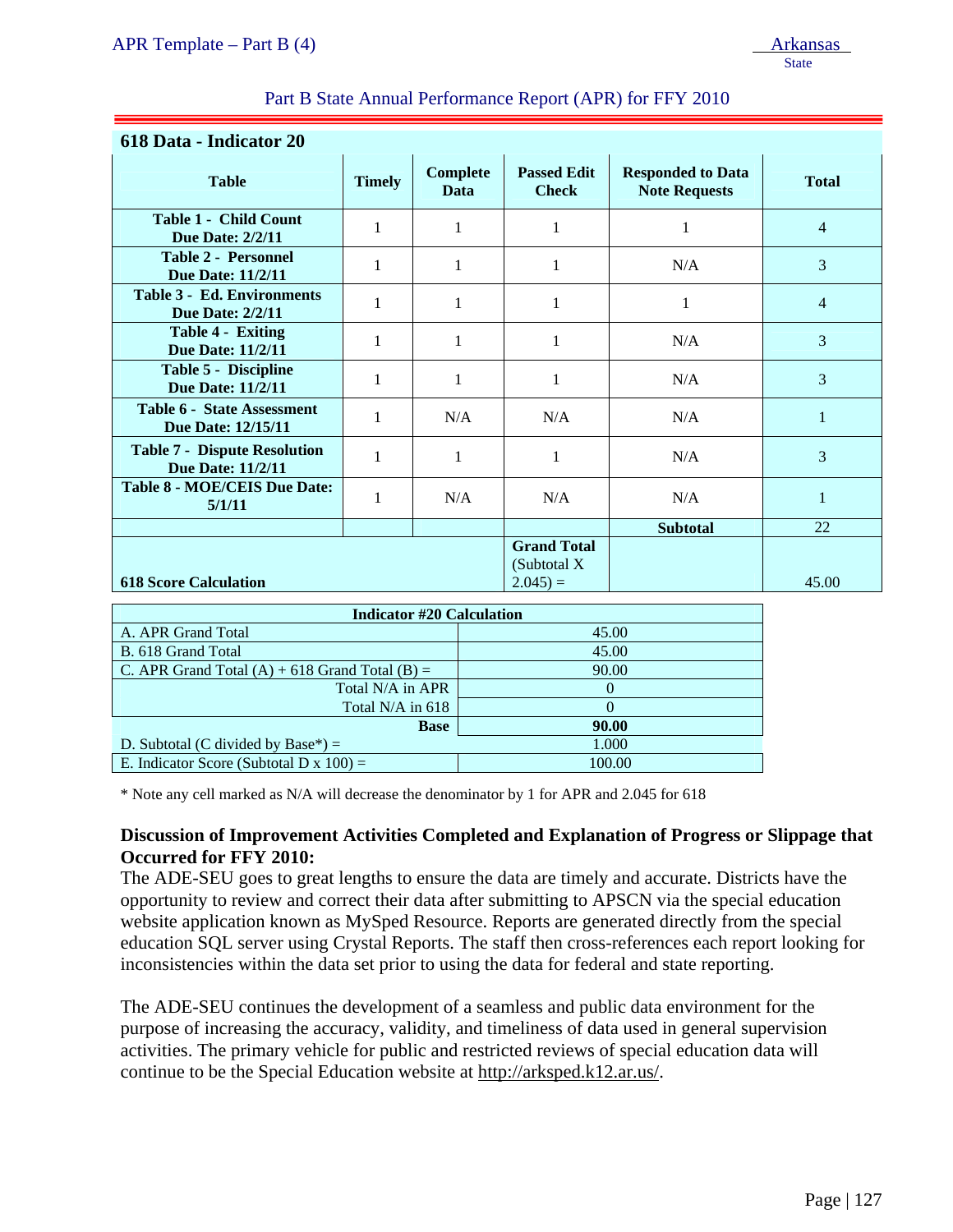### Part B State Annual Performance Report (APR) for FFY 2010

#### **Targeted Activities:**

ļ

Targeted activities for this indicator are undertaken by the IDEA Data & Research Office and the ADE-SEU Grants/Data Management section.

Grant Award: The IDEA Data & Research Office was awarded a three-year extension of its operating grant through FFY 2013. The IDEA Data & Research Office provides quality data management, analysis, technical assistance, and research for the enhancement of the Arkansas Department of Education's general supervision of local education agencies' special education programs by ensuring accurate, valid, and timely data to meet all state and federal reporting.

Special Education Data Summit: The IDEA Data & Research Office hosted the bi-annual meeting at the Embassy Suites in Little Rock in June 2011. Dr. Alan Coulter, the co-director of DAC was the keynote speaker.

The Summit focused on data use for both school age programs and early childhood programs. Ms. Charlotte Alverson of the National Post School Outcomes Center conducted a one-day workshop with school age programs on the use of the PSO Toolkit. The PSO Toolkit focuses on the graduation, dropout, secondary transition and post school outcomes data.

The IDEA Data & Research staff worked with early childhood programs to analyze early childhood outcomes data across demographics including disabilities and environment. In addition, a preliminary look at the early childhood outcomes data matched to the kindergarten ready assessment (QUALS) was reviewed.

Trainings: The IDEA Data and Research Office continued regular training with local special education data submitters. Face-to-face, as well as web-based trainings were conducted in conjunction with APSCN, DHS-DDS, and other ADE program and data administration staff.

| <b>Training Name</b>                                                                 | Number of<br><b>Participants</b> | Number of<br><b>Programs</b> | <b>Number</b><br>of Sessions |
|--------------------------------------------------------------------------------------|----------------------------------|------------------------------|------------------------------|
| Special Education Data Summit                                                        | 250                              | 159                          | 2 Days                       |
| Early Childhood WebEx: 2010-11 Reporting requirements and End of Year Data<br>Review | 32                               | 36                           | 3                            |
| DHS-DDS WebEx: 2010-11 Reporting requirements and End of Year Data Review            | 93                               | 75                           | 2                            |
| School Age WebEx: 2010-11 Reporting requirements and End of Year Data Review         | 163                              | 157                          | 3                            |
| School Age APSCN Data Entry                                                          | 31                               |                              | 4                            |
| Early Childhood APSCN Data Entry                                                     | 8                                |                              |                              |
| Early Childhood WebEx: Child Count/ Personnel Reporting                              | 48                               | 36                           | $\overline{c}$               |
| DHS-DDS WebEx: Child Count/ Personnel Reporting                                      | 79                               | 75                           | $\overline{2}$               |
| School Age WebEx: Child Count/ Personnel Reporting                                   | 211                              | 157                          | 4                            |
| DHS-DDS MySped Data Entry                                                            | 19                               |                              | $\overline{2}$               |
| Early childhood WebEx: End of Year Reporting                                         | 40                               | 36                           | $\overline{2}$               |
| DHS-DDS WebEx: End of Year Reporting                                                 | 94                               | 75                           | 3                            |
| School Age WebEx: End of Year Reporting                                              | 142                              | 157                          | 4                            |
| MySped Resource Data Review Workshop for School Age LEA Supervisor                   | 12                               | ۰                            |                              |
| MySped Resource Data Review Workshop for Early Childhood Coordinators                | 11                               |                              |                              |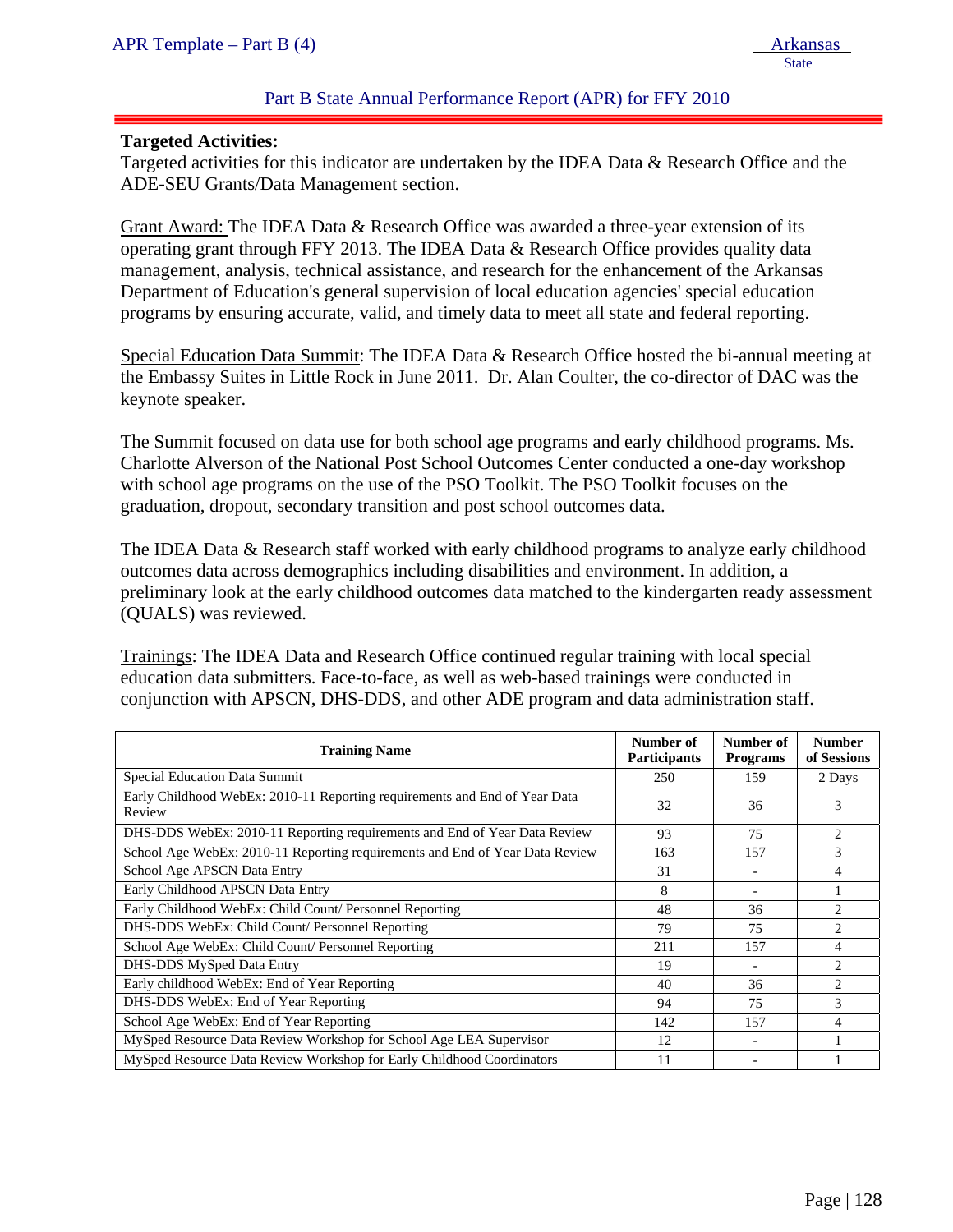## Part B State Annual Performance Report (APR) for FFY 2010

Data Driven Decision Making/Data Teams: The Center for Applied Studies in Education and the IDEA Data & Research Office at UALR, in partnership with the ADE, sponsored two two-day seminars on Data Driven Decision Making/Data Teams. The two-day seminars were presented by Mr. Steve Ventura of The Leadership and Learning Center of Denver, CO.

The first event was held February 17-18, 2011 with registration reaching capacity of 60. The second seminar was presented May 9-10, 2011, again reaching capacity. Additionally, participants of both seminars were provided an opportunity to become certified trainers for the seminar Data Driven Decision Making/Data Teams by attending a three-day certification course. The certification allows a district employee to conduct the training for their district as many times as needed for the next three years. The IDEA Data & Research staff can conduct the training anywhere in the state. Eight participants from three school districts and five IDEA Data & Research staff became certified.. A breakdown of participation is presented below.

| Date                 | <b>LEA Participants</b>                                                                                   | <b>ADE-SEU Staff</b><br><b>Consultants Participants</b> | <b>SPDG Staff</b> | <b>IDEA</b> Data &<br><b>Research Office</b> |
|----------------------|-----------------------------------------------------------------------------------------------------------|---------------------------------------------------------|-------------------|----------------------------------------------|
| $02/17-$<br>18/2011  | 49 Individuals representing 19 LEAs                                                                       | 2 individuals ADE-SEU<br>1 Individual $-$ P.O.I.S.E.    | 3 Individuals     | 5 Individuals                                |
| $0.5/9 -$<br>10/2011 | 49 Individuals representing<br>12 School Age LEAs<br>8 Individuals representing<br>2 Early Childhood LEAs | 5 Individuals – Arkansas<br><b>Transition Services</b>  | $\theta$          | 3 Individuals                                |
| $05/11$ -<br>13/2011 | 8 Individuals representing 3 LEAs                                                                         | $\overline{0}$                                          | $\theta$          | 5 Individuals                                |

Data Driven Decision Making / Data Team Participation

Data Validation and Verification Workgroup: The Director of the IDEA Data & Research Office is participating in a national workgroup developing technical assistance documents on data validation and verification.

Conference Participation:

IDEA Data & Research staff

- Attended the OSEP Leadership Conference, August, 2010
- Participated in the National Post School Outcomes Center meeting, March, 2011 in Denver, CO
- Attended the EDFacts meeting and the EIMAC spring and fall meetings
- Participated on the State team at the Secondary Transition State Planning Institute hosted by the National Secondary Transition and Technical Assistance Center

IDEA Newsletter: The IDEA Data & Research Office disseminated a monthly newsletter. The newsletter included information on upcoming data submissions, training opportunities, and important resources. The newsletter was e-mailed to all LEA Special Education Supervisors and Early Childhood Coordinators.

Data Accountability Center: The Director of the IDEA Data & Research Office serves on the national advisory group for the Data Accountability Center. The Director attended the second